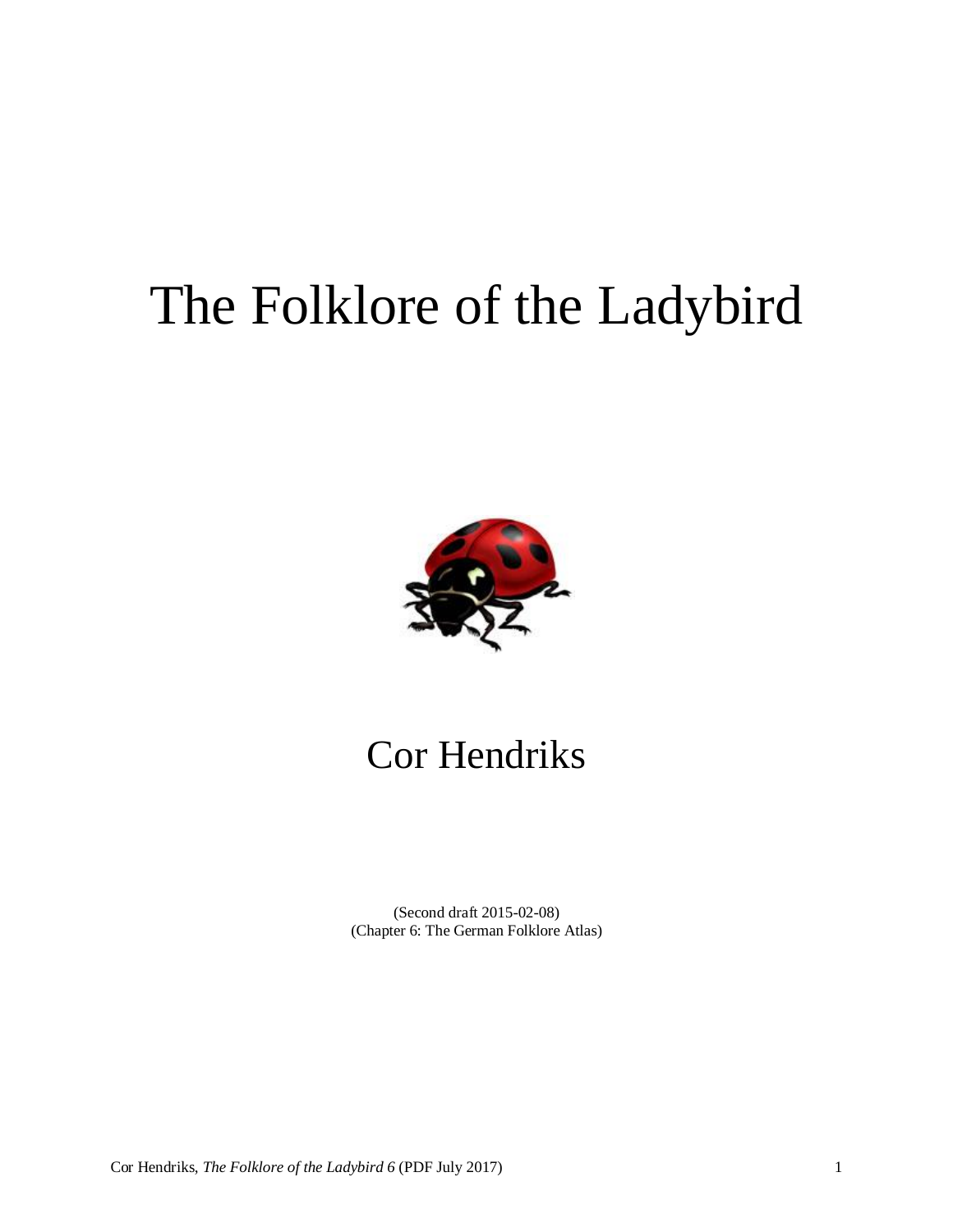### *Chapter 6: The German Folklore Atlas*

#### The article by Gerda Grober-Glück

The contribution (in 1981) concerning the 'Lieder an den Marienkäfer' to the *Atlas der deutschen Volkskunde* (ADV) was provided by Gerda Grober-Glück, who in September of 1969 held a lecture at Detmold on the Arbeitstagung der Deutschen Gesellschaft für Volkskunde about 'Volkslied und Kartographie am beispiel der Lieder an den Marienkäfer', which was subsequently published – with 13 maps – in the *Rheinisch Jahrbuch für Volkskunde*. 1 She starts with the assertion that cartographic representation of song-types doesn't belong to the themes that were and are in the centre of interest in the study of folksongs. And the reason for that is obvious: a cartographic representation, that wants to show underpinned results, requires a very broad and as much as possible synchronous material basis of a certain song-type, which is despite all their richness not present in the folksong collections. There is though one exception, namely the song of the ladybird, which was part of the collecting activities of the German Folklore Atlas in the 1930s (see ch. 2). The question put before the informants was: Which are the names used a) for the *Marienkäfer* (coccinella), b) for the maybug? Is a song familiar with more or less the beginning '*Herrgottstierchen (Maikäfer) flieg, dein Vater ist im Krieg usw.*' a) of the ladybird, b) of the maybug? c) What are the lyrics of the locally known versions of the song or songs? It is thanks to this last question c, that besides the almost everywhere known Pommerland-song the total richness of songs was unlocked. The elaboration of the data resulted in a mass of song-types and the maps of them can be found in the fifth instalment of the ADV. The collected data can be cartographically divided in all kind of ways and a first division is according to content, which she represents on two maps. On map 1 three types have been represented: a. bring nice weather: The ladybird is summoned to fly to God or to heaven, to father and mother or to a certain place (well, high mountain) and to look, ask or tell, if/that it will be nice weather. A part of the requests is connected with an oracle-question: remain sitting or flying away decides over bad or good weather. The type is distributed over all NW Germany with centre-points at the middle-Weser and in Mecklenburg, in Luxemburg, the eastern part of Middle Germany, South Germany between Danube and Upper Pfalz and Austria.

The second theme is 'the house of the ladybird is in danger' and in it the ladybird is exhorted to fly to its little house, because it is on fire and the children are in need. The distribution centrepoints of this theme are in East Prussia, Luxemburg, Middle Germany with radiation to North Germany and into South Mähren.

The third, regionally very limited theme is 'the ladybird is in mortal danger', because men are coming to shoot, beat or strike it dead. The theme is known in the Eiffel, Hunsrück and in South Hessen.

On the second map four themes are indicated, as first one 'bringing gifts' like sugar-pretzels, a bun, a sandwich, a golden dress, a ring or thousand *Thaler*. 2 This theme is distributed in NW Germany on both sides of the Elbe, in Rhineland and in SW Germany, Upper Saxony, Silesia, Lower Austria and in Styria.

<sup>1</sup> Gerda Grober-Glück, 'Volkslied und Kartographie (am Beispiel der Lieder an den Marienkäfer Mit 13 Karten)', in: *Rheinisches Jahrbuch für Volkskunde* 20 (1969) 176-207.

<sup>2</sup> *Thaler*, Dutch: *daalder* > *dollar*. *Thaler* is short for *Joachimsthaler*, a coin made of silver found in Joachimsthal (Joachim's dale) in Bohemia, ab A.D. 1518 (Skeat, 108a).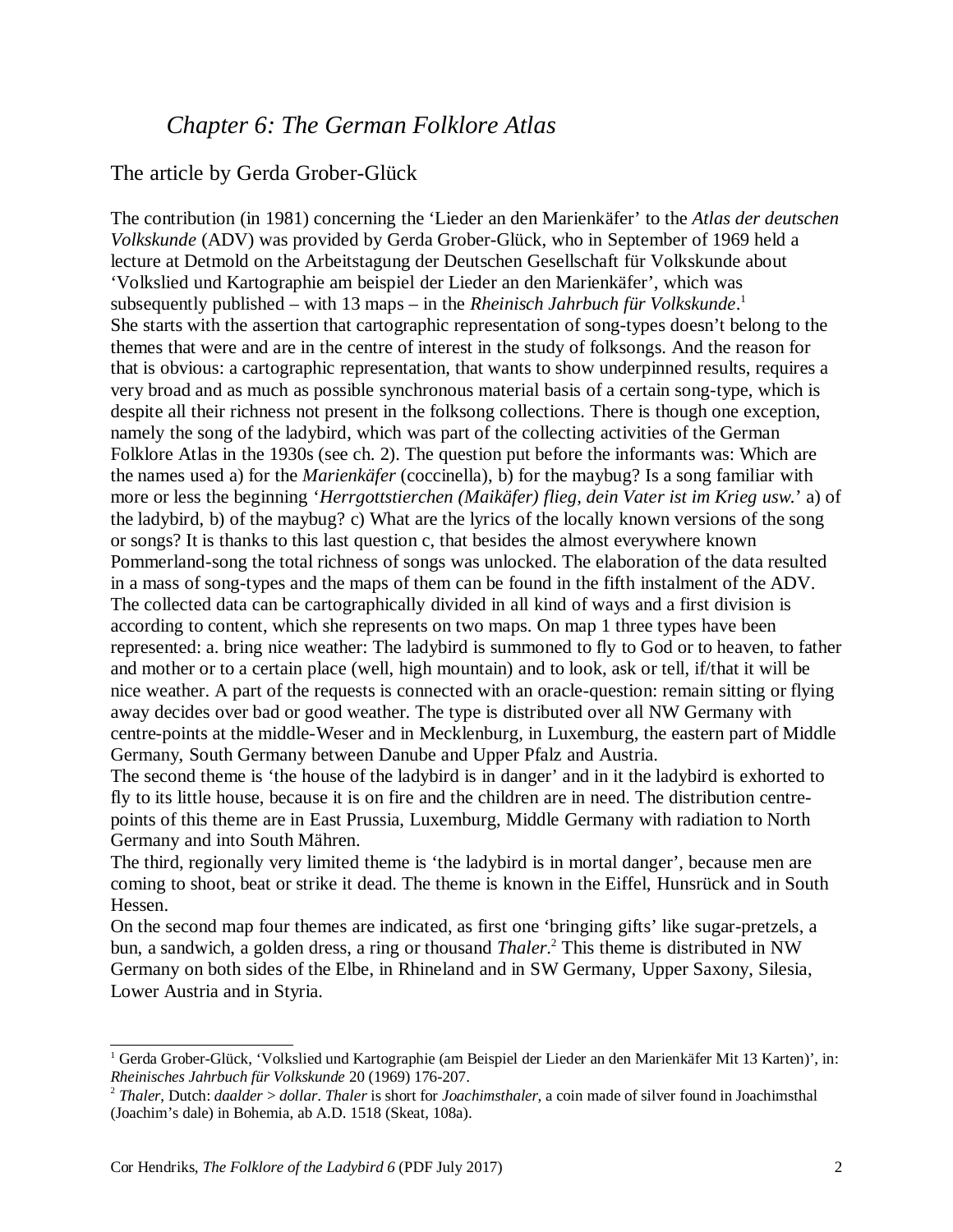The second theme groups together all kinds of oracles: counting until the beetle flies away or looking in which direction it flies. From that can be deduced the hour of the day, the lifespan, the residence of the future husband or wife, rain or sunshine, the future work-place for servants and maids. Motive-groups of this kind are distributed in NW Germany on both sides of the Weser with continuation into northern Thüringen, in Silesia and the east of Austria.

The third theme is determined by the summons to the ladybird to fly to a certain house (bakery, inn, shepherd's house) and there to do or get something. The distribution area is Middle Germany from border to border and besides that SW Germany.

The last theme of this group is 'giving oil', i.e., a brownish emission, that the beetle has to give otherwise it will be killed. The centre-point is close to the border with Limburg, while it further can be found on some places in Middle Germany and in the neighbourhood of Danzig. Map 3 is about the Pommerland-song, which is distributed over whole the investigated area, There are though differences in intensity and there appear variants, that are treated separately on map 7. The maps 1-3 give an overview of the most important song-themes, but there are others, that revolve around the father and the mother or heaven or just the invitation to the ladybird to 'come soon back to my house'. There is no point in showing their limited distribution areas on the map, but Grober-Glück points out, that main-themes are capable of forming mixes and partly overlapping one another, like the bringing of gifts and the flying to a certain house or the weather-type and the oracle-type. From this follows that it is not always easy to delineate the types. In the following examples the denomination *Marienkäfer* (ladybird) is used standard, but in practice it is interchangeable for the local denomination. On map 4 the most important types of the 'weather'-theme are indicated. Remarkable is that in the middle and east of Germany there is an almost total emptiness. Type 1 is: *'flieg übers Haus! Bring uns morgen gut Wetter ins Haus'*. This type dominates mainly in Mecklenburg. Type 2, *'flieg auf! Sag dem lieben Herrgott (*or: *deinem Vater und Mutter), daß morgen schönes Wetter wird'*, dominates in Lower Saxony and in large parts of South Germany. Type 3, *'flieg in den Brunn! Bring uns heute und morgen eine schöne Sunn'*, dominates mainly in SE Germany and NE Austria. Type 4, *'Marienkühle, steig aufs Stühle, steig auf den hohen Berg und guck, ob morgen schönes Wetter wird'*, appears in Bavaria. Grober-Glück distinguishes three types of weather-oracle: 1. *(Was wird sein,) Regen oder Sonne(schein)?'* which mainly dominates above Dresden on the Polish border, but also exists around Hannover; 2. '*lēwe, was steht in deinem Brēwe? Wenn's gutes Wetter wird, dann flieg weg, wenn's schlechtes Wetter wird, dan kriech weg*' dominates west of the Weser. 3. *'flieg auf! Morgen wird schön drauf'* dominates around the Erzgebirge. Grober-Glück remarks that the *Stühle* (chair) mentioned in the rhyme concerns the fingertip, that the ladybird has to climb; concerning *Brēwe* she is less sure: *Loszettel* (lottery-ticket, but also *briefje* [little brief, letter] with on it the fate [= Dutch *lot*]) she takes over from Müllers, *Rhein.Wb*. 3

On map 5 four types of the theme 'Burning hous' are differentiated. The first one is the most well-known and most distributed one: *'M., fliege! Dein Häuschen brennt, deine Kinder schrein, M., fliege (*or: *trag Wasser zu!)*. The second one is limited to East Prussia: *'M., flieg! Dein Häuschen brennt, (dein Speckchen sengt,) deine Kinder schrein nach Butterbrot.* The third, Silesian type, is only one of many versions: *'M., flieg aus! Dein Haus brennt aus, deine Kinder sitzen drinne, das Blut läuft aus der Rinne*. Others continue after line 2 with: *'deine Kinderlein flennen, du mußt geschwinde rennen'*, or: *'deine Kinderlein müssen fasten, das Brot liegt im Kasten'*. In type 4, especially known in Luxemburg and from there radiating to the Mosellecountry, instead of the fire there has come disorder in house and stable, that is very varied

<sup>3</sup> In Dutch, the sentence is: *Liefje, wat staat er in je briefje?* (So it is a little letter, containing the prediction.)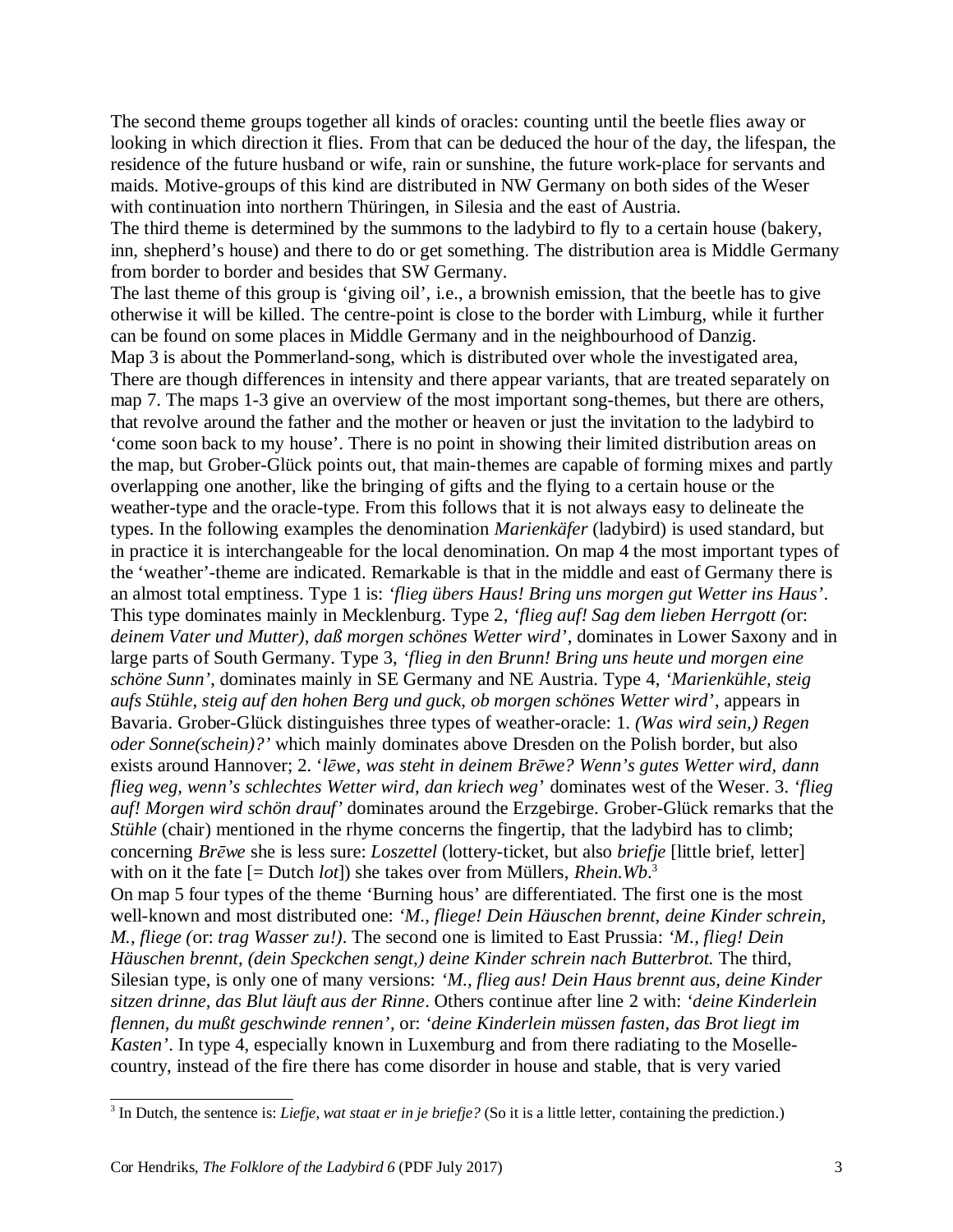described. The most frequent form is: *'M., flieg in die Luft. Deine Töpfchen kochen, deine Kinder weinen, deine Schäfchen gehen auf dem Samen'*.

On map 6 the main types of the theme 'bringing gifts' are represented. Their distribution centrepoint they have in West and North Germany, while south of the Mains they are almost non existent. The first type exhorts the ladybird to fly to the 'himmel' and to bring a basket full of 'Zuckerkringel' (sweet pretzels), often followed by '*Mir ein, dir ein, andern Kindern auch ein'*. The second type is: *'M., flieg in Herrgotts Garten! Bring mir einen Weck und dir einen Weck, die andern können warten'* and appears mainly in de Pfalz. The third type, *'flieg hoch in den himmel und bring uns ein Stück (Butter)brot (*or: *eine Buttersemmel)!'*, appears in several regions, in NW Bohemia, with Upper Pfalz, in Upper Silesia and Lower Austria with parts of Styria. But in the same areas also other types can be found. Type 4, *'flieg (zum Himmel) und hol mir meine Stutenbutter'*, dominates in an area along the North Dutch border, west of the Weser. Type 5 is *'flieg auf die Weid, Bring unserm Herrgott ein goldenes Kleid'* and can be seen in a limited area above Vienna. Type 6, *'flieg fort! Bring mir einen goldenen Rock mit'*, can be seen mainly on the Belgian-Luxemburg border, but also near the Czech-Polish border and locally in Bohemia. Type 7, *'flieg in den Himmel, Bring mir ein goldig's Fingerringel'*, we see in the Erzgebirge, type 8, *'flieg in die Welt! Bring mir 1000 Taler Geld'*, only in East Pomeria.

On map 7 the most important variants of the Pommerland-song are represented. The most distributed variant is the one, which only changes the locality-name 'Pommerland'. On the map only the most frequently appearing variants are indicated, meaning that the division in placename cannot be deduced from it. 'Niederland' appears in the Eiffel, 'Böhmerland' in the eastern part of South Germany and the bordering Austria. Other variants are 'Engelland', 'Pulverland', 'Oberland'. The other variants change the last part after 'Pommerland ist abgebrannt': a. *'Die Kinder sind alleene, brechen Hals und Beene'* we see mainly in the middle of East Germany, where we also see the greatest concentration of b. *'Die Mädels sind davongerannt, die Jungens haben sich den A… verbrannt'*. In variant c. there are only the first two lines *'M., flieg! Dein Vater ist im Krieg'* left, that are followed by: *'deine Mutter ist in Sachsen, wo die Marienkäfer wachsen'*. Central areas are here Upper Franconia and the Upper Pfalz with radiation to Middle Franconia and Lower Bavaria.

After this map-business Grober-Glück returns in her tracks and puts before us the ascertainment that of the 9000 contributions with the exception of the Pommerland-song no contribution fully covered another. Also in the Dutch material we have already seen, that eventually every rhyme is different. This is because it is encapsulated in the nature of the material. Grober-Glück sees the reason of this diversity in the strife for variation that can be noticed on all areas of the folkculture. As example she takes the second type of map 6 (*'M., flieg; flieg in Herrgotts Garten. Bring mir ein Weck und dir ein Weck; die andern können warten'*) in the area between Trier, Koblenz and Mainz, and then we see next to the main form two variants. In the first one the last line changes into '*den andern Kindern einen Dreck*', on the one hand because of the rhyme, on the other to badger. In the second variant the ladybird has to fly to a certain garden (for instance *Pfarrers Garten*) with the order: *'Rupf die roten Äpfelchen ab und laß die grünen fahren'*. Variant 1 appears in the western part of the area, variant 2 in the southeast. The reason to count these three variants to one type lies as well in their similarity as in their geographical proximity (interwoven). A problem though is the fact that the reality is more headstrong than the schemes let suspect; for in six contributions the first line is completely changed: *'M., flieg nach Trier, fahr weit weg, flieg in den Himmel 'nauf'*. But even more often we see in the first line a variation of 'Herrgottsgarten', which is in declining measure described as 'Bäckers, Pfarrers, Nachbars,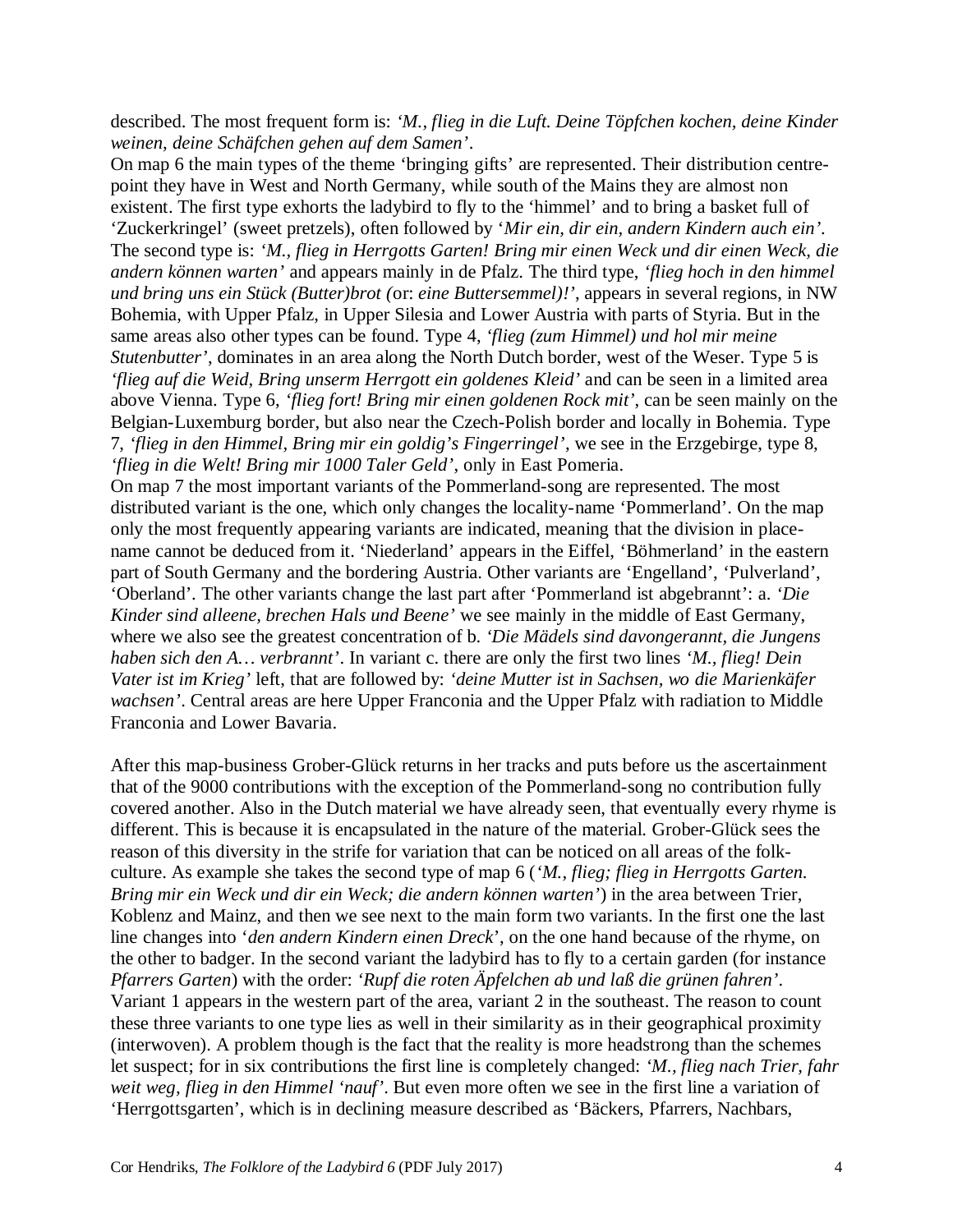Herren-, Himmelsgarten' or is ascribed to certain possessors: 'Müllers, Meiers'. In nine versions 'in Gottes Garten' is changed into 'in Gottes Namen', five others speak of 'Bäckers Laden'. In the last line we see the variation especially in variant 1; next to 'Dreck' we see 'Hundsdreck, Hinkelsdreck, Geißdreck, Säudreck, Scheißdreck'. And in the main form we see in stead of 'die andern können warten': '*andern Kindern (Leuten, Buben) keine*' or '*dein Vater kann nicht warten*' or '*die andern können's bezahlen*'. Their distribution areas are again different than the ones represented on map 8. How far a version can deviate from the 'Normaltyp', demonstrate two dispersed contributions from middle Main: *'M., flieg auf Buche, hol eine Zaine vol Kuchen, mir ein, dir ein, allen braven Kindern ein'*.

Map 9 deals with the variety in destination assigned to the ladybird. So in the Bavarian-Austrian 'Weather'-type *'M., flieg in Brunn…'*, the undetermined 'Brunn' is often replaced by placenames, often places of pilgrimage (Hollabrunn, Mariabrunn near Vienna, Annabrunn, Ottobrunn, etc.), but also by imaginary place-names as Himmelsbrunn, Heiligenbrunn, Steinerner Brunn, although Grober-Glück leaves open the possibility that we are dealing with locally, hard to identify place-names. Around Vienna we see, as to be expected, the strong concentration of Mariabrunn with in this area north of the Danube a small area where Hollabrunn dominates. Annabrunn in contrast is totally concentrated in Bavaria, just like the less frequent Steinbrunn or steinerner Brunn. Nearby, a little more to the Danube, lies an area where Heiligenbrunn dominates, which though also dominates in a small area in Bohemia and appears south of Vienna in the Mariabrunn-area. Ottobrunn appears only incidental in three places in close proximity on the Danube in Bavaria, Kaltenbrunn we see twice in SE Austria, Hosenbrunn three times in proximity in Bohemia, Radlbrunn once, Schönbrunn twice around Vienna and Himmelsbrunn once in Bavaria.

Another variation treated by Grober-Glück appears in the NW German song *'M., flieg gen Himmel, Bring mir'n Korb voll Zuckerkringel'*. In this line 'Korb' and 'Zuckerkringel' are the words upon which is varied, so '*Sack, Faß, Schoot, Scheepel, Pott, Tüte*', and for the pretzels: '*Kringel, Semmeln, Plummen, Stuten, Äpfel, Geld*', and in stead of 'Sack voll Zuckerkringel': '*einen Stuten; Zucker und Kringel; 'n süßen Kringel; ein Kränzchen; Stut' und Butterkringel; Butter, Rosinen und Kringel; ein Zuckerstuten mit; Milch und Stuten mit; Äpfel und Birnen handvoll*'. A related example is the mainly Silesian song-type *'M., flieg hoch in den Himmel und bring uns eine Schnitte Brot'*, where the gift varies: '*Butterbrot; Stulle Brot mit Käse und Butter; Schmalz und Brot; Brot und 2 Pfund Butter; Zucker und Brot*', and much more. Also the songtype *'M., flieg fort, bring mir einen neuen Rock mit'* shows this variation, because the 'neuen Rock' can be: '*ein goldener, schöner, roter Rock; ein neues goldenes Kleid; ein neues Gewand; ein neuer Brautrock; neue Hosen und Schuh; ein neuer Anzug; ein Sack voll Kleider; Sommerkleider*', etc. Idem ditto with the houses to which the ladybird has to fly, where we find next to the already mentioned houses as Bäckershaus, Wirthaus and Hirtenhaus the strangest houses: Kuchenhaus, Honighaus, Milchhaus, Butterhaus, Mühlhaus, Wohnungshaus, Tannenhaus, Wetterhaus, Sonnenhaus, Weihnachtshaus, der Mutter Beinhaus.

A further variation lies in the use of 'clauses', inserted in or added to the text. So is added in the type 'House burns' after 'brennt': *'dein Väterchen ist tot, dein Mütterchen ist tot'*, after which the text continues with *'deine Kinder schrein nach Butterbrot'*. Especially in this type the added sentences are beloved. In the reading-books the assignment '*Trag Wasser zu*', appearing in the material only 16x, has been taken up. Examples are: *'M., flieg, dein Häuschen brennt, deine Kinder schreien, deine Schäfchen blarren'* or *'die Kinder liegen in der Esche* (as) *und können nicht gelesche'* or *deine Kinderlein sind alle am verglimmen und du bist nicht drinnen'* or *'deine Kinder schreien. Die Schuhe unter der Bank sind alle mitverbrannt'* or *'deine Kinder schreien*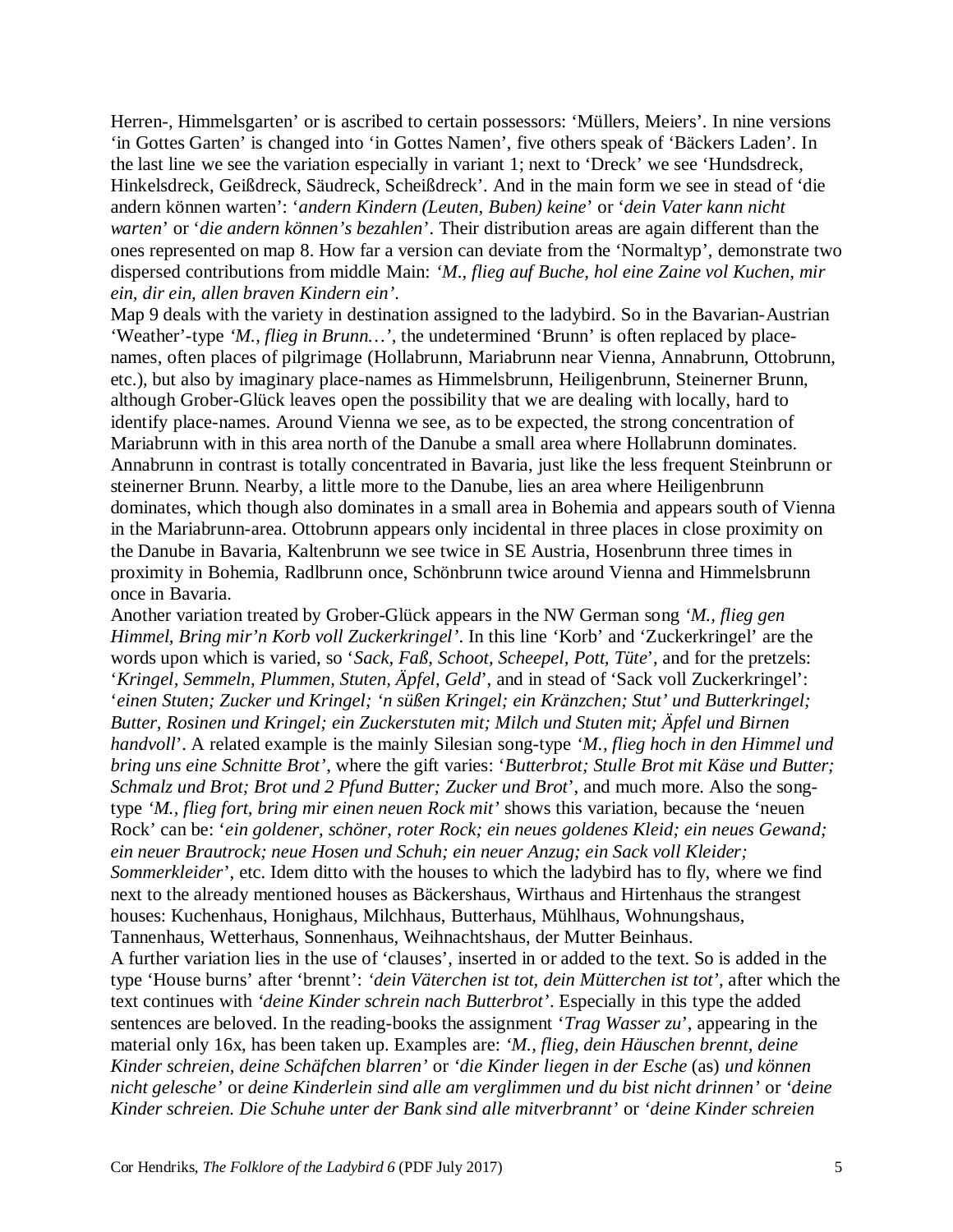*und du stehst ganz allein da'* or *'deine Kinder werden flennen, dein Haus wird abbrennen und du wirst nicht 'reinkönnen'*. The related East Prussian song-type continues after the last line *'deine Kinder schreien nach Butterbrot'* with: *'Butterbrötchen hab ich nicht, Schmalzbrötchen will ich nicht'*. In the NW German gift-bringer song of the 'zuckerkringel', that has to be gotten from heaven, once the closing sentence *'Vater und Mutter auch ein'* is expanded with *'Schwester und Bruder auch ein'*. The ending of the song *'M., flieg in die Welt, bring mir 1000 Taler Geld'* can be continued with *'1000 Taler sind nich genug, noch ein seidenes Tuch dazu'*. Also there is the matter of 'Kurzformen', stages of disappearance, where only a part of the song has lingered on in the memory. Grober-Glück adds a map (10) to clarify the matter. The 'Langform' is: *'M., flieg gen Himmel! Bring mir'n Sack voll Zuckerkringel, / mir ein, dir ein, andern Kinder auch ein'*, that we have already encountered above. The 'Kurzform' has only the first two lines of this (till the /). The area lies around Hamburg, where the 'Langform' dominates, while the 'Kurzform' exists in the periphery of this area (in eastern direction). The ratio between long and short form is in this case 56 to 50, so nearly 1 to 1, which is comparatively high. With the other song-types there are usually only a few short forms. $4$ 

Grober-Glück has also made a map of the starting lines. On map 11 we see a. *'M., fliege auf!'*, that appears over the whole area in dispersed areas with the greatest concentration in East Pomeria. Also appearing over the whole area in dispersed areas is e. *'M., fliege aus!'* Also great distribution (in Franconia, but also in Prussia and East Austria) has c. *'M., flieg (nicht) fort!'* Limited (near the Weser) is b. *'M., fliege hoch auf!'* as well as (along the Danube) d. *'M., flieg davon!'* and (locally in Prussia) f. *'M., flieg auf und ab!'*

Next to these types indicated on the map there is a multitude of variants: 'flieg in den Himmel; flieg in die Luft; flieg übers Dach; flieg übers Haus; flieg in die Höh; flieg auf die Weid; flieg in die Wind'. On the map it can be clearly seen that the variants have separated areas, although sometimes overlap is possible. On map 12 Grober-Glück analyses only the starting line 'M., fliege fort' in the area around the Sieg, and investigates with which song-type it is connected. Central and most frequent (12x) is the combination with *'bring mir einen neuen Rock mit'*. Only 3x we see 'house burns' as well as 3x, but even more on the periphery *'sonst kommen die Franzosen und schießen dich tot'*. And we see six other types only once.

There is also contamination, influence exerted by one type on another. The Pommerland-song for instance has a tendency to connect with the assignment to fly to the pub (*Wirthaus*), where the father is drinking a glass of beer. But also with other song-types, especially the 'burning house', there are connections, that are indicated on map 13. They can be found in a belt over the middle of Germany: 11x 'Wirthaus – Vater trinkt Bier aus', 3x 'Bäckerhaus – Weck bringen', 1x 'Wirthaus'; 6x 'Haus brennt – Kinder schrein', 1x 'Männer wollen den Käfer töten', 6x 'auf den turm fliegen zu Vater und Mutter', 1x in Bavaria 'auf den Berg fliegen – nach dem Wetter sehen', 2x in Austria, north of the Danube 'in den Brunn fliegen – schöne "Sunn" bringen' and once 'Herrgottsgarten – Weck bringen'. Great is also the variation in connections, concluded by the 'house of the ladybird'-type with other songs, like with the question concerning the weather or the allusion to danger, that threatens the beetle from men who want to kill it. As last example, the summons to fly to heaven and bring back a piece of bread, known in Silesia, is connected several times with the question concerning the weather according to the pattern: *'M., flieg in den Himmel, bring mir eine Schnitte Brot und sage, ob es schön bleibt oder regnet'*.

<sup>4</sup> Grober-Glück 1970, 198 next gives the ratios 2:5, 1:4, 1:7 and 1:14, but this cannot be squared with the ratio Langform:Kurzform, about which she speaks, but has to be reversed, if the assertion that the short forms are rare wants to make any sense.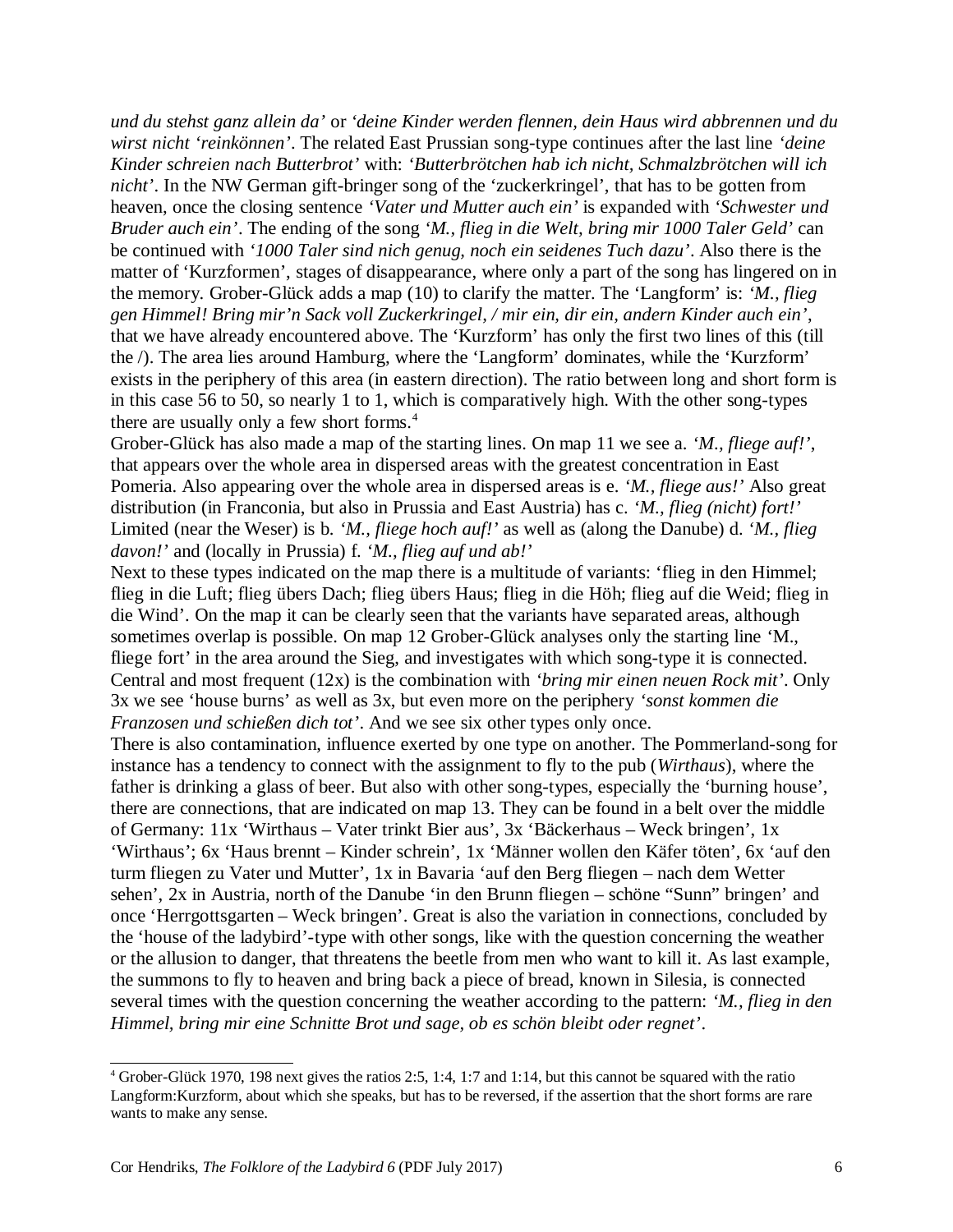The combinations just now discussed are in essence only special cases of the communication, all song-types fall under. We saw at the themes already the cross-connections that lifted their isolation: so the summons to fly to a certain house is often connected to the wish for nice weather or a gift. Also the starting lines, which – as we saw – do not belong to a certain type, create those cross-connections. And finally there are also song-elements, concepts or pairs of concepts, that rise above the type and are usable in more than one. As example Grober-Glück takes the element 'Vater und Mutter', with which we are dealing with independent song-types, of which the Pommerland-song is the best known, in which these two are the central characters. Others are: *'M., flieg am Turm, ist dein Vater und Mutter droben'* or *'Vater und Mutter sind gestorben'* (NW Bohemia) or: *'M., flieg fort! Vater und Mutter sind schon fort. Sie sitzen hinterm Hollerstock en kochen süße Milchsupp'* (Hessen – Darmstadt; Kurzform in S-Styria) or: *'M., flieg auf! Deine Mutter ist tot, deine Vater ist tot, deine Kinderchen sammeln Brot'* (Lower Saxony, Luxemburg). One might with these songs speak of the theme 'Father and Mother', but we see this concept-pair also appear in other themes, and Grober-Glück assumes the summons to the ladybird to ask father and mother about the weather to be a secondary form, where father and mother have taken the place of God. Father and mother play also a part in numerous variants of the type 'House on fire', and the house, where the ladybird has to fly to, though separated: father sits in the pub guzzling down a pitcher of beer; de ladybird flies to 'der Mutter Brauthaus/Beinhaus'. According to Grober-Glück there is not only communication between the various themes of the ladybird-song, but also with the other genres of the folk-poesy. A near at hand example can be found in the material of the Dutch Volkskundig Bureau (ch. 6), where we see a few times as song: *'Sinterklaas kapoentje, gooi wat in mijn schoentje'*, in which *kapoentje* is the name of the ladybird. Also we saw the song *'Ons lief heertje, geef mooi weertje'*, which is used as children's prayer. And there are also ladybird-songs that are used by the children as count-out rhymes, while the concept 'Engelland' plays a role in many songs (*Witte zwanen, zwarte zwanen*). Remarkably frequent is the exchange of types and elements in the genre animal-songs: we already saw the snail-song (with the burning house), but also the raven (or crow: Dutch: Kraai: *'Kraaie, waar ga je? Naar Engeland. Je nestje brandt, het rookt op het strand'*<sup>5</sup> ), kite, dragon-fly and butterfly. The clearest example is the maybug. For these songs was also asked in the ADV-question 59/60 and are therefore in their full extension available. Their mapping admits only one conclusion: the Pommerland-song belongs primary to the maybug and has settled itself secondary in the wellknown standard form as well as in its variants also in the songs of the ladybird. We had seen this already at Sloet (ch. 1). Also in the questionnaire of the Volkskundig Bureau there was a question for the maybug (question 9, idem as 8), but the harvest of rhymes was not overwhelming, just five 'Pommerland'-songs were reported. From Coevorden (G95) came the nursery-rhymes:

*Meikever vlieg Dein Vatter ist im krieg Dein Mutter ist im Pommelland Pommelland ist abgebrand.* From Elsloo (Q117a) comes *Maikäfer flieg*

<sup>5</sup> Jonckheere 1999:156; see *Ons Volksleven* 12 (1900) 16-18, where next to a number of Flemish versions of the crow-song also a French one can be found: *'Corbeau, corbeau! Votre maison brûle, Venez chercher un seau d'eau Pour l'éteindre'*. Also Boekenoogen in *Onze Rijmen*, 28: De kraai roept men scheldend toe: *'Je taat* (pa) *is dood, je mem is dood. Je kinderen loopen te graaien'* (= cry). And Kieviet n°97 to the swan: *'Zwanenpoot, je vaâr is dood. Je môer is dood, je eet van den winter droog brood'*. And Collection Boekenoogen (*Zaansche Kinderspelen*) to the stork: *'Ooievaar, lepelaar, langpoot, je môer is dood, je vâar is dood, je kinderen liggen in de prutsloot'*.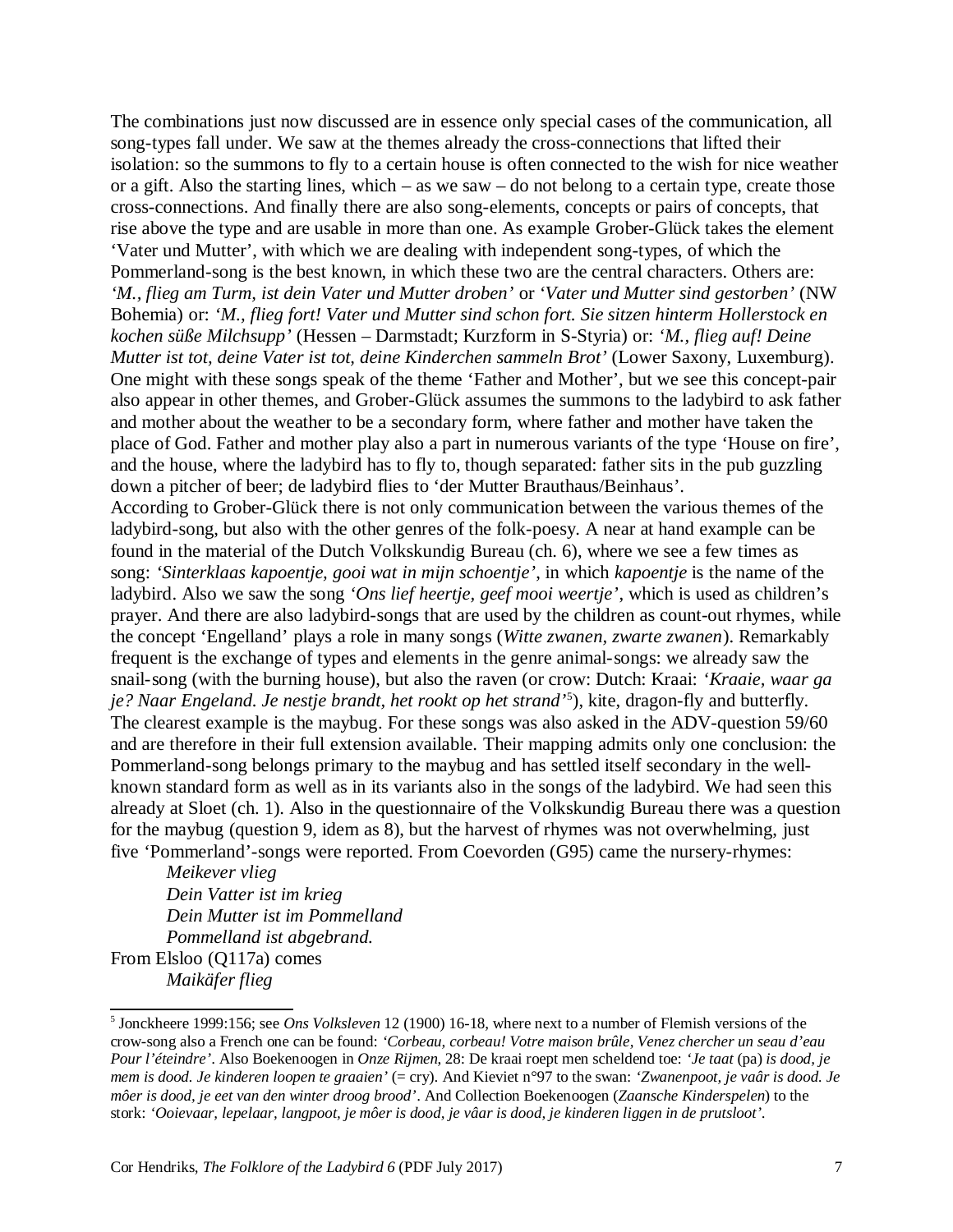| Dein Vater ist im Krieg<br>Dein Mutter ist im Pommerland                                      |                                |  |
|-----------------------------------------------------------------------------------------------|--------------------------------|--|
|                                                                                               |                                |  |
| Pommerland ist abgebrannt.                                                                    |                                |  |
| From Eijs-Wittem (Q202/204)                                                                   |                                |  |
| Meikèvar vleeg,                                                                               |                                |  |
| Dan vaddar is in dar kreeg,                                                                   |                                |  |
| Da moddar is i Pommarland                                                                     |                                |  |
| Pommarland is aafgebrand                                                                      |                                |  |
| Meikèvər vleeg,                                                                               |                                |  |
| Dar vaddar is in dar kreeg.                                                                   |                                |  |
| Hattem (F103)                                                                                 |                                |  |
| meiworm goa vlieg $(a)$ n                                                                     |                                |  |
| oe mõēder zal oe krīēg(a)n                                                                    |                                |  |
| oe vāder is noa 't ēūland.                                                                    |                                |  |
| 't Euland is al ofebrand.                                                                     |                                |  |
| Hierden (F109):                                                                               |                                |  |
| Meiwùrm, gaot vliegen                                                                         |                                |  |
| Moeder zal oe kriegen                                                                         |                                |  |
| Vàder is naor 't eujland <sup>6</sup>                                                         |                                |  |
| 't Eujland is ofèbrand                                                                        |                                |  |
| Also in the Collection Boekenoogen we find a 'Pommerland'-song, originating from Leiden:      |                                |  |
| Meikever ga vliegen                                                                           |                                |  |
| Je moeder is in Bienen                                                                        |                                |  |
| Je vader is in Bommelland                                                                     |                                |  |
| Bommelland is afgebrand.                                                                      |                                |  |
| There were also in the collection of the Volkskundig Bureau some rhymes of the type 'House on |                                |  |
| fire', like from Barneveld (F170):                                                            |                                |  |
| Meikever vlieg op naar den blauwen hemel                                                      |                                |  |
| Oe huusken steet in brand                                                                     |                                |  |
| Meikever vlieg op                                                                             |                                |  |
| Oe huusken steet in brand.                                                                    |                                |  |
| The correspondent for Zutphen (F179) wrote: 'When we had such a maybug on a thread, we sang   |                                |  |
| a song to induce it to start flying. I only remember: Oew huusken steet in brand' Also there  |                                |  |
| were two contributions of the 'Father and Mother'-theme, as from Rheden (F203):               |                                |  |
| Meikever vlieg nu vrij                                                                        |                                |  |
| Je vader is in de oorlof erbij!                                                               |                                |  |
| From Zevenaar (L33):                                                                          |                                |  |
| Meikever ga vliegen                                                                           |                                |  |
| ow moeder zal oe kriegen                                                                      |                                |  |
| ow vader met de dikke stok                                                                    |                                |  |
| slaot ou heele kop kapot.                                                                     |                                |  |
| The same can be seen in the Collection Boekenoogen, also from Zevenaar:                       |                                |  |
| Meikèver, gaon vliegen                                                                        | Maybug, go fly                 |  |
| Ouw moeder zal ouw kriegen                                                                    | Your mother will get you       |  |
| Ouw vader met een dikken stok                                                                 | Your father with a thick stick |  |
|                                                                                               |                                |  |

 $6$  Comm. 'hooiland' (hay-land).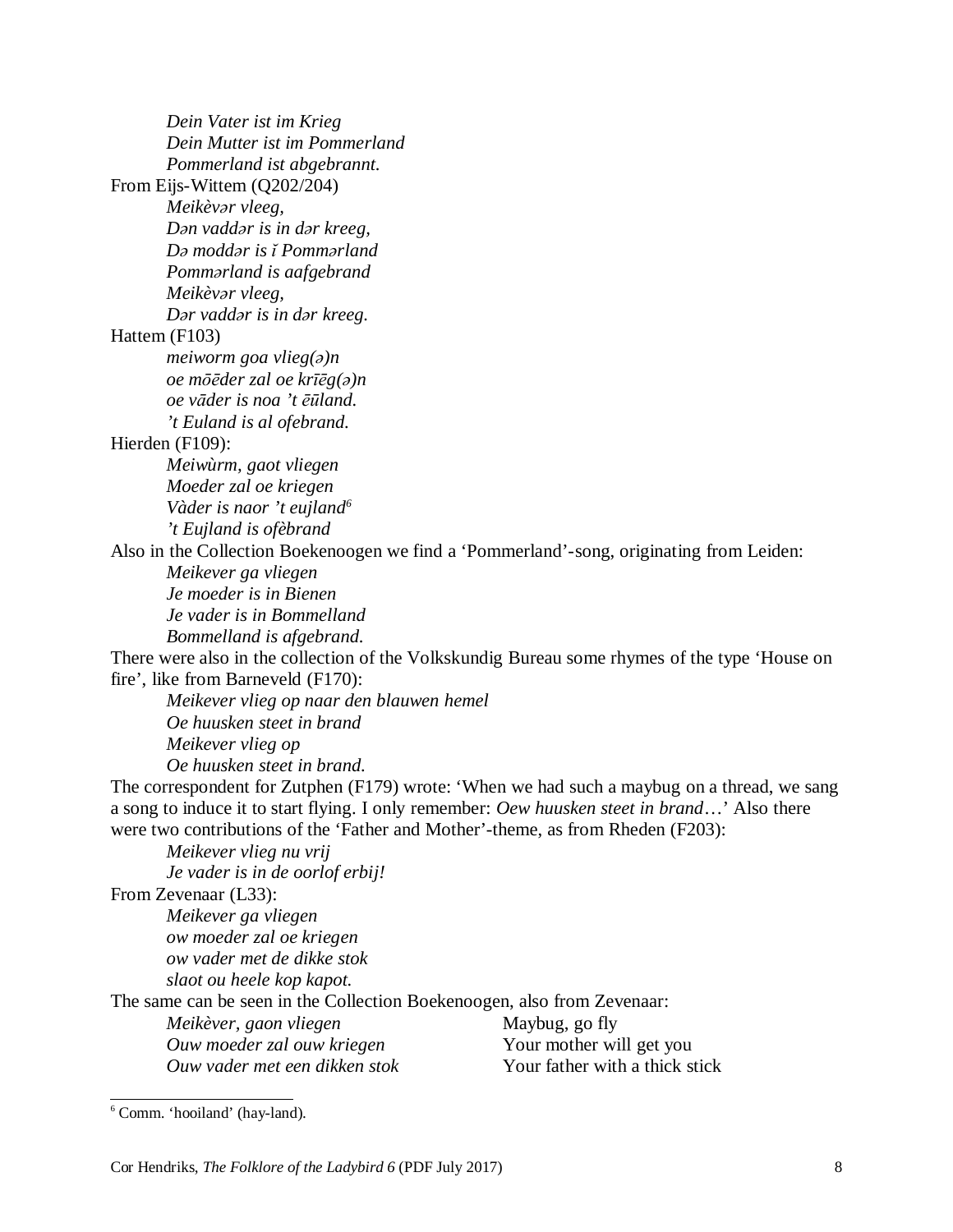*Die sleet ouw heele kop kapot.* He'll bash your whole head to pieces. But these songs don't look at all like the ladybird-songs we have seen. I myself am not convinced of the correctness of Grober-Glücks thesis that the Pommerland-song belongs primary to the maybug. As stated before, the denomination *meikever* is also used for the ladybird, and also the maybug has its own repertoire of songs, amongst others in relation to its denomination *meulenaar, mulderke*, and it is always busy counting its money. So has a contribution from Deventer (F133):

| Meikever telt oe geld      | Maybug, count your money,      |
|----------------------------|--------------------------------|
| goa dan mũr vlīgen         | then just go and fly           |
| <i>in de blauwe hemel;</i> | into the blue sky;             |
| loat oe huusken allenig.   | leave your little house alone. |
|                            |                                |

The last lines are according to me inspired by the ladybird-songs. Also the 'Father and Mother' theme we meet in a verse from Den Bosch (K150):

| Mulderke, mulderke, telt oe geld                                         | Maybug $(2x)$ , count your money,   |
|--------------------------------------------------------------------------|-------------------------------------|
| En gaot dan nog eens vliege                                              | And then go fly again               |
| Mulderke, mulderke, onder d'n trap                                       | Maybug $(2x)$ , under the stairs    |
| Oe vader is een'n zatlap                                                 | Your father is a drunkard           |
| Mulderke, mulderke, onder d'n stoel,                                     | Maybug $(2x)$ , under the chair     |
| Oe moeder is een'n grōōtsmoel!                                           | Your mother is a 'big-mouth'!       |
| The same correspondent sent also another maybug-rhyme, just as uniquely: |                                     |
| Mulderke, mulderke, köningin                                             | Maybug (3x: also called 'queen')    |
| Vliegt dan maar het Holland in.                                          | Fly then just into the Holland.     |
| Holland is een groote stad,                                              | Holland is a big town, <sup>7</sup> |
| Waar dat kleine mulderke zat.                                            | Where that little maybug sat.       |

Pol de Mont published in the first volume of his journal *Volkskunde* a number of maybugrhymes, dealing with the *moldenerreke* that either has to count his money or has to grind. But a reading from Brussels says:

| Vliege, vliege, meuleke!             |
|--------------------------------------|
| Da'bistje goa noar 't meuleke,       |
| Noar het land van Luik,              |
| In de molestraat,                    |
| Over de zokken,                      |
| Over de blokken,                     |
| Over Onze Lieve Vrâw van 't kerkhof! |
|                                      |

The second version is collected by Laura Hiel in the land of Dendermonde.<sup>8</sup> The term 'meuleke' in the first line is probably a mistake, because of the double-rhyme and should also be 'veuleke', so that the question remains if we are not dealing primary with a ladybird-song, whereby the ladybird-denomination is *vliege-vliege-veuleke*, of which we know amongst others from Zealand versions that it flies '*over Heertjes kerrekhof*' (I103 Cadzand), '*over Onzen-Lieven-Heertjeskerkhof*'.<sup>9</sup> And in a Flemish ladybird-song we even find:

*Pimpampoentje, tiederiederoentje, Vlieg over de blok,* 

 $^7$  This line is an example of cross-influence from other songs of the folk-repertoire. This line is inspired by the wellknown song 'Amsterdam die groote stad' (Vloten 1972 [= 1894], 159 n°28).

<sup>8</sup> Laura Hiel, *Kinderspelen en Liedjes in het Land van Dendermonde*, Gent 1931: 48.

<sup>9</sup> A. Harrou, 'Bijdrage tot de Folklore der Vlaamsche Zeekust', in: *Ons Volksleven* 12 (1900) 12 n°7.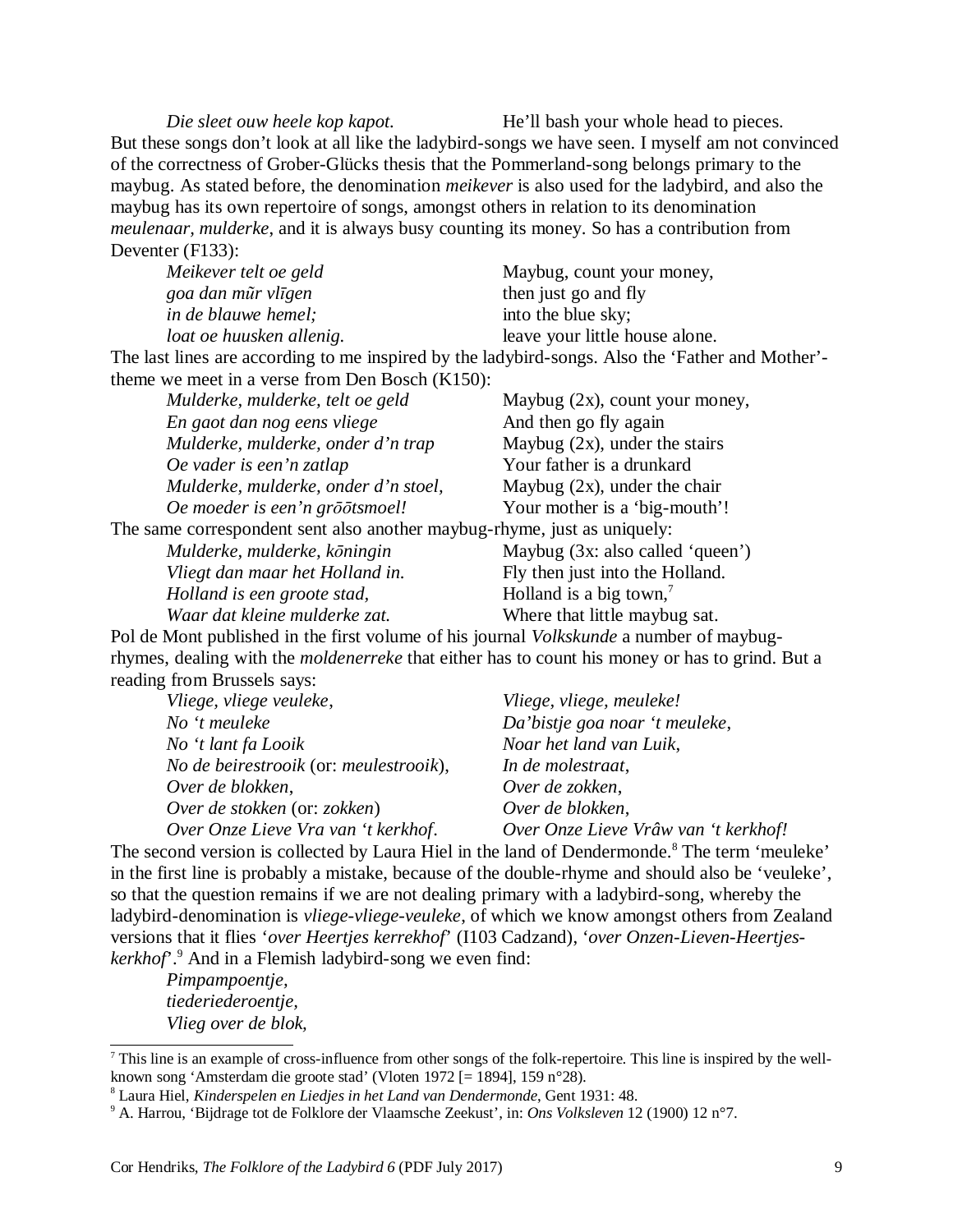*vlieg over de stok, vlieg over Onze-Lieve-Heres kerkhof*. 10

But let us return to the work of Grober-Glück, who has come to her concluding paragraphs. After having treated the role of word and line variation, the meaning of added sentences, the appearance of short and long forms, the independent role of the starting line and the exchange between the songs, there remains the question whether these are active in all types in the same way or if there are differences. Grober-Glück has calculated all ratios and comes to the conclusion that they differ from each other. As example she gives as established the type 'brunn/sunn' of the 'weather'-theme, opposed to which there are numerous 'Einzelformen' that vary so strongly that only the 'weather'-theme is the common denominator. At the theme 'bringing gifts' the type *'M., flieg auf die Weid und bring unserm Herrgott ein goldenes Kleid'* is a clear constant, while the house whither the ladybird has to fly and the activities it has to perform there show an even clear variability. The song-types of 'the burning house' of the ladybird are generally quite stable; the already mentioned Luxemburg type describes in contrast the disorder in the house and farm in great multiplicity, while ever new inventions interchange: the (little) soup is boiling, the milk boils over, the children are lying in the water, the horses are standing in the oats, the (little) donkey is walking in the corn, the diapers are floating down the river, etc. Precondition for the strong variability is amongst others the absence of rhyme in this type.

In the research we have conducted we have gone from theme to variant with the unspoken assumption that the form seeks its content. But there are cases where the relation is reversed. The standard form leaves namely room for variants with quite different, sometimes even directly opposite content: the ladybird is ordered to fly to the pub and 'drink' beer or to 'bring' it; it must bring a cloth (dress) to 'dem Herrgott' or to 'me'; 'my' or 'your' father or 'my' or 'your' house we see in the same song. Here the same form holds the different pronunciations together. We have already seen how *'flieg in Gottes Namen'* came in the place of *'flieg in Gottes Garten*', or *'dein Vater kann's bezahlen'* in stead of *'die andern können warten'*.

It is according to Grober-Glück quite instructive to follow the influence of the denomination of the ladybird, mentioned at the beginning as summons, on the conceptual composition. When it is said in a South German song-type of the 'weather'-theme: *'Herrgottskühle, steig auf Stühle, steig auf den hohen Berg und guck, ob morgen schönes Wetter wird'*, it is obvious that 'Stühle' was chosen as a rhyme-word for 'Kühle'. This has conceptual consequences, because from 'Stühle' in the sense of fingertip of the uplifted hand the mind is conducted to the 'high mountain'. In the same way the denomination *Flimmflämke* is a rhyme-inducing word. In a heavy occupied area at the Lower Rhine the rhyme is: *'Flimmflämke, Gotteslämke, flieg nach dem Himmel'* or *'Flimmflämke, Oligslämpke, wenn du mir kein Öl gibst, dann schlag ich dich kaputt'*. Grober-Glück seriously wonders whether the denomination *Flimmflämke* has brought about the idea of 'giving oil'. A last denomination example is the indication *Herrgottshünchen*, which in the form *herrgottshäuneken* in the Eder-area rhymes with Späuneken, Bäumeken, Söhneken, Thröneken, Töneken.

Grober-Glück remarks that putting the song-forms on a map is not an end by itself, but a means to give insight in their construction and possibly also their origin. And she gives to conclude two possibilities. The first one concerns the Pommerland-song. From the way it is distributed could be deduced that this type was taken over from the maybug-song. But tipping the balance is the

<sup>10</sup> Jonckheere, *Vlaams Verzenboek*, 1999, 156.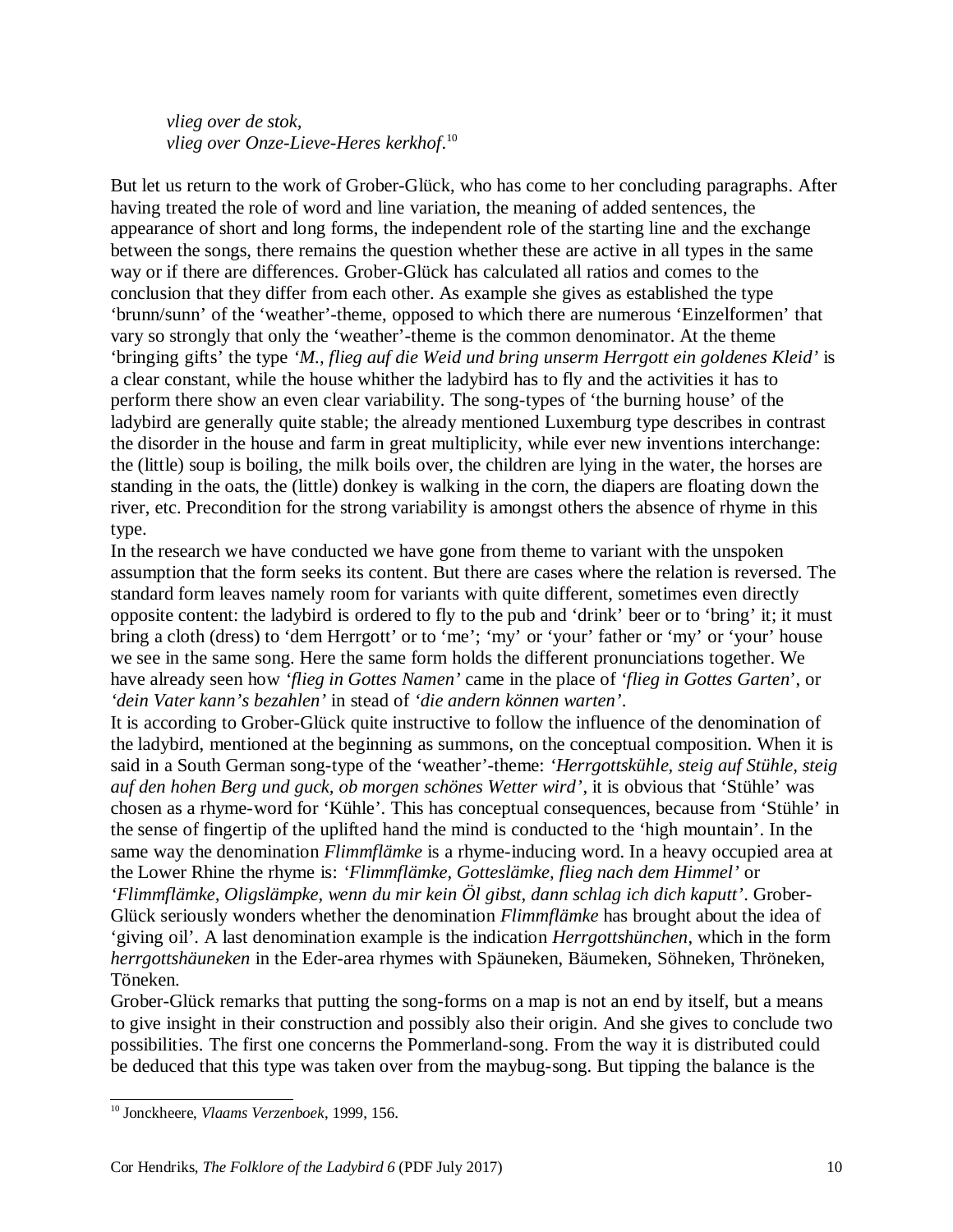fact that here a relatively very uniform form is known in the whole area. This allows the conclusion that this is based on literary distribution and knowledge in all layers of the population, not only among dialect-speaking. On the other hand Grober-Glück deduces from the different distribution concentration of the Pommerland-song a regional origin, originated in the Middle and South German concentration area. The songs of the theme 'fly to a certain house' do not agree according to Grober-Glück with the themes, known in the European area, as 'the weather, the burning house, marriage oracle', and she suspects we are dealing here with a relatively young type, that took over the house-image from the 'burning house' and the conceptual content of the themes 'weather' and 'bringing gifts'. That the ladybird does something in the house, eats, drinks, etc., is without doubt a recent idea. Because old is certainly the belief to which not only most of the songs point intensely, but also the name of the beetle, that it is connected with God, heaven, the sun, the weather and is capable of bringing gifts. The exceptionally concrete images as pub, bakery, shepherds' house and activities as drinking beer, licking honey, amongst others, work in contrast 'secularised'. Such images can therefore be found in the Thüringen Saxon area which also appears in other folkloristic areas as modern and progressing.

#### Ladybird-songs in Germany

Eventually it still lasted until 1981 before the contribution of Grober-Glück to the ADV appeared under the title 'Lieder an den Marienkäfer'.<sup>11</sup>

The ladybird-song originates in the children's world, so is a 'real' children's song and belongs to the genre of songs about natural phenomena. To understand the songs knowledge of the folkbelief is necessary. A good starting point is offered by the denominations of the little animal, which was taken up as question 60a in the questionnaire of the ADV. The majority consists of compounds with in the base-word animals of all kinds: (little) calf, cow, horse, sheep, worm, bird, beetle, hen, and the like. The belief-concepts express themselves in the determining word (determinatum). More than two-third of the denominations are related to Christian figures, of which 48% to Maria, 45% to God, 5.4% to saints (Katharine, John) and 1.3% to Jesus (*Jesuskindchen*). Under the saints Saint Katharine stands out by limited but intensive appearance in the southern Black Forest. To the Christian concepts Grober-Glück also wants to reckon the circa 1500 compounds with 'heaven' and the circa 3300 with 'sun', although they could also be counted to the concepts of the weather-determining animal. The denominations of the Ladybird in France have been well investigated. Noteworthy is there the regional dominance of female saints, besides Maria also Katharine, Margueritte, Agathe, Madeleine, Thérèse, but also compounds with 'Dieu' seem to be distributed in many French areas, the literary denomination is *bête à bon Dieu*. In Luxemburg they have the same name-giving. In the Netherlands they know compounds with 'God' [i.e. the Lord, in *lieveheersbeestje*], in England in contrast *lady-bird* and *lady-cow* are the most popular names; also in Denmark and Sweden the connection with Maria and Jesus is known. In Italy they have compounds with 'God', but more often appears the connection with Maria and other saints. Also in other Romance and Slavic countries Maria is preferred (Spain, Rumania, Serbia). Also in Finland and Estonia the denominations of the ladybird are well investigated and characteristic are here the compounds with the female saints Elizabeth, Brigit, Dorothea, Gertrud, Katharina, while Maria appears much less frequent. In contrast in Russia the connection with 'God' seems the most frequent.<sup>12</sup>

<sup>&</sup>lt;sup>11</sup> ADV Chapter 19, at Maps NF 54-56c (at question 60 of the survey).

<sup>&</sup>lt;sup>12</sup> Grober-Glück refers to Aebi, *HDA*, Gubernatis, Juvas and Vilkuna, Blaas, Mannhardt, etc.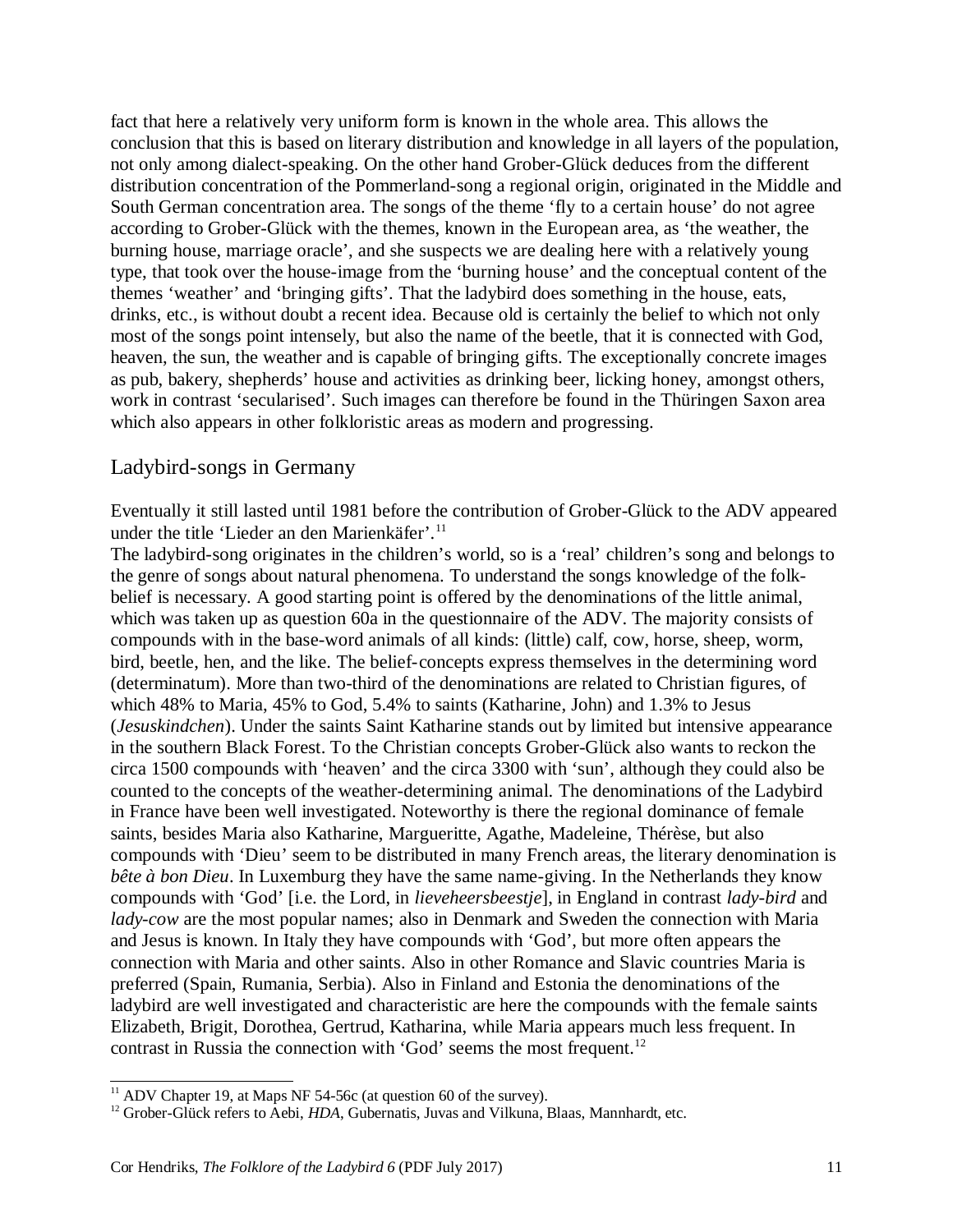In the folk-belief the ladybird is protected: you are not allowed to shake it off, not to mention kill it: that is a grave sin that brings disaster or death on the family. The sinner does not enter heaven, but goes straight to hell; God is angered, strikes him a nail in the head, or the sun stops shining, there comes a thunderstorm, the farmer loses his best horse, the bread becomes scarce. The interdictions are not only based on the holiness of the beetle, it is also a bringer of luck and an oracular animal, especially for love and marriage and is therefore brought into connection with the Germanic gods Freya (Holda) and Freyr. The 'mythic denomination', which according to Grimm the beetle possesses in all Germanic languages, is considered as a continuation of older, pagan ideas. Gifts, according to the songs presented to the ladybird, are seen as sacrificial gifts. Grimm as well as Mannhardt considers the motive of 'the burning house' as the evening-red; the ladybird is warned for the giants of the underworld, who want to endanger the house, the place of the souls of the deceased. 'Pommerland' is seen by Mannhardt as another name of this house and as a variant of 'Engelland', which is interpreted as Elf-land = land of the souls of the deceased. Collectors after Grimm and Mannhardt took over these ideas. They were relieved by folklorists who thoroughly criticised the mythological school. Although on the one hand many investigations have proved that old sometimes ancient grown-up stuff lives on not understood in nursery-rhymes and children's games, so careful is one on the other hand with the recognition of such elements and one has to take constantly into account the imagination of the children and their assertiveness in the extension of the songs.

A question raised is in what degree the content of the nursery-rhymes agrees with the folk-belief. The strongest is this the case with the representation of the ladybird as oracular animal. It appears especially as weather predictor, but also as predictor of love and marriage, place of work, lifespan, the time of day, heaven or hell. With these songs also the connection with Christian figures and heaven is very tight. The mythological strongly loaded theme of 'the burning house' is very well-known. The visual variations paint the situation with many peculiarities that have no relation with the folk-belief. Also the image of danger that threatens the ladybird points except the danger itself not to old ideas. Song-types, in which the ladybird receives gifts, are neither in number of types nor numeric notable. Also the naïve wish for gifts of the singers, which is part of a great number of song-types, are without recourse to ideas from the folk-belief. This is also valid for the songs in which the ladybird is summoned to fly to a certain house. Also the song-types that involve father and mother can be explained from the child's point of view. Purely practical finally is the order to the ladybird to give oil.

The scientific interest in the belief-notions concerning the ladybird was an important reason to collect the songs and to elaborate them monographic. The familiarity reached through that process again was reason to involve the distribution of the song-types in culture-area investigations, as was also started in an early stage with the mapping of the dialect denominations. Grober-Glück points to the study of Joseph Müller. This familiarity again was the reason for taking up the question for names and song-types in the second survey of the Atlas der deutsche Volkskunde (ADV). In this questionnaire, distributed in 1931, question 60 asked for the denominations and rhymes of the ladybird, question 59 for those of the maybug. Grober-Glück only elaborated the ladybird-material, the maybug-rhymes were only involved for reasons of comparison with the Pommerland-song. As so often in the folksong-investigation the interest was focused on the lyrics and not the melody. About that there was hardly a beep. We saw this already in the Dutch material. Grober-Glück gives two examples of the Pommerland-song which she compares with four book-examples.<sup>13</sup>

<sup>13</sup> Grober-Glück 1981, 343, after *Die goldene Brücke, Volkskinderlieder für Haus und Kindergarten, Spielplatz und Schule*, ed. Josef Wenz,  $4<sup>th</sup>$  imp. Kassel 1933 n°35, and Böhme 1897 n°798 (2x) and 823 (song n°845, 'Lure lure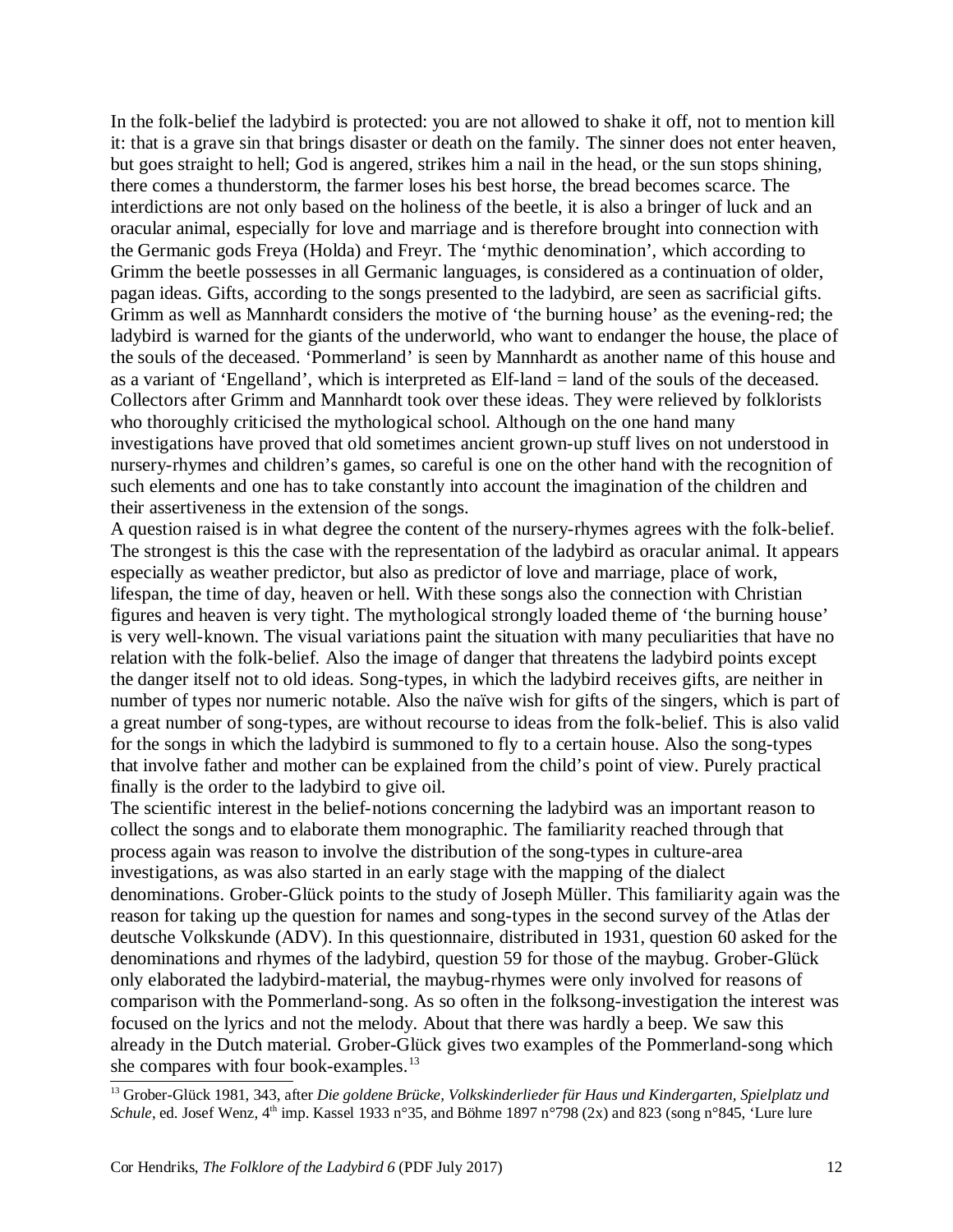To keep the maps readable, she decided to divide the material over three maps. Map NF 54 shows the variety of regional types, NF 55 limits itself to the Pommerland-song with its variants, and NF 56a-c shows the starting lines.

The material for NF 54 was ordered according to theme: weather, gift wishes, house of the ladybird in danger, etc., in total 24 themes, of which each received its own symbol. By filling up the symbol in different ways the types constituting the theme were represented. This representation happened 'representative', because eventually almost none of the rhymes is identical (take just the denomination of the ladybird). The scale of variants runs from wordvariants, line-variants, insertions and continuations till forms that deviate in form and content so strongly, that their belonging to the type is hardly recognisable. They are indicated as 'typevariants'.<sup>14</sup>

Word and line variants could not be represented on the map, they are taken up in the commentary. Also the dialect has been left away, amongst others because otherwise the text had to be accompanied by a translation. Also the denominations of the ladybird were translated in the examples into High German, at least when their meaning was obvious. In cases of doubt the dialect was maintained to make further elaboration possible.

On the maps foreign language contributions are not indicated. It concerns particularly four areas. 1. In the south of Prussia there are translations from the Masuric. They are all weather oracles. 2. The Sorbian language in Lausitz appears eight times, seven of them are workplace oracles, one the Pommerland-song. 3. In East Silesia there are many Polish-German contacts. Many Polish texts concern the weather oracle and the request to go get a piece of bread from heaven. 4. In South Kärnten in the Drauthal there are Slovenian versions and translations of the song-type 'show me the way to heaven'.

For the songs to the ladybird is valid, what H. Hetzer in general established concerning the children's songs. Songs without gestures are hard to find and though the gestures accompanying the ladybird-song are not numerous, still the singing is connected with a lively observation. We see that for instance in the initially spoken, almost never failing summons to start flying. This is not an empty formula, but an assignment wrapped in the observation that entails real actions. One of them is already the picking up of the ladybird and placing it on the hand. Both the back of the hand (the *Stühlchen*) as the fingertip, whereupon one lets the little animal climb, play a role in several song-types.

Often it is said that the children sing just as long till the little animal flies away. But there are also communications about activities that should make the ladybird fly up: blowing, moving the hand or shaking or poking it. It is also tossed in the air and people watch if it falls or flies up. Further there is the asking for 'oil', to which a certain song-type belongs: the children hold the little animal in the closed hand or make a cavity with two hands and move the hand or hands until it secrets the 'oil'. Animal cruelty, as reported for the maybug (pinning it down or tying a threat to a leg and make it fly), seems to be absent with the ladybird; this would also be in contradiction with the widely dispersed idea that one may not kill or harm it.

The songs with the theme 'weather' appear the most and can according to content be divided into two groups: The ladybird is summoned to fly to or over a certain place (well, house, roof, Rhine, field-border [= *Rain*], etc.) and bring nice weather. When this place is heaven, then the summons

Lämpken', does not appear in the ADV-material).

<sup>14</sup> GG 345. One of her examples of a 'Normaltext': *'M., flieg nach Osten / flieg nach Westen / flieg nach Süden / flieg nach Norden / wo meine Braut (:mein Brautmann) herkommt'*, with as type-variant: *'Gottes-hühnchen, flieg aus / Wo hab ich meine Braut? / Im Osten oder Westen? / Wo ist sie für mich am besten?'*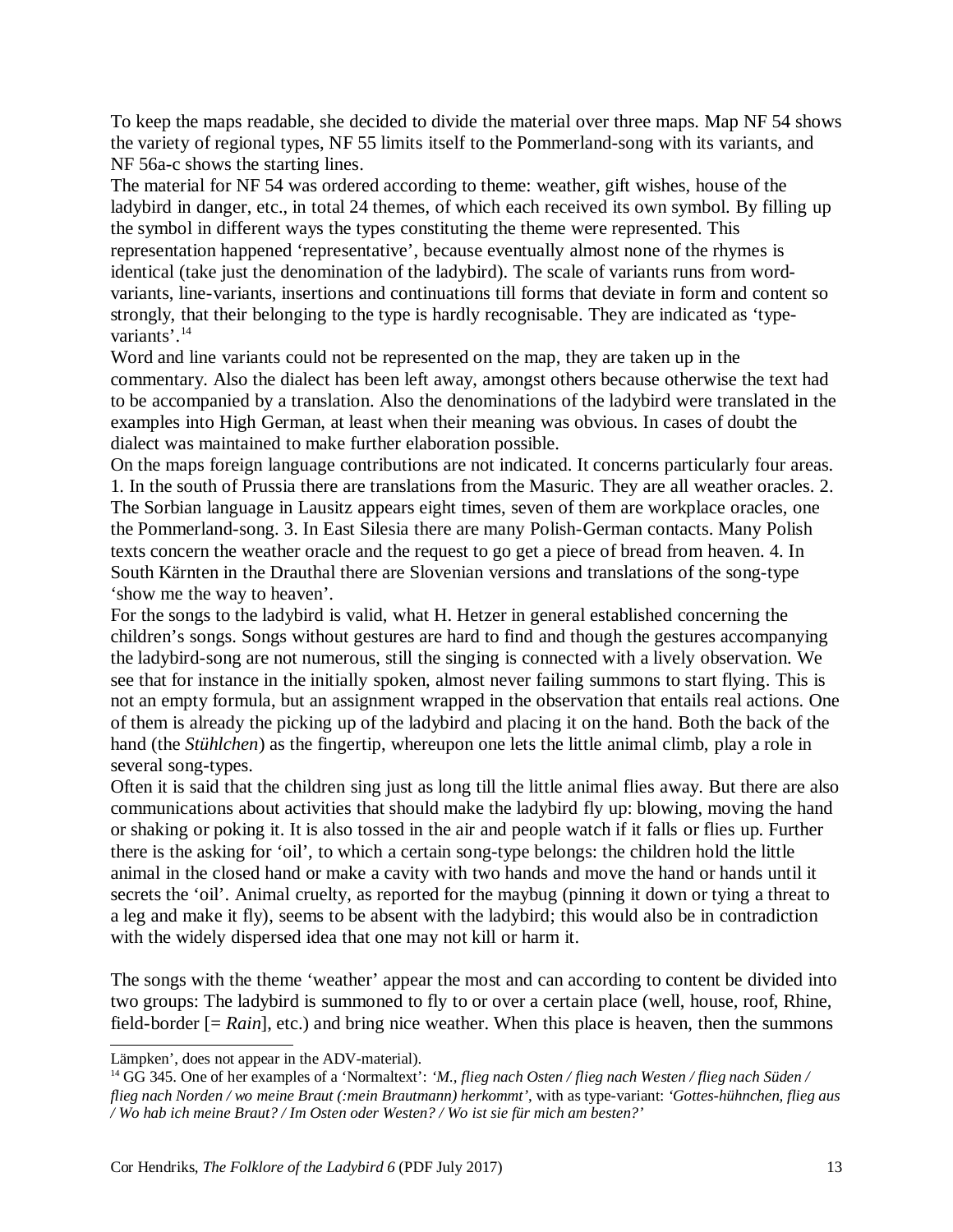is connected with beings living there – God, Maria, Saint Katharine – to ask for the wished-for nice weather. Independent of heaven also father and mother can be the receivers of the wish. The second group concerns an oracular question. With it either the behaviour of the ladybird is watched and interpreted (*~ was wird sein, Regen oder Sonnenschein?*), or the behaviour is incorporated: the little animal is, before it flies away, placed on the hand (*steigs auf Stühle, … daß morgen schön Wetter wird*); it *creeps* (rain) or *flies* (sun) away. To this should be remarked that also the first group, the question for nice weather, has often an oracular character, because the singing is accompanied by the study of the behaviour of the little animal or by actions that should give a decisive answer about the fulfilment of the wish.

The combinations with other themes indicated on map 54 limit themselves, except for a single rare exception, to 44 mentions of 'flying into a house', mainly in the Thuringen-Upper Saxon distribution area. The 'houses', summarised on the map with one sign, are called separately: *Haus, Vaters Haus, Gartenhaus, Frauenhaus, Gotteshaus, Kornhaus, Mühlhaus, Sonnenhaus, Teichhaus*. Examples are:

*Sommerwürmel, flieg, flieg übers Mühlhaus, bring mir gutes Wetter raus* (Pretzschendorf); *Sommerwürmel, flieg, flieg übers Wasserhaus, bring mir gut Wetter raus* (Röthenbach); *Himmelmiezchen, flieg aus, flieg in deines Vaters Haus, bring mir auch gut Wetter mit. Ich bring dir was zu essen mit* (Niederrossau).

The first song-type in the legend of map 54, *M., flieg in Brunn! Bring uns heute und morgen eine schöne Sunn!*, is intensively spread out in Lower Bavaria, Upper and Lower Austria and the bordering Burgenland with shoot-offs in Styria and towards Kärnten. This area is represented on a detail-map that looks much like map 9 we saw in the first part of this chapter. Besides the wells mentioned there we see Heilbrunn, Haselbrunn, Tannenbrunn and tiefen Brunn, which all appear only once, and goldenen Brunn, which appears 7x, mainly in a small area north of the Danube (east of Linz). They almost all fall into the category 'imaginary place-names', and Grober-Glück deduces from this that also the name Marienbrunn, which really exists, originates merely from the German denomination of the ladybird (*Marienkäfer*) and the connections of the little animal with the heavenly persons, behind whom Grober-Glück still suspects pagan gods. She quotes the statement of Haiding that the younger generation specifies the simple 'Brunn' of the older generation further as Mariabrunn and Hollabrunn.

In about thirty cases one or two lines were placed before the 'normal form' of the song-type, of often rarely appearing format. An exception is the line *Marienkühle, sitz aufs Stühle*.

*M., sitzt auf Stühl, melk dein Kühl, flieg an Brunn, ...* (Sandelzhausen)

*M., sitzt aufs Stühli, flieg ...* (Reichenau, Piberschlag, Klein Umlowitz, Ottau, Rosenthal, Pflanzen, Meinetschlag, Hermannschlag, Jarmirn, Heilbrunn, Unser Haid, Zirnetschlag, Grünbach)

*Jungfrauen- / Himmelfrauschüherl, flieg in dein Wiegerl, flieg ...* (Zuggers/Erdweis) *Blinsel-Meisel, flieg übers Häusel, flieg ...* (Langau)

*M., flieg! Dein Vater ist im Krieg, flieg ...* (Großpoppen/Schiltern)

*M., flieg! Heut ist's Wetter trüb, flieg ...* (St. Johann im Engstetten)

*Marienkäferl, flieg übers Häferl, flieg ...* (Asperhofen)

*M., flieg (mir) fort, flieg ...* (Gumpoldskirchen)

*M., wan fliegst hin? In Marienbrunn, bring mir ...* (Punitz)

An inserted line takes up the motive of the request to Maria: *M., flieg in Mariabrunn, sag der lieben Himmelfrau, sie soll uns schicken morgen, übermorgen und heute eine schöne warme Sunn* (Stegersbach). Only once we see a continuation of the normal type: *M., summ, flieg auf*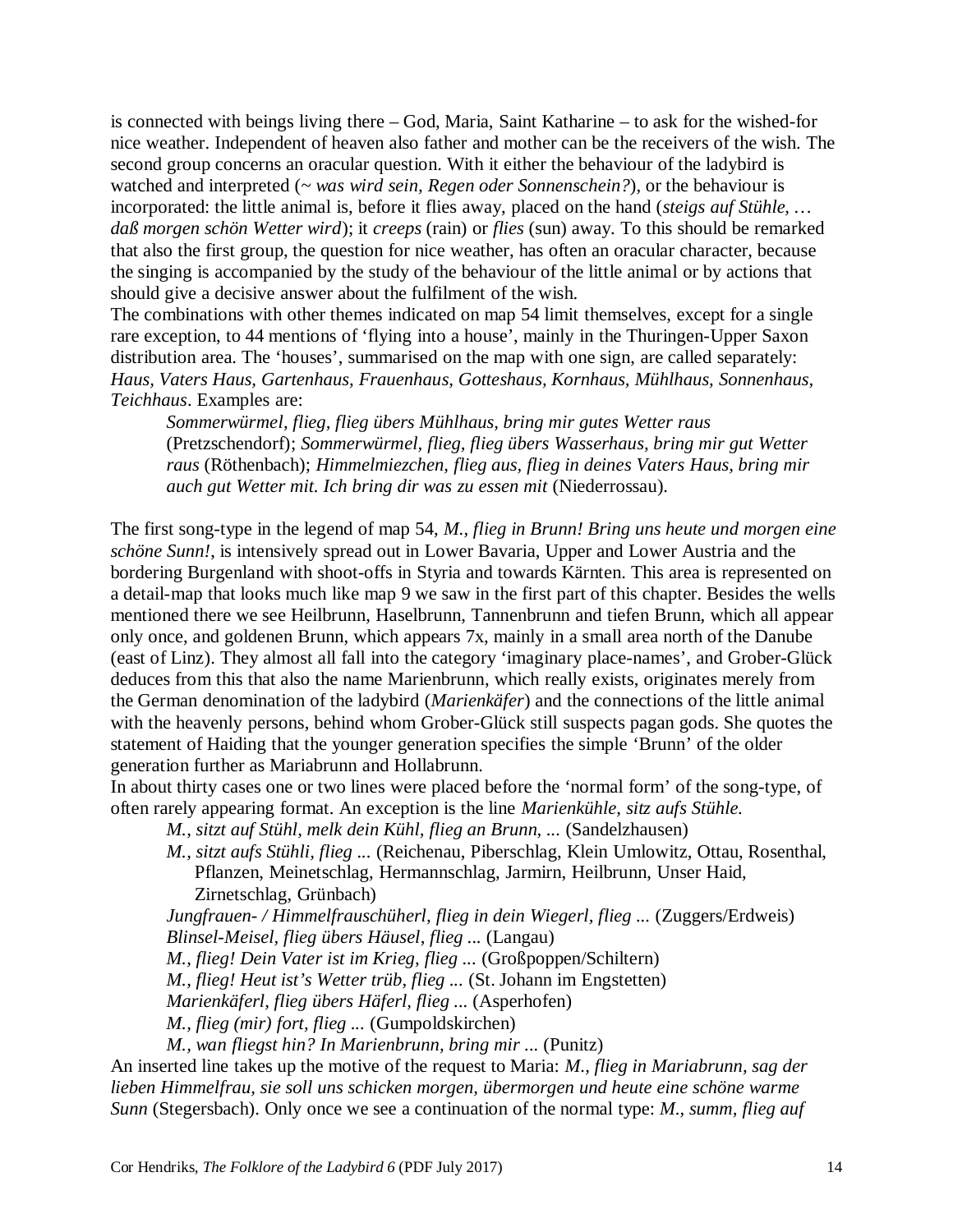*Kaltenbrunn, bring mir eine warme Sunn und ein warmes Wasser* (Wörterberg). Variations not taken up on the map are the deviations from line 1 until *flieg in die Sunn* (for instance *M., flieg in die Sunn, bring uns heute ein warme Stum* [= Stube] [Schambach]) or *flieg davon* (Dingolfing) and *flieg übern Tannbaum* (Pleiskirchen), and from line 2 until *daß wir schönes Wetter kriegen* (Pastetten).

The song-type *M., flieg übers Haus! Bring uns (morgen) gutes Wetter ins Haus!* we see mainly in Mecklenburg and Fore-Pomeria, but also in SE Austria. An example in the dialect of Warsow: *Sünnworm, fleig öwer min Hus,* 

*bring mi morgen gaut wäwa tau Hus*.

Singular changes are: *übers nächste Nachbarhaus* (Peenemünde), *bring meinem Vater und Mutter* (Dargun), *Glück* (instead of *Wetter*) (Glasin); and singular additions: *Übermorgen noch besser* (Mölln), *Mie ok nich allein, anne Lüd ok* (Görke). In the Austrian versions the first line is always: *M., flieg aus!* In the second line two times *Wetter* is replaced by *Sunn*. Once a third line is added: *Und viel Glück von dort* (Burgau). In the mentioned Mecklenburg-Fore-Pomerian area we see between Peene and Neubrandenburg seven times *M., flieg übers Dach, daß morgen gut Wetter wird*. In the dialect of Roga:

*Sünnenkäwa, fleg öbert Dack, dat morgen schön Wewa ward.*

To make the rhyme better stand out they say in Bülow: *M., flieg übers Dach, bring uns gutes Wetter im Sack*. <sup>15</sup> An version approaching an oracle from Stoltenhagen and from Bantow is: *M., flieg übers Dach, sag deinem Vater und Mutter dat, dat't morgen schön Wetter wat.* The six cases of the song-type *M., flieg auf! Morgen wird's schön drauf* in the border-area of Saxony and NW Bohemia are hard to recognize on the map. The oracular character is obvious: when the ladybird after the song flies up, there will be nice weather. A dialect example from Abertham:

*Brotwerwala, fliech auf,* 

*morgn werds schie drauf.*

By related signs a subgroup of three song-types is accentuated, which in opposition to the others pose the oracle question in such a way that the answer is deduced from the behaviour of the ladybird or is even taken up in the formula. The three types all have a relatively closed distribution area. The first type, *M., was wird sein, Regen oder Sonnenschein?* is typical for Silesia, especially Upper Silesia. In the eastern part mainly Polish texts were mentioned. Remain seated after the song usually means rain, but sometimes in contrast the sun. The most usual is that flying up means sun and flying down rain. Sometimes it depends on what kind of weather it is when the ladybird flies away. Sometimes there is counting or summing up the days of the week, flying away indicates the first day of rain. Examples are:

*Sag mir, was für Wetter kriegen wir? Schönes Wetter oder Regen?* Or: *Sag mir, ob die Sonne scheint oder ob es regnet?* From Sehlem: *M., sage mir, was es morgen für Wetter gibt: Sonnenschein oder Regen?* From Schraplau: *M., sage mir, was für Wetter kriegen wir? Regen – Gewitter - Sonneschein?* From Sanien: *M., gibt es morgen Sonneschein?* From Waldthurn: *M., flieg aus! Wird's morgen schön oder wüst?* From Walle: *Sonnenküken, fliege! Zeig mir deine Briefe! Gibt es schönes Wetter, gibt es schlechtes Wetter?* From Altenberg, Austria: *M., wird's schön oder grob? Steig auffi auf d'Sonn, daß ich dich lob*.

<sup>15</sup> As said, Grober-Glück translates in High German, which in Dutch is the rhyme *dak* – *zak*.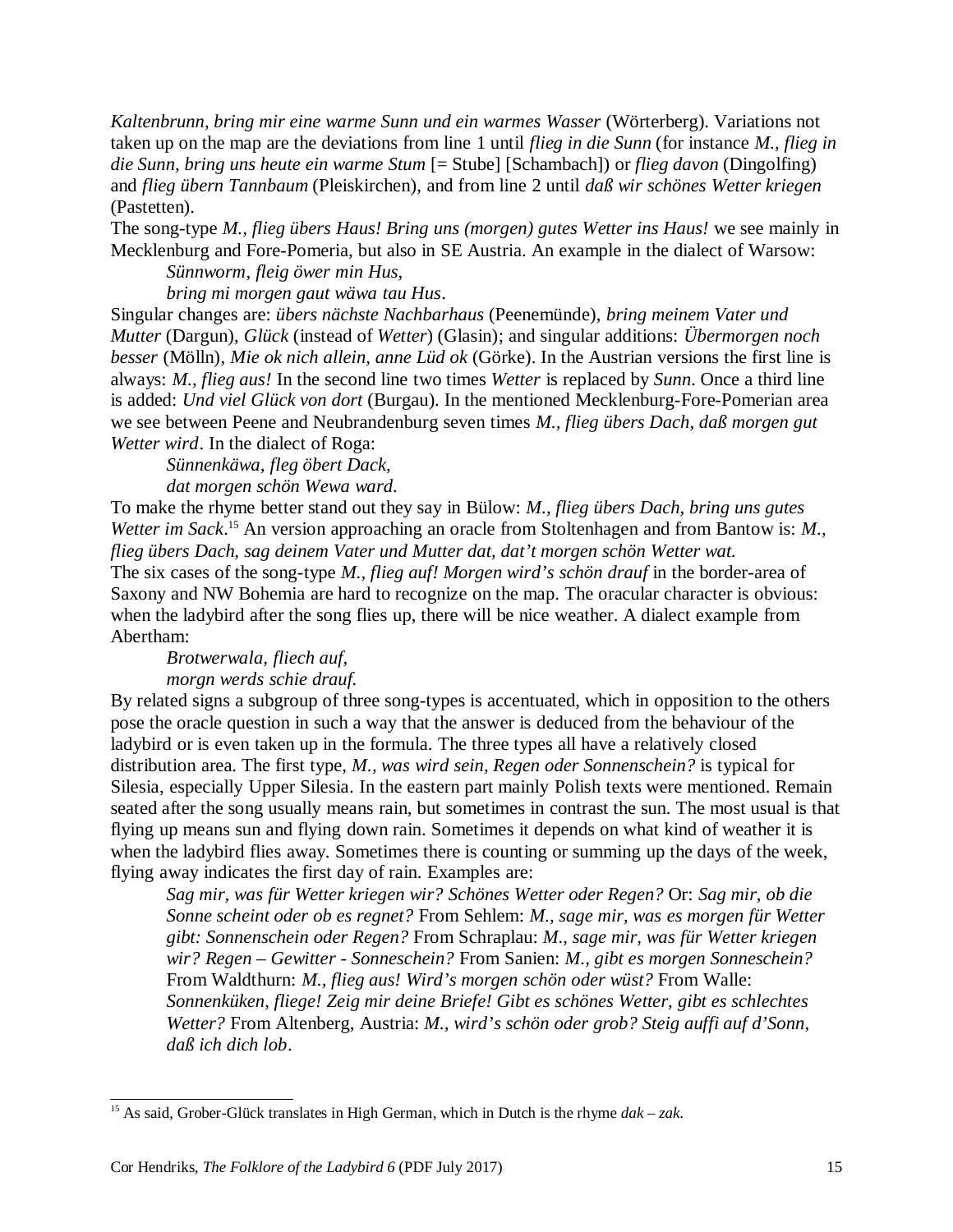The second type of oracle questions mentions only the weather-possibilities; sun and rain are always there, sometimes also thunderstorm. The song is repeated till the ladybird flies away. There are two distribution-areas on the map: between Braunsweig and Göttingen and between Dessau and Leipzig.

The third type of directly formulated oracles has two distribution-areas: a small island in the swamp-area of the Hunte between Weser and Ems with three branches further on in the surrounding country and a dispersed appearance in Austria. The starting line *Sonnenküken, liebes, was steht in deinem Briefe* is only valid for the NW German contributions. The dialect concerns a pure rhyme:

*Sünneküken, leewe! Wat steit in dinem Breewe? Wenn't got wert, denn fleeg du weg! Wenn schlech Wer wert, denn krich du weg.* (Wohlstreck)

In Austrian contributions the question for the letter is replaced by the summons *Flieg über den Rain*.

In the type *M., flieg über den Rain, laß heute und morgen schönes Wetter sein* the rhyme-word *Rain* ('ditch') is only one of several possibilities, amongst which *Rhein* appears almost as often as *Rain*. The nuclear areas are on the Inn near Rosenheim and on the Danube east of Linz. On the Inn and in SW Germany dominates *Rhein*, in Austria *Rain*, with variants *Grein, Hain* and *Schein*. Often there are connections with types in which the ladybird has to ask father and mother, God or Maria for nice weather. (See further also map NF 56c.) An example from Feldolling:

*Frau Schühla, sitz aufi auf mei Stühla, flieg aufi zum Rhein, bring uns a schöns Wetter herein*.

The starting line *Marienkühle (:Himmelskühle), steig (:sitz, stand* etc.) *aufs Stühle*, that appears in several weather-songs, determines two song-types excessively. The oracle custom connected with it entails that the ladybird is put on the back of the hand, the 'little chair'; when it flies up during or right after the singing, it will be nice weather. Sometimes people help it by blowing against the little animal, but it is also thrown up: flying up means nice weather, falling down is bad weather. A separate sign is used by Grober-Glück for the song-type *Steig auf dein Stühli / steig auf den hohen Berg*. She gives as a dialect example from Eggingen:

*Fraweschüele, flieg übers Stüele, flieg über de Heileberg, daß morge guet Wetter werd*.

Except on the 'high mountain' the ladybird can also fly on the *schöne Berg* (Zang), on the *Berg* (Immenstaad), on the *rote Berg* (Müselbach) or, as in the dialect example, on a certain mountain: *Kaoteberg* (Scharenstetten), *Hoheberg* (Kirchen), *Bussaberg, Busse* (Dieterskirch, Altheim), *Heiligen Berg, heiligen Berg, Heiligeberg, Ölberg, Hohen Roggenberg, Sternberg, Himmelberg, allerhöchsten Berg*. Or there is poetic expansion: *flieg über Berg und Tal* (Hasel), *Berg und Hügel* (Lustenau), *alle Bühel und Berg; alle Buckel und Berg; alle Hügel und Berg*. Also twolines expansions appear: *flieg auf die Busse, flieg über den Berg* (Altheim), *flieg auf die Höh, flieg über alle Hügel und Berg* (Kimratshofen). The duplication we also see as: *hupf auf – hupf über; juck über – juck über; stand aufs – stand auf; kriech aufs – kriech auf; flieg übers – flieg über*. A combination with the Pommerland-song we see in Überlingen-Andelshofen: *M., flieg, dein Vater ist im Krieg, flieg über den hohen Berg und lug, ob's gut Wetter geb*.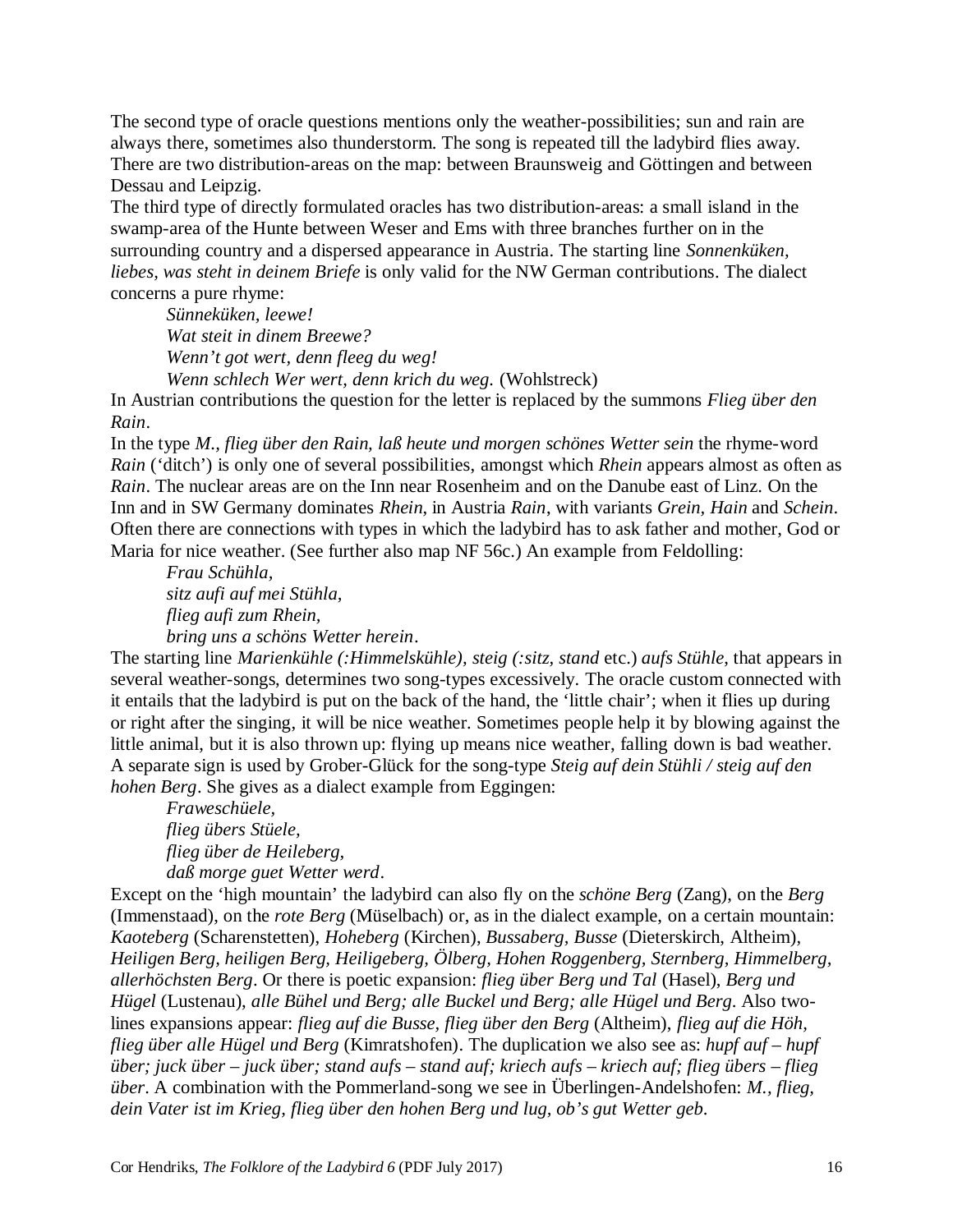An expansion of the starting line we see in Hailtingen: *M., sizt aufs Stühle, melk dein Kühle, flieg auf den hohen Berg*, etc. Another form is from Türkheim: *M., flieg! Flieg auf den heiligen Berg, sitz aufs Stühle und melk's Kühle und lug, ob's morgen schön wird*. The type *-kühle/Stühle* without the summons to fly on a mountain has its nuclear area in Upper Swabia, in the Allgäu and in Bavarian Swabia until the Lech. A dialect example from Pfaffenhofen a.d. Roth:

*Muckastuähle, stand aufs Stuähle, guck, ob's moara guat Wettr wed, wenn's moara guat wed, flieg fut*.

Some South German examples:

*Frau Schühle, milk dein Kühle, mach, daß morgen gut Wetter wird* (Langenenslingen); *Frauenkühle, sitze still, melk deine Kuh, daß morgen wieder schönes Wetter wird* (Langenpreising); *Frauenkühle, flieg übers Stühle, flieg übers Frauenhaus und schick gut Wetter 'raus* (Schaiblishausen).

In a group of related types of the weather-theme the ladybird has to ask God, Maria, Saint Katharine or father and mother for nice weather. We see this mainly on four locations, in South Lower Saxony, in South Baden, near Salzburg and in Austria. The question to Maria is limited to the Catholic South German and Austria, the question to father and mother dominates in South Lower Saxony and near Salzburg, the question to God appears everywhere dispersed, and Saint Catharine is only mentioned in South Baden.

The song-type that puts the question of nice weather to father and mother, is very divers in starting lines (see map, figure  $3^{16}$ ). A dialect example from Obereching:

*Fraukafei, fliag üban Rein, sogs dein Voddan und dei Mutan, das morgn schen Weta sollt sei*.

Not all of them are understandable, but rhyme-dependent on the denomination *Herrgottsheuneken* are the lines with *Späuneken, Töneken, Thröneken, Beinicken*. Five times only the father, twice only the mother is mentioned. The question for nice weather can be expanded:

*Sag zu deinem Vater, daß morgen und übermorgen und bis zum Sonntag schönes Wetter wird.* (Mannhausen); *Sag, daß schönes Wetter ist heute und alle Tage* (Ammensleben); *Frag ..., ob's regnet oder schneit oder ob's schön Wetter bleibt*. (Röckingen); *Bitt ..., ob's nicht an Prangtag* (= Fronleichnam) *schönes Wetter könnt sein.* (Morzg).

The oracle character we see in:

*Sag deinem Vater und Mutter, wie lange es glattes Wetter bleiben soll: Ein Tag, zwei Tage, drei Tage* usw. (Rehren); *Sag deinem Vater und Mutter, daß morgen glattes Wetter wird*. (Rehren); *Sag deinem Vater und Mutter, daß morgen glattes Wetter wird. Flieg fort oder bleib.* (Unterstall); *Sag deinem Vater und Mutter, daß morgen glattes Wetter wird. Wenn's schön ist, dann fliegst, wenn's grob ist, dann kriechst.* (St. Peter i/d Au).

Also the song-type that puts the question for nice weather to God (for instance

*Mäuaküahle, steig afs Schdüahle, fraug'ds liab Herrgattle, obs moara schea Wetter wead,*

<sup>16</sup> Grober-Glück 1981: 122, Abb. 3: Die Eingangszeilen vom Liedtype *Frag deinen Vater und Mutter, ob morgen schönes Wetter ist*.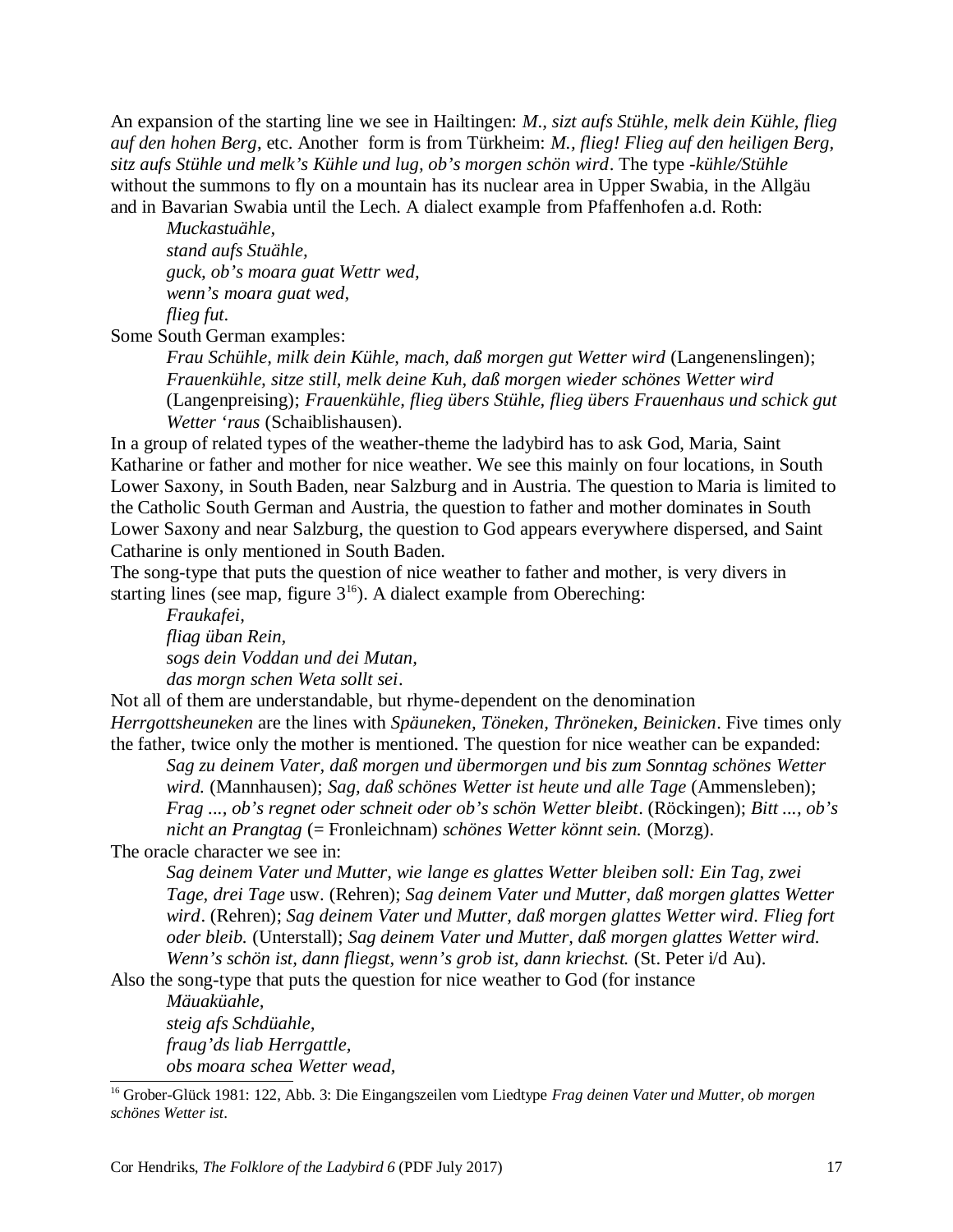from Waldstetten), stands out by variation in starting lines. Besides *Flieg weg! Flieg auf!* we see *Flieg hoch auf* or *nach oben!* Or: *Flieg (in) den (hohen) Himmel (n)auf!* Or: *Flieg auf den hohen Berg!* Or: *Sitz (:stand) aufs Stühli*, or: *Flieg über den Rhein!* Or: *Flieg! Flieg über die Stern und sag unserm Herrn...* As much rhyme-coined is *Herrgottstierli, schlüpf in die Schühli, gang zum lieben Herrgott...* Word-variations on *Gott* are: *zu meinem Vater dort; zu unserem (:meinem) Herrn; zu unserem lieben Herrgottli*. Variants for the length of the wished-for weather are: *heute und morgen und voller Tag, vor meiner Tür, vor deiner Tür, vor aller Leute Tür; heute und morgen und übermorgen; drei Tage*. Oracular character is taken over by a variant: *und frage Gott, ob Regen kommt oder gut Wetter*; or: *M., fliege in den Himmel / frage den lieben Gott was wird sein / Regen oder Sonnenschein?* (Wilmsdorf, Nieder Kunzendorf). Determined by the rhyme are the lines: *flieg zu meinem Vater dort, daß er schickt gutes Wetter sofort*. Examples of type-variants in which God is not mentioned:

*Frauenkäferchen, flieg in den Himmel und frag, ob's schön Wetter wird oder nicht* (Seeon); *Jungfraunschühel, flieg in Himmel und frag, ob's heut und morgen schön wird* (Grünbach); *Jungfrauenkäferl, flieg auf und mach die Himmelstür auf, frag, ob's morgen schön wird oder nicht* (Weikersdorf).

Songs with the request for good weather to Maria are mainly to be found in South Baden, South Bohemia and Austria. A dialect example from Aurach:

*Sunnwend-käferl, flieg auf d'Heh,* 

*frag unsa lieb Frau obs grob wird oder scheï*.

In Ostenland they say: *~ sag unserm lieben Herrn und der Mutter Gottes*. Characteristic is the strong variability in the starting lines and this especially in Austria. Except *in den Himmel* the ladybird has to fly *in Brunn* (6x), *über Distel und Dorn* (2x), *übers Gebirg* (2x), *nach Grein, übers Häferl, über Hagerl und Zäune* (2x), *in die Höh, über den Rain* (3x), *ins Tümpferl* (=> *Tümpel* = pool), *auf Stiegerl*. A Lower Austrian variant becomes poetic:

*Flieg, Käferl, flieg über Distel und Dorn, über Weg und Korn, über Berg und Tal, frag unsere liebe Frau, ob's morgen schön ist. Wenn's schön ist, so flieg; wenn's wild ist, so kriech.* (Reith)

Some variants become oracular-like: *- frag die Himmelmutter, ob's schön wird oder grob?* (Neukirchen b. Lambach; Reichenau im Mühlkreis); or: *Wenn's schön ist, so fliegst, wenn's grob ist, so kriegst* (Reith). One variant has: *flieg der Mutter Gottes ans Fenster* (Schwörstadt). As to Maria, in the SW dominates *Mutter Gottes*, in Austria *unsere liebe Frau*, in the Bavarian Austrian border-area *Himmel(s)mutter*, while *(heilige) Jungfrau (Maria)* appears everywhere sporadically. The line *flieg in den Himmel, sag den Himmelmutter…*, appearing a few times, is obviously no coincidence. A dialect example of a prayer from South Baden to Saint Katharine<sup>17</sup> goes as follows:

*Maienküeli, flieg, flieg über de Rhi, zu der Sankt Kathari, unf frog, ob's morge guet Wetter gibt*. (Freudental)

<sup>17</sup> Grober-Glück, 353 n. 147 refers to *HDA IV*, 1082f (Katharine's Day, Nov. 25, is a fate and oracle day, amongst others for the weather). Further she refers to Mannhardt 1858, 386 for Katharine-songs.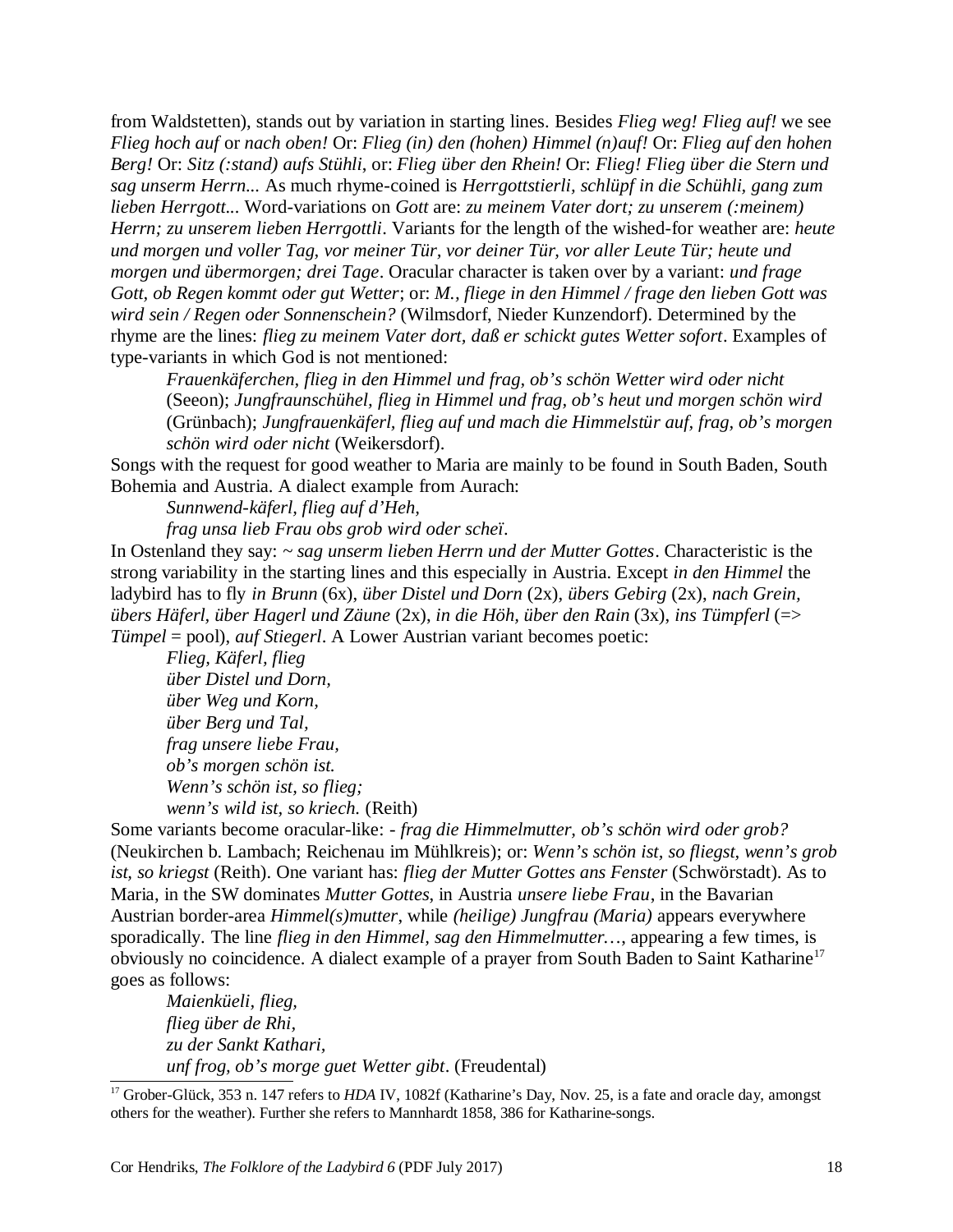Some difficult to place weather-variants are joint together by Grober-Glück to one group. They are:

*Sonnenschienken, Hawerkienken, flieg nach Briäkerfelle, bring uns gutes Wetter, und 'ne fette Henne* (Schalksmühle); *Mäkalbla, flieg aus, treib die böse Weiber aus, Mäkalbla, flieg aus, schick die liebe Sonne raus* (Pittarn) *Liebfrauenkäferl, komm heraus, laß die liebe Sonne 'raus und laß ein bissel drinnen für deine arme Kinder* (Asparn a/d Zaya); *Marienkäferl, flieg ins Nachbarland geschwind, und bring mir schönes Wetter durch den Wind* (Saxon); *Sunnkäfer, flieg fort, bring ein schönes Wetter und viel Glück von dort* (Burgau)

Four, in which the ladybird has to open its *goldigs Türle* (golden little gate), belong conceptual and regional together. They are:

*Zimmermockela, flieg auf, mach dein goldigs Türle auf, daß heute und morgen schön wird* (Dürrenwaid); *Zimmermockela, flieg auf, mach dein goldigs Türle auf, laß deine goldigen Kinderlein rein, daß heute und morgen schön wird* (Schwarzenstein); *Zimmermockela, flieg auf, mach dein goldigs Türle auf, laß ein bissel Sonne 'raus* (Kupferberg); *Zimmermockela, flieg auf, mach dein goldigs Türle auf, laß ein bissel Sonnenschein oder ein bissel Regen 'rein* (Stammbach)

Under the type *M., flieg auf! Bring uns morgen schönes Wetter mit!* all weather-songs were brought together that summon the ladybird to fly and bring nice weather, without further peculiarities of the mentioned types. They are not limited to a certain area, but here and there are regional concentrations, in East Friesland, Luxemburg, Styria, but also elsewhere they can be seen. A dialect example from Styria:

*Kuahdlkäferl, fliag fuat,* 

*bring uns muagn an scheanen Tog* (St. Veit ob Graz).

A peculiarity in the first line in East Friesland is: *flieg (mir) weg, komm (mir) weer*, which is continued with: *bring uns moi weer* (Böhmerwold). A special case is

*Engelke, Tengelke, Teerke,* 

*mach mir morgen moi w[e]erke*

from Loppersum and three neighbouring places.

In SE Styria *flieg fort* dominates over amongst others *flieg auf die Höh* and *flieg aus*. In South Germany we see *flieg über Steg und Weg; flieg auf und ab; flieg, flieg, flieg… daß es schönes Wetter gibt; flieg in den Himmel; flieg über den Bach*. Expanding repetitions in the first line are especially popular in combination with *flieg weg*:

*flieg weg, flieg über die Au weg* (Eggstedt); *flieg weg, bleib weg* (Buchholz); *flieg auf, flieg nicht zu weit auf* (Brickwedde); *flieg weg, flieg fort, flieg bis nach Frankfurt* (Forstmehren); *flieg weg, flieg weg, flieg in den Himmel weg* (Wallerode); *M., mach die Flügel auf, flieg in den Himmel 'nauf* (Freising); *flieg aus, flieg in die Welt aus* (Eisenharz).

Under the variants of the second line two stand out by their frequency. The *schöne Wetter* is especially in SE Styria, but also elsewhere replaced by *guten Tag* and *schöne (*or: *warme) Sonne* and once by *bring mir gor Breefe* (good letters, see above). Expansions of the third line are not frequent:

*sollst auch Milch und Zweiback haben*. (Sillenstede); *Dann dürfen wir uns freuen, und gehen morgen an die Keuen* (Kampen); *Übermorgen noch besser* (3x); *Übermorgen regnet es wieder* (Bedekaspel); *Aber keinen Regen* (Sieber); *Daß wir nicht bleiben müssen in der Stuben* (Dietmannsdorf); *Und bleib dabei schön gesund* (Gnas).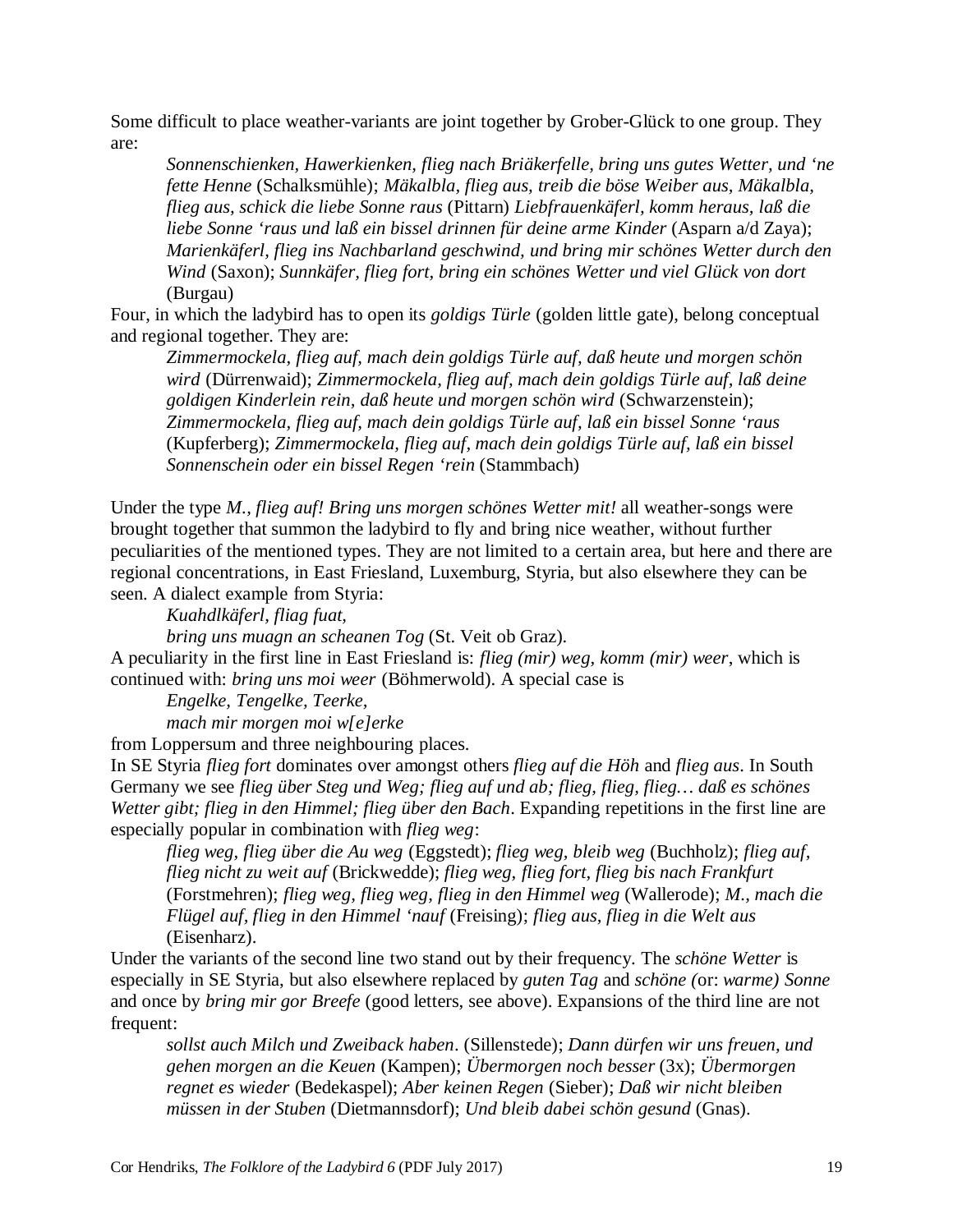From Mähren comes a thematically deviating four-line verse: *M., flieg aus, bei dem alten Tor 'naus, bei dem neuen komm wieder 'rein, sag mir's, ob's wird schön sein*. (Brosdorf) Also there are combinations with other types:

*Bruckwürmchen, flieg über den Rhein, morgen gibt es Sonnenschein, Bruckwürmchen, mach Öl, sonst schlag ich dich tot*. (Honrath)

And:

*Himmelstierchen, flieg in die Luft, bring morgen früh gutes Wetter mit, sonst schießt dich der Jäger tot*. (Sevenig)

Nearly all versions of this type have an oracular character. When the ladybird flies away, the weather will become nice. Sometimes this expectation is even underlined or directly expressed:

*flieg aus, daß es morgen schön wird* (7x); *Sonnenkalb, Mondkalb, wenn es morgen gut ist, dann flieg aus* (Naensen); *Frauentierli, flieg mir aus, sonst gibt's ein Wetter, es ist ein Graus* (Fraxern); *M. bring gut Wetter!* (3x); *M. flieg um ein gutes Wetter!* (Herzogau)

A dialect example of the song-type *Himmel-Zuckerkringel* is:

*Sünkind, Monkind, fleig na'n hohen Himmel, bring mi'n Sack voll Kringel,* 

*mi'ēn di'ēn,* 

*andern Kinner ok ēn*. (Helmstorf)

This type has great stability in the starting line<sup>18</sup> and great variability in the continuation. In the second line the variation is both in the packing and in the desired gift. Besides *Korb* and *Sack* appear *Schot* [= lap?]*, Scheepel* [= bushel]*, Tüte* [conical bag for candy, etc.], *Pott* and especially *Faß* [barrel]. In stead of *Zuckerkringel* the wished objects are: *Semmeln* [buns]*, Plumm* [prunes]*, Stuten* [fine bread], *Äpfel, Geld*. Is it only *Kringel*, then often the rhythm is corrected by additions. *Bring mir Stuten und süßen Kringel; - Stut und Butterkringel; - lauter Zuckerkringel; - Sack vol Stuten und Kringel; - Pott voll goldener Kringel, - meinen Pott voll Kringel*. But not always do the additions mind rhythm or rhyme: *Bring mir Äpfel und Birn handvoll; - einen Stuten; - einen Zuckerstuten mit; - Butter, Rosinen und Kringel*.

The lines specifying the division of the gifts are the same except: *Komm wieder hindal, und gib sie mir alle* (Mollhagen). The line *mir ein, dir ein* is only once changed: *mir ein, Schwester ein*, with the continuation: *Vater ein, Mutter ein* (Hittbergen). In contrast there are many variations in the fourth line: Father and mother are replaced by others:

*und all den lütten Engeln ein; dem lieben Gott auch ein; uns allen auch ein; bösen Kindern gar kein; unserm lütten Heini auch einen; Nachbars Gretchen auch ein* (Becklingen); *Nachbars Gretchen gar kein* (Huxahl); *Nachbars Karl auch einen* (Bergen); *Vater und Mutter auch ein, andern Kindern gar kein* (Brokhöfe).

Or there are additions:

*Vater und Mutter auch ein, Schwester und Bruder auch ein* (Betzendorf); *Vater und Mutter auch ein, andern Kindern gar kein* (Boitze); *Mir eins, dir eins, Vater eins, andern Kindern aber keins* (Oppershausen).

Combinations with the themes 'weather' and 'burning house' appear:

<sup>18</sup> The only variants are: *Flieg in den Wind* (Becklingen); *Flieg in den Wind, flieg zu Vater und Mutter hin* (Eversen); *Flieg geschwind zu deinem Vater und Mutter ferne* (Wieckenberg).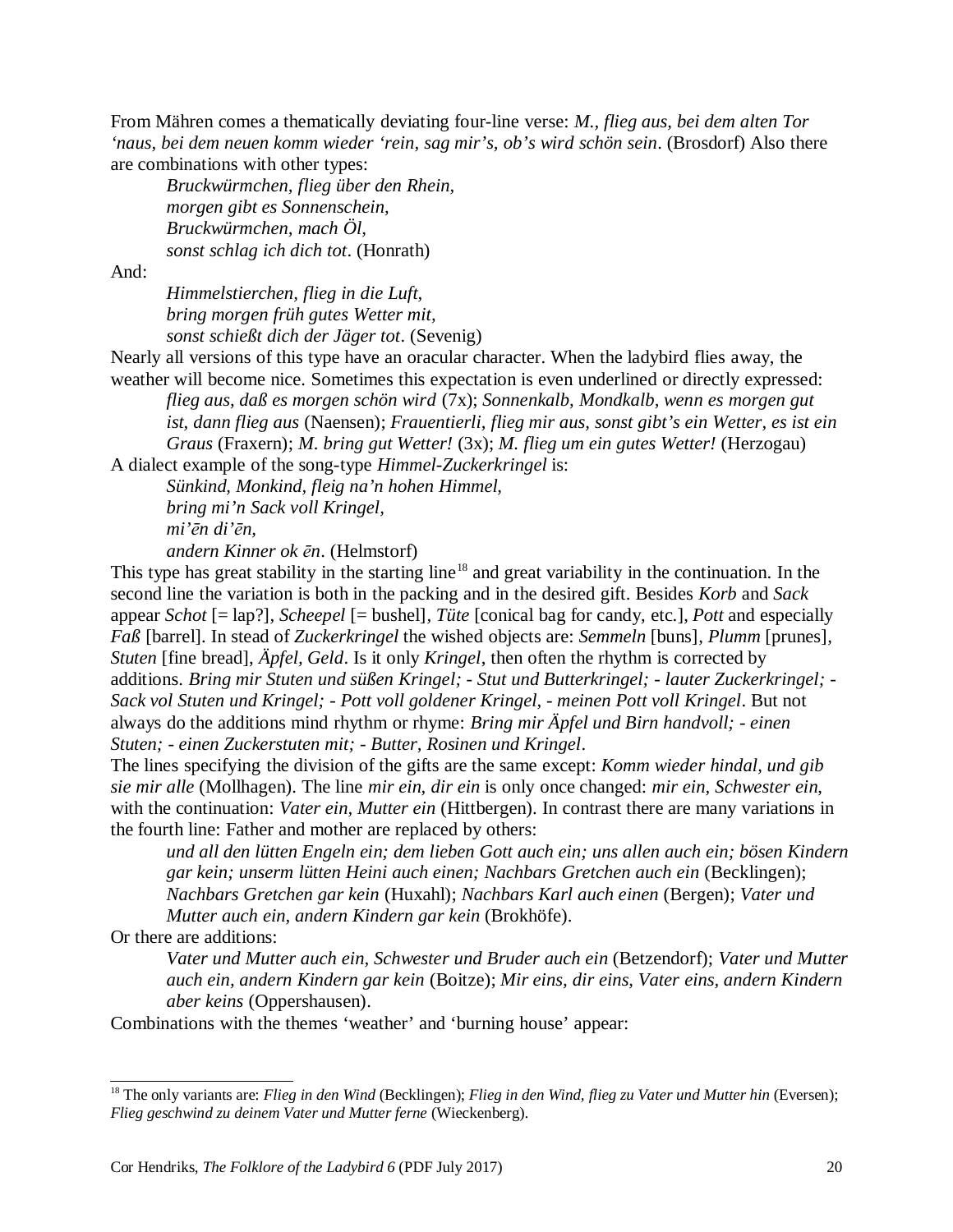*Maimöh, flieg nach'n Himmel, Bring mir'n Kringel, Bring mir morgen schön Wetter mit* (Osterhorn); *Manjepeerd, flieg auf, Haus und Scheune brennen ab, Bring mir'n Sack voll Semmeln, Mir einen, dir einen, Vater und Mutter auch einen* (Blekendorf).

Central areas are the Altmark and the west into East Holstein. Dispersed it appears until the Weser.

A dialect example of the song-type *Herrgottsgarten-Weck* is:

*Herrgottsdierche, flieh, flieh in Herrgottsgaarde, breng mer e Weck un der e Weck, die annere kenne waarde* (Gehlweiler).

Of the circa 130 contributions two groups of 13 can be qualified as subtype. The first group varies only the last line: *den andern Kindern einen Dreck*. The second group continues the summons to fly in a garden: *rupf die roten Äpfelchen ab / laß die grünen fahren*; or: *die andern können (noch) warten*.

The introduction *flieg (weg/fort)* is rarely extended<sup>19</sup>, in stead the familiar variation of the location takes places strongly at the garden, whereto the ladybird has to fly. The main form *Herrgottsgarten* or *Gottesgarten* knows several often appearing variants: *Bäckers Garten* (18x), *Pfarrers Garten* of *Herrengarten* (12x), *Himmelsgarten* (7x), *Nachbars Garten* (4x). Under the once or twice appearing forms often owners of the gardens are mentioned: *Scheiersch Garten; unseren Garten; Kaisers Garten* (2x), *Kewatz' Garten; Lamberts Garten; Beckers Garten* (2x), *Gajers Garten; Maiers Garten; Müllers Garten* (2x), *Eichels Garten*. Next to these we see 6x *Bäckers Laden*. Also interesting is the transformation into *Gotes Namen*, appearing 14x. Short forms are rare. In Aldisheim the song ends with *flieg in Pfarrers Garten*. Three otherwise shortened forms are:

*Herrgottstierchen, flieh, flieh in Herrgotts Garten, dein Vater kann net warten* (Biebernheim); *... die andern müssen warten* (Weisel); *Hansgefliesche, flieh, flieh in Gottes Namen, flieh in Herrgotts Garten, Hansgefliesche, flieh* (Oberreidenbach); *Herrgottstierchen, flieh an den Himmel, bring mir auch einen Weck mit* (Wincheringen).

There is only one combination with another song-type, non other than the Pommerland-song:

*Hansepepchen, flieg, dein Vater ist im Krieg, bring mir ein Weck, bring dir ein Weck,* 

*den andern Leuten Hundedreck* (Sotzweiler).

A single one reminds of the division of the gift from the *Himmel-Zuckerkringel* type. The last lines are:*.... hol eine Korb voll Weck heraus, mir einer, dir einer* (Oberhausen).

Variation in the main-type is not conspicuous, line 4 is: *dein vater kann nicht warten; den andern Buben keine; ich kann nimmer länger warten*. The word *Dreck* in the first subtype begs for specification: *Hundsdreck* (5x); *Geißdreck; Hinkelsdreck; Scheißdreck; Säudreck*.

In the second subtype varies the third line: *bring mir und dir ein Äpfelchen mit; freß die roten Äpfelchen ab; hol mir einen Apfel und dir einen Apfel*. Once the text is much extended:

*Hangebibche, flieh fort, flieh in Scheiersch Garten, rupf die roten Äpfelchen ab, laß die grünen hängen. Wart, ich werd's dem Geier sagen, der wird dich in die Bōren* [= Brunnen] *schlagen, aus dem Boren in den Dreck, morgen früh ist alles weg* (Feilbingert).

Three versions from Main-Franconia are quite removed from the main-type:

<sup>19</sup> *Flieg in den Himmel; flieg auf, flieg in' Himmel nauf; flieg nach Trier* (3x); *flieg nach Schellebach*.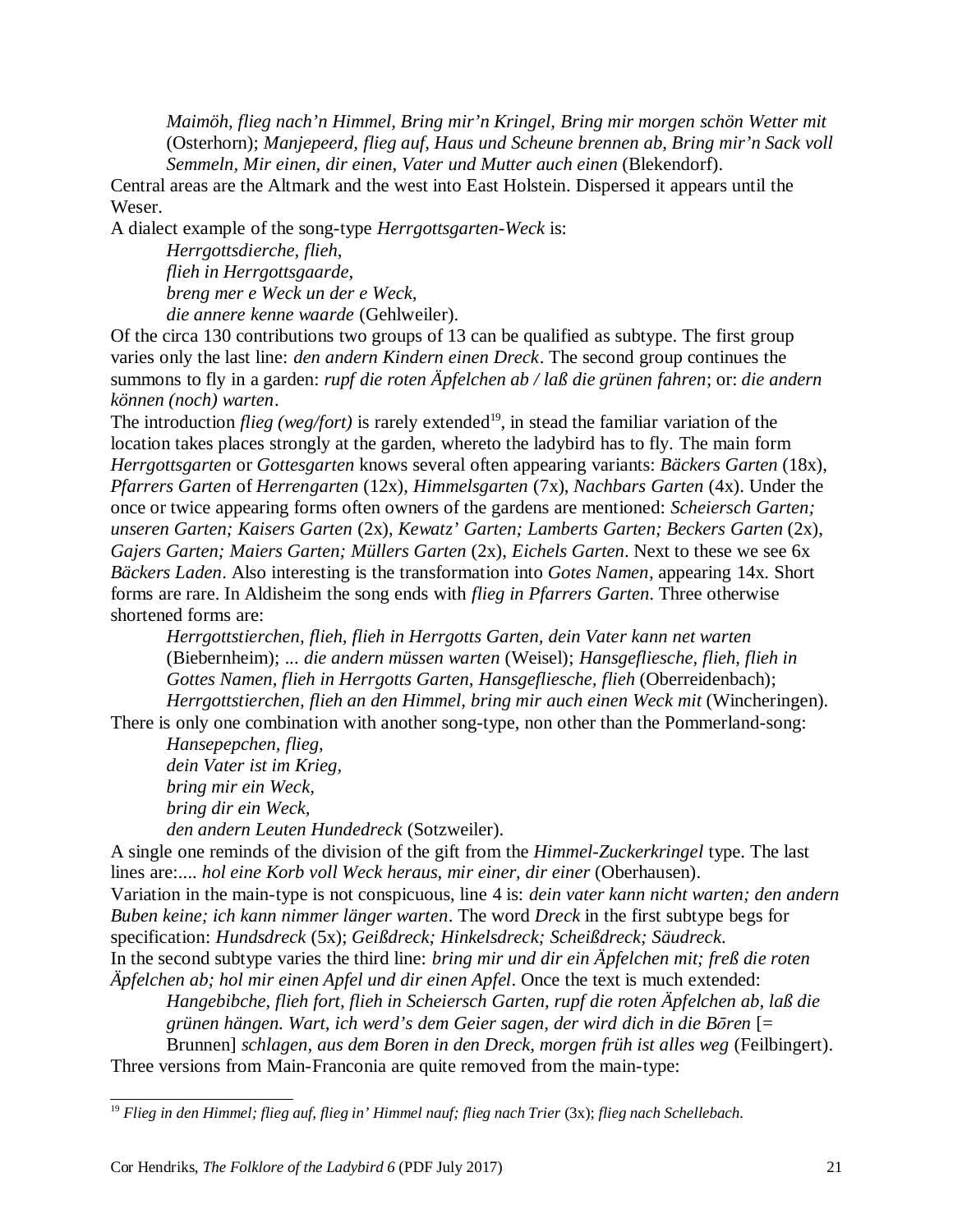*Herrgottsvögele, flieg auf Buche, hol mir ne Zaine* (= Korb) *voll Kuchen, mir ein, dir ein, allen braven Kindern ein* (Schweinberg; Bretzingen); *Herrgottsvögele, flieg 'nein nach Buche, hol mir ein Weck und dir ein Weck, und der Mutter 'ne ganze Zaine voll* (Bödigheim).

The song-type *Welt-Geld* is distributed in a small area on the Pomerian coast between Köslin and Stolp, next to four in the surrounding area and one in the Rhineland. In four cases the first line varies (*flieg in die Luft; fliege heim; flieg mir fort*), once with extension: *fliege fort, komm auch zurück an diesen Ort*. In two places in the neighbourhood the song is extended with: *10000 (*or: *100000) Taler sind nicht genug (*or: *und das ist mir noch nicht genug), noch ein seidenes Tuch dazu* (Damshagen, Kopahn). The 100,000 Taler we also see in Nassenhuben, in Lanzen *100 Taler*. The singular combination with the type 'burning house' is:

*Herrgottspferdchen, fliege fort, Bring mir 100.000 Taler mit, Dein Häuschen brennt, Deine Kinderchen schreien alle nach Brot* (Nassenhuben).

The song-type *Himmel-neuer Rock* has two dispersed contributions:

*Marieschäfchen, flieg nach Posen,* 

*und bring mir rote Hosen* (Neuteich);

*Sonnenkalberl, flieg ins Land,* 

*und bring mir ein neues Gewand* (Chwalatitz).

Besides this we see it in two areas far removed from each other: in the Rhineland and in Silesia. In the first case the song is without rhyme and starts usually with *flieg fort*:

*Hanspebche, flieg auf den Hollerstock,* 

*und bring mir neue Kleider mit* (Erfweiler-Ehlingen).

Variations are in the kind of dress (*Rock*) or the desired clothing: *goldenen Rock; schönen Rock* (Hömel); *roten Rock; neuen Brautrock; neue Hosen und Schuh; eine Hose* (Bladersbach); *einen neuen Anzug* (Bohlscheid), *ein goldenes Kleid(chen)*. Once the wish is further extended:

*Himmelsvögelchen, flieg auf* 

*bring mir ein goldenes Kleid mit* 

*nicht zu kurz und nicht zu lang* 

*daß ich es auch tragen kann* (Simmerath).

A contribution from the Moselle seems to be made by adults for children:

*Herrgottstierchen, flieg, flieg in das Himmelchen* 

*bring dem Kindchen ein goldenes Kleidchen mit* (Aldegund).

The Silesian group consists of dispersed appearing divers-formed rhymes:

*Sommerwürmchen, bist so gut / bringst mir einen neuen Hut / der alte is schon ganz zerrissen / den hab ich auf den Mist geschmissen* (Reichenau);<sup>20</sup> *Sommerkalbla, flieg aus, flieg in den Himmel 'nauf / hol mir goldene Kleider 'raus* (Niederhelmsdorf); *Sommerkäferle, flieh aus, flieg in die Heide / Bring uns Sack voll Kleider* (Schnellewalde); *Marienkäferchen, flieg aus, bring uns neue Sommerkleider* (or: *goldene Kleider ins Haus*) (Broschütz; Dittersdorf).

The 14 contributions from the song-type *himmel-goldigs Fingerringel* are close together in the Vogtland and SE bordering localities. There are no variants. A dialect example from Protiwitz is: *M., flöich in Himmel / bring ma a goldichs Fingaringll*.

<sup>20</sup> This reminds of the well-known Dutch epiphany-song (in Dutch called 'Three Kings song'): '*Geef mij een nieuwe hoed, mijn oude is versleten* (Give me a new hat, my old one is worn out),' etc. (It is not thrown away [*weggesmeten*], but '*vader mag het niet weten* (father must not know it)'.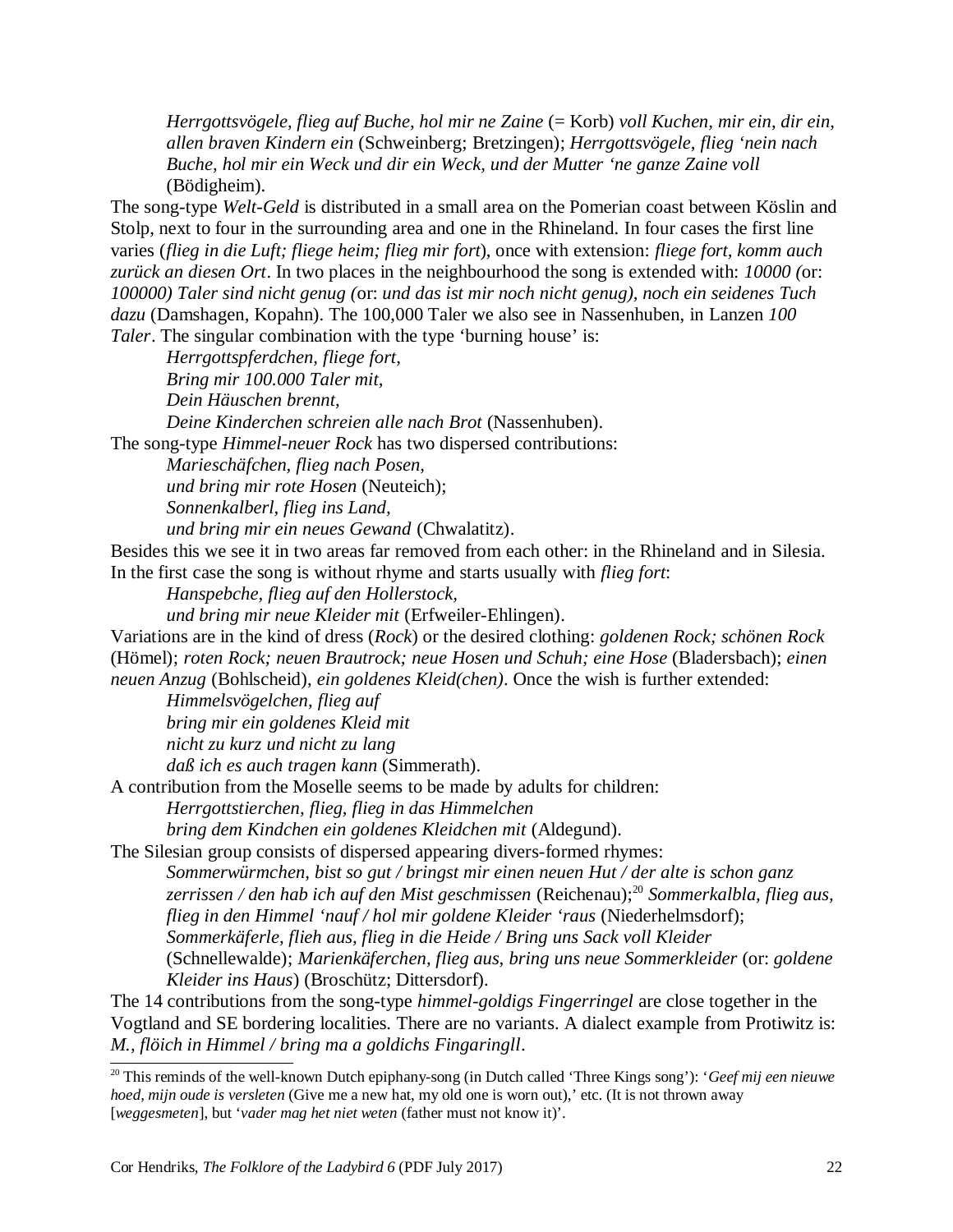The wish for a *Stück Brot* from the *Himmel* is expressed in about 80 contributions. A main area with 66 contributions is in Upper Silesia, another 9x it appears in Franconia and Upper Pfalz. Two dispersed contributions come from South Upper Saxony:

*Himmelmiezchen (*or: *Herrgottsschäferl), flieg aus* 

*bring mir Butter und Brot ins Haus (*or: *'raus)* (Mittweida; Höflitz).

In East Austria we find it 4x, as well as in NW Germany west of the Ems. In Upper Silesia the Polish texts preponderate. An often returning form is:

*Panieka, iscz do nieba* 

*a przynecz mi kraz(ek) chleba*

(Girl, go to heaven and bring me a piece of bread). The rhyme-form a-a is not present in the German texts which partly give the impression of being translations from the Polish. Even a mixform appears:

*Panientka, flieg do nieba und bring uns ein Stück chleba* (Chobie).

In the variants of the Polish texts there are besides butter-bread additional wishes as *Brot mit Käse und Butter* (3x); *Brot, Butter und Kuchen* (Birken); *Brot, Butter und Wurst* (Hindenburg). In five cases the type makes a connection with the songs of the weather-theme, with the question to father and mother (Zabelkau), with the here often appearing oracle question (Blaschewitz; Miesce), with the question to the dear God (Rudzinitz) and with the prayer *Marienkäferchen, gib Sonne* (Schwinowitz).

The contributions from Upper Franconia and Upper Pfalz are different although not much conceptually: *Schmalz und Brot* (Mockerdorf); *ein Butterfiz* (Sosau);

*Himmelbezerl, flieg in Himmel auf Schmeiß mir ein Stückl Brot ab* (Erbendorf); *Frauenkäferl, flieg in die Luft nimm ein Stückel Brot an'n Buckel* (Gleiritsch).

The Austrian texts agree in the first line:

*Himmelkoißl, flieg in die Stadt* 

*bring uns ein Stückel weißes Brot* (Traibach);

*... bring mir morgen ein Laiberl Brot* (Lafnitz; St. Magdalena). The four North German contributions agree for the main part:

*Liebherrenschäfchen, flieg hoch auf* 

*Hol mir Butter und Brot auf* (Rütenbrock; Wenden);

*... Zucker und Brot* (Lindloh). Two SW German variants have conceptual peculiarities:

*Herrgottskäfer, flieg in Himmel nauf* 

*bring mir ein Stückchen Butterbrot und Zucker drauf* (Oberkirnach);

*...ein Stückchen Brot und Honig...* (Buchenberg).

A dialect example of the type *Himmel-Buttersemmel* is:

*Sunnawerwl, fliech auf* 

*breng ma a neibockana Semmel naus* (Pürstein).

The type appears 11x in Upper Vogtland and exist qua space and concept between the type *Himel-ein Stück Butterbrot* in the south and *Bäckerhaus-Semmel heraus* in the north. The starting line *flieg auf, flieg in' Himmel 'nauf* is the rule that knows exceptions:

*Herrgottsschäfel wis wis wis flieg in Himmel über die wies* (Schwaderbach).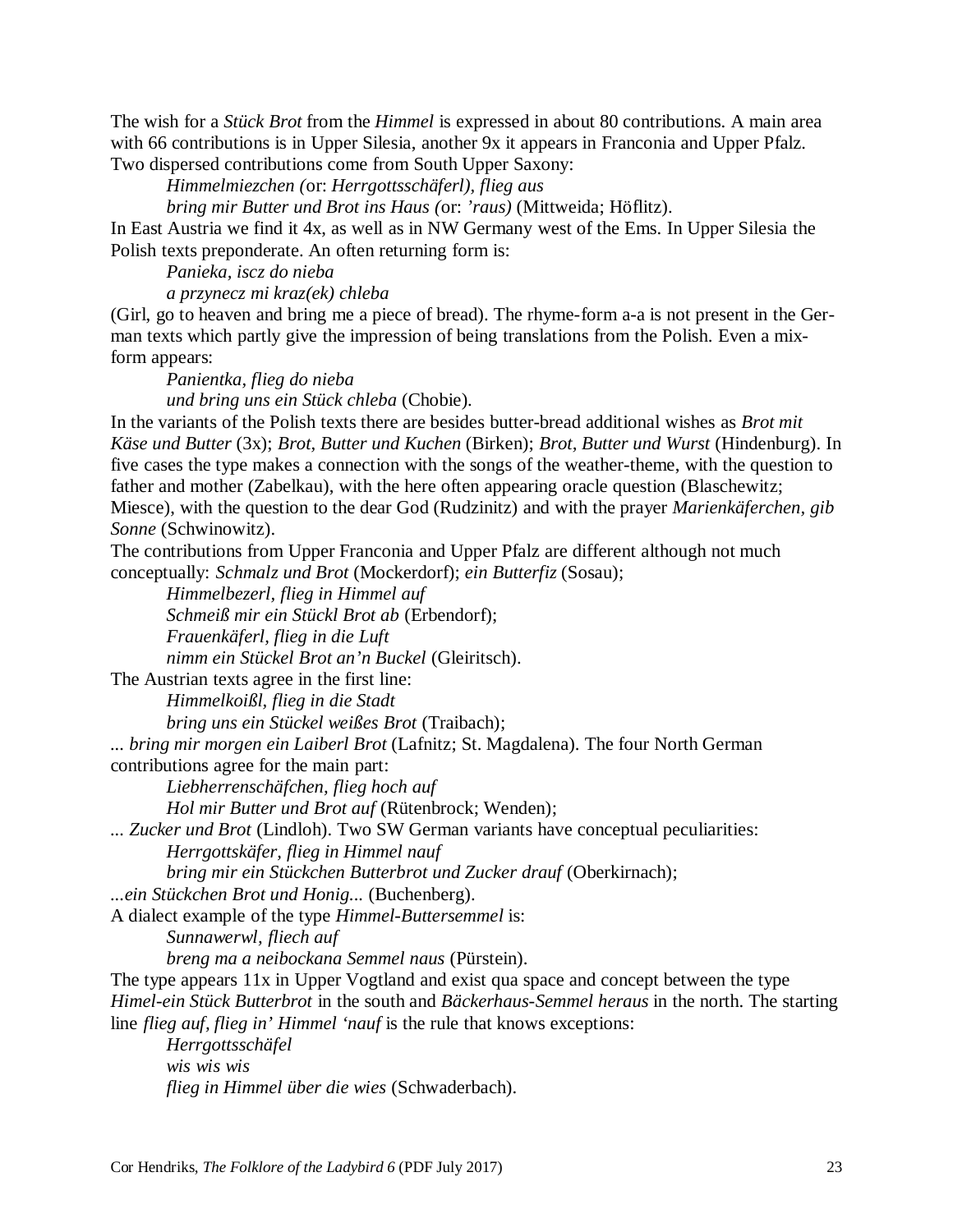Insertion and extension we find both once: between line 2 and 3: *wenn du wiederkommst* (Rothau), and in:

*Sonnwürmel, Sonnwürmel, flieg aus flieh zu der Mutter Gottes 'nauf bring ein Töpfl Kaffee 'runter und eine Semmel 'runter* (Peterswald).

Besides the variants in the legends there are *neubackene Semmel* (3x) and *ein Töpfchen für die Milch* (Schwaderbach).

Five variants from West Germany are to be marked as type-variants for their deviations: *Sonnenkindchen, flieg auf / flieg zum blauen Himmel hoch auf / bring mir heute Milch und Stuten mehr* (Kutenhaus); *Frauenvögelchen, flieg nach dem Himmel / bring mir etwas Weckmilch mit* (Höfen); idem, except *einen Wecken Zoker* (Weywertz); *Rothkehlchen, flieg / flieg bis an Gehelfersberg / bring mit ein Weckchen mit* (Soisdorf); *Freudevögelchen, flieg fort / flieg fort nach Köln / bring mit ein Weck mit / dann kriegst du auch Kamellen* (Udenbreth).

A dialect example of the song-type *Weid-Kleid* is:

*Herrgottnkaiberl, floig auf d'Woad bring unsan Herrgottn a goldas Kload mir oans, dir oans* 

*n'annern Leitn a oans* (Oberschoderlee).

The type is intensively spread in South Mähren and Lower Austria between March and Thaja. In Bierbrunn in the Zips it is:

*Jesuleinchen, flieg in'n Himmel bring mir ein schönes Kleidchen*.

The type knows as many long as short versions, but only the last ones are taken up in the legends, because the long forms with their great variability did not make a text appear as representative. Examples are:

*Herrgottskälberl, flieg auf die Weid / bring mir ein goldenes Kleid / und unserem lieben Herrgott auch eins* (Naschmeritz); *Musche Kälberl, flieg auf die Weid / bring unserm Herrgott ein goldenes Kleid / und unserer lieben Frau ein silbernes* (under Tannowitz); *Herrgottskälberl, flieg auf die Heid / bring mir ein Kleid, dir ein Kleid / unserer lieben Frau auch eins* (Leipertitz). Variant short form: *Muschakaiwerl, flieg auf die Heid / und bring mir ein schönes kleid* (Neusiedl); and long form: *Herrgottkaiberl, flieg auf die Weid / bring mir ein neues Kleid / mir ein, dir eins / unserm Herrgott auch eins* (Wolframitz).

The extension originates in general from the addition of a second receiver. An exception is: *Herrgottkaibel, flieg auf die Heid* 

*bring unserer lieben Frau ein goldenes Kleid* 

*und ein seidenes Sackl zum Steine einklauben* (Bernhardsthal).

Sometimes even all three (God, Maria and the singer) are mentioned.

*Herrgottkaiberl, flieg auf die Weid / bring unserm Herrgott ein goldenes Kleid / mir eins, dir eins / und unserer seligsten Jungfrau auch eins* (Groß Olkowitz); *Herrgottkaiberl, flieg auf die Weid / bring unserm Herrgott ein goldenes Kleid / mir eins, dir eins / unserm Herrgott noch eins* (Damitz); *Jungfraukäferl, flieg auf die Weid / bring mir ein goldenes Kleid / mir eins, dir eins / andern Leuten gar keins* (Ernstbrunn); *Herrgottkaibel, flieg auf die Weid / bring unserm Herrgott ein goldenes Kleid / und den Engeln ein silbernes* (Groß Tajax); *Herrgottkaiberl, flieg auf die Weid / bring unserm Herrgott ein goldenes Kleid / mir eins, dir eins / andern Leuten auch eins* (Oberschoderlee).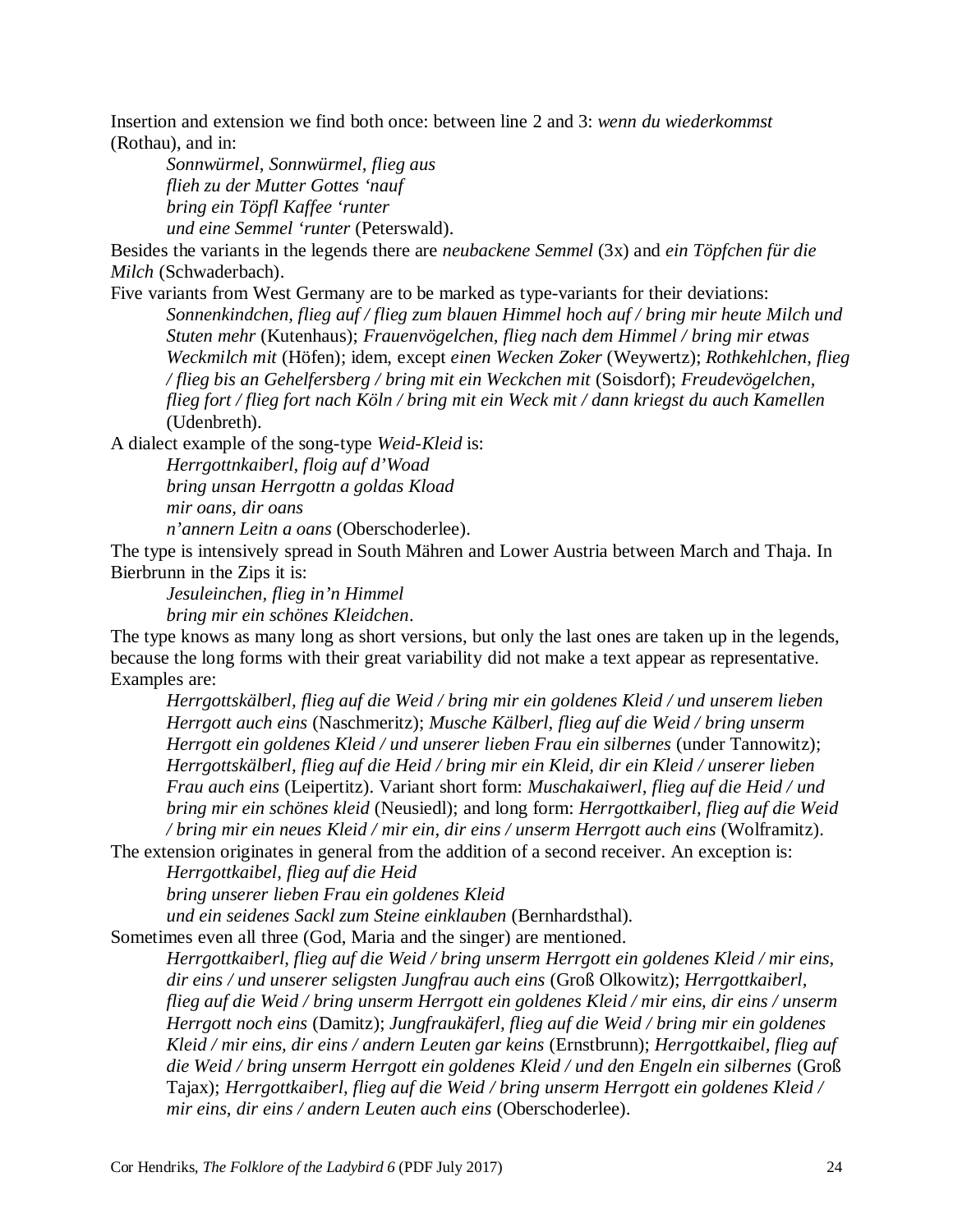It is not surprising that the wishes and the receivers are changed. The dress desired by the singer is not always *golden*, but also *schön* and *neu*. Or the wish is for a *Büscherl Erbsenschoten* or a *Ringel*:

*Herrgottkäferl, flieg auf die Weid / bring mir ein Schipperl Obersschad / mir ein Schippel, dir ein Schippel / und dem Herrgott ein goldenes Kleid* (Eisgrub); *Herrgottkaiwel, flieg auf die Trad* (meadow) / *bring unserer lieben Frau ein goldenes Kleid / mir ein Ringel, dir ein Ringel / für mein Vater auch ein Ringel*. (Drasenhofen)

Once (in Schönau) the wish is for a *goldene Bet'n* (= rosary) for God. Maria's wishes are treated with love. She receives in opposition to God's golden dress a *silbernes* or *weißes, goldene Schuh* (Moskowitz: *... der lieben Frau einen goldenen Schuh / Wenn du heim kommst, dann hast du deine Ruh*), *einen goldenen Strauß* (Eichenbrunn) or besides the golden dress also a *goldene Haube* – once even a *seidenes Sackel – zum Steine einklauben*. This not easily explainable motive we meet in six places in close proximity. An example from Maustrenk is from line three: *Bring unserer lieben Frau eine goldene Hauben / zum Steinel einklauben.* The most frequent variant of the starting line *flieg auf die Weid* (30x) is *flieg auf die Heid* (12x). Only in three cases there is deviation from this:

*... flieg auf die Trettln* (berceau, covered lawn in the garden) (Schönau); *flieg auf die Grad* (broad step along the front of the house or bench in front of the house) (Drasenhofen); *flieg in die Weite* (Possitz).

In Lower Saxony between Cloppenburg and Osnabrück 8 contributions were noted in which the ladybird is summoned to go get *Stuttenbutter*, meaning a butter-covered slice of white bread. A dialect example is:

*Sünneküken, fleig nahn Himmel hol min Stutenbotter ick di dir'n Brotbotter för wedderdaun* (Elsten).

Once it is: *...schmär min Stutenbotter* (Rüschendorf). The starting line varies strongly: *flieg na'n Flärnbüsche* (elder-bush); *flieg über unser Haus; flieg zu unserm Herrgott; flieg zu Vater und Mutter*. Variants:

*... ik will di'n Brotbotter wedderdaun* (Halter); *Sünneküken, flieg auf / flieg zu unserm Herrgott / (i)k geb dir 'n Brotbutterchen / (i)k geb dir 'n Stutenbutterchen dafür wieder* (Nellinghof).

Especially at the Lower Rhine, but also elsewhere in the neighbourhood of the Rhine, the starting line, well known from the weather-theme, *flieg über den Rhein (Rhi)*, continues with the question for wine (*Wi*). Of course that is varied: *einen guten Schoppen Wi, ein Schöppli rote Wi, ein Fäßchen rote Wi* with as addition, *daß wir können lustig si*. In one case the wine has to serve Maria: *und bring der Mutter Gottes einen Liter Wi*. A dialect example is:

*Muettakälbli, flieg in Ri* 

*und bring mir e gute Schoppe wi* (Gottenheim).

A number of divers texts on the theme 'bringing gift' were brought together in one group. The desire for golden objects reminds of songs. In West German rhymes the wish is for a gold chain:

*Herrgottshühnchen, flieg auf* 

*flieg zum hohen Himmel rauf bring mir 'ne goldne Kette mit.* 

*Ho, ho, ho* (Eisborn),

*ein goldener Fingerhut* (Auw), *ein goldiger Vogel* (Wintrich). A Lower Austrian contribution rhymes:

*Sonnenkäferl, purr*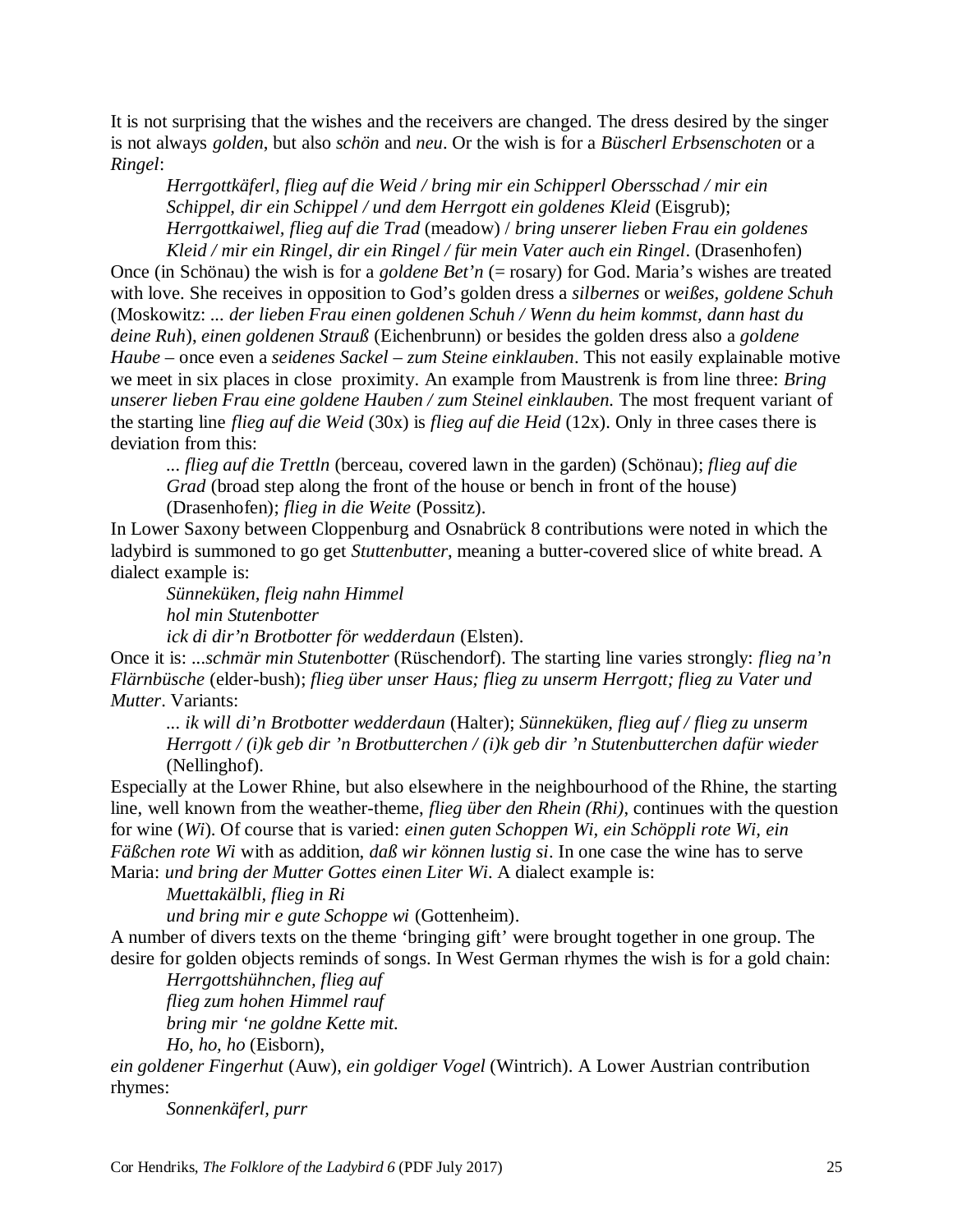*bring mir eine goldene Uhr* (Oberhollabrunn).

In the Upper Pfalz the rhyme is *Himmel – goldener Schimmel* (Krips). And in the neighbourhood they rhyme after the starting line *sitz im Stühla* the *Himmel* with *(weißen) Schimmel* (Oberweiling, Velburg, Chwalkahof).

South of Halberstadt the ladybird is called upon as *Buko von Halberstadt* or some other denomination related with Halberstadt to bring the little boy or girl *ein Paar Schuh mit goldenen Ringen, ein Paar Schuh mit Gold beladen, rot Schühchen mit Schnallen daran*. Examples are:

*Bukäuken von Halberstadt / Komm und bring uns Joching wat / Was soll er dir wohl bringen? Paar Schuh mit goldenen ringen* (Werder). *Musekäuzchen von Halberstadt, Bring unse lütte Mäken wat / Was soll ich ihm denn bringen? / Ein Paar Schuh mit Ringen / ein Paar Schuh mit Gold beladen / Da soll unsere Lütte drob tanzen gahn* (Timmenrode a. Harz). *Mukiwichen von Halberstadt / Bring doch meinem Kinde wat* (Zorge). *Muhküwchen, flieg nach Halberstadt / Bring unserm Kindchen wat / Rote Schühchen mit Schnallen dran / die soll unser Kindchen han* (Uftrungen).

We are dealing here with cradle-songs or rhymes sung by adults to little children that were transferred to the ladybird as bringer of gifts (cf. Dutch *Sinterklaas kapoentje*). This Buko is by the way not Burchard II of Halberstadt, bishop from 1059-1088 and known as child-lover, but a child's word for cow: *Buhkuh, Buhkühchen, Muhkuh, Muhkühchen* (as in Dutch *koetje-boe*). Now these are also denominations of the ladybird (cf. *Muhkiwichen, Mutchekiwichen, Buköking, Buhköken*). Grober-Glück considers the ladybird-denomination to be primary and the association with Buko von Halberstadt as secondary. The name Halberstadt we also meet in two contributions from other localities:

*Muhküwchen, flieg nach Halberstadt* 

*bring mir einen Sack voll Geld mit* (Werningerode);

in a version of the 'burning house'-type from Niedersachswerfen the ladybird is addressed as *Muhkälbchen von Halberstadt*. The wish for *einen Sack voll Geld* is also present in nearby Gröbzig (*Himmelwürmchen, flieg ins Feld / bring uns 'n großen Sack voll Geld*) and in East Styria in Etzersdorf (*Himmelkuhadel, flieg fort / bring mir ein Binkl Geld zurück*).

A little group of three contributions in SE Austria approaches the wedding-oracle. It is said: *bring mir einmal einen feschen Mann* (St. Veit ob Graz), *bring mir morgen einen schönen Buben* (Hainersdorf), *bring mir einen schönen Brautigam* (Fernitz). Two contributions from Silesia belong with them: *flieg aus, such mir eine schöne Jungfer aus* (Waißak; Hotzenplotz). Maybe also from nearby Neu Biela:

*Marienkäferle, flieg aus flieg nüber und rüber bring mir mein Bettg'wantig mit*,

because the desired *Bettg'wantig* [bed-clothes] can mean the dowry. No connection with songs in the neighbourhood is shown by the following desired objects: *ein schooner Hut* (Wolfsberg), *schöne Schuh* (Burgau), *Messer und Gabel* (Lichtenberg, Bergnersreuth), *ein Stücklein Zucker* en *ein schönes Wieglein* (Deutsch Eisenberg:

*Sommerkälbchen, flieg aus flieg zu der Maria Bring mir ein Stücklein Zucker mit und ein schönes Wieglein*).

#### In four cases, two from North Germany, two from Austria, the wish is just for luck: *Sonnenkind, Sonnenkind, bleib bei mir / Sonnenkind, Sonnenkind, bring mir Glück* (Mittelnkirchen); *Sonnenwurm, flieg über mein Haus / und bring mir Glück ins Haus*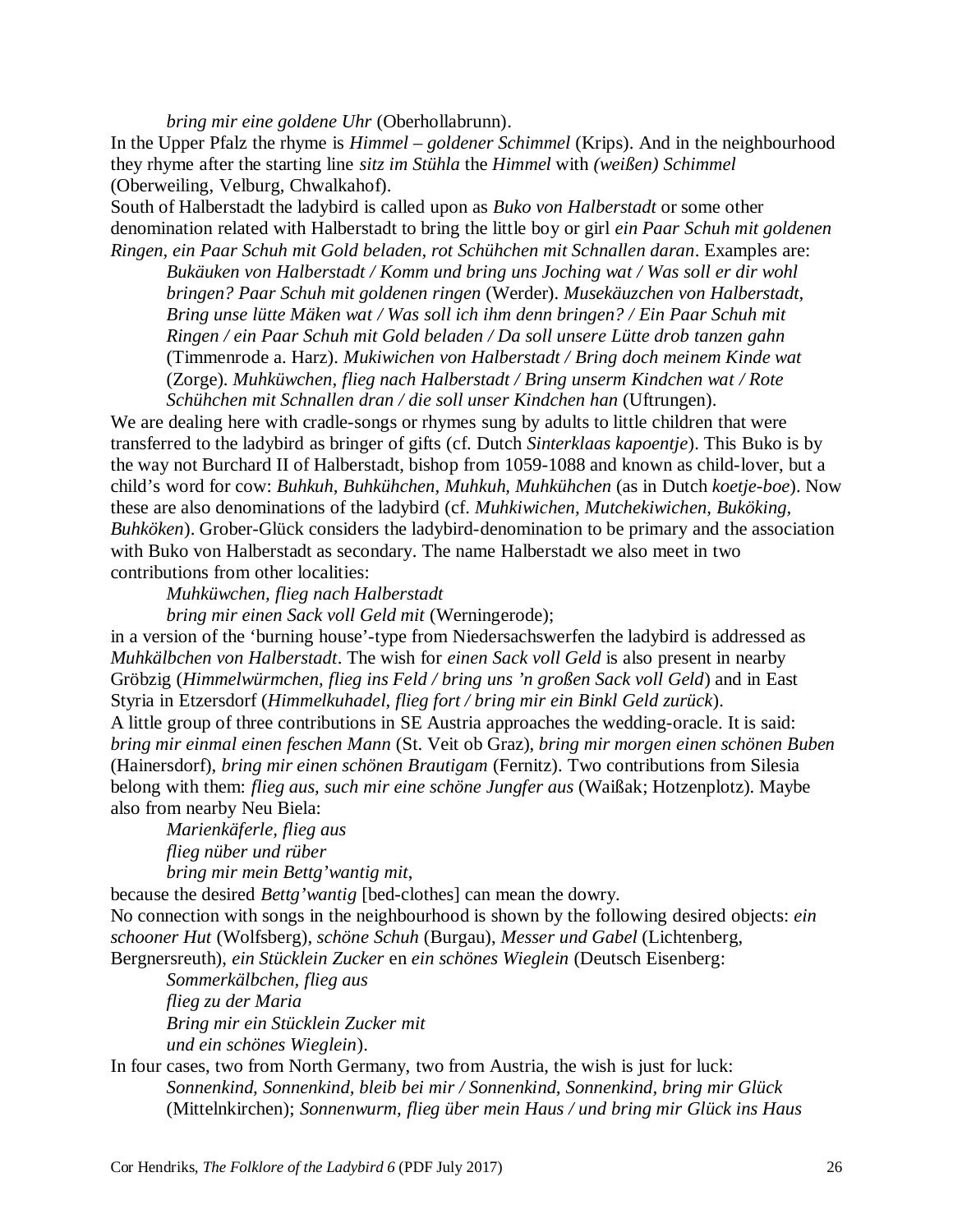(Glasin); *Lieb Frauenkäferl, flieg aus / bring mir (uns) ein (recht viel) Glück heraus* (Judenau; Schwarzenbach a/d Pielach).

Many of the desired gifts concern edibles. Desired are *Äpfel und Birnen* (Gräpel, Ammenhausen), *Äpfel und Rosinen* (Klietz) or *Äpfel (:Birnen) und Nüsse* (Wagstadt, Groß Olbersdorf; Bielau). In the Eiffel it is three times *…flieg nach Trier / Bring mir einen Schoppen Bier* (Wederath; Talling; Gutenthal). Near Berlin four times the question is for *Butter und Käse*, in Ragow rhyming with *Fliege fort nach Dresden*, in Speichrow without *nach Dresden*, with continuation *füttere deine Jungen / sonst werden zie dir verhunzen* (Mixdorf), with addition of a third line: *Der Vater ist schon lange tot* (Großbriesen). Also in Upper Saxony we find the motive three times:

*Sommerwürmel, fliege aus* 

*Bring Käs' und Butter raus* (Probstau, Soborten, Czalositz).

In the same area we find another three contributions:

*Brotwürmel, fliege aus / fliege zum goldnen Tor hinaus / bring mir eine altbackene Semmel raus* (Böhmisch Kanitz), *Mimmelmiezel, fliege aus / bring mir ein Stückchen Kuchen ins Haus* (Krumbach), *Herrgottsschäfel, fliege aus / trag mir'n Scheffel Korn ins Haus* (Liebstadt).

A West German contribution from Fretter reminds of the song-type *Himmel-Stutenbutter*, for *Zuckerbutter* (meaning bread with butter and sugar) is desired. In Olzheim in the Eiffel they want *Honig und Zucker* from the *Himmel*, in Honsbronn in Main-Franconia *Zucker und Kummel*. In nearby Schrozberg we see a combination with the type 'baker's house':

*Herrgottsvögli fliege flieg nauf an Himmel hol mir Zucker und Kümmel flieg hinein ins Bäckerhaus nimm einen Armvoll Weck mit heraus*.

With the typical South German starting line *steigs aufs Stühlchen* the ladybird has to bring in a contribution from Plattetschlag in the Bavarian-Austrian border-area *Milch* from heaven. In Ziegenfuß in North Mähren it is:

*Himmelkäferle, fliege auf flieg zum Himmel nauf bring uns Zuckerlich und Scheiblich*.

In a contribution from Eidenberg in the Burgenland the command is: *Flieg in Berg, trag mir eine Schüssel Mehl daher*. In Dobberphul and nearby Wuthenow it is: *fahr nach der Stadt / bring mir Bongs* (= bonbons) *und Semmel (*or: *gute Semmel) mit*. The division of the buns as in the songtypes 'baker's house' and 'Herrgottsgarten' we see once:

*Herrgottsvögle, Herrgottsvögle flieg zu deiner Ahne Bring mir ein Weckle, dir ein Weckle und mir noch eine banze Mage*. 21

A large group of the theme 'flying into a house' is held together by the first line, in which the ladybird is summoned to fly into a certain house. Often it stays with this short form. The continuations have two possibilities: the ladybird has to bring from the house a gift or nice weather, or it is said what it does there or what happens there.

A dialect example of the song-type *Bäckerhaus-neugebackene Semmel* is:

<sup>&</sup>lt;sup>21</sup> Grober-Glück, 360 nt. 288: Mohnsemmel?  $Mag =$  Mohn (maw-seed).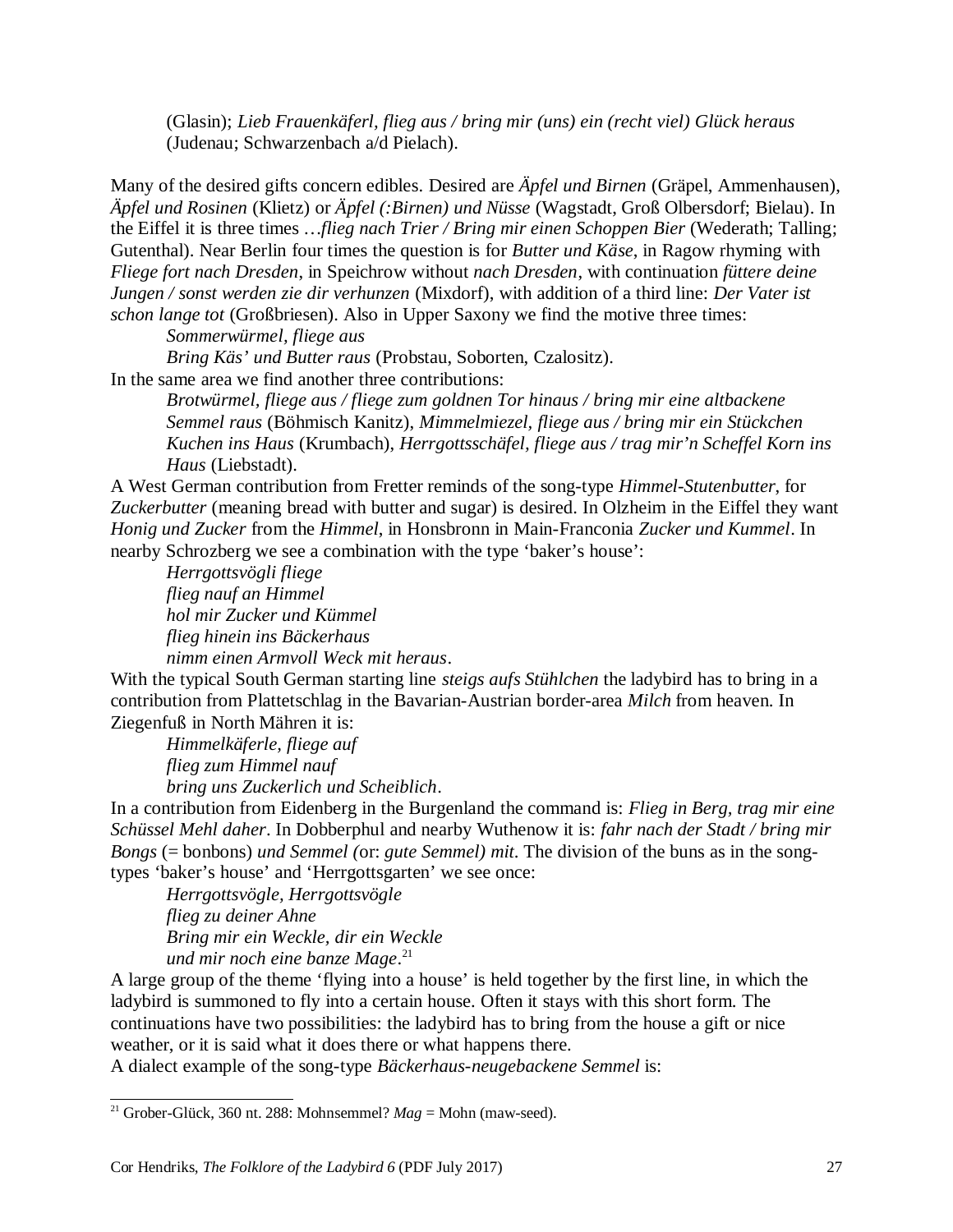*Summerwarml, flie aus flie in Bäckens Heißl naus bring mer eine altbrockne Samml raus* (Hlinay).

This song-type is very well-known in the southern border-area of Upper Saxony until North Bohemia, especially in Egerland. Dispersed it appeard in SW Germany. Further it appears thinly spread in North Mähren and East Austria. The line *flieg ins Bäckerhaus* knows only two deviations: *... flieg in Bäcker Müllers Haus* (Grünwald), and: *... flieg in meiner Mutter Bäckenhaus* (Klostergrab). In a contribution from SW German Bermaringen is added the there well-known *flieg übers Stühle*. The combination with the Pommerland-song from Bokau starts with: *flieg, dein Vater ist im Krieg / flieg ins Bäckerhaus*.

The desired gift is, as to be expected, the most liable to variation. With the *neubackene Semmel* from the legend is also meant a *neugebackene (*or: *frisch gebackene) Buttersemmel*, or also a *Buttersemmel* or just a *Semmel*. The indication of the *Weißgebäck* (white buns) follows the regionally usual for: *Weck* and *Laible* more often in South Germany, *Hörnle* once in Seitendorf, North Mähren. There is the wish for *eine Butterschnitte* (Klein Augezd) or *ein Stück Brot* (Barzdorf a. Rollberg), in Leubsdorf and nearby Lenkersdorf *Kuchen*. Additional wishes as *Milch und Semmel* (Pladen) and *Semmel und ein neugebackenes Brot* (Frannach) are rare. Extensions are mainly found in the Saxon-Bohemian distribution-area:

*... bring ein Stückel Kuchen 'raus / schwarzen oder weißen / ich kann ihn schon derbeißen* (Leubsdorf); *Sonnenwirbl, flieg aus / flieg übers Backhaus / trink dein Schälchen Milch aus / morgen kommst Du wieder / sing mir frische Lieder* (Jugel); *Johanneswürmel, flieg aus / flieg übers Backhaus / flieg über die Scheun / komm nimmer rein* (Sachsengrün).

The song-type *Bäckerhaus-drei Weck* deviates from the previous ones by the presence only here of the division of the gifts.<sup>22</sup> There are two possibilities: The lines *hol drei Weck heraus / mir ein, dir ein* can be replaced by *hol mir ein Weck und dir ein Weck*. This second subtype dominates in the south of the mutual distribution-area, that has its centre-point in the Pfalz and bordering East Franconia with shoot-offs towards Cologne and into Swabia. Also here there is little variation in the starting line: *... Flieg in den Bäckersladen* (Haag); *... ins neue Backhaus* (Kirchhardt); *... ins nächste Bäckershaus* (Odenheim); *... Flieg über drei Ställe und übers Bäckershaus*

(Alfershausen). In Herrentierbach and Neudenau the line *flieg in den Krieg*, influenced by the Pommerland-song, is inserted before *flieg ins Bäckerhaus*.

The line, in which the other receivers of the gifts are mentioned, is very varied. First they can be divided in those that receives something and those that have to wait or receive nothing. Among the ones who receive a bun God dominates (15x), while he often receives more: *... und dem Herrgott den allerschönsten* (Schlossau); *... einen ganzen Korb (Wanne, Pfanne) voll* (Dilsberg; Haag; Odenheim); *... dem Himmelsväterchen zwei – dem Heiland eine ganze Wanne voll* (Emetzheim). Other receivers are: *Nachtbars Peter* (Dattenfeld), *Bruder Jakob* (Ruppertsecken), *der kleine Heinrich* (Theisbergstegen), *alle gute Gesellen* (Götzingen), *alle braven Kinder* (Freudenbach), *ein altes Frauchen* (Herrentierbach), *meine Kameraden* (Alfershausen). They all receive a bun of three, only N.N., who can be anyone from the circle of acquaintances, receives *den allergrößten* (Wagenschwend). Exclusions are: *andern Kindern gar keine* (Hüllenberg; Krassolzheim), *die andern können warten* (Kreimbach), *allen bösen Buben keine* (Pülfringen, Marktlustenau; Weilersteutzlingen), *den fesche Bube (:Mädle) keinen*

<sup>22</sup> See Mannhardt 1858, 537: *Storch Storch Steine, flieg übers Bäckerhaus, hol mir'n warmen Weck heraus*.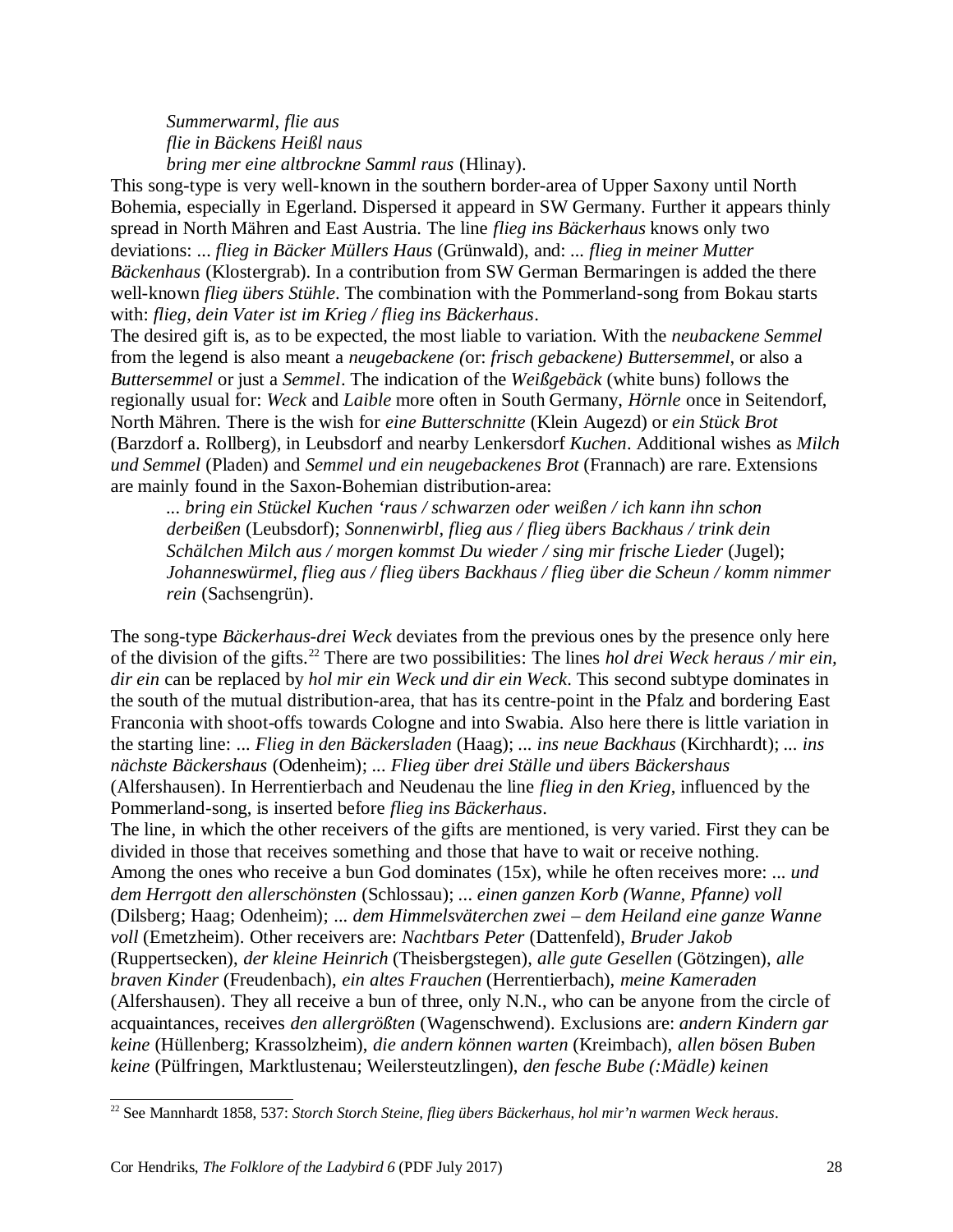(Winterbach), *bloß dem alten Schinder nicht* (Neipperg), *einem Judengärla keinen* (Jagstheim), *den alten Frauen (:der Großmutter) keinen* (Marktlustenau), *die alten Schelm gar nichts* (Undingen). Also awarding and refusal are opposed: *für arme Kinder / die reichen brauchen keinen* (Sechselbach); *einer alten Frau / einen bösen Bube keinen* (Herrentierbach). No further division is seen in the lines: *mir ein Weck / dir ein Weck / der sich übers Dach ausstreckt* (Mosbach).

A dialect example of the song-type *Wirthaus* is:

*Sommerkälbche fläi dei Vater sitzt eam Wertshaus ean säuft all die Gleser aus* (Reichelsheim).

This type appears in the area of the Pfalz through Hessen and Lower Franconia till in the west of Upper Saxony. The centre-points are in the Pfalz and Main-Franconia. Two things stand out with this song-type: it easily combines with other types and there is a subtype, in which both father and mother are mentioned. This could be connected, because the most frequent combination is with the Pommerland-song, in which also father and mother appear. In this combination the roles are reversed: mother sits in the pub, father is in the war. An example from Sommerau:

*Johannesvögelchen, flieg dein Vater ist im Krieg die Mutter sitzt im Wirthaus und trinkt einen Schoppen Bier aus*.

In three cases there is a combination with the theme 'burning house', as

*Sommerkaillje, flieg über dein Wällje Dein Häuschen brennt deine Kinderchen schrein dein Vater sitzt im Wirthaus und trinkt ein halb Maß Bier aus* (Hettenhausen).

In Gottmannsgrün it is connected with the theme 'weather':

*Goldschäflein, flieg aus flieg ins Wirthaus trink ein Seidel Bier aus morgen wird's schön drauß*.

In the subtype with father and mother appearing in the Pfalz the mother usually is lying *im Kuhdreck*, while the father sits *im Wirthaus* and drinks beer. At Dielkirchen it is:

*Hansgebibche, flieg aus Deine Mutter liegt im Kuhdreck Dein Vater sitzt im Wirthaus säuft all die leeren Gläser aus*.

There are variants though:

*... deine Mutter sitzt unter die Küh...* (Schweinschied); *... deine Mutter hockt im Bienenkorb...* (Börrstadt); *... die Mutter trägt die Brühe weg...* (Mainz-Ginsheim); *Hansbiebche, flieg fort / auf die grüne Wiese / Dein Vater hockt im Wirthaus / Deine Mutter liegt im Kuhdreck* (Fischbach).

In two of them the mother (re)moves the cradle: *~ die Mutter trägt die Wiege (weg)* (Höfchen; Birkenfeld). An intermediate case from Höringen (Pflaz):

*Hansgebübche, flieg aus*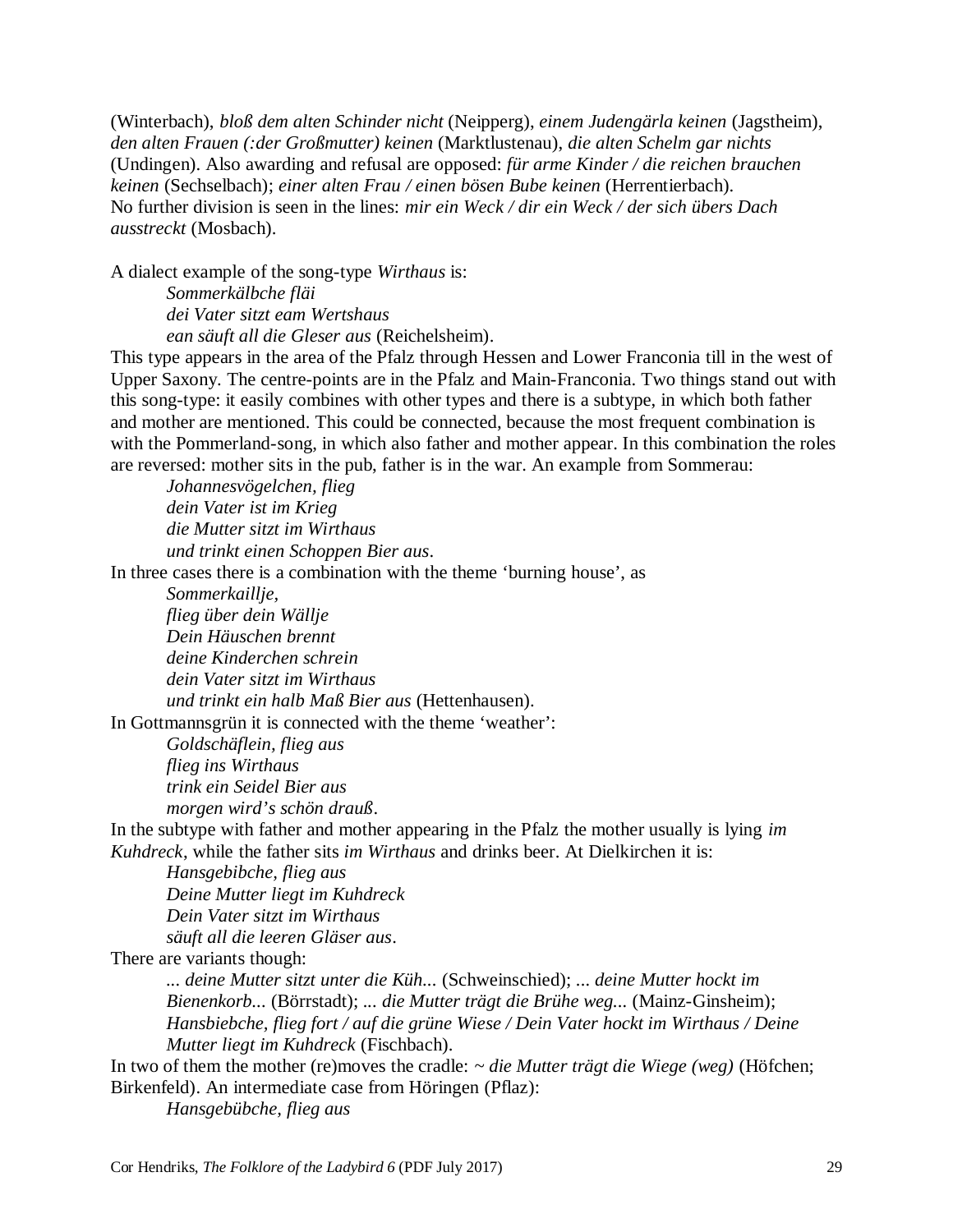*Dein Vater sitzt in Trier Deine Mutter sitzt im Wirthaus säuft die leeren Gläser aus*.

The type shows no great variability. The drinking glass is indicated with the regional name: in stead of *Glas* we see *Kannel, Schoppen, Schöpplein, Seidel, Maß*, once also with other liquor: *ein Schöpple Wein*. Once the pub is called *Brauhaus*. In one case there is a change of the starting line:

*Herrgottstierchen, flieg den Berg nauf Da sitzt dein Vater im Wirthaus und trinkt all die Gläser aus* (Reichenbach).

Twice the ladybird is summoned to drink itself beer in the pub; the rhyme is also continued: *Goldhähnel, flieg aus / flieg übers Wirthaus / trink ein Kannel Bier aus / hau 'n Krug zum Venster aus* (Rothenkirchen); *Herrgottskühle, flieg aus / flieg ins Wirthaus / trink ein Kättle Bier aus / Ist auch gerade die Kirche aus / lachen dich die Kirchenleute aus* (Rieth)

Only twice the gift-bringing well-known from the type 'baker's house' is connected with the type 'pub': *... hol mir Bier 'raus* (Hermsgrün); *... bring mir ein Krügla 'raus* (Wallstein). Once we see a shortened text: *Sommerkäferle, flieg aus, flieg ins alte Wirthaus* (Ritschka). Four times we encounter a strongly deviating form:

*Sommerkälbchen, flieg aus / Dein Vater sitzt im Wirthaus / Die Mutter ist nicht daheim / da frißt die Katz den Rahm* (Weickartshain); *Sommerkälbchen, flieg hinweg / Deine Mutter ist gestorben / dein Vater sitzt im Wirthaus / säuft die ganzen Gläser aus / wirft sie hinter die Stubentür / und kauft dir noch kein' Weck dafür* (Hausen); *Brotwürmel, flieg aus / ins Aberthamer Wirthaus / Dort kriegst du Semmel und Milch* (Bärringen); *Sommerkalbla, flieg aus / flieg ins Wirthaus / Stemm a Schendel* [Biermaß?] */ prügel die Kinder / Stemm a Scheit* [1/6 Krügla] */ prügel 's Weib* (Seifersdorf).<sup>23</sup>

The about 20 cases of the song-type *Hirtenhaus* are very different. In Lower Silesia they rhyme: *flieg aus / in das alte Hirtenhaus / wo die alten Weiber sitzen / mit den großen Zipfelmützen*. Not far from there we see complete different versions, of which one is combined with the Pommerland-song:

*Sommermiezel, flieg aus flieg ins arme Hirtenhaus meine Mutter ist gestorben mein Vater lebt noch der ist in Pommerland Pommerland ist abgebrannt* (Freiwaldau).

The group in Thüringen is usually: *~ flieg aus / flieg 'nein ins Hirtenhaus / leck (*or: *bring) 'n Topf voll Honig (*or: *r)aus / laß'n Löffel drinne (stecken) / laß'n nicht verbrenne (*or: *morgen woll'n wir wieder lecken)*. In Braunichswalde *ein Stückl Kuchen* is desired and in Wolfersdorf the third line is: *zeig mir deine Hörner raus* [this is a snail-summons]. In Veilsdorf in SE Thüringen we see the division mentioned before: *... hol mir ein Weckle, dir ein Weckle / andern Kindern Dreckle*. Deviant texts are:

*Sommervögele, flieg aus / flieg ins goldne Hirtenhaus / bring mir ein Semmele 'raus*; or with girls: *such mir 's schönste Kleidle aus* (Greisau); *Sonnenwürmel, flieg aus / flieg ins*

<sup>&</sup>lt;sup>23</sup> A *Scheit* is also a piece of wood, which is fitting for beating the wife (see p. 39).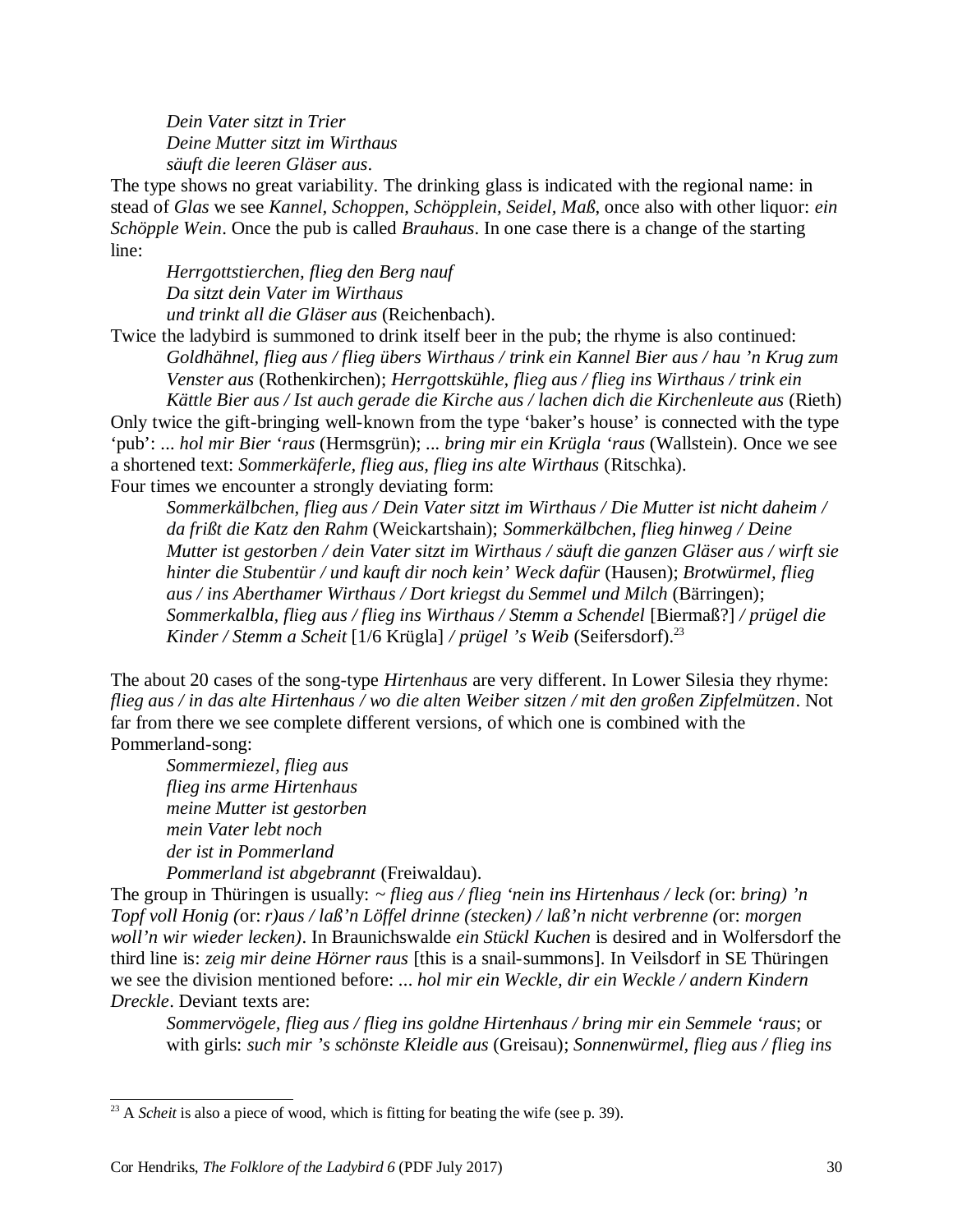*Hirtenhaus / Schaun ein paar schöne Mädle raus / Eine heißt Morl, Eine heißt Sorl / Sonnenwürmel, flieg / sonst geht es schief* (Hokau).

We also meet the shepherds' house in two combinations with the song-type *flieg auf die Kirchenspitz* (see infra).

The type *Wetterhaus* has already in its name a connection with the theme 'weather' and that is in three cases confirmed by the wish for nice weather. For instance:

*Himmelmiezel, flieg aus* 

*flieg 'nein ins Wetterhaus* 

*bring mir gutes Wetter 'raus* (Ottendorf).

In Großvoigtsberg it is: *~ bring mir Brot und Kuchen 'raus*, after which is repeated: *Himmelmiezchen, flieg aus*. In Mühlau it is: *flieg in dein klein Wetterhaus / bring mir gutes Glück ins Haus*.

The summons to fly to the *Milchhaus* is divided into two types. In one it concerns the gifts for the singer, in the other what the ladybird does in the house. The centre-point of the 29 contributions in total of both types lies in SW Upper Saxony with little radiation in the surrounding area. The assignment *flieg ins Milchhaus / sauf einen Topf voll Milch aus* is seldom varied. A dialect example from Niedercrinitz:

*Sommervögele, flieg aus flieg nei ins Milichhaus sauf'e Teppl Milich aus Sommervögele, flieg aus*.

The variants are: *Iß Milch und Semmel aus* (Geyersdorf), and: *sauf die ganze Buttermilch aus* (Lößnitz). The short form of just the first two lines appears in Blumenau and Kirchberg, thrice we see another continuation added to this:

*... wo die bösen Buben sitzen / mit den langen Zipfelmützen* (Meinersdorf); *... fliegt nicht daneben / sonst bleibst du auch dran kleben* (Mildenau); *... laß nur noch ein Tropfchen drin / daß ich kann Kaffee kochen* (Grünhain).

The most frequently expressed wish is to bring from the milk-house *ein Stückel Butter*. A *Topf voll Milch* (Loßnitz) mediates between the two types. The desired *Stückel Kuchen* is continued with: *Ist der Kuchen nicht geraten / bringst mir ein Stück Schweinebraten* (Grüna). Three combinations with the theme 'weather' are:

*... Flieg übern Berg 'nein / bring uns gutes Wetter 'rein* (Marienberg); *... Sauf 'n Topf voll Milch aus / so wird gut Wetter 'raus* (Marienberg); *... Bring mir morgen gut Wetter 'raus* (Sohra).

The song-type *Butterhaus* is just like the milk-house type concentrated in SW Upper Saxony in 23 contributions. A dialect example from Altenheim is: *Sommerwärml, flieg aus / flieg beim Bauer ins Butterhaus / hul e Stickl Butter raus / un reiß aus*. All texts concern the bringing of gifts and there is little variation. Line 2 is twice *flieg beim Bauern ins Butterhaus* (Ditmannsdorf; Altenheim). And one text closes with the well-known division: *Mir eins, dir eins / andern Kindern auch eins* (Meinersdorf).

Of the song-type *Rathaus* 11 of the 22 contributions are a combination with the type *flieg über die Kirchenspitz* (see infra). In five places a gift is desired, thrice *ein Stückel Kuchen*, in Hermsdorf with the continuation: *Kuchen ist nicht geraten / bring mir Stückel Schweinebraten*, and twice *eine neugebackene Semmel* (Groß Lubigau; Kojetitz). Three combine with the theme 'weather', requesting nice weather and in one case promising a reward: *Bring schönes Wetter mit / kriegst auch 'ne Zuckertüt* (Ebersbrunn). Three continuations have other content than 'gifts' and 'weather', one is even a count-out rhyme: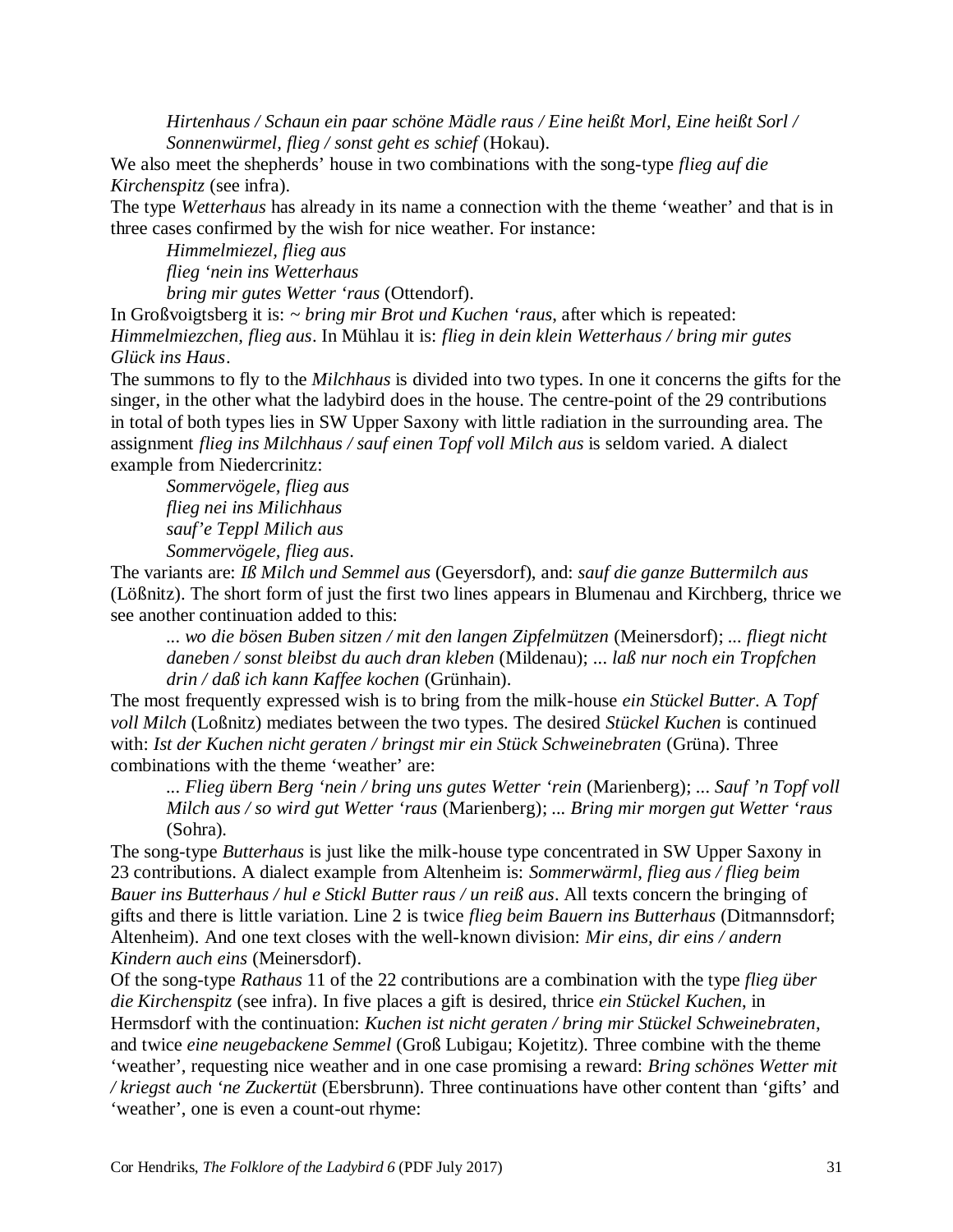*... Brock dir Semmelmilich ein / morgen früh mußt du Gevatter sein* (Kottengrün); *... Setz dich auf'n Stengel / kriegste Butter und Semmel* (Rempesgrün); *Sonnenwürmel, flieg aus / flieg ins Rathaus / Wipp schöne Wapp / du bist ab* (Pschoblik).

The song-type *Wasserhaus* appears only six times, once *ein Stückel Kuchen* is desired (Meinsdorf); the ladybird is encouraged to eat *die ganze Butter* (Plaue-Bernsdorf) or to guzzle *Milch und Butter* (Satzung) or to bring nice weather (Rübenau; Röthenbach). Deviating is another text from Rübenau:

*Sommerwürmel, flieg aus flieg in dein Wasserhaus jag die alte Waschweiber 'raus Laß die jungen drinne daß sie lernen schwimme*.

A dialect example of the song-type *flieg in meines Ahne Haus* is:

*Herrgottsvögele, fluig aus fliag en meiner Ahne Haus bring mir Äpfel und Berra komm bald wieder* (Tischardt).

The type borders in the south at the baker's house area on the Lower Neckar, Kocher and Jagst and concentrates with 16 contributions in the Stuttgart region. Six times we see the division *mir eins, dir eins* of the neighbouring baker's house type. But once it concerns *Äpfel und Birn*, further thrice *Weck* and twice *Brot*. With one exception – *und dem Schimmelchen Hafer* – the continuation is: *den bösen Buben keinen*. In the other ten cases the desired edibles are *Äpfel und Birn*, further *(Äpfel)schnitz und Zwetschgen* and *ein Sack voll Birnen*. Now as third, then as fourth line there is inserted in most texts: *komm bald wieder*. One continuation threatens: *und wenn du nicht gleich wiederkommst, nachher hol ich dich mit der Wide* (rod?).

A special kind of song-type is the summons to the ladybird to fly *in der Mutter Beinhaus*, by which is meant the grave (tomb, charnel-house, ossuary). The seven contributions come from North Mähren and are one-liners (in which the starting line can be repeated) with one exception in Ober Hillersdorf, where the third line is: *Such mir dort ein Stäublein aus*. 24

The song-type *flieg in der Mutter Brauthaus* is intensely (44x) distributed in a small area in North Mähren. A dialect example is:

*Summerkalbla, flieg aus flieg ei dr Mutters Brauthaus* 

*breng mr och an Kuche naus* (Rudelsdorf).

31 of those 44 cases are limited to the first two lines. Nine texts desire a gift, one is: *bring mir Schuh und Strümpfe 'raus*, the rest wants cake: *ein Stückchen Kuchen* (Kotzendorf), *ein Stückel Kuchen* (3x), *einen Haufen Kuchen* (Neu Ullersdorf) and finally from Buchelsdorf: *... mußt dort fleißig suchen / bringst mir Hochzeitskuchen*.

Probably the bride's house is the wedding-house, the cake would then be, as is said explicitly once, the wedding-cake. Four texts continue the song, without contribution to the theme 'wedding':

*... 's Brauthaus is zugeschlossen / der Schlüssel ist mit fortgeflossen* (Einsiedel); *... Flieg in die Rinne / da sitzt die Mutter drinne* (Grumberg); *... Brauthaus ist abgebrannt / der Schlüssel hängt an der Wand* (Braunseifen).

<sup>&</sup>lt;sup>24</sup> In Dutch a *stofie* (literal translation of *Stäublein* = speck of dust) is also a piece of cloth (fabric), and the sentence makes perfect sense on the market, where you can buy all kinds of *stofjes* (or: *stoffen*).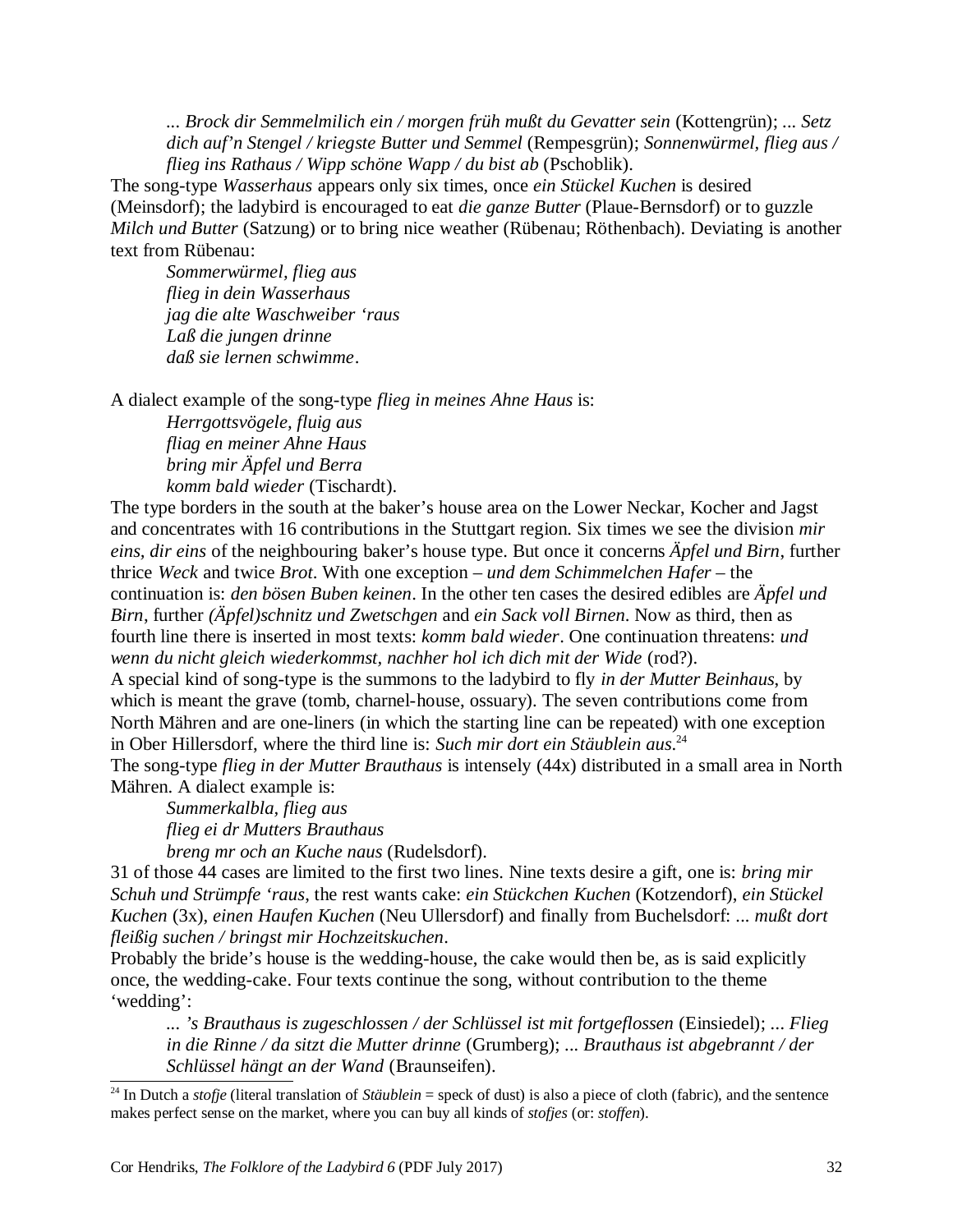A combination with one of the oracle-types, continuing the starting line of the bride's house – *Sommerkälbla, flieg hin / wo ich werde aufs Jahr hin* (Frankstadt) – can only refer to the 'future work' oracle (see infra).

A dialect example of the song-type *flieg ins Glockenhaus / laß die liebe Sonne raus* is:

*Sommerkalbla, flie' aus* 

*flie eis Glockahaus* 

*loß die liebe Sonne 'raus* (Leisnitz).

The six cases of this type appear in the border-area of Upper Silesia and North Mähren. A isolated contribution adds three lines: *... jage die alte Weiber 'raus / die jungen läßt du drinne / daß sie lernen singen* (Rübenau). We may presume that the bell-house of the church is meant. Once it is localised: *... Flieg in das Katscher Glockenhaus* (Dirschel). An addition like *der Mutter Glockenhaus* (Petersdorf) might be explained from the close proximity of song-types like *der Mutter Brauthaus, der Mutter Beinhaus*.

The song-type *Himmelhaus* appears 6x: thrice in West Upper Saxony, twice in Upper Silesia, once in Rhineland. In Upper Saxony *schönes Wetter* is desired, in Upper Silesia *goldene Kleider*, as in Steindorf:

*Marienkäfer, flieg hinaus flieg in das hohe Himmelshaus bring mir ein goldenes Kleid heraus*.

In Vielbach in Hessen the verse consists of two lines: *Gottestierchen, flieg aus / in das Himmel-Haus*.

The song-type *flieg in das Mutter-Gottes-Haus* appears 18x in Catholic North Bohemia, North Mähren and Upper Silesia. A dialect example is:

*Maria Kaferla, flieg' aus flieg ei Muttergotteshaus und bring' mir a Stückla Kucha raus* (Wackenau).

We see connections with the 'weather' and 'bringing gifts' types: in the first case the third line is: *bring (*or: *kommt) die liebe Sonne 'raus*. As to wishes, we see most frequently *ein Stück Kuchen*, next to *ein schönes Kleidchen (*or: *schöne Kleider)*. In the border-area of Upper Saxony *Butter und Milch* is desired and twice the *neugebackene Semmel*, known from the type 'baker's house'. In one text the singer wishes himself *recht viel Segen*. Short forms, consisting of the first two lines, appear three times. Once a line is inserted:

*Himmelbuttel, flieg aus flieg zum deutschen Tor hinaus* 

*in das Mutter-Gottes-Haus* (Bensen).

Also once the starting lines are connected with the future work oracle, appearing in the same area. The third line is: *... Flieg hin, wo wir übers Jahr hinziehen* (Mösen).

The eight cases of the song-type *flieg in dein Sommerhaus* are dispersed over an area stretching from West Upper Saxony to Silesia. In two Upper Saxon variants *schönes Wetter* is desired, as to gifts: *ein Stückchen Kuchen, ein Kneppla Semmel, Äpfel und Nüsse*. Two places have a two-line short form. One text deviates after line 2: : *... Sieh, was deine Kinder machen / ob sie schlafen oder wachen* (Georgswalde). In North Mähren it is twice *Mutters Sommerhaus*, in some other texts *dein schönes Sommerhaus*.

The 12 cases of the song-type *flieg ins Taubenhaus* are situated, with the exception of one deviating (*zu der Mutter Taubenhaus*) short form from North Mähren, close together on both sides of the Erzgebirge, in the middle between Dresden and Aussig. In 8 of the 12 it is: *bring*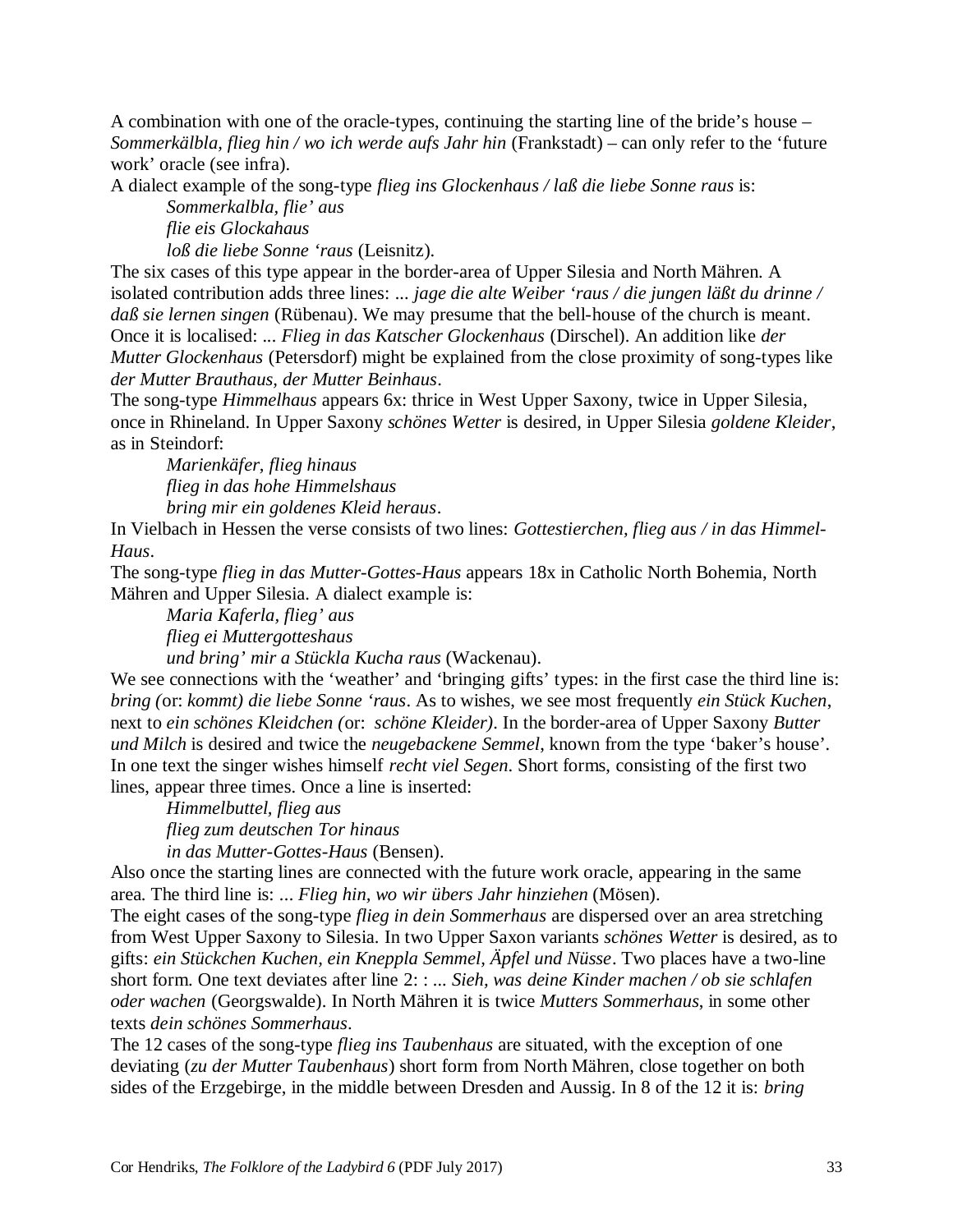*schönes Wetter raus / Sommerwürmele, flieg auf*. Twice *Kuchen* are desired and the song is continued:

*Sonnenwürmel, flieg aus / flieg ins Taubenhaus / hol mir ein Stückel Kuchen raus / bring schwarzen oder weißen / kann ich nicht erbeißen* (Marbach); *Sonnenwürmel, flieg aus / flieg ins Taubenhaus / hol mir ein Stückel Kuchen raus / bring schwarzen oder weißen / den kann ich kaum zerbeißen* (Borstendorf).

Another one desires *drei frischgebackene Semmeln* (Johnsdorf).

There are a great number of other house-compounds, of which many appear only rarely, like *Gartenhaus: gut Wetter, neugebackene Semmel (aus dem alten Gartenhaus* or *Herrgotts Gartenhaus); der Mutter goldenes Haus*, with the addition *flieg über Mutters Scheißhaus*, but elsewhere *komm zu Jahr wieder; Gotteshaus: neugebackene Semmel, sag mir, schönes Wetter oder Regen?; Flieg hinterm Hahnenhaus / leck'n Topf voll Honig aus* (Rützengrün); *... Flieg hinterm Hahnenhaus / Sauf 'n Topf voll Milch aus* (Schönheide)*; der Mutter Haus (richt einen schönen Gruß aus): Brot und Butter, Schuh und Strümpfe; über ein Haus: gut Wetter* (preceded by *Himmelskühle, flieg über ein Stühle*)*; über unser Haus; in dein Haus: Pfund Butter; übers Haus: eine Semmel* (continues: *fliege in den Wald hinein / such das liebe Christkindlein*, from Arnsdorf)*; in mein Haus; ins (:in dein großes) Hexenhaus* (with addition: *Fliegt die Hexe ein und aus*)*: eine Semmel; Judenhaus*, in Fronrath:

*Heuschtierchen, flieg aus flieg übers Judenhaus sonst kommen die Juden mit Stangen raus und stechen dich durch und durch*,

while Seidenschwanz continues: *da lachen dich die Raben aus; Kornhaus: schönes Wetter; Kuchenhaus: Stücken Kuchen* or *Stutenkuchen; Mühlhaus: Stückel Kuchen, gutes Wetter; (schönes) neues Haus*:

*Sommermiezel, flieg aus / flieg in dein schönes Neuhaus / Wo die alten Weiber sitzen / mit den langen Zipfelmützen* (Zobel); *Sommermiezel, fliege / fliege in mein schönes neues Haus / Wo ich mir war mein Brot verdienen / wo ich war ein- und ausgegangen* (Groß Krauscha); *Sommermitschel, flieg aus / flieg in dein schönes neues Haus / Sieh, was deine Kinder machen / ob sie Stiel und Löffel fressen, Sommermitschel, flieg aus* (Jänkendorf); *Herrgottskäferle, flieg in mein neues Haus* (Pappelau);

*der Mutter steinernes Haus; Sonnenhaus: gut Wetter* or *die goldene Sonne; dein Vaterhaus* (*richt einen schönen Gruß aus*, from Pschoblik)*: gutes Wetter* (continues: *... Wenn du morgen wiederkommst / bring auch gutes Wetter mit*, from Otzdorf; *... Bring auch gutes Wetter mit, ich bring dir was zu essen mit*, from Niederrossau)*, Stückle Kuchen; Zechenhaus: Semmel und Milch*:

*Sonnenwürmel, flieg aus / flieg bis hinter aufs Zechenhaus / brock dir Semmel und Milch ein / wirst du auch zufrieden sein* (Breitenbrunn); *Sonnenwürmel, flieg aus / flieg bis hinter aufs Zechenhaus / brock dir Semmel und Milch ein / wirst du bald Gevatter sein* (Tellerhäuser); *Sonnenwürmel, flieg aus / flieg bis hinter aufs Zechenhaus / brock dir Semmel und Milch ein / heb mir fei 'n Löffel auf* (Tellerhäuser).

Singular appearing are: *Backhaus*

(*Sonnenwirbl, flieg aus flieg übers Backhaus trink dein Schälchen Milch aus Morgen kommst du wieder singen wir frische Lieder* uit Jugel);

*Diensthaus*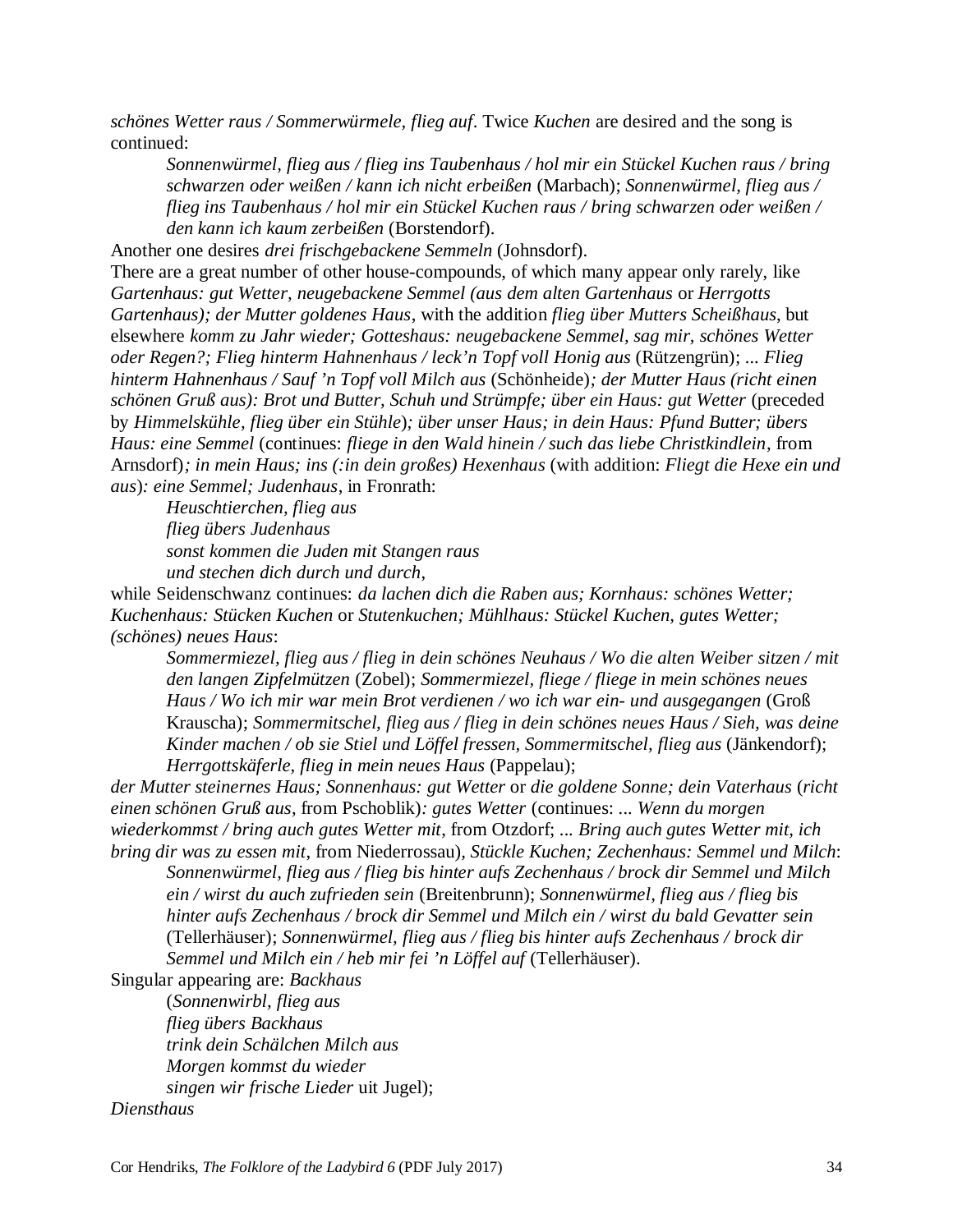(*Hierschewürmel, flieg aus such mir ein schönes Diensthaus mir eins, dir eins andern Leuten gar keins Du bist der Ziehaus* from Raschewiz, the direction the ladybird takes is that of the moving); *der Mutter Dörrhaus; Frauenhaus: Wetter* (preceded by: *Frauenschühle, flieg übers Stühle*, from Schaiblishausen)*; Futterhaus; Herrenhaus: Stückel Kuchen; Honighaus: Honig; Hütte*  (*Sommerkäferl, flieht aus flieh in deine Hütte 'naus deine Kinder weinen werfen dich mit Steinen*, from Waltersdorf); *Judenscheißhaus*  (*Sommerwürel, flieg aus flieg ins Judenscheißhaus kommt kein Gestank 'raus*, from Klein Augezd); *König Haus; Krankenhaus: Stückel Kuchen und 'ne Tasse Kaffee; des Nachbarn Haus; alte Rickertshaus: Weckelchen*  (*Herrgottsgäulchen, flieg fort flieg ins alte Rickertshaus bring mir und dir ein Weckelchen mit den bösen Buben keins*, from Dreisbach); *Schießhaus: Töpfel Bier; Mutters Schütta-Haus*<sup>25</sup>*; Siechenhaus: Topf voll Milch; Tannehaus:*

*Stückel Brot; der Tante Haus: Äpfel und Nüsse; Teichhaus: gut Wetter; das schöne Weihnachtshaus; meiner Mutter ihr Wohnungshaus*.

The theme 'house in danger' is subdivided in six song-types, that are relatively stable and can both regionally and qua text easily be distinguished from each other. The constant in all of this is the danger: the house of the ladybird is on fire. An exception to that is only the song-type *Dein Töpfchen kochen*; here the fire has been tempered to the fire of the stove that induces the little pot to boil over. One of the six types, *Dein Haus wird brennen, du wirst nimmer eini können*, has enough of the motive of the burning house. The other types distinguish themselves by statements about the children, who are alone in the house, while hunger and life-threatening danger make out the variants.

The types are both tightly dispersed on a small scale as on a large scale loosely dispersed, while local concentrations are not lacking, also not in the type *dein Haus brennt / deine Kinder schreien*. Two dialect examples:

*Herrgottsvögele flieg, flieg dei' Häusle brennt dei' Stegle brennt deine Kinder schreit zusämma* (Bittelbronn); *Herrgottshäuneken, fleg up din Bäumeken din Hüsken is awebrannt dinne Kingerken sin midverbrannt fleg up, fleg up, fleg up* (Schwalefeld).

<sup>&</sup>lt;sup>25</sup> Grober-Glück 1981, 367 nt. 464: Most probably derived from *Schütte* = threshed out, bound long straw, so: strawhouse (after Mitzka, *Schles. Wb.* III, 1259).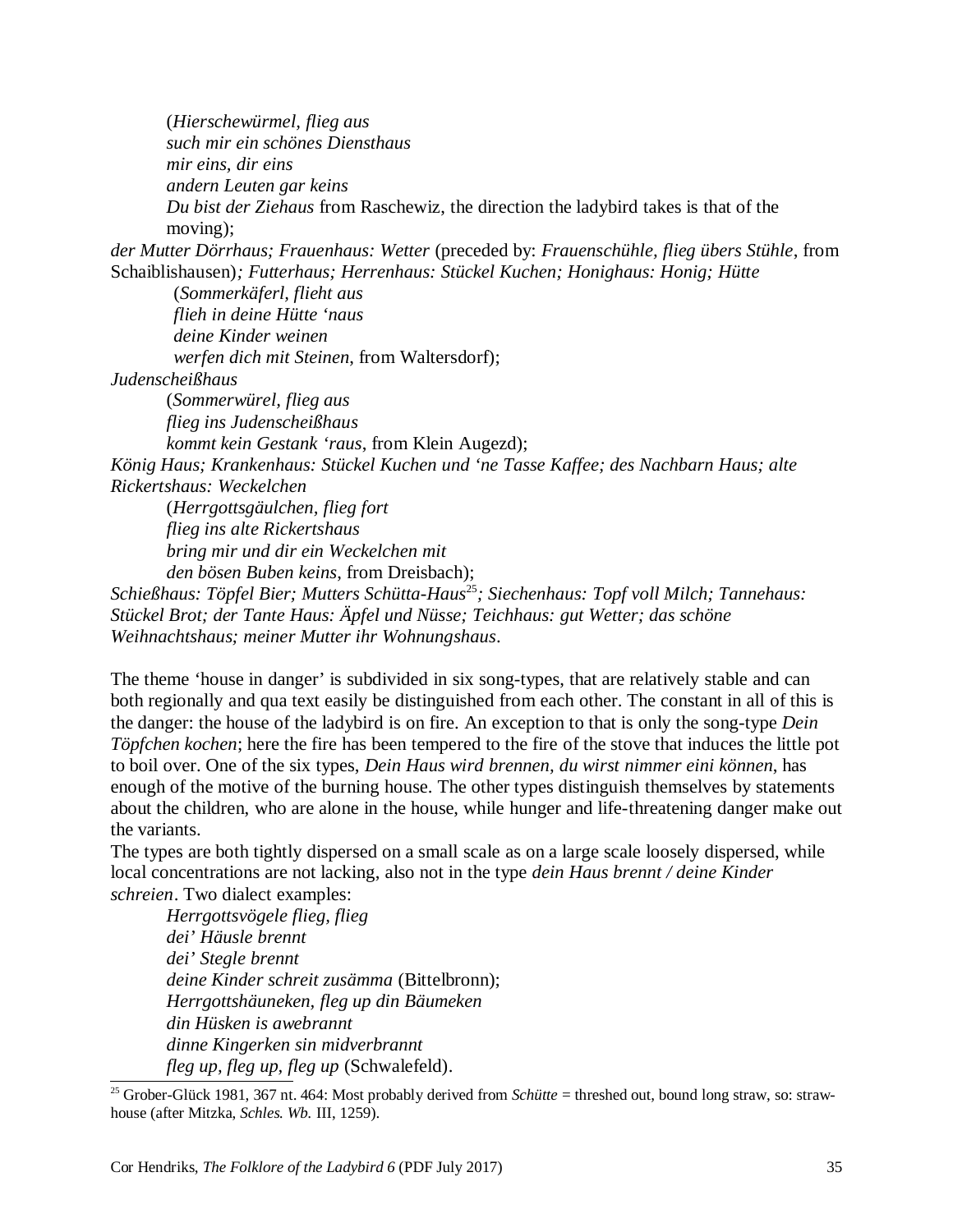The distribution of this type is literary, meaning influenced by folksong-collections and schoolbooks. The summons in the starting line is usually: *Marienkäfer, fliege!* But there exist also a lot of other starting lines. Some notable examples:

*Herrkottshäuneken, flieg aufs Bäumeken; ~ flieg nach Heiligenstadt; ~ flieg fort in alle Welt; ~ flieg übers Wäldchen; ~ flieg in Tannenwald; ~ flieg nach Weiderstein*. The 'burning house' is the constant element that is only lacking in two of the 120 cases, while the 'crying children' are absent in 18. Line 2, about the burning house' is hardly ever varied (*Haus und Scheune brennen ab;- deine Mutter schreit: 'Das Häuschen brennt!' – Dein Scheuerle brennt*), line 3, about the crying children, in contrast varies strongly, but in different degrees: there are synonyms for *schreien* (*weinen, heulen, kreischen, greinen, flennen, singen, grölen, rufen, zannen, morn, ohreren*) and variants for *Kinder* (*Engelchen, Engele*, 7x) and specific statements about the crying:

*Deine Mutter, die weint, deine Kinder, die schreien; ~ Die Kinder schreien Großgewalt; ~ Deine Kinder schrein zu Jahre, Barbuttchen, komm nach Haus; ~ Die Kinder kreischen sich mausetot; ~ Vater und Mutter und die Kinder flennen.*

These changes sometimes run on into the fourth line: the children are *krank, allein*, they *liegen in der Asche*, they *verbrennen*.

*Deine Kinder liegen drin und der Vater is am Brennen; ~ Deine Kinder sind krank / flieg und rette, was du kannst; ~ Dein Kindchen stirbt; ~ Deine Kinder sind klein / Fliege heim; Rot Kellche, flieg übers Wäldchen / Das Häuschen zünd't / Die Mutter bind't / Die Kinder liegen in der Wiege / die stechen all die Fliege; ~ Deine Kinder sind alleine / brechen Hals und Beine; ~ Deine Kinderchen stehen vor dir und rufen dir: flieh, flieh! ~ Die Kinder liegen in der Äsche und können nicht gelesche; ~ Deine Kinder laufen dir bald fort; ~ Dein Grützchen kocht über / Die Kinder verbrennen; ~ Dein Häuschen ist abgebrannt / Deine Kinder sind mitverbrannt. Fliege auf; Sommerkälbchen, flieg aus / Deine Kinder brennen aus; ~ Deine Kinder sind noch drinne / Sie sind alle am Verglimmen;* 

*Herrgottsvögele, flieg auf flieg ins heilig Himmele nauf Dein Scheuerle brennt* 

*Deine Engele sind alle verbrannt* (Winzingen).

Four texts of the north-slope of the Swabian Alps occupy themselves with the number of the children. An example from Hart:

*Maresele, flug Dein Süpple sut (= siedet) Dein Häusle brennt sind Sieben Junge drin*.

Variants are: *es hocket 7000 Kinder drin; und alle deine Kinder sitzen drin*. One of the continuations is known from *Das Knaben Wunderhorn*: *deine Kinder schreien so sehr, ach so sehr / die böse Spinne spinnt sie ein (*or: *nimmt sie hin) / Marienkäfer, flieg heim*.

A series of texts paints the consequences of the fire in the house, the unrest of the animals (*Dein Kätchen miaut / dein Hündchen bellt; ~ Deine Schäfchen blärren; ~ Dein Kälbchen blökt; - Dein Ziegenlämmchen blökt mäh, mäh, mäh*), the transmission of the fire (*Dein Scheunchen brennt / flieg oben hinaus; ~* line 4 & 5: *Die Schuhe unter der Bank / sind alle mitverbrannt; Dein Häusle brennt / Dein Stegle* (Stiege: stairs) *brennt / deine Kinder schrein zusammen; ~ Dein Hüttlein brennt / Dein Bettlein brennt / Die Kinder schreien sehr*), the cooking-pots boiling over. In East Prussia there are also numerous parallels with the song-type *die Kinder schrein nach Butterbrot*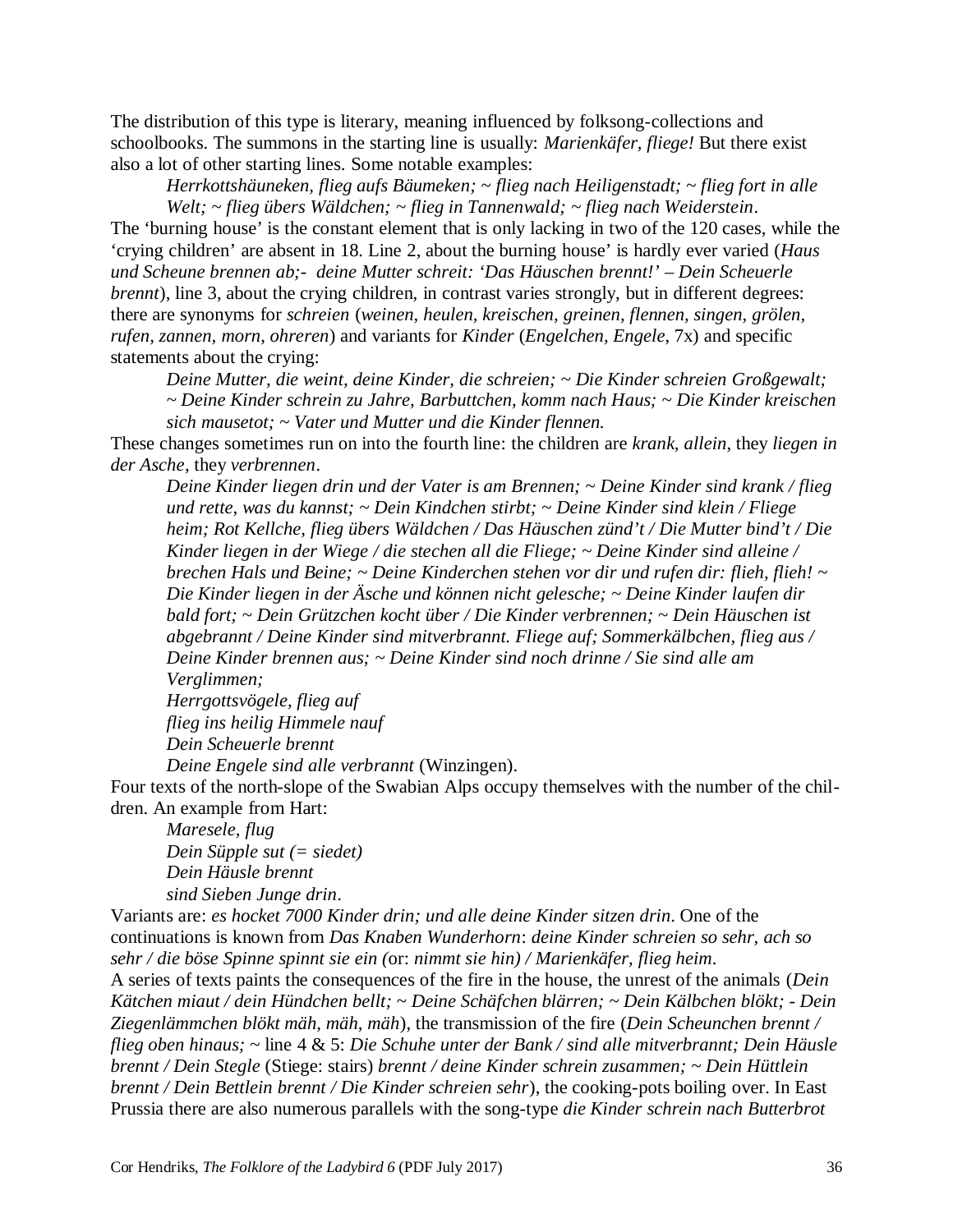(see infra). These kind of lines are inserted between line 2 and 3, sometimes they replace line 3, sometimes they appear in line 4 or 5. The addition *Trag Wasser zu!* is limited to South Thüringen with some shoot-offs to the north and south.

There are also a few other additions (*Flieg anne [?] in Gottes Namen; ~ Flieg an Himmel 'nuff*). As combination we see the song-type once with the types 'house in danger'

(*Gottestierchen, flieg fort dein Häuschen brennt Franzosen kommen, wollen dich erschießen Bumbatsch* from Immendorf),

*flieg ins Wirthaus*

(*Hermesvögelchen, flieg, flieg, flieg dein Häuschen brennt deine Mutter flennt dein Vater sitzt im Wirthaus und säuft die Gläser aus* from Wolferode),

'bringing gifts'

(*Liebegottesmeißelchen, flieg nach Heiligenstadt* 

*deine Kinder grölen* 

*dein Häuschen brennt* 

*bring mir ein Butterstückchen mit* from Kirchworbis;

*Herrenhäuschen, flieg nach Haiger*

*dein Häuschen brennt* 

*bring mir ein großen Weck mit*, from Dillbrecht)

and *flieg auf, flieg in den Himmel auf* (see above from Winzingen). Special variants are:

*Goldkäferle, flieg aus* 

*Dein Brotle verbrennt* 

*Gieß Wasserle drauf* 

*daß 's net gar verbrennt* (Geroldsgrün);

*Brottierchen, Brottierchen flieg nicht fort* 

*fang nicht an zu weinen* 

*Dein Haus ist am Brennen* (Bergershof);

*Herrgottskäferle, flieg* 

*Dein Häusle brennt* 

*Deine Ahne sitzt im Stüble drin* 

*Herrgottskäferle, flieg* (Maisenbach).

Also 16 texts elaborate on the place where the children sit, of which 8 from Schleswig. In five of them it is: *Deine Kinder sitzen auf der Heck und schreien*; in the other three and in two from farremoved places they are sitting *vor der Tür* or *vor der Port*. Other localisations are: *die Kinder liegen im Graben, ~ unter der Ofenbank, die sitzen alle auf der Haustürschwelle (*or: *Kellertreppe) und greinen um die Wette*. An approach to the song-type *deine Kinder schrein nach Butterbrot* we see in a text from Selchowhammer:

*Buchweizenwürmchen, flieg auf Deine Kinder hungern sich tot Sie liegen alle unter der Ofenbank wollen ein Stückchen Butterbrot*.

Then there is also a group of variants that connected in stead of the crying children the death of father and mother to the burning house (as in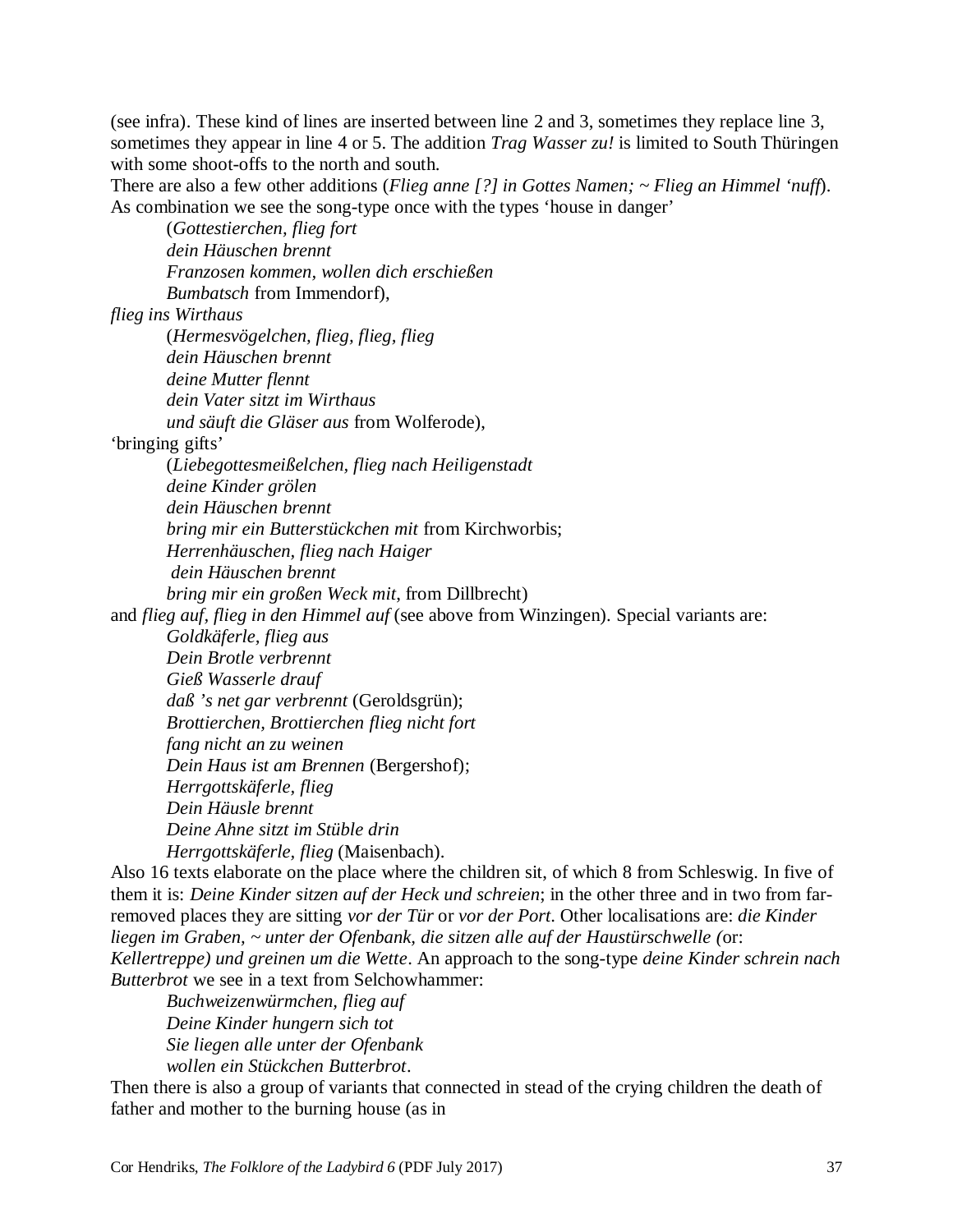*Liebherrensöhnchen, fliege du Dein Vater ist tot Deine Mutter ist tot Dein Häuschen steht in vollem Brand Liebherrensöhnchen, fliege du!* from Horstmar)

or instead of the house father and mother have burned or are dying, and mention the children (as in

*Herrgottshühnchen, flieg in die Luft Dein Vater ist tot Deine Mutter ist tot Deine Kinderchen sind am Weinen*, from Eppe). The deviations of the examples are minimal. Once father and mother are mentioned in another connection:

*Mariechen, Mariechen, flieg in Tannenwald dein Häuschen brennt deine Kinder schrein dein Vater flirrt, deine Mutter winkt* (Ruhla).

The song-type *dein Häuschen brennt / deine Kinder schrein nach Butterbrot* is limited with few exceptions to East Prussia. A dialect example is:

*Mariepeatke, fleg ut, fleg ut*

*din Huske brennt* 

*din Kindakes schrie noa Bottabrot* (Groß Hoppenbruch);

a melody example:

*Barbuttchen, Barbuttchen, flieg auf, flieg auf. Dein Häuschen brennt, dein Speckchen sengt, deine Kinderchen schreien nach Butterbrot. Flieg auf, flieg auf, flieg auf, flieg auf!* (Kukowen).

The line *dein Speckchen sengt* is lacking in 34 of the 72 cases; in dispersed cases also the line of the burning house is lacking, leaving only the summons to fly to the children crying for 'Butterbrot'. This last item is only lacking twice. The beginning is usually *flieg auf (op)*, in the SW *flieg aus*. Repeats, sometimes three times, are frequent.

Very susceptible to variation is the line *dein Speckchen sengt*. The variants paint (in dialect) what burns (a), and the thereby created unrest (b); some concern inundation (c).

a) *Dein Ställchen brennt; ~ Dein Schüsselchen sengt; ~ Dein Töpfchen; ~ Dein Schuppen (Schoppke) brennt; ~ Dein Bettchen brennt; ~ Dein Stöppelke* (= wooden bucket) *sengt; ~ Das Schienke* (= little shed)*; ~ Dein Kätzchen sengt.* b) *Deine Kinder sind in Not; ~ Dein Kätzchen miaut, dein Hündchen bellt; ~ Dein Kühchen brüllt; ~ Deine Schäfchen plarren, deine Ochsen murren*. c) *Dein Kähnchen* (dial. *Koahnke*) *schwimmt* (= floats away)*; ~ Dein Schüsselchen rinnt; ~ Dein Ställchen schwimmt; Das Stöppelke schwimmt*.

Less important are the changes in the fourth line:

Line 4: *Deine Kinder sind in großer Not;* Lines 3+4: *Die Kinderchen schreien nach Brotche / Sie haben all so'n Notche; ~ Deine Kinder schrein nach Buttermilch; ~ Deine Kinder schrein nach Beer [?] und Beer und Butterbrot; ~ Und die Kinderchen kriegen noch Essen. –* Regularly *Butterbrot* is replaced by *Brot, Stück Brot, die Kinder schreien alle nach Brot.*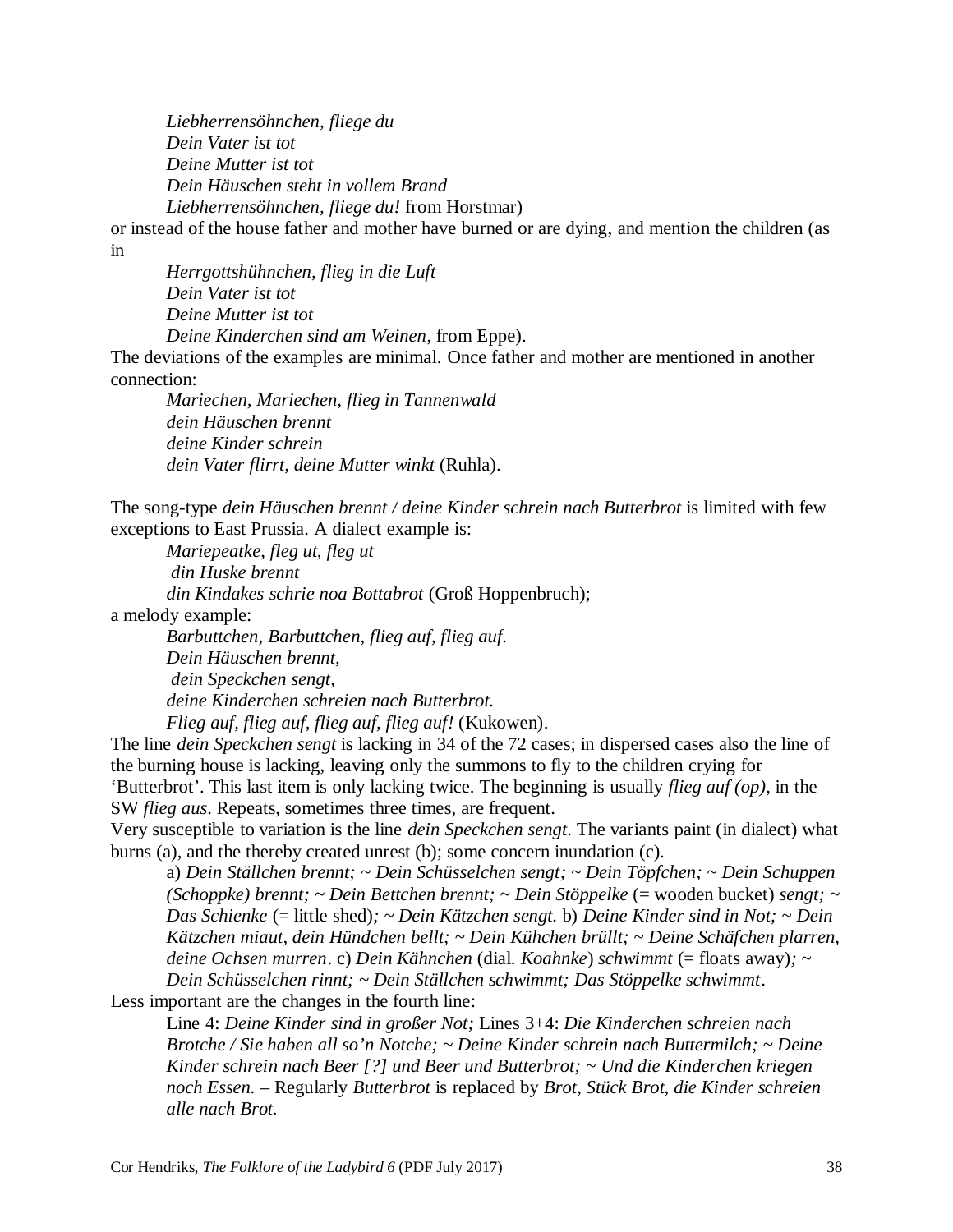Three continuations of the text elaborate on the 'Butterbrot':

*Butterbrot hab ich nicht / Schmalzbrotchen will ich nicht* (Henskischken); *Butterbrot, das hab ich nicht / 1000 Taler will ich nicht* (Rosenberg); *Butterbrot verlang ich nicht / 1000 Taler krieg ich nicht* (Drosdowen).

Another takes the motive 'father and mother' as lines 5 and 6: *Deine Mutter ist krank / Dein Vater ist tot* (Schönbeck). There is only one combination with another song-type, which is indeed the Pommerland-song:

*Barbutche, Barbutche, flieg auf, flieg auf Die Kinderchen schreien nach Butterbrot Der Vater ist im Kriege Die Mutter ist in Pommerland Pommerland ist abgebrannt Barbutche, Barbutche, flieg auf* (Königgrätz). Two of the dispersed contributions are type-variants:

*Herrgottspferdchen, surr nach Haus Deine Kinder heulen, wollen Stück Butterbrot Hurre, hurre, hurre* (Dorposch; Nassawen); *Herrgottspferdchen, flieg aus bring deinen Kindern Stück Butterbrot* (Ober Nessau)

On the Bohemian side of the Riesengebirge we find two closely related song-types distributed intensely in the same area. They have two nearly similar first lines: *flieg aus / dein Haus brennt aus* or *drei Häuser brennen aus*; to this two lines of different content are stringed. A dialect example of the song-type *dein Haus brennt aus / Kinder drinne* or *flenne/Rinne* is:

*Sommerkorbl, flieg aus dei Haus briet aus deine Kender sotzen drenne s Blut leift aus dr Wasserrenne Sommerkorbl, flieg aus* (Harrachsdorf).

The type appears 30x, 12 of which limit themselves to the starting lines *flieg aus / Haus brennt aus*. There are almost no variations, once it is said: *deine Kinder brennen aus*. The third line, about the children, has two versions: *deine Kinder sitzen drinne* (7x) and *deine Kinder flenne* (11x). The fourth line is usually: *'s Blut läuft aus der Rinne* (*'s Blut rennt über die Rinne; - fließt in eine Rinne*). This flowing of blood was reason for further associations:

*'s Blut läuft von den Beinen* (Hermannseifen); ~ *'s Blut wird über dich rennen* (Pilnikau); ~ *'s Blut läuft über die Menge* (Söberle)

Besides this also verse-lines with totally different content appear:

*… mußt geschwind rennen* (Nieder Adersbach; Johnsdorf; Löchau)*; ~ Der Jud wird sich hängen* (Altenbuch-Döbernei); ~ *Morgen wirds regnen* (Koken); ~ *Sollst 'was Gutes bringen* (Gradlitz); ~ *Du wirst sie nicht kennen* (Kukus).

Twice the text is expanded with the summons to force the wife of the ladybird by beating her with a piece of wood to mind the children:

*Nimm ein Scheit / schlag dein Weib / daß sie (andermal) bei den Kindern bleibt* (Stupna; in Tschenkowitz connected with the short form).

A dialect example of the song-type *drei Häuser brennen aus / Brot im Kasten / Kinder fasten* is: *Summerkalwea, fliech aus dei Heisla briet aus*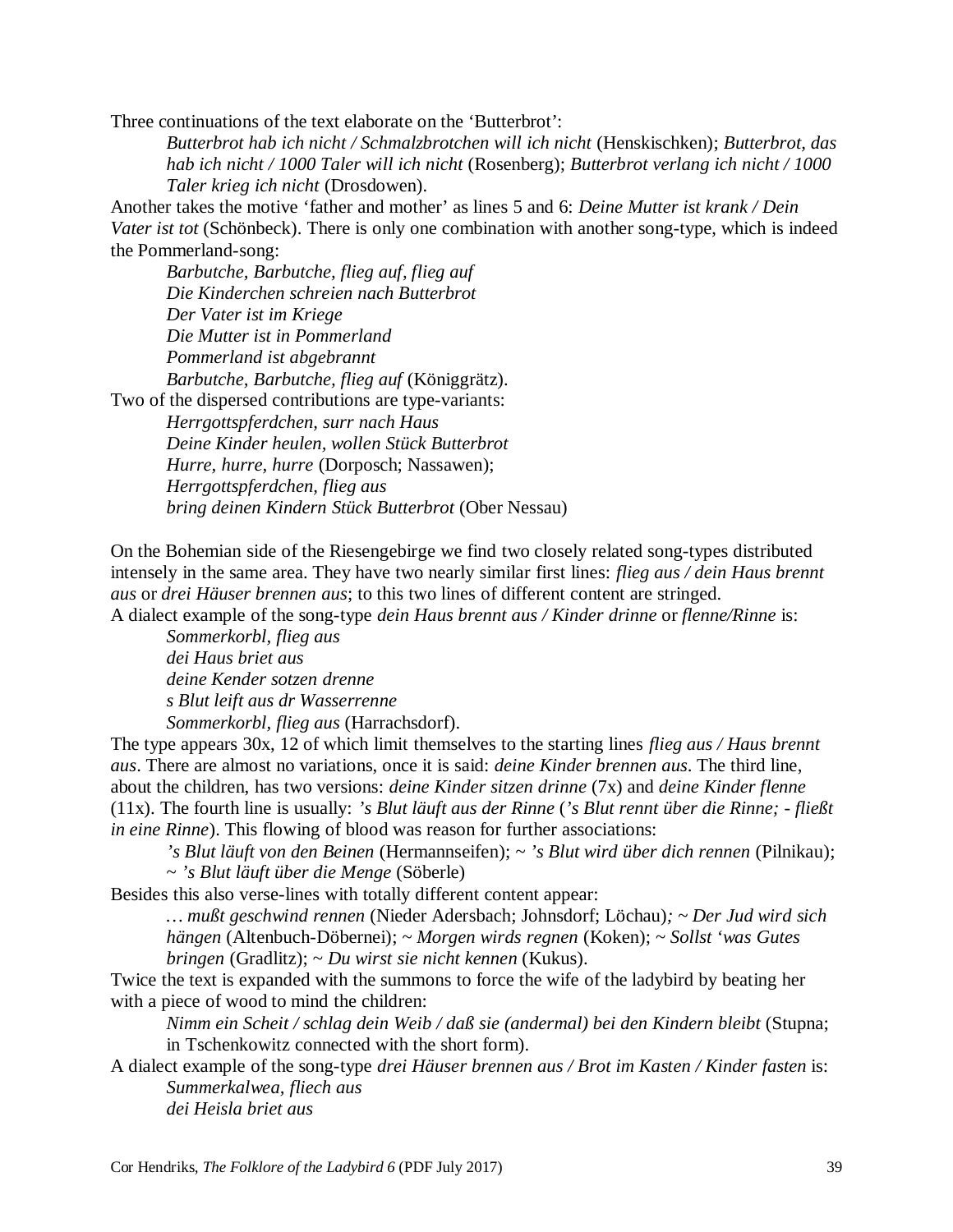*'s Brut leit eim Kostn* 

*de Kender missn fostn* (Lauterwasser).<sup>26</sup>

Of the 14 contributions only one has the two-line short form. The *drei Häuser* of the second line is hardly ever varied (once *deine Flügelein brennen aus; dein Haus brennt aus; deine Häuslein brennen aus*). In the line *das Brot liegt im Kasten* is once (in Niederhof) *Brot* replaced by *Geld*. Also the fourth line has little variation: 4x the *Kinder* are replaced by *Engelein*. In Ober Prausnitz it is: *Somerkäferle, du mußt fasten*. Sometimes the third and fourth line are switched. Because of their intense distribution in a small area, 22 contributions from South Bohemia were indicated on the map with their own sign. A dialect example is:

*Sprinzl, geh hoam deine Kinder werd'n woan dei Heisl wird brinna wirst nimma eini kinna* (Auern).

The starting line is often *fliege heim*. The second line (*Die Kinder werden weinen/flennen*) deals in all texts with the crying children. The same sign was also assigned to three contributions, that vary the fourth line:

*Brinsal, Brinsal, flieg heim / deine Kinder weinen daheim / dein Häusel brennt ab / und du bist nicht da* (Unterthumeritz); *Sonnenkäferl, flieg heim / Deine Kinder tun weinen / Dein Häusel brennt ab / und du stehst ganz alleine da* (Goggitsch); *Liefrauenkäferl, flieg heim / deine Kinder tun weinen / dein Häuserl tut brennen / du siehst es heute nimmer* (Dietmannsdorf).

The song-type *deine Töpfchen kochen / deine Kinder kreischen* belongs with its 42 contributions mainly to Luxemburg. A dialect example is:

*Himmelsde'erchen, fleh an t Lucht däng Deppercher kachen däng Kennercher kreischen de Schlesselchen steckt an de Dir breng ons muor gut Wieder mat* (Wilwerwiltz).

There is in this type no mention of the 'burning house'; in stead, just like in the East Prussian texts (see above), the disorder in house and courtyard are described. It is one of the few songs without rhyme. The consequence is a radiation in all directions by the infusion of ever new associations. There are no constant motives, only more and less often appearing ones. *Deine Töpfchen kochen* appears 24x with little variation (2x *Dein Töpfchen läuft über*; 1x *laß dein Töpfchen kochen*). *Deine Kinderchen kreischen* appears 23x, also with little deviation (2x *Deine Kinder liegen im Wasser*; 1x *deine Kinder rennen auf den Samen*). In eight texts the misbehaviour of the horses is mentioned. There are two versions: they *laufen im Samen* (in Gresaubach it is: *Das Pferdchen geht im Samen, das Fohlen geht daneben*), i.e., they graze on the sowing-field, and they *stehen im Hafer* (in Körrig it is:

*Spillmännchen, flieg, deine Pferdchen gehen in den Klee. Wenn der Gendarm kommt, dan kriegst du ein Protokoll*).

Also in eight texts appears the *überlaufende (kochende) (Milch)Süppchen*.

 $26$  This example has not the 'three houses', but is the same as above ('your little house is burning').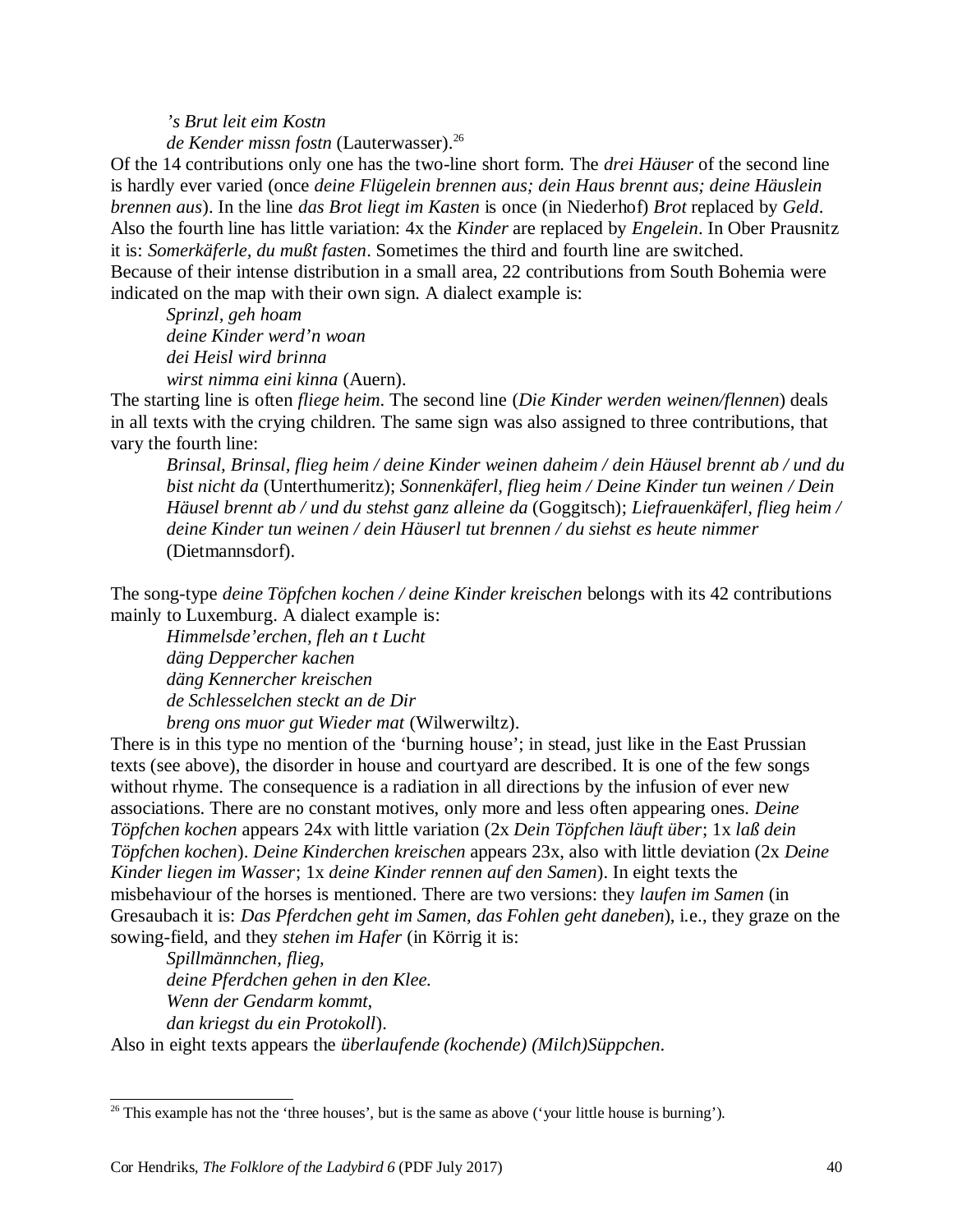*In den Samen* go in seven texts also *die Schäfchen* (a variant from Küntzig: *Deine Schäfchen schlagen deine Tromm, laufen in den Samen*). Six times it is told, where the *Schlüssel* can be found: *er steckt an der Tür, liegt hinter dem Türchen, liegt im Hungerloch*. Each once appearing are: *der Hund bellt; dein Eselchen läuft ins Korn; deine Windeln schwimmen die Nied* [a small river] *ab; dein Körbchen schwimmt die Saar hinab*. An isolated contribution deviates also conceptually:

*Herzkatrinke, flieg nur fort die andern sind schon lange fort die Kuh steht im Stall und ist noch nicht gemolken* (Willersdorf).

The starting lines show great variability. Next to the well-known *flieg in die luft; flieg in den Himmel; flieg weg; flieg den hohen Berg hinauf* localities are mentioned:

*Flieg auf den Koebeleberg* (Esch-Sauer); *Trejerpärdche wo fliegst du hin? Nach Bierebach* (Neukirchen); ~ *Flieg nach Schellenbach* (Gresaubach); ~ *Flieg nach Trier* (Eimersdorf)

The variability is even enlarged by the combination with other song-types. In six places *dein Papp ist tot, dein Mam ist tot* is inserted. In Hagen we see the added wish *bring uns Schuh und Hosen mit*. Twice there is a combination with songs from the theme 'danger threatens the ladybird':

*Hansbübchen, flieg Dein Häuschen brennt deine Töpfchen kochen Die Außner kommen mit den Stangen und schlagen dein Häuschen zusammen* (Oppen); *Johannespüppchen, flieg nach Schellenbach Dein Töpfchen kocht Das Pferdchen geht im Samen das Füllchen geht daneben Wenn die Trierer kommen die schießen dich um dein Leben* (Gresaubach).

From Hessen come four contributions with as constant element *Kinderchen wollen Brot haben*. A dialect example is:

*Rotkalbche, flie übers Waldche klanne Kenngerche wonn Brotche hoan hon kai Masserche dazo nahme's klein Fengerche dazo* (Neuswarts).

The lacking *Messer* and the *kleine Finger* are each once not mentioned (Kaltenwestheim, Simmershausen). Inserted after the starting line are twice remarks about the 'burning house' and the 'angry wife'. The starting lines are never the same: *Flieg übers Schwellchen; ~ Flieg übers Wäldchen; ~ Flieg übers Wällchen* (= Wäldchen?); *~ Flieg übers Häuschen weg*.

The theme 'father and mother' determines the Pommerland-song, to which the atlas (ADV) devotes a separate map (NF 55) and is as motive in numerous song-types present. The motive occupies a central place in nine song-types. The content is different: father and mother are dead, the ladybird is summoned to fly away, so that it can see father and mother, or it has to fly to father and mother who are on an indicated place (land, mountaintop, church-tower). Centres of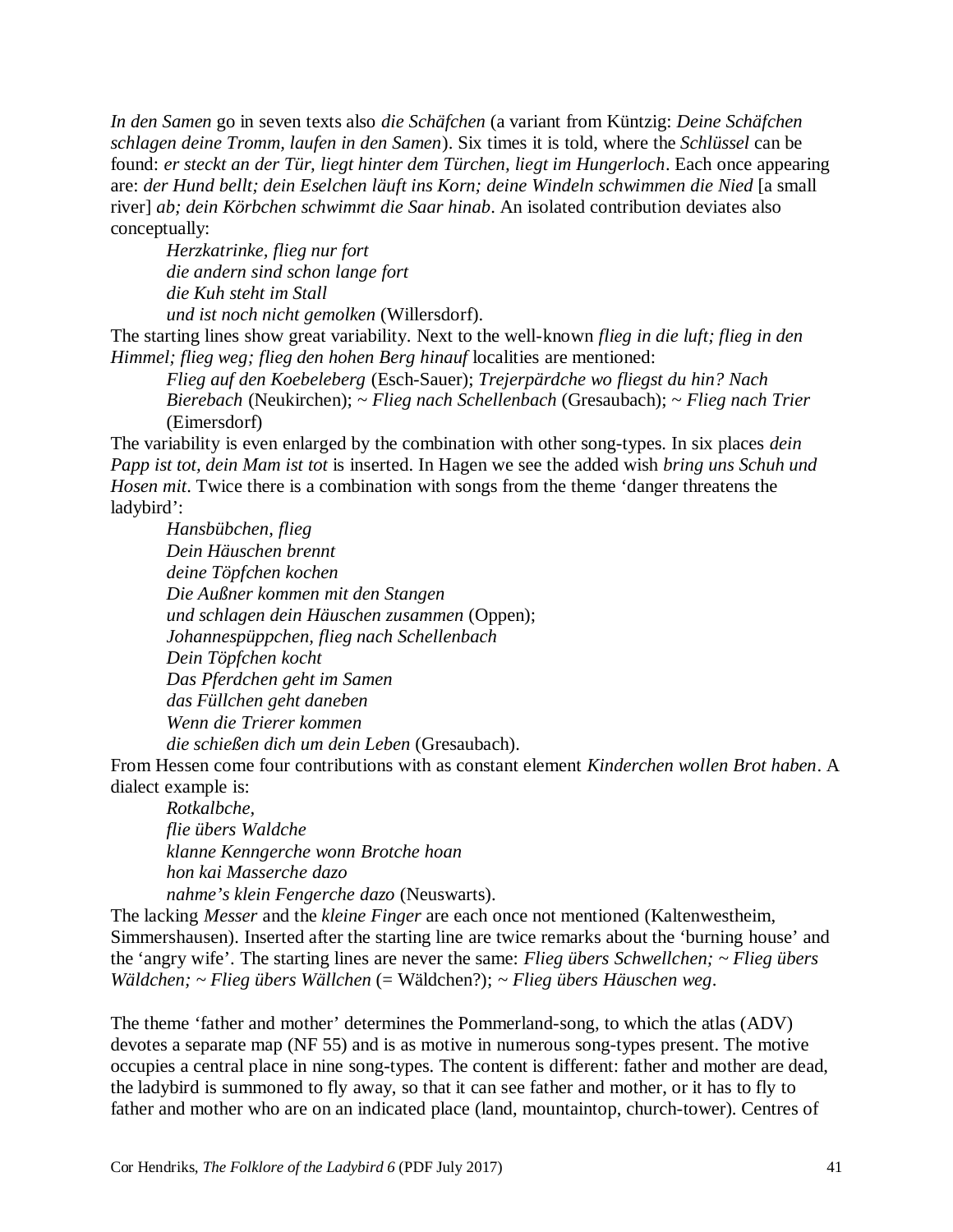distribution of the theme are NW and West Bohemia with the neighbouring Upper Pfalz and shoot-offs in Upper Franconia. Smaller concentrations are in Kärnten, East Styria and between the Ems and Weser. Besides that there are dispersed contributions mainly in West Germany. The song-type *Vater und Mutter sind tot* has several concentration-points. The NW German area has 12 contributions. In Luxemburg there are three contributions to which has to be remarked that the same motive is present as partial motive in numerous texts of a song-type of the theme 'house in danger' (see above). Another three contributions come from East Styria. The most constant in this type is the second line, in which there are only differences in formulation: *Dein Vater und Mutter ist tot* or spread over two lines: *dein Vater is tot / deine Mutter ist tot* or *dein Vater und Mutter / die sind tot*. The starting line belongs to the group, characteristic in the concerned distribution-area (in NW Germany: *Flieg auf; flieg auf, flieg in den hohen Himmel auf; flieg auf, flieg den hohen Berg auf.* In Luxemburg: *Flieg in die Luft; flieg in den Himmel*. In Austria: *Flieg fort*). Strongly varying is the line, connecting with the death of father and mother, which appears depending on the formulation of this matter (see above) as line 3 or 4. The form *Schwester und Bruder leben noch* appears only twice, from Recke and with continuation from Eickum:

*Sonnenkindchen, flieg auf Nimm dein wacker Licht auf Papa und Mama sind tot Schwester und Bruder leben noch In die Kirche kannst du noch*.

Elsewhere it is: *Die Schwester geht auf Brioüdelbraut* (Lienen), *Deine Schwester geht und sammelt Brot* (Suttrup), *Deine Kinderchen sammeln Brot* (Bokel), *Goutz ein bißchen die Braut*  $(Legenden)<sup>27</sup>$ 

Concerned with the singer and not the ladybird are two contributions from NW German Lengerich:

*Sonnenküken, flieg hoch auf Mein Vater und Mutter sind tot Meine Schwester geht nach dem Kirchhof* 

*und bettelt sich ein Stück Brot* (or third line: *Schwester liegt in der Wiegen*). Two contributions from Luxemburg are: *der Schlüssel liegt im Graben* (Eschweiler) of *hinter der Tür* (Machtum). In a East Styrian contribution *Vater und Mutter sind gestorben* is elaborated with *wirst dich doch erbarmen* (Glojach). Two contributions vary the death of father and mother:

*Herrgottstier, flieg auf Trier deine Mutter fault dein Vater ist tot flieg, flieg, flieg* (Liesenich); *Marienkäferle, flieg der Vater ist in der Molke ersoffen Die Mutter ist im Quark erstickt* (Putzendorf).

Six of the 12 contributions add no content to the ascertainment of the death of the parents. The summons to fly to father and mother is also present in five NW German contributions. Two varying texts, *Grüß deinen Vater und Mutter* (Hermannsburg) and *Dein Vater und Mutter ruft dir, Du sollst Kind wiegen* (Hesepertwist) were reckoned to this group. Two added lines in stead of one can be seen in Manhorn:

*Sonnenkind, flieg in Wind* 

<sup>27</sup> *Brioüdelbraut*: possibly from Braidel-, Brüddel- in compounds = negligent, disorderly (Mensing, *Schl.-Holst. Wb.* I, 535f). *Goutz*: Dutch: guts? (= to poor, make wet).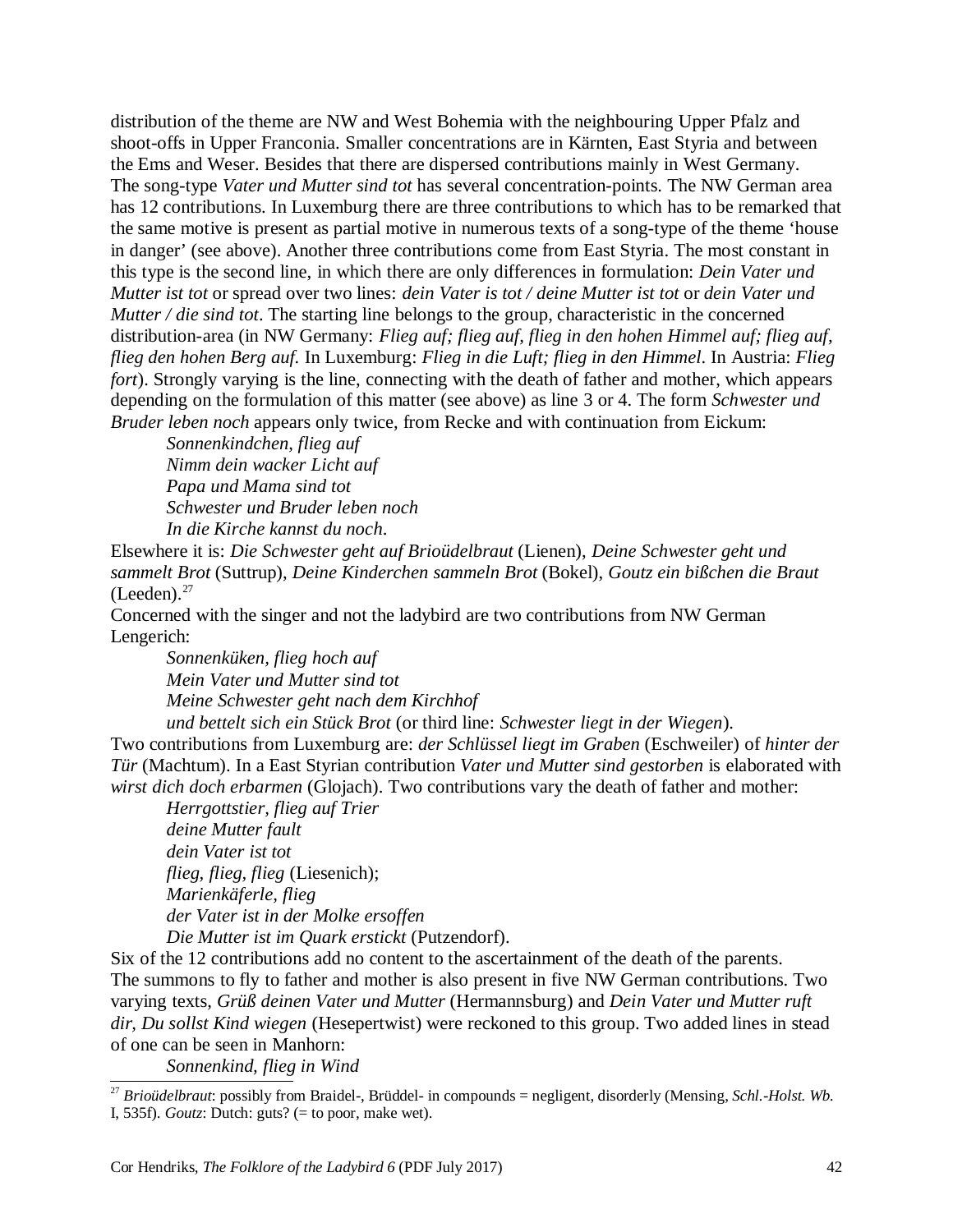*fliegt zu Vater und Mutter Komm zurück Hol mich fern nach Haus*.

The starting lines are the ones usual in the area (*Flieg hoch in die Luft; Flieg (hoch) auf*). Nine contributions from East Franconia have in common the line *wo dein Vater und deine Mutter wohnt*. The starting line is in 6 of the 9 *flieg ins Land*, twice *flieg in Himmel* and once *flieg übers Haus*.

There are six cases of *flieg auf den Kirchturm, die Kirchenspitz*, amongst others / *daß du deinen Vater und Mutter siehst*. A dialect example is:

*Sprenzele-Menzele, steig ausn auf'n Spitz* 

*daß du den Vater und die Muater da sigst* (Heiligengeist ob Villach).

The spot where the ladybird has to fly to, is the *Kirch(es)turm*, *die Kirchenspitz, die Spitz*. Grober-Glück sees this as an association evoked by the climbing of the ladybird on the fingertip. Also we see two combinations with another theme:

*Herrgottsmockela flieg flieg übers Hirtenhaus flieg überm Kirches-turm flieg hoch in Himmel nauf daß du dein Vater und Mutter siehst* (Rohr); *Herrgottsmockela flieg flieg über die Kirchenspitz daß du dein Vaterle und Mutterle siehst dein Vaterle ist im Krieg dein Mutterle ist in Engelland die kommen mein Lebtag nimmer heim* (Volkersgau).

Determining for the 40 cases of *flieg auf die Spitz / wo dein Vater und Mutter sitzt* is the rhyme *Spitz/sitzt*. Next to 15x just *(hohe) Spitz* there is 7x *Himmelspitz*<sup>28</sup> , 4x *Kirchenspitz*, 3x *Fingerspitz*<sup>29</sup>. Twice not father and mother are sitting on the fingertip, but *Ahne und Hare* (= grandmother and grandfather):

*Frauenkuh, fliegt auf meine Vierfingerspitz, wo Ahne und Hare im Himmel sitzt* (Trisching); *Achertskellert, flieg auf meine Fingerspitz schau, wo's Ahnel und der Hare sitzt* (Erlheim).

Once mention is made of *meinem Vater und Mutter auf der Kirchenspitz*. To the here discussed cases come another 15, in which this song-type is combined with types of the theme 'fly into a house' (see above). The type is characteristic for the Egerland and the neighbouring NW Bohemian border-area, further for the Upper Pfalz and West Bohemia.

The song-type *turm-Vater und Mutter droben* belongs to the northern part of the complete area of the theme 'father and mother'. The centre-point of the 53 cases is NW Bohemia, especially the Egerland. A dialect example is:

*Hachapfad, flöich am Turm sitzt dan Vatta u Mutta druam kröigst a Stückl Kasabraot und a Stückl Buttarabraot* (St. Adalbert).

<sup>28</sup> With twice the beginning: *Himmelkäferl/Herrgottsschaferl, witz, witz, witz*.

<sup>29</sup> With once the beginning: *Herrgottspferdel, quick, quick, quick*.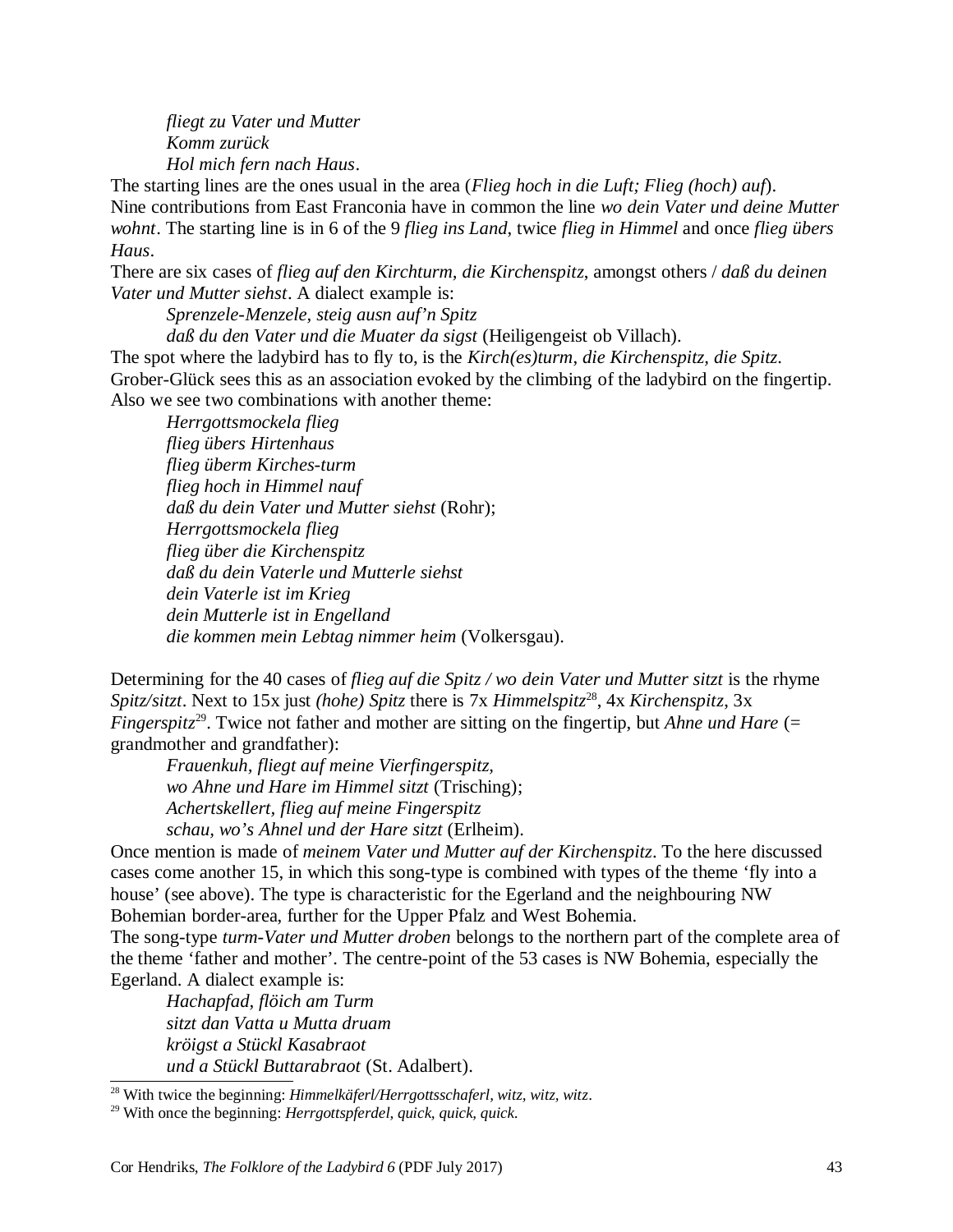39 of them limit themselves to the first two lines. Nine times the text is continued with two lines, whereby the subject is the meal: *sie brocken sich Semmel in Milch ein; sie essen Fleisch und Knödel*, or *Brot*, from which the ladybird receives something.

*Tun sie Semmel in Milch einbrocken / Nachher kriegst du auch einen Brocken* (Voitersreuth); *Brocken sie Milch und Semmel ein / Ich einen Brocken, du einen Brocken / Herrgottspferdchen auch einen Brocken* (Pochlowitz); *Brocken Semmel in Milch ein / Bekommst du einen Brocken, ich einen Brocken / die Mutter einen und der Vater auch* (Konradsgrün); *Essen Fleisch und Knödel / eine Semmel und ein Headl* (= cabbage?) (Seeberg); *Hat ein Stückel Brot aufgehoben* (Arnitzgrün); *Kriegst ein Stückel Käsebrot und ein Stückel Butterbrot* (St. Adalbert); *bring ein Stückel Brot / für meine große Not* (Böhmisch Borau); *Herre und Waba* (= grandpa and grandma) *sitzen droben und essen ein Käsebrot* (Pabelsdorf).

In only one text mention is made of special clothing (*Hat ein rotes Rockl auf / schlägt der Kuckuck Feuer drauf*, from Altenteich). Thrice the theme was set as start of the Pommerlandsong:

*Der Vater ist im Krieg / Die Mutter ist in Sachsen / wo alle Käferlein wachsen* (Werth); *Die Mutter ist in Sachsen / wo alle Käferlein wachsen / Der Vater ist in Pommerland / Pommerland ist abgebrannt / Herrgottspferdl, flieg* (Stein).<sup>30</sup>

The 11 cases of the song-type *flieg am Turm / Vater und Mutter sind gestorben* are situated in the distribution-area of the song-type, while this same starting line rhymes on *Vater und Mutter sind droben* (see above). As the death of father and mother is a frequent motive, the mutual dependence-relation simply can not be determined. Conceptually only one contribution deviates:

*Herrgottspferdl, flieg in Himmel* 

*mir ist mein Vater und Mutter gestorben* (Gängershof).

In East Styria and the neighbouring Burgenland, the song-type *flieg fort / Vader und Mutter sind schon fort* has formed itself in the rhyme on the starting line *flieg fort*. These six contributions have as good as no variation at all.

Five South Hessian contributions expand *flieg fort / Vater und Mutter sind auch fort* with two lines. A dialect example is:

*Herrgottsvēlche, fligg iwwer die stånern Brigg dåi Modder sitzt im Hollerstogg und kocht dēr e guri Wåinsobb* (Steinau).

Conceptually the case is that *Vater und Mutter; deine Frau (Großmutter); die Mutter im* or *hinterm Hollerstock sitzt* and *eine gute (*or: *süße) Milchsuppe* – once also *Weinsuppe – kocht*. One of the contributions is connected with the Pommerland-song:

*Herrgottsvögelchen, flieg dein Vater ist im Krieg dein Mutter sitzt im Hollerstock und kocht eine gute Milchsupp* (Sonderbach).

Two deviating texts, one of them from the Eiffel, are type-variants:

*Herrgottsvögelchen, flieg weg die Mutter, die ist mit Geschirr weg* 

*der Vater ist nach Klinge*

*und hilft dem lieben Gott singen* (Urberach);

<sup>&</sup>lt;sup>30</sup> The third, from Nebanitz, has the 'normal text' of the Pommerland-song.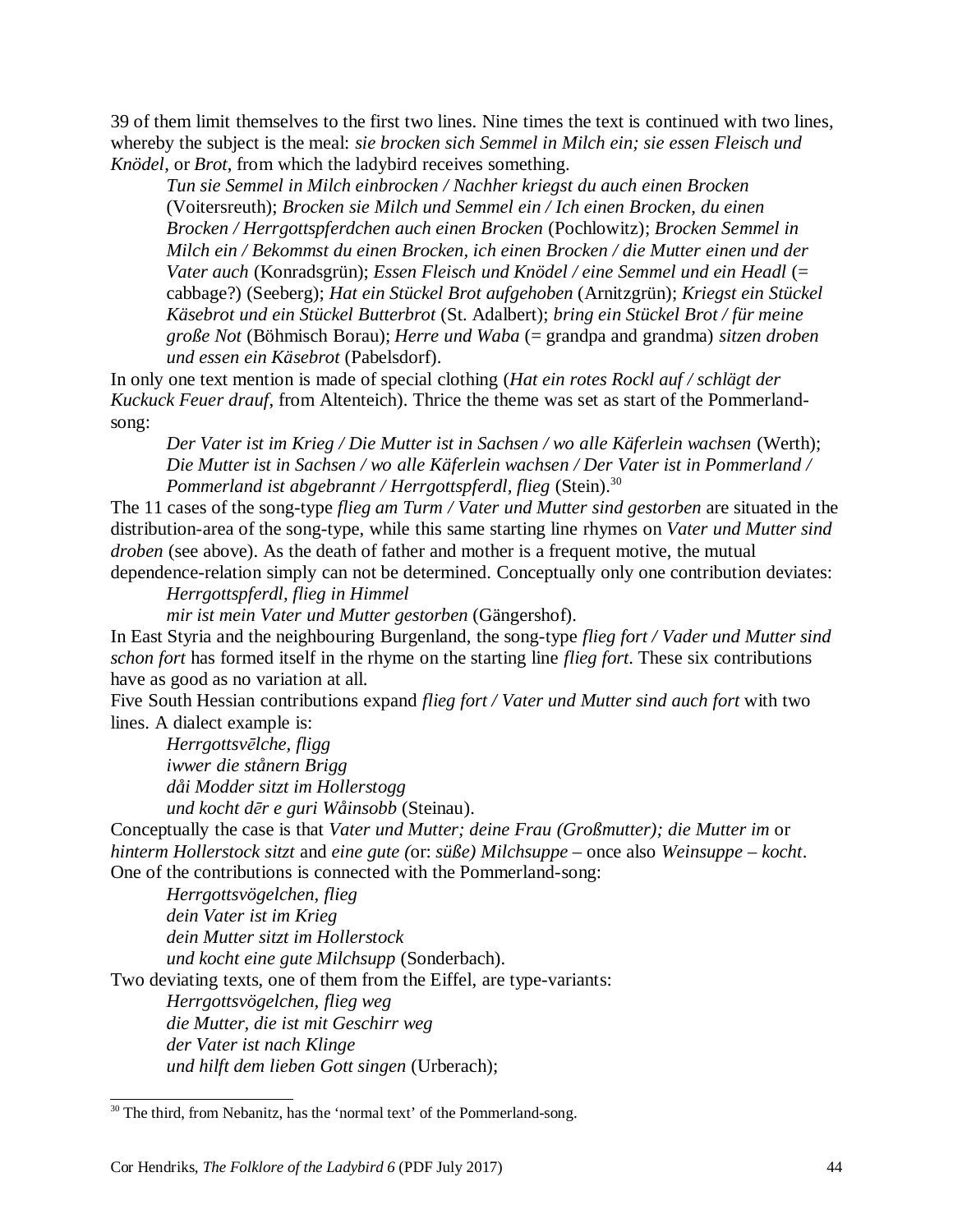*Herrgottstierchen, flieg fort in die Steinkaul da ist deine Mutter am Breikochen dan kriegst du auch ein' Schlampen mit* (Üxheim). Eleven texts about father and mother fall outside all types:

> *Sonnenkind, flieg hoch / zu deinem Vater und Mutter / Vater will dir Brot geben / Mutter will dir Stuten geben / Sonnenkind, flieg hoch* (Isenstedt); *Herrgottshinkelchen, flieg mir nicht fort / der Vater und die Mutter sitzen auf die Türe und essen gebackene Birnen* (Berleburg); *Himmelstierchen, flieg an die Lucht / deine Mama ist tot / dein Papa kreischt* (Stockem); *Maitierchen, flieg über die Nusselheck / mach, daß du deinen Vater und deine Mutter nicht weckst* (Altstrimmig); *Himmelstierchen, flieg / flieg in den Himmel / zu deiner Mam und dein Pap / dan kriegst du Milchsüppchen* (Wallendorf); *Kornbübchen, flieg fort / mein Vater ist nach Trier fort / die Mutter liegt im Haseloch / die Hasen haben sie totgestoch'* (Differten); *Frau, Frau, Mukouzerl, flieg in'n Himmel 'nauf zu Großvater und Großmutter* (Thanheim); *Marundl, Marundl, flieg heim / dein Vater ist in Znaim* (plaats aan de Thaja) */ deine Mutter sitzt am Gatter und tut plaudern / deine Kinder tun weinen* (Hafnerluden); *Marundl, Marundl, flieg heim / dein Vater ist in Znaim / und tut die Hose anklodern* (Freistein); *Himmelskühlein, flieg fort / dein Vater und Mutter sind Biarla* (= Erdbeeren) *brechen gegangen* (Weinburg); *Himmelsküherl, flieg fort / deine Vater und Mutter sind im Himmel Krapfen backen* (Brunnsee); *Himmelküherl, flieg fort / Vater und Mutter im Himmel oben Milch essen* (Lichendorf).

Four song-types are devoted to the theme 'the ladybird receives gifts'. We have seen that sometimes the ladybird is promised something, usually something edible. In these four songtypes there are no more than 35 cases in which that is the case.

The song-type *Marias Schößchen-Weck und Brötchen* is with 20 contributions concentrated on the left Lower Rhine in the surrounding of Mönchen-Gladbach, Krefeld and Düsseldorf. A dialect example is:

*Flimflämke, Herrjodslämke, flech en dör Hemmel flech op Maria so Schötsche kriste Wäk en Brötsche* (Amern St. Anton).

Type-carrying is here also the denomination of the ladybird *Fleien Flämmke, Gottes Lämpke*. The starting lines are: *Flimmflämke, Herrgottslämke; Lielämpke – Flimmflämke – Olegsflämke; Himphämke, Gotteslämpke; Flimpeflämke, Gotteslämpke; Flenkflankflüssche*. Grober-Glück remarks that here denominations of the glow-worm are transferred to the ladybird.<sup>31</sup> The line *flieg nach dem Himmel*, sometimes expanded to *zum hohen Himmel auf* is also constant. Variation appears mainly in the gift: *Weck und Brötchen* are replaced by *lecker Brötchen; Zuckerbrötchen; Weck und Brot; Wasser und Brötchen; Krentebrötchen*. – *Marias Schößchen* though is a more stable element in the building of the song (variants: *der Mutter Schößchen; Herrgotts-Schößchen* or the line is lacking). Two added lines vary the same motive (*auf Marias Schoß / kriegste Weck und Brot*). There is also notated a combination with the type *wenn du mir kein Öl gibt*, frequent in that same area:

*Flimflämke, Gotteslämke, flieg nach den Himmel da kriegst du Weck und Brot* 

<sup>31</sup> Grober-Glück 1981: 374 nt. 590 refers to Mitzka's *Deutscher Wortatlas*.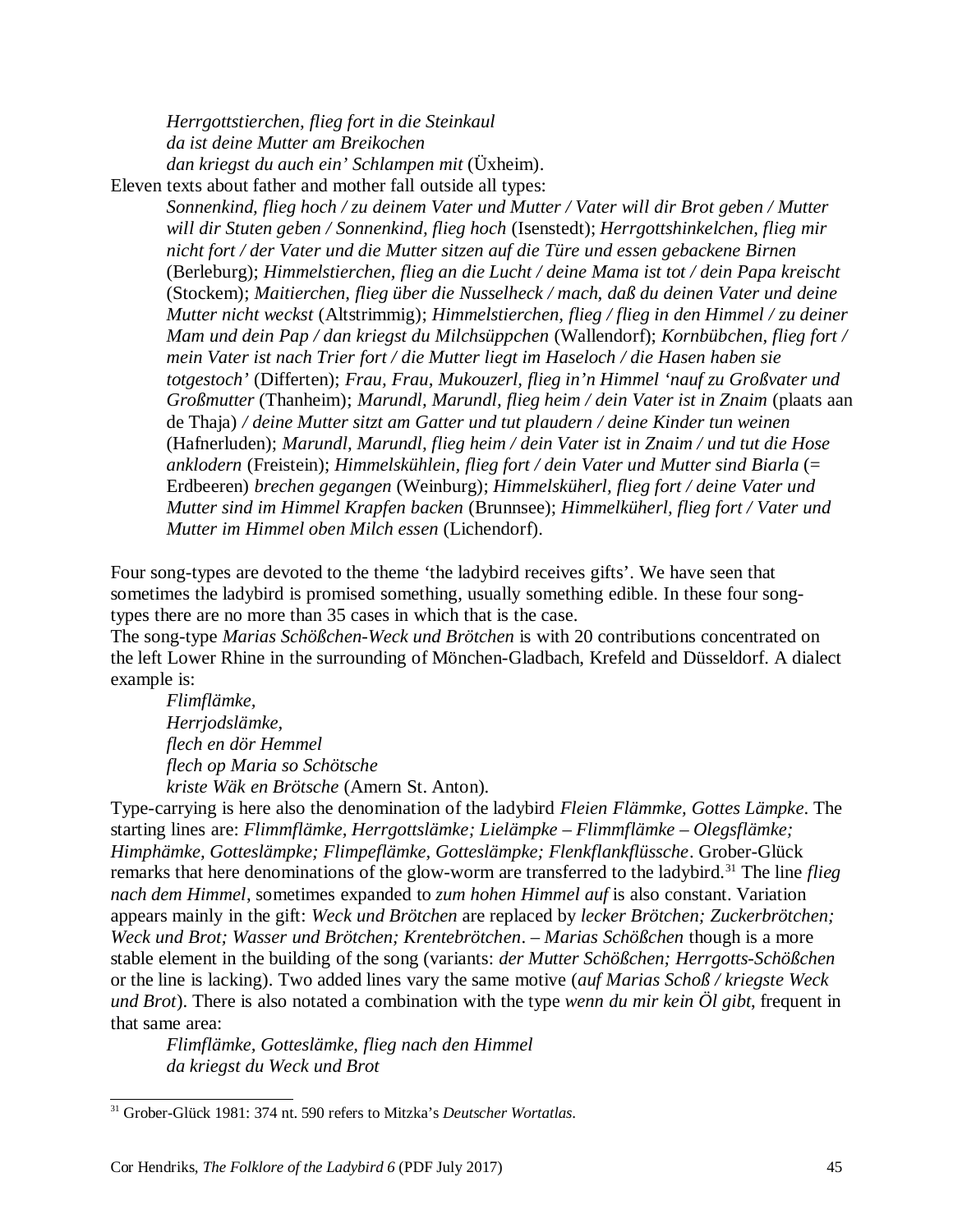*Wenn du mir kein Öl gibst* 

*dann schlag ich dich tot* (Schiefbahn).

The song-type *Neustadt-Speck und Eier* appears only 3x and can be found in the area of the type *Maria Schößchen/Weck und Brötchen*. The gifts change from *Speck und Eier* into *Brot, Butter, Quark und Eier*. A type-variant mentions *Butter, Käse und Kraut*. 32

*Liewelämken, flieg nach dem Kämpken* 

*hol dir Butter, Käse und Kraut* (Moers).

In six contributions from North Mähren *Käs und Butter* are the gifts, destined for the ladybird. A dialect example from Oskau:

*Sommerkalbla, flie eis Waldla flieg zu deiner Mutter kriegst du Käs und Butter*.

The rhyme *Mutter/Butter* is constant, the starting line *flieg fort* also with one exception (*Flieg ins Waldla*), and in the gifts there is also one deviation: *Brot und Butter*.

The gift *Semmel und Milch* desired in the same area for the singer (supra) is by some also wished for the ladybird. A dialect example is:

*Herrgottschafela, fliech in Himmel nauf kriste Samml und Milich* (Bergstadt Platten).

Also the variants of the gift resemble each other. Besides buns and milk there are promised: *ein Stückel Butterbrot; Buttermilch und Semmel; ein Stückel Brot und ein weißes Kleiderl*. Three neighbouring contributions have the gift expected not in heaven, but on earth by inserting between line 1 and 2: *wenn du wieder 'runter kommst*. Four contributions with other gifts are:

*Sonnenscheiner, flieg weg / flieg nach unsern Herrgott / laß dir geben Speck und Brot / alles, was Du willst* (Lubmin); *Herrgottstierchen, flieg in den Himmel / und iß einen Teller Reispapp* (Neulouisendorf); *Herrgottsvögelchen, flieh / Wenn Du mir jetzt fliehst / kriegst du auch ein Hällerche* (Berfa); *Frauentierlein, flieg aus / ich geb dir Honig und Butter* (Dornbirn).

The connection of the ladybird with heaven and heavenly powers mentioned at the beginning expresses itself repeatedly: from heaven the ladybird has to bring gifts; it has to fly to heaven and ask God and Maria for nice weather. There is mention of opening the gate of heaven, of the *Himmelhaus*, and of the *Himmelspitz* as variant of *Kirchturmspitz*. Moreover the summons to fly to heaven is a favourite starting line in a lot of themes. In some of these cases it concerns combinations, but now all those cases are discussed, in which heaven is not the motive of the introduction, but the whole theme. From the circa 80 contributions three song-types were distilled. About a quarter of the texts is qua form and content singular.

The song-type *flieg auf / flieg in den Himmel auf* has two nuclear areas, one in Ems- and Münsterland and one in the Upper Saxon-NW Bohemian border-area. Besides that there are some dispersed contributions from South Germany and North Mähren. A dialect example from Oestinghausen is:

*Herrgottsheinken, fluig ob* 

*fluig den häugen Hiemmel harann*.

The regional differentiation agrees with a slight difference in the text: *flieg hoch auf* and *flieg zum hohen (*or: *blauen) Himmel auf* we only see in NW Germany. There are few continuations (in

<sup>32</sup> Probably Weichkäse mit Apfelkraut.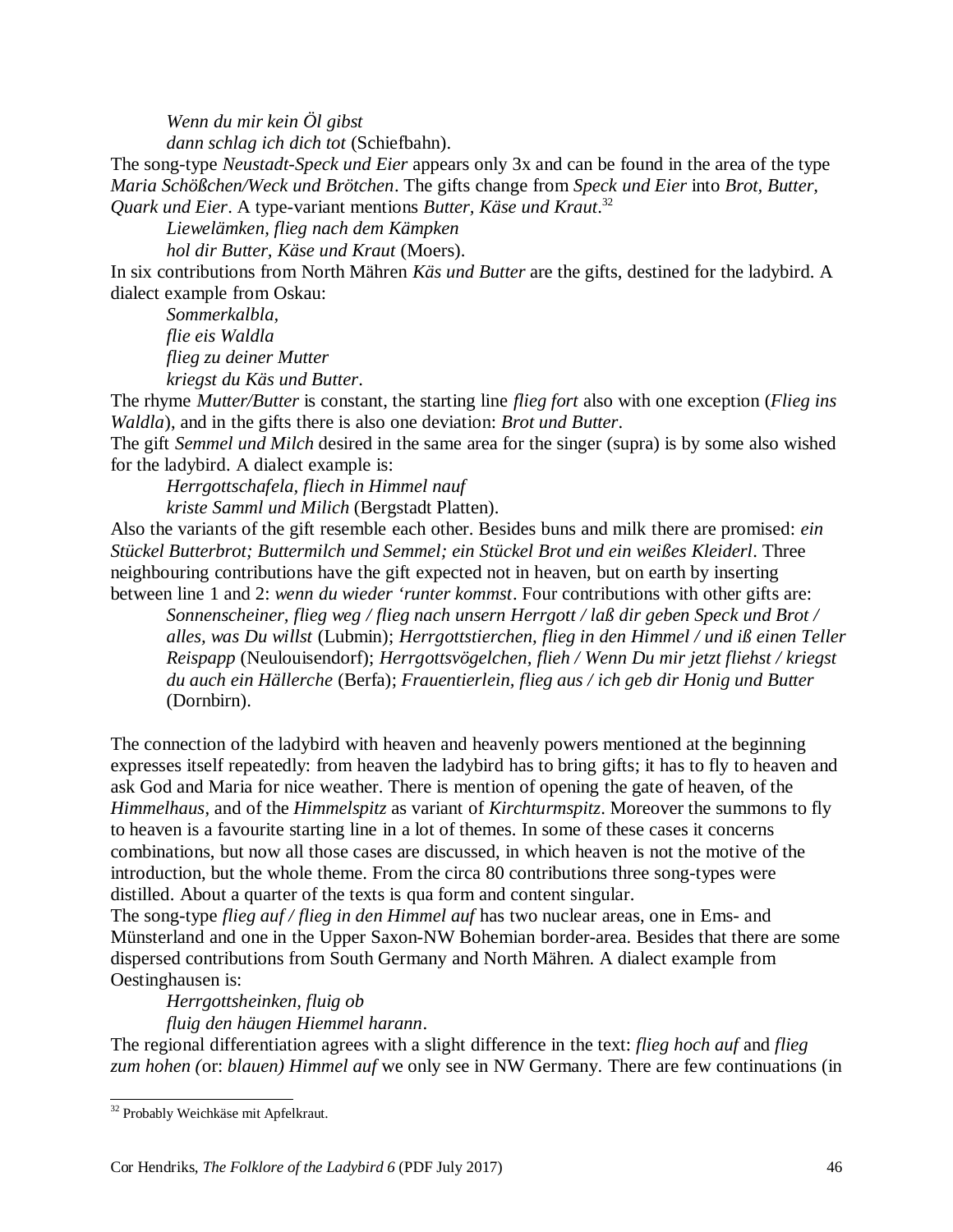NW: *~ wo die Engel springen; ~ wo die Englein singen; ~ bewahre mir ein Plätzchen.* Middle Germany: *~ Himmelhaus ist zugeschlossen / und der Schlüssel abgebrochen*<sup>33</sup>).

The contributions to the summons *Zeig mir den Weg zum Himmel!* come mainly from the Drauthal south of Klagenfurt. It concerns here translations from the Slovenian. A dispersed contribution from East Styria makes a total of nine:

*Muttergoteskäferl, flieg davon* 

*zeig mir meine Himmerl an* (St. Veit ob Graz).

Also a NW German belongs conceptually here: *Gott des Herrn Hühnchen, weis mir den Weg zum Himmel* (Lavesum).

Only 5x appearing between Stuttgart and Heidenheim and in Lower Bavaria is a very typical text, in which the ladybird is summoned to fly to heaven and to not return to earth before *Jakobitag* (25 July: Zang, Langenbruck) or *Ostertag* (Neubronn, Horn, Eggersberg). A dialect example is:

*Hergetsvögele, flieg auf trag am Hergette s'Essa nauf* 

*komm nemme ara bis an Ostertag* (Horn).

Three times this is connected with *trag dem Herrgott (*or: *dem Heiland) das Essen 'rauf*. In two places regional-typical starting lines have been prefixed:

*Frauenkücherl, sitz auf Stüherl, melk dein Küherl, flieg in den Himmel nauf...* (Langenbruck)*; Frauenkühle, hupf auf Stühle, flieg mit mir in Himmel nauf...* (Eggersberg).

About 20 texts belong to no group:

*Käferchen, Käferchen, wo ist dein Frauchen / Im Himmel, im Himmel im Sande es scharrt* (Langenbruck); *(Put, put, put, mein) Heuneken / setz dich auf'n Speunichen / setz dich auf'n Schimmel / reit gen Himmel* (Kroya); *Lieben Gott sein Kücken, flieg weg, flieg weg / in den Himmel, wo die Englein sind* (Oberg); *Gott der Herrn Hühnchen, weis mir den Weg zum Himmel* (Lavesum); *Flimflämke, Gotteslämke, flieg in den Himmel / Herrgottchen wohnt da oben* (Kempen-Rhein); *Herrgottshoinkelche, flieg in Himmel bei die lieben Engelchen* (Offenbach); *Sommerwürmel, flieh auf / flieh bis in Himmel nauf / Laß die alten Weiber raus / laß die jungen drinne* (Kninitz); *Sommerwürmel, flieg auf / flieg zum Himmelvater nauf* (Leitmeritz); *Himmelstierchen, flieg, flieg in den Himmel / hol mich mit* (Ormont); *Mariaschäfla, nimm mich mit ein Himmel* (Schönbrunn); *Himmelkellerl, sitz aufs Stühlerl / flieg mit mir in' Himmel* (Neukirchen); *Marienkäferl, flieg / flieg in den Himmel 'nauf / such zu der Mutter Gottes 'nauf / Marienkäferl, flieg* (Neukirchen-Balbini); *Herrgottsküehle, stands auf Stühle / mach, daß du gut in den Himmel 'nauf kommst* (Mariazell); *Herrgottsvögele, flieg in die Höh / und zieh mich in hohen, hohen Himmel 'nauf* (Hausen im Tal); *Herrgottsvögele, flieg auf / flieg ins heilige Himmele nauf* (Gundershofen); *Fraukäfer, Fraukäfer, flieg / flieg in den Himmel nau / und grüß mir unsre liebe Frau* (Igenhausen); *Fraukäfer, flieg in den Himmel hinauf / Wenn du 'runterfällst / kommst Du nicht mehr hinauf* (Engelsberg); *Himmelkäferla, flieg auf / und mach im Himmel 's Bettle auf* (Hopfendorf); *Jungfraukühlei, sitzt aufs Stühlei / schau in Himmel / wieviel als ist* (Radinetschlag); *Jungfraukäferl, flieg in Himmel / und komm bald wieder* (Pabneukirchen).

The theme 'danger threatens the ladybird' contains four song-types, one of which shows a connection with the theme 'danger to house and children'. The four types are spread from Hessen

<sup>&</sup>lt;sup>33</sup> Here we see again a sentence from 'Witte zwanen, zwarte zwanen' (see above).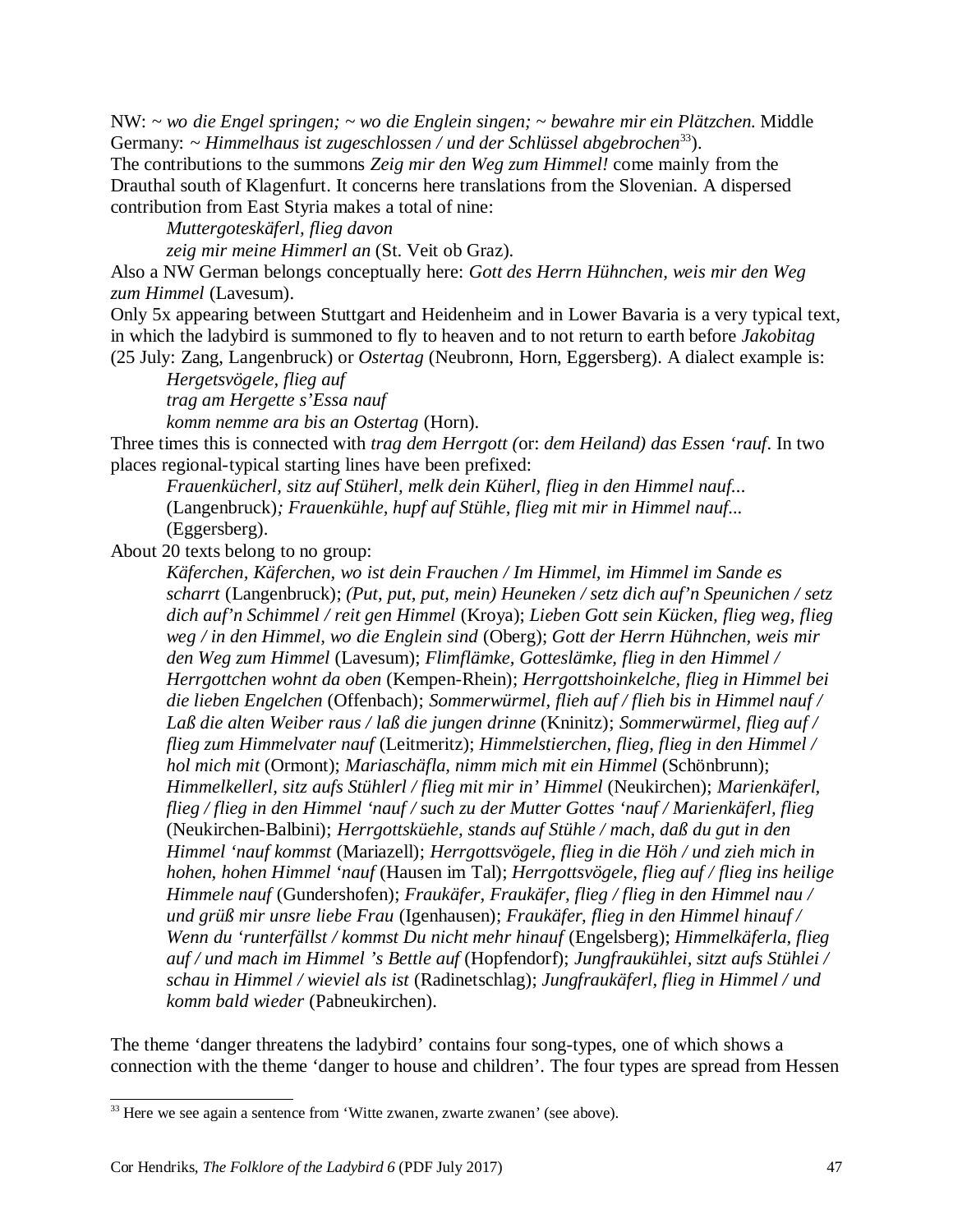till Luxemburg on both sides of the Middle Rhine. The most northern text lies at the level of Marburg, the most southern at the level of Saarbrücken. To that though come two more dispersed contributions from Baden. Here there is a discrepancy with the distribution-map of Joseph Müller (see ch. 3). Müller declares the type 'shoot' – for 'strike' and 'stab' he has no contributions – as Moselle-Franconian; the distribution of it reaches on picture 74 the Rhine only in a small band and stays on the left-bank, while on the map NF 54 of the DVA it runs from a broad base on far into Hessen. Müller bases himself on a Rhine questionnaire of 1914. Such a fluctuation of the themes and types in this time-period Grober-Glück finds unlikely.

The most frequently appearing song-type *Jäger schießen dich tot* completely fills the above delineated area. A dialect example is:

*Falkesteenche, fleeg eweich op Pas-pittesch steenweich sös kött der Jäger un schüß dech eweich* (Marmagen).

The starting lines are not uniform (*flieg fort* next to *flieg hoch, flieg in die Luft*) and are sometimes expanded (*Flieg weg / auf Pas-Pittersch Steinweg; Flieg die weite, weite Weg; Flieg fort / flieg über Gottes Ort*).

Variation appears mainly at the shooters: here the *Jäger* (24x) dominate, followed by the *Juden* (7x), *Franzosen* (6x), *Soldaten* (4x), *Krieger* (2x) and each once: *Russen, Bauer, Preußen, Schützen*. Also the shooting wants to be pictured. So there are linked to *schießen dich tot (*or: *fort, weg)* onomatopoetic sound-imitations like *badum; bum batsch; bum, bum.* Twice there is a combination with the theme 'house in danger' (Immendorf, between line a and 2: *Dein Häuschen brennt mit*; Gresaubach, supra), once with 'weather'

(*Himmelstierchen, flieg in die Luft Bring morgen früh gutes Wetter mit sonst schießt dich der Jäger tot* from Sevenig).

Two texts can be considered as type-variants:

*Gottestierchen, flieg weg Wenn die Blankenheimer Jäger kommen dan tun sie dich ins Töpfchen* (Hüngersdorf); *Hanspötchen, flieg fort / in die grüne Wiese wenn dich aber der Jäger kriegt der wird dich aber schießen* (Bebelsheim).

Besides the previous song-type there are also eight texts with the elements *drei (sieben; zwei) von Gießen / erschießen*, that are concentrated west of Gießen. Also here there are several starting lines (*Flieg in die Luft; flieg (mir) fort; flieg weg*) and the shooting is elaborated (*bum, bum, bum; bum, bum, baaf*). In two cases the mother is (*Die wollen die Mutter erschießen*), respectively father and mother are mentioned (inserted between line 1 and 2: *dein Vater stirbt / deine Mutter stirbt*).

The seven cases of the song-type *Juden/stechen* belong to the western part of the area. But that is not the case with five type-variants:

*Mariekengörke, flieg weg / flieg überm Tor weg / Soldaten kommen / stechen deine Mutter und Schwester tot* (Stützkow); *Sommerkälbchen, flieg aus / Es kommen drei mit Sägen / wollen deinem Kindchen des Hals absägen* (?); *Herrgottstierchen, renn fort / wenn der lahme Schäfer kommt, da schlägt er dich tot* (Christnach); *Immenvögelein, flieg auf / Mach Vater und Mutter die Tür auf / Die Soldaten kommen mit Sens' und Rechen / wollen Vater und Mutter totstechen* (Diersheim, Hesselhurst).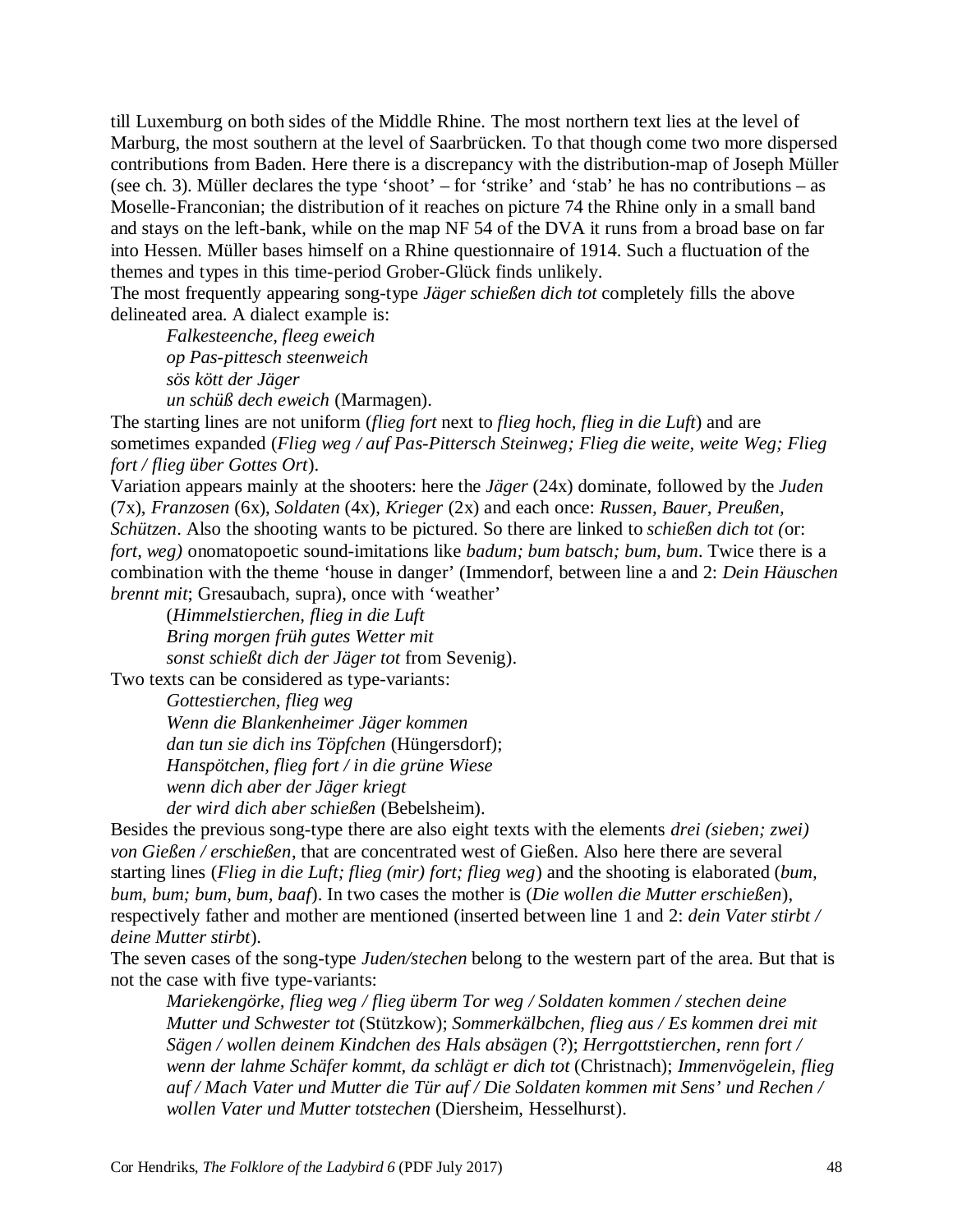In four cases the Jews are the pursuers; they *stechen, speizen* (= spit) and *schlagen dich fort*. One text describes the situation quite dramatically:

*Die Juden kommen mit spießen / sie stechen dich in deinen Leib, / daß es hinten rauspfeift* (Minden: rhyme in dialect: *Leuf / peuft*).

Besides that *stechen Franzosen* and *schlagt der Bauer tot*. Remarkable is a Pfalzer variant, in which the mother uses a *eisernen Rechen* (rake) in stead of a *langen Messers*, mentioned in a contribution from the Eiffel:

*Hanspüppchen, flieg weg Die Mutter kommt von Trier weg hat ein eisernen Rechen will dich tot stechen* (Michelbach).

Also there is a combination with the *Judenhaus*, that incorporates several song-types:

*Heuschdierche, flieg raus flieg übers Judenhaus sonst kommen die Juden mit Stangen und stechen dich durch und durch* (Fronrath).

In this song-type the starting lines are different: *fliege (auf); fliege fort; fahr fort; flieg weg*.

The 10 cases of the song-type *drei Männer mit Stangen* have their centre-point between Marburg and Gießen. The acting figures are: *drei (Männer), die Juden, Kinder, die Gendarmen, die Außener* (= inhabitants of Außen). The *drei (Männer) wollen dein Häuschen langen* or *fangen* or *sie wollen dich erhangen. Die Außener kommen mit Stangen und slagen dein Häuschen zusammen. Die Kinder kommen mit Stangen und wollen dich fangen. Die Gendarmen kommen mit Stangen, und da wirst du erhängt*. One text mentions further action: *Es kommen drei mit Stangen / und wollen dich erhangen* is continued with *es kommen drei mit Fliege* [?] */ und wollen dich ersiegen*. The plan to destroy the little house forms a conceptual connection with the theme 'house in danger'. A combination we saw before. Another combination is with the Pommerlandtheme:

*Himmelstierchen, flieg dein Vater ist im Krieg deine Mutter ist im Niederland Niederland ist ausgebrannt Die Juden kommen mit Stangen sie wollen dich und mich erhangen* (Orsfeld).

The various starting lines are: *flieg; flieg fort; flieg in die Luft; flieg unter die Wolken; flieg wie ein Schwälbchen*.

The ladybird as oracular animal has nine song-types that can be divided by their content in four groups. The ladybird is asked for wedding, time of the day, lifespan, workplace, heaven or hell. The most represented question is the one for the lifespan, but this one again is in its turn liberally surpassed by the song-types, in which the ladybird predicts the weather. These were reviewed at the theme 'weather'.

Among the oracular questions about the wedding the song-type that mentions the points of the compass in poetic breadth is represented by just six contributions, three of which come from Sylt and the nearby mainland, one from Oldenburg, one from Emsland and a type-variant from the Ruhr-area:

*Gotteshühnchen, flieg aus*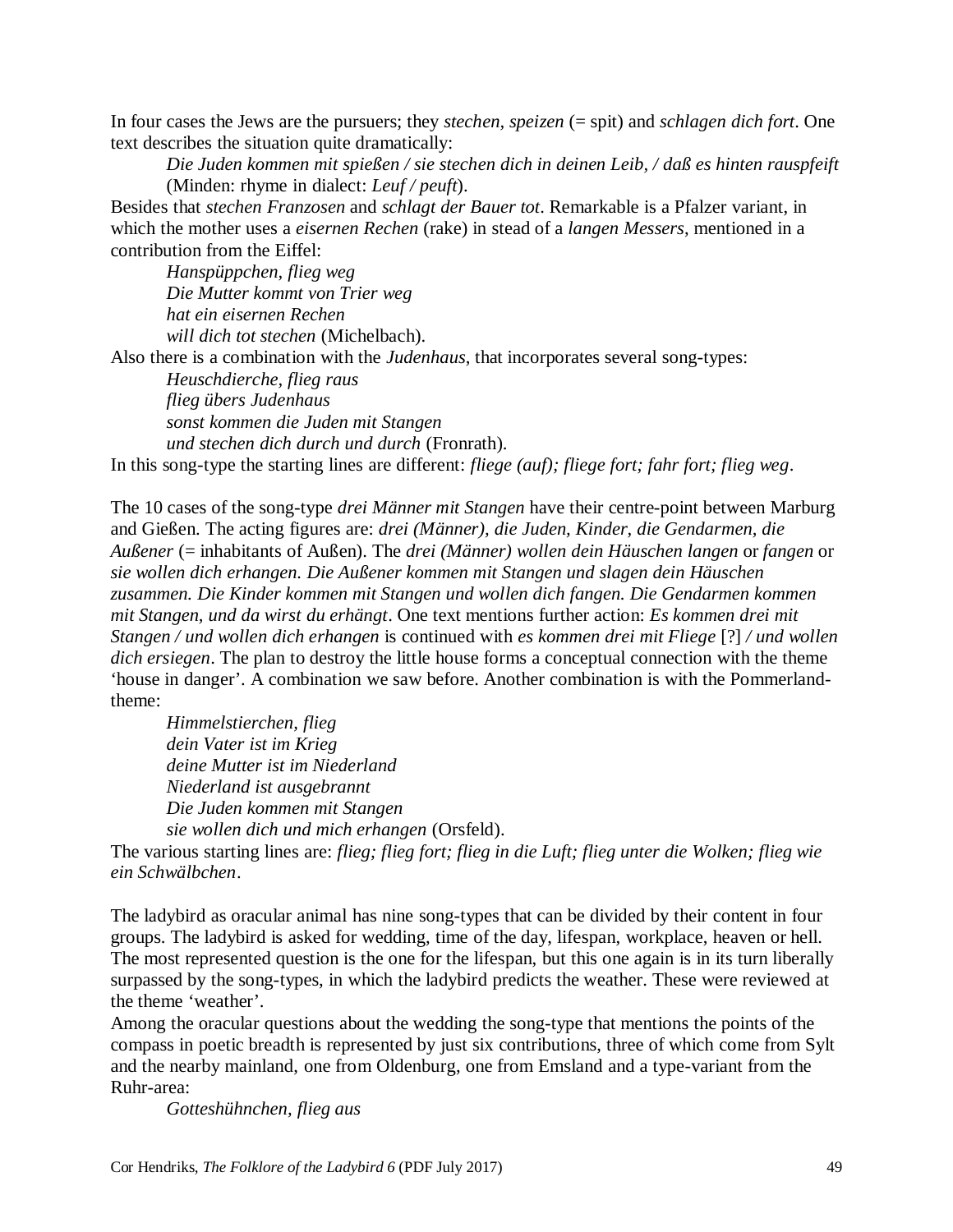*Wo hab ich meine Braut im Osten oder Westen Wo ist sie für mich am besten?* (Buer-Resse).

The compass-points are mentioned fully only once (Morsum on Sylt), further are lacking sometimes the pair *Osten/Westen* (Wenningstedt), other times *Süden/Norden* (4x). In the three contributions not from Schleswig the pair *Osten/Westen* is required in the further rhymeless type by the end-rhyme.

*Sonnenküken (Flieg hoch auf) flieg nach Osten flieg nach Westen Flieg nach meinem Allerbesten* (Bardenfleth; Lengerich).

A dialect example of the song-type *Fingerspitz / wo Herzallerliebster sitzt* is:

*Sprinzaminz, steig aufi auf mein Fingerspitz fliach hin wo mei Herzliabster sitzt* 

*und tua man schean grüaß'n* (Glödnitz).

With 14 contributions this song-type belongs in Styria and in Kärnten with the centre between Mur and Drau. The speakers are, as standard in the wedding oracle, not children, but youths ripe for marriage. Two type-variants from the Upper Pfalz are:

*Achetskoila, flieg auf die Spitz* 

*Wo mein Schwager und Schwieger sitzt* (Weigendorf, Utzenhofen).

In the variation of the first line we are dealing with word-variants like *steig, flieg, geh, sitz* and with deviations from the *Fingerspitz* (4x *Spitz*, 1x *Sitz* and *Turmspitz*). The variants of line 2 concern the *Herzallerliebsten*, who appears as *Herzgeliebter, Liebster, Schatzeli, Bräutigam, mein liebes Dirndl* or – with mention of the first name – *'s Hildele*. In both the Oberpfalz typevariants *Schwager* and *Schwieger(vater)* are mentioned. In a text from Kärnten there is added: *und tu mir schön grüßen*. Not easy to interpret are the expanding initial lines from another text from Kärnten:

*Sprinzeminze, flieg auf die Lungen und Leber und die herzgeblümte Feder flieg auf'n Turmspitz wo mein Herzallerliebster sitzt* (Obermillstadt).

In stead of the compass-points is the flight direction of the ladybird in another song-type of the wedding oracle marked with *hinauf oder hinunter, herüber oder hinüber, auf und ab, hinter und vor*.

The five contributions are different, two come from North Mähren, two from Burgenland and one from the Zips:

*Sommerkäferle, flieg aus / hinauf oder hinunter / herüber oder hinüber / hinter oder vor / wo sie werden meine Güter hinführen* (Lauterbach); *Marienkäferle, flieg auf und herab / flieg herüber und hinüber / Bring mir mein Schatz herüber* (Bohnau); *Herrgottskuiserl, wo heirate ich hin / Hinauf oder hinab / oder hinter der Erde eini?* (Schönherrn); *Herrgottskuiserl, wo heiratst hin? / Hinab oder hinauf?* (Schreibersdorf);

*Johannesvögelein, wohin wirst du meine Truhe tragen? Hinauf oder hinunter / hinüber oder herüber / ho, ho* (Kuneschhay).

As type-variants can be considered 10 contributions that express the theme 'wedding oracle' in divers ways:

*Gotteshuhn, flieg hin, wo mein Glück ist* (Hallig Gröde); *Sonnenkindchen, ein Jahr / Sonnenkindchen, zwei Jahr / Wann soll ich freien / 1, 2, 3, 4, 5, 6, 7, / Wo ist*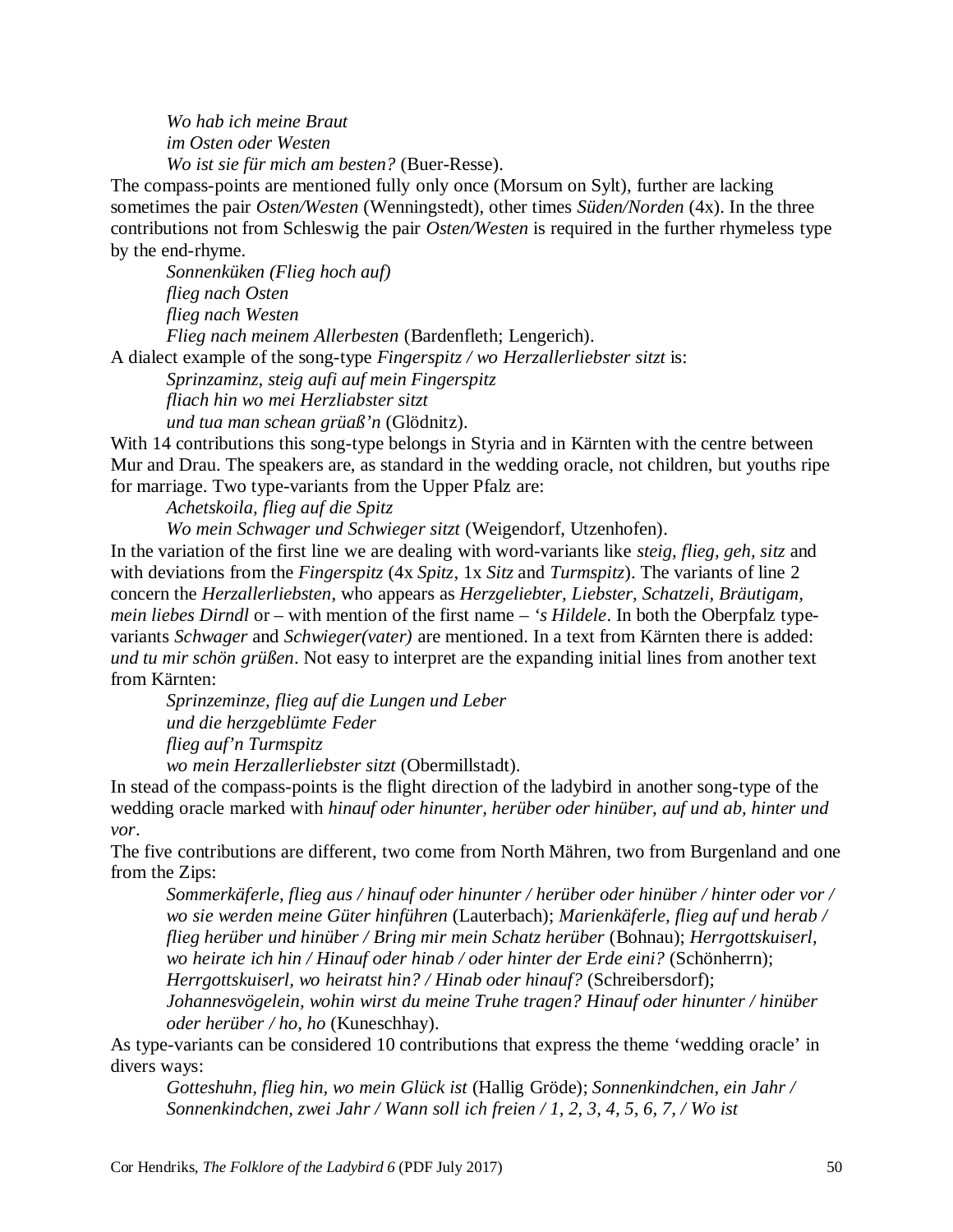*Sonnenkindchen geblieben?* (Probsthagen<sup>34</sup>); *Liebherrenküken, flieg / flieg hoch ab, flieg tief ab / Flieg nach* (girl's name) *ihren Brautweg ab* (Weselerwald); *Liebherrenhühnchen, weis mir den Weg / in welchen Ort ich kommen soll* (Altendorf-Ulfkotte; this can also point to the place of service); *Sonnenkäferchen, didel, didel / in welche Gegend werde ich heiraten?* (trans. Polish: Zelasno); *Marienkäfer, flieg hin, woher mein Bräutigam kommt* (Chobie); *Herrgottspferdel, führe meinen Kammerwagen* (waggon with dowry) *getal und geberg*. (Pirten); *Himmelskuiserl, flieg davon, zeig mir meinen Mann an* (Prätis); *Frauenkäferl, flieg fort, flieg fort / wo mein Zukünftiger ist* (St. Marein); *Marienkäfer, flieg / Wo du hinfliegst, ist Sonnenschein / dort ist mein Glück, mein Schatz daheim* (Sittersdorf).

The question for the time of the day, not an oracle in the real sense, appears, with the exception of a widely dispersed contribution

(*Katharinenkäfer, flieg in himmel und schau, wie spät es ist und sag mir's dann* (Wieslet)),

only in East Pomeria. A dialect example is:

*Leiv Gottke sin Kruschke flej opp o fruag Großmotta wovüll de Uhr op half eint, twei ...* (Saulinke).

The ladybird is asked directly or summoned to ask its grandmother about it. The oracle action is in both cases the same: when the ladybird spreads its wings, one starts counting 1, 2, 3…, the

time is the number, at which the ladybird flies away. The question *Wie lang soll ich nog leben?* is with about 120 contributions spread in an area, stretching from Holstein till the Weser-knee near Minden, from Cloppenburg till Celle. A dialect

example is: *Sünneküken, seg wolange schall ick leben en Johr, twe Johr...* (Schweringhausen).

To these, incidental contributions from East Friesland can be added. In 10 contributions the custom is only described; one puts the ladybird on the hand and counts, till it flies away. The last number indicates the number of years one has to live. Some texts deviate from the normal form. Three contributions lying near each other start with the line *Sonnenküken, liebes, was steht in deinem Briefe* (dial. *lēwe/brēwe*), that we have encountered at the theme 'weather'; the meaning of *brēwe* = 'Loszettel' is for the oracle very appropriate. Two texts mention *Vater* and *Mutter* and one the *lieben Gott*, two other texts relate the question to the ladybird and not to the singer:

*Sonnenküken, flieg auf, sag zu deinem Vater und Mutter, wielang ich noch leben soll* (Buchholz); *Sonnenkind, flieg in den Wind, frag deinen Vater, wieviel Jahre ich noch bin* (Wroge); *Flieg auf, flieg nach dem hohen Himmel auf und sag dem lieben Gott, wielang soll ich leben? 1 Jahr, 2 Jahr...* (Gräpel); *Lieb Engelchen, wie alt bist Du? 1 Jahr, 2 Jahr...* (Norden); *Sonnenkindchen, wie lange lebst du?* (Erichshagen).

Besides these there are also some deviations:

*Sonnenkind, sag mir doch / Wieviel Jahre leb ich noch?* (Wanna); *Sonnenkind, sag mir recht, wieviel Jahr ich leben mag?* (Sonnenborstel); *Sonnenkind, sag geschwind / wieviel Jahr ich leben soll?* (Luthe); *Fliegeflämchen auf dem Stämmchen. Ein Jahr, zwei Jahr...* (Walsum).

 $34$  In the Dutch nursery-rhymes we also see the rhyme '1, 2, 3, 4, 5, 6, 7, ... gebleven', in the same way as a question: *Waar is N.N. gebleven?* (Where has N.N. gone to?)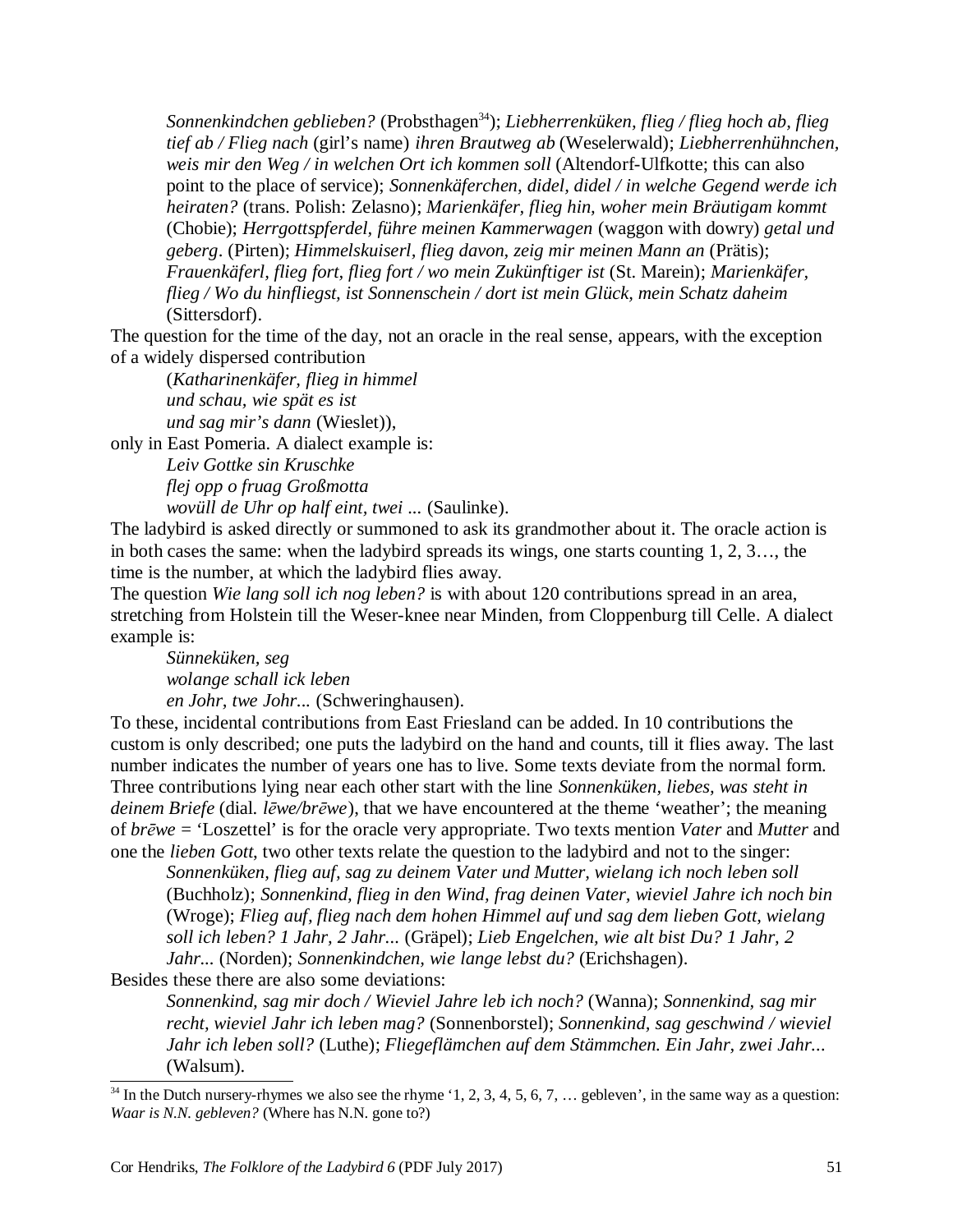As type-variants three contributions are presented. One of them also inquires after the life-length but in a very different way (*Der Tod, der kommt …* from Scheesel), another one after sickness and health (*Gesund – Fieber – krank* from Doberstau), a third one after the fate in the coming year (*Marienkäfer, sag mir mal – Wie geht er mir das andere Jahr?* uit Ierchel). There is also a 'Kümmerform' of the oracle nearby Bernburg a/d Saale: the children shout at the flying away of the *Himmelwürmchen*: '*Meiner ist bei 10, 9, 8, etc. weggeflogen*' (from Plötzkau).

The oracle about the new workplace can be divided into two song-types. Here also the singers are not children but youths. There is a three-line long form that continues the summons to fly: *Wo du dieses Jahr hinfliegst, dorthin ich nächstes Jahr ziehe*. Next to that there is a two-line short form: *Marienkäfer, fliege hin / wo ich werde zu Jahre hinziehen*. This short form can in its turn be expanded to a four- or six-line verse by: *Herauf und hinab, herüber und hinüber / heraus oder herein, oder ob ich am Orte bleib*. Not always is it clear whether we are dealing with the house of service or with the house into which one marries.

The song-type *flieg hin/ wo ich werde zu Jahre hinziehen* has two centre-points, one in Lausitz, where we are dealing with translations from the Sorbic, and one in Silesia in the Glatzer mountain-area and in the south bordering North Mähren. There is little variation. In the broad 'Sorbic' three-liner there are two insertions between the first lines (*flieg in das warme Land; ~ flieg zum Zittauer Tor 'raus*) and a slightly changed third line (*Flög ich gern übers Jahr*). In Silesia-Mähren there are two combinations with the theme 'fly into a house' (*Flieg in der Muttergotteshaus/Mutter Brauthaus*), in Lausitz we see once the 'burning house' (between lines 1 and 2: *dein Häuschen brennt*).

The continuation of the song-line *wo ich werde zu Jahre hinziehen* with *herauf oder hinab, herüber oder herunter*, etc. we see in four of the six cases west of the previous song-type. The last line knows the most variation. In one text it is *oder auf den Kirchhof* (Weckersdorf). In two other cases it is linked in the form *oder bleib ich (am selben Ort) wieder* with rhyme on *herüber und hinüber* with the falling away of *heraus oder herein*. Once it is lacking or receives an addition (*Herüber oder hinüber / herauf oder hinab / heraus oder hinein / Sommerkäferle fliege, fliege vorbei* from Falkenberg).

Six contributions were marked as type-variants of the theme workplace-oracle. Four can be found in Lower Silesia, two in Styria:

*Marienkäferle, wo bin ich aufs Jahr?* (Lassing); *Himmelkuhadl, fliege fort zeig mir mein Örterl an* (Etzersdorf).

Three of the Silesian texts are: *flieg aus, such mir einen schönen Dienst (*or: *ein schönes Diensthaus) aus*. In Woischwitz it is:

*Sommerkäfer, sag mir wahr wo werd ich sein übers Jahr?*

Two song-types interpret the flight-movements of the ladybird with the alternatives *Himmel-Hölle* or with *Gott-Teufel*. There a several small distribution-areas with low intensity. When the ladybird flies up or down, this is interpreted as heaven, respectively hell. Contributions come from the Bergland between Lenne and Diemel, from Upper Silesia, from the South Bohemian-Austrian border-area, and also one from South Lower Austria and one from the Zips. In the Westphalian Bergland it is: *Flieg in den Himmel / Der Himmel ist auf / die Hölle ist zu*. It is not clear if this is meant as oracle. This is rather the case in the contributions *~ flieg in Himmel oder in die Hölle!*, from the Upper Pfalz, South Bohemia and also once in Silesia:

*Marienkäfer, Marienkäfer, wo fliegst du hin?*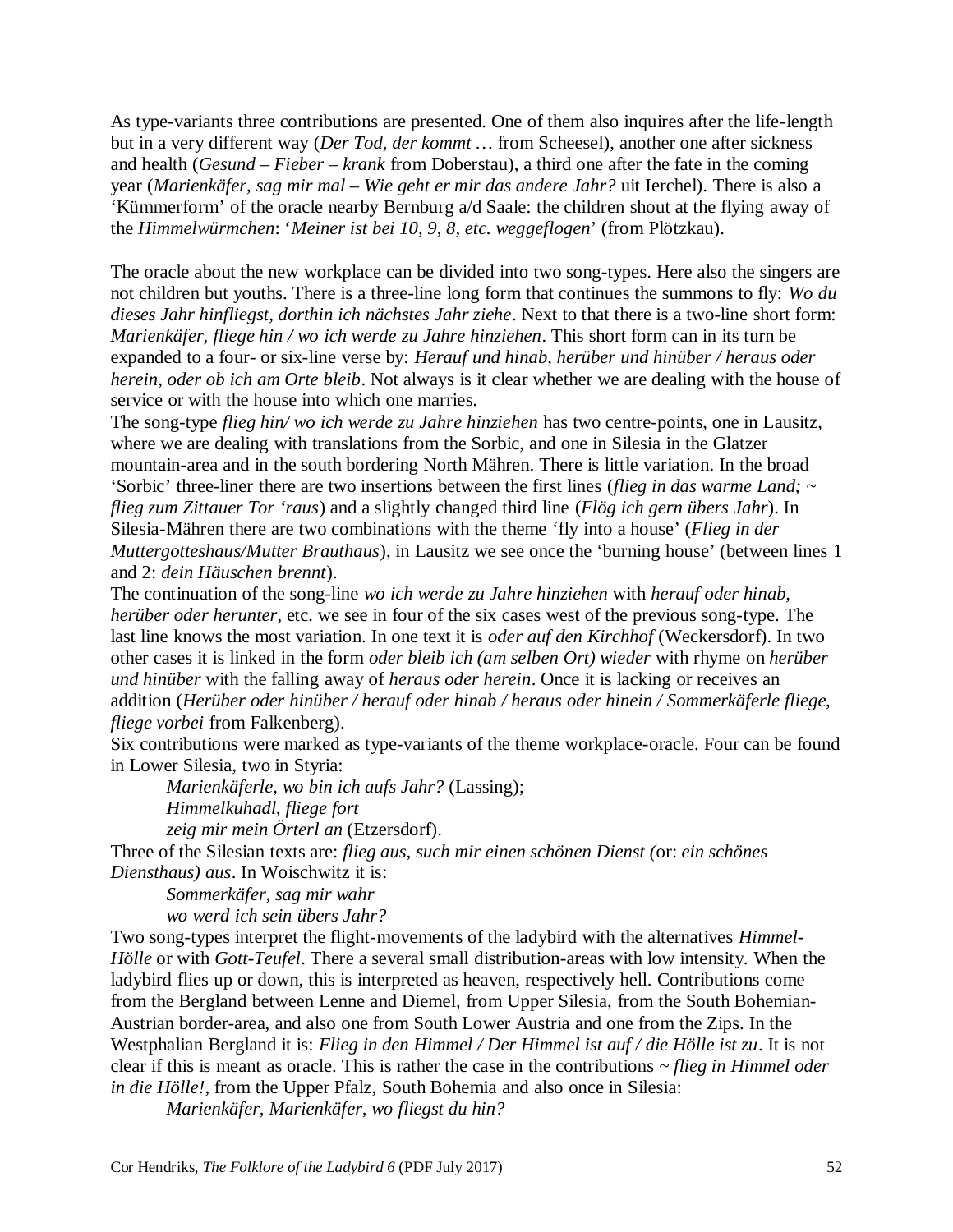*In den Himmel oder in die Hölle?* (Jakobowitz, trans. from Czech) The oracle-meaning is clearly recognisable in the version: *~ Wo soll ich hin? In den Himmel oder in die Hölle (oder ins Fegefeuer)?* The Lower Austrian version fom Weikersdorf am Steinfelde is:

*Frau Röserl, Frau Röserl Wo führst mich denn hin? In Himmel oder in die Höll?*

Remain seated or flying away of the ladybird is seen as belonging to *Gott* or the *Teufel*. A dialect example from Winninkendonk is:

*Liewenheerslämke, sigg jeg van ousen liewen Heer dann bliff bei mej sigg jeg van den Düwel denn flieg fort*.

Besides these two cases, that follow the standard text, there is the slightly varying one from Winnikendonk and a fragment from the neighbourhood of the Dutch border:

*Liebes Herrenlämpchen, bleib bei mir Bist du Teufel geh von mir* (from Schravelen-Winnekendonk). Two type-variants are also from that neighbourhood:

*Herrenlämpchen, geh fliegen Der Teufel soll dich kriegen* (Hulm); *Gotteshühnchen, flieg in die Luft Der Teufel will dich kriegen* (Polsum).

The theme 'opening the gate of heaven', which can also be considered as a subgroup of the theme 'heaven', was divided into two song-types, according whether the ladybird opens the gate itself or has someone else do it. Of the type *mach … das Törle auf* there are nine cases in Baden and the easterly bordering Würtemberg. A isolated case comes from Upper Austria. A dialect example is: *Herrgottskäferli, fliag in Himmel uff / un mach d'r Möätter Gottes's Tirli uff* (Oberharmersbach). Allowance to enter is requested for the *Mutter Gottes*, for the singer of the song or for *Vater und Mutter*. In two texts the singer adds the prayer to be taken along to heaven:

Line 3: *Nimm mich zu Dir hinauf* (?); *Herrgottskäfer, flieg auf flieg in Himmel nauf*   $schlie\beta$  *alle*  $Turn (= gates?)$  *auf daß wir können auch hinauf* (Straßdorf).

Two other contributions add summons: *Bring mir (*or: *ihr) ein Fäßchen Wein / Was übrig bleibt, ist dein*.

From the same area as the previous song-type come three contributions, where father and mother, or grandfather and grandmother open the gate of heaven. A variant mentions mother and child:

*Mutterfräulein, flieg zum Himmel 'nauf die Mutter tut dir's Türle auf Dein Kindchen hängt an der Wiegenschnur Lös es ab* (Burgfelden).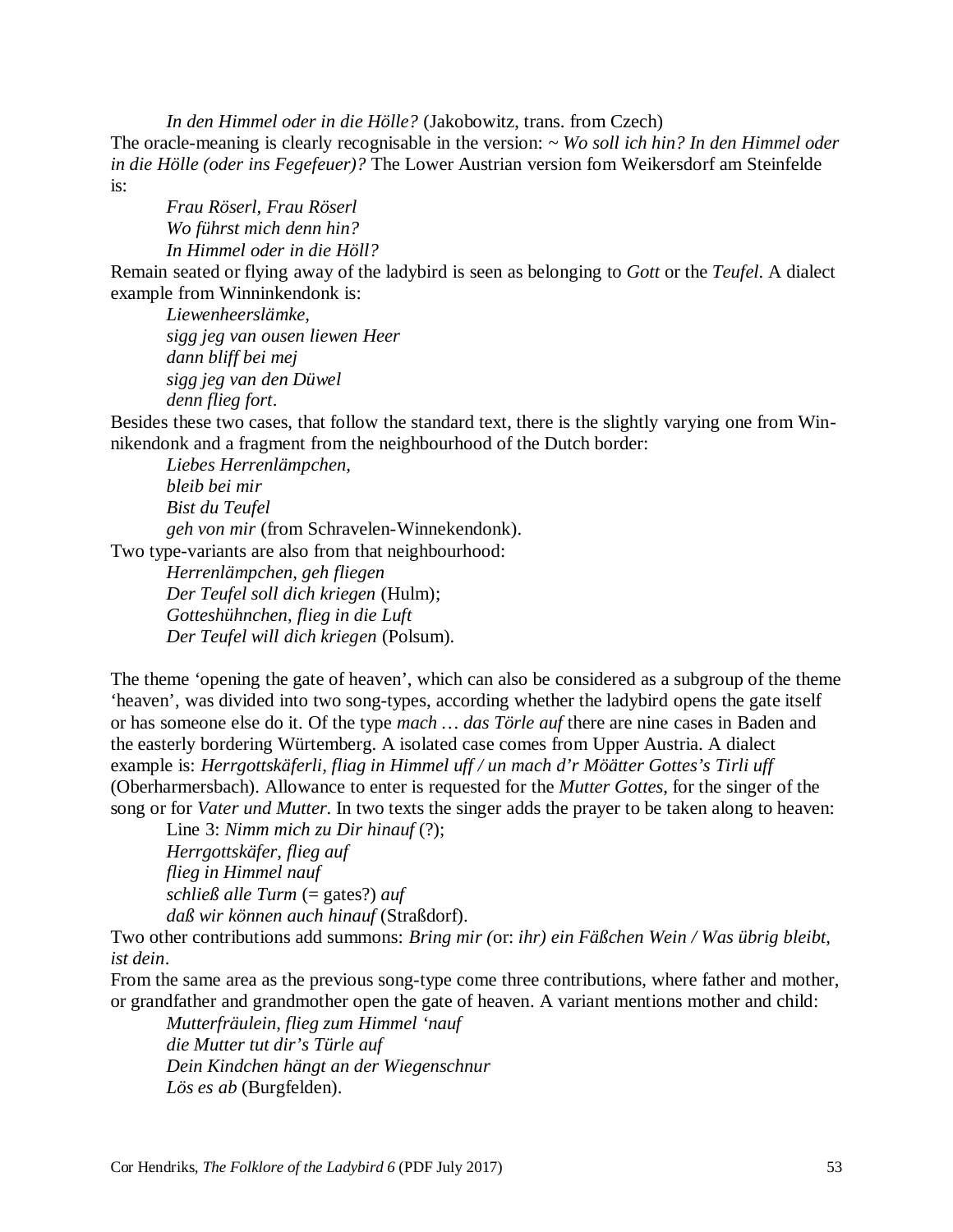A good example of contamination of associations offers a text that combines images from both song-types: like father and mother the Mother of God opens the gate; the next gift – *ein Fäßchen Wein* – belongs rather to the text, in which the ladybird itself opens the gate:

*Herrgottsvöglein, flieg zum Himmel 'nauf die Mutter Gottes macht dir's Türle auf Kriegst ein Fäßchen Wein Was übrig bleibt, gehört mir* (rhyme: *Wī / mī*; Oberentersbach).

The summons to the ladybird to give oil is with about 55 contributions intensely distributed at the left Lower Rhine. A dialect example is:

*Flimflämke, wenns de meech kenne Oalig jöws donn schlag ech dech kapott* (Arsbeck).

It concerns the yellow-brown substance the ladybird sometimes emits and which is with two exceptions (*Honig, Schmant*) indicated with *Öl*, which also sounds through in the denominations: *Ölkäfer, Öltierchen, Ölvögelchen, Ölmännchen, Öllämpchen, Schmantkäfer*. The ladybird does not give this oil automatically, from where the threat it *totzuschlagen*, as it is called most often next to *kaputtmachen, kaputt-* or *mausetot hauen*. Sometimes it is just said: *Gib mir Öl*. Once a line is inserted before the demand:

*Schmantkäferke, Schmantkäferke, du wiegst noch lange kein Lot* [a little piece of lead, for fishing] *und wenn du mir keinen Schmant gibst, dann schlage ich dich tot* (Hillensberg).

Three cases not from the Rhineland have deviating wording:

*Marienkäferchen mein, gib mir Salbe / sonst lasse ich dich aus meiner Hand nicht raus* (Layß, from Polish); *Muhkiwichen, gib mich Öl / oder ich schlage dich tot* (Siptenfelde); *Herrgottshäuneken, flieg auf das Bäumeken / gib mir gelbe Salbe / auf meinen Finger* (Hoppecke).

There are combinations with the song-type 'Maria's little lap' (supra), and with the theme 'weather':

*Bruckwürmchen, flieg über den Rhein morgen gibt's Sonnenschein Bruckwürmchen, mach Öl sonst schlag ich dich tot* (Honrath).

The 16 cases of the song-type *deine Mutter ist schon lange 'naus* limit themselves to a small area in the North Bohemian Lausitzer mountains. A dialect example is:

*Summermiezel, flieg aus die Ahle ös schun lange naus so sötzt of der Renne und frößt gebackne Börne* (Einsiedel).

Five texts know only the first two lines. The *Mutter* as principal person is a few times replaced by *die Alte*. Two contributions expand the first line with the addition *auf die lange Brücke 'naus*. A colourful image is offered by the continuations that report on the mother's activities: *Sie sitzt auf der Rinne / und frißt gebackene Birnen. ~ Sie sitzt auf der (grünen) Weide / und spinnt klare (*or: *blaue) Seide. ~ Sie sitzt auf der Treppe / hat zwei lange Zöpfe. ~ Dort sitzt deine Mutter / mit einem Korb voll Futter*.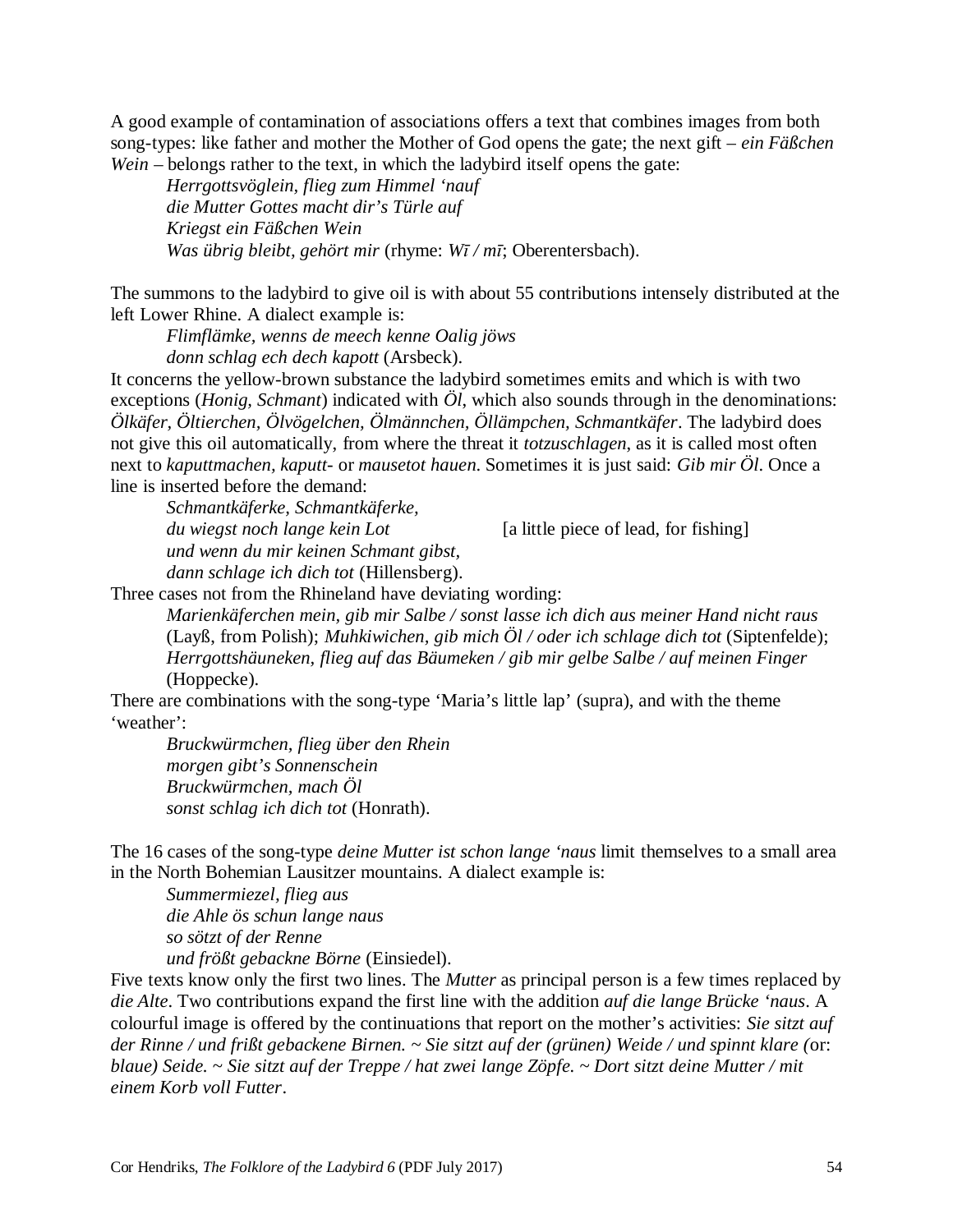The statement *Die Mutter hängt das Zeug auf* respectively the summons *Häng der Mutter das Zeug auf* is the content of seven contributions of which five close together between Bielefeld and Hannover and two at the Wupper. A dialect example is:

*Suonnenkuindken, fluig up* 

*hang duiner Moddern Tuig up* (Schuckenbaum).

The song-type *Flieg aus / Reiß der Mutter ein Bein aus* has 11 contributions close together in the North Mähren Silesian mountain-land between the Adlergebirge and Alvater. A type-variant from nearby is:

*Marienkäferle, flieg aus* 

*sonst reiß ich dir die Flügel aus* (Arnoldsdorf).

Some variations concern the second line. It is changed into: *Sonst reiß ich der Mutter ein Bein aus* (Kupferhammer; Freiwaldau) and into *(flieg aus) / aus der Mutter Bein raus* (Winkelsdorf). The song-type *flieg in den Graben / da fressen dich die Raben* is originally not a ladybird-song, but a motive from a knee-riding song that appears also in other animal-songs. Four contributions are close together on the Middle Eger in North Hessen, one in the Zips:

*Himmelrößchen, Himmelrößchen, zeig doch die Flügelchen Wenn Du sie nicht zeigst schmeiß ich dich in Graben Fressen dich die Raben* (Alt Walddorf).

Variation we see at the *Graben*: *~ flieg in Schutten Graben* (Waldeck); *~ flieg in steinigen Graben / da fressen dich die Mücken und die Raben* (Gellershausen).

The song *Marienwürmchen, setze dich auf meine Hand* is the first strophe of a three-strophic song, taken up by Arnim and Brentano in their anthology *Des Knaben Wunderhorn* (supra). There are regional centre-points in East Prussia and Silesia. The wide dispersion of the contributions though points to a literary mediation, amongst others through schoolbooks. South German is almost free of contributions. Six texts limit themselves to that first line, one makes a two-lined verse out of it:

*Marienwürmchen, setze dich auf meine Hand und flieg hinaus ins weite Land* (Neudorf).

One contribution mentions also the third strophe of the text from *Des Knaben Wunderhorn*:

*Marienwürmchen fliege hin zu Nachbarskind, zu Nachbarskind. Sie tun dir nichts zuleide Es soll dir ja kein Leid geschehen. Sie wollen deine bunten Flügel sehen und grüße sie alle beide* (Heiligenbruch).

The simple two-line verse *flieg aus / komm bald wieder in mein Haus* is with its 28 contributions divided over East Prussia and Silesia and seven dispersed cases, three of which in East Austria. The only variant is:

*Sommerkalbel, flieg aus* 

*Komm wieder in mein goldnes Haus* (Deutsch Leippe).

Rare song-types are the following:

*Bunte Kuh, ich führ dich / Wohin? / Hinter Großmutters Haus. / Was soll ich da / Klümp* [= Kloße] *und Milch essen / Wo ist denn mein Löffel / Geh hin und such dir einen!* (Klein Wittensee); *Sünntiek, Sünntiek, fliege / Bring mir morgen gute Briefe!* (Langefeld); *Sünntiek, flieg auf / morgen ist Sonntag* (Plaggenburg); *Hüdevogel, setz dich ... / Nase und*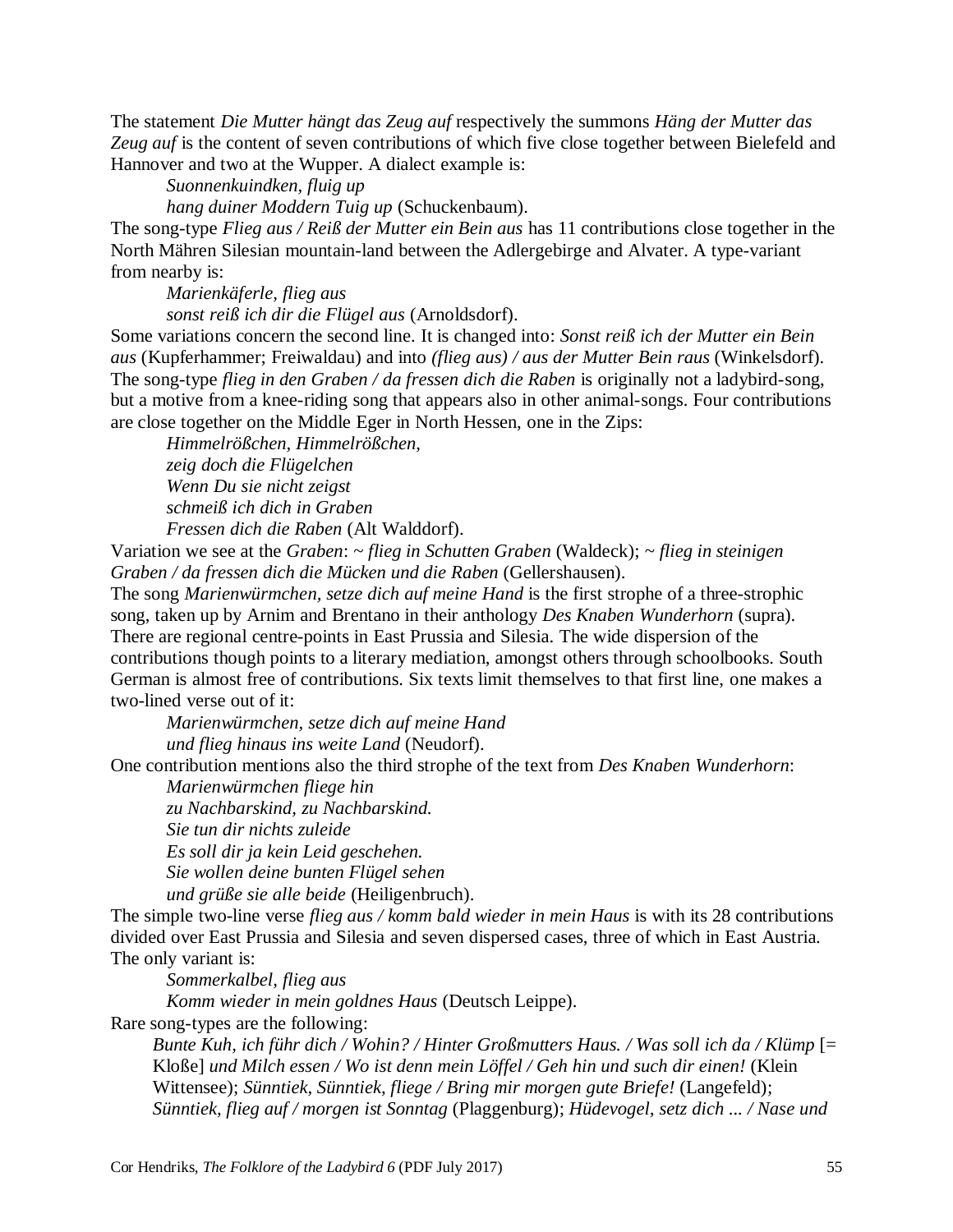*Mund, die bluten dir / Setz dich auf das ...* [?] *Gras / Wo dein Vater und Mutter waren* (Mönkhagen); *Sünnenpierdken, mach mich rot / Ich bin ein kleiner Stumpen* (Neu Pampow)<sup>35</sup>; *Sünnenworm, setz dich / ein Ohr blutet dir* (Woggersin); *Marienwürmchen auf meiner Hand / Flieg hinaus ins weite Land / Flieg hinein in den grünen Wald / Aber komm zu mir wieder bald* (Kasemirshof); *Blingkuhche, wir führen dich / Wohin? / in den Stall! /* Was soll ich da? / fressen! / Mit was? / Mit dem Löffel / Ich hab' ja keinen! / Such dir einen (Schnellwalde); *Marienwürmchen in der Hand / Morgen kommt meine Tante / Bringt mir eine Tüte voll Tüttlelüttlelüt / Und dann sag' ich danke* (Tessin); *Hießenpferdchen flieg weg / Wohin? / Zum Herrenhof / Was soll ich da? / Buttermilchsliebe essen / Ich hab' ja keinen Löffel / Fauler Hund, such' dir einen* (Werben); *Mariegapetke, flieg nach Haus / Mutter sitzt auf …* [?] */ Und kaut Brot und Langa* [?] (Radun); *Marienwürmchen, fliege fort / Hinter des Schulzen Scheune / Sitzen sie alle neune / kriegen eine fette Buttertülle / Und du kriegst keine* (Sumatra); *Marienschäfchen, fliege fort / Fort auf Schulzenwiese / Lapper ein bißchen Brot / Ist alles wieder gut* (Trebisch); *Marienschäfchen fliege / Flieg auf Schulzenwiese / Da hangt ein alter Hut / Der ist voller Blut / Leck' ihn aus / Dann wird's gleich wieder gut* (Waitze); *Marienschäfchen, fliege / Flieg auf Schulzenswiese / Da liegt ein alter Hut / Setz ihn dir auf / Dann wirst du wieder gut* (Rokitten)<sup>36</sup>; *Sunnenküksken, flieg auf / Flieg den hohen Berg hinauf / Hohen Berg nach Bichefeld / Bring dem Herrn das Opfergeld* (Mettingen); *Sonnenkindchen, flieg auf / Flieg den hohen Berg hinauf / und tu dich ein bißchen wiegen / sitzt du auf dem Berge* (Eicken); *Sonnenkindchen, flieg aus / Morgen kommt deine Braut / Sonnenkindchen, flieg an / Morgen kommt dein Mann* (Krankenhagen); *Rosmarie, zieh fort / Deine Mutter zieht fort / Sie zieht bis nach Polen / Der Schneider wird sie holen* (Gräden); *Marienschäfchen, flieh fort / deine Mutter zieht fort / zieht bis nach Polen / da wird dich der Teufel holen* (Klein Gandern); *Sonnenkälbchen, flieg aus / Flieg hinter Sommers Scheune / Da sitzen sie alle neune* (Karge); *Sommerkälbel flieg fort / Flieg auf Schäfers [?] Scheune / Da sitzen Stüucke neune / Deine Mutter mit / Mit der Butterschnitte* (Alt Obra Hauland); *Sonnenkalb, flieg über den Berg / Kommt ihr nicht wieder bis übers Jahr / dann sagt dein Vater es ist nicht mehr wahr / Hurrah* (Hilwartshausen); *Muhkuh, bist du reich / so bleib sitzen / Bist du arm / so flieg auf* (Lodingsen); *Muku, flug / Dəin Vater ist im Krug* usw. (Löwenhagen); *Herrgottshühnchen flieg / flieg nicht zu hoch / sonst kriegst du was ins Auge* (Sümmern); *Herrgottshühnchen, flieg auf / flieg nicht zu hoch / kriegst du was ins Auge* (Iserlohn); *Herrgottshühnchen / flieg in die Luft / unser Herrgott hat mehr Brot als wir* (Belmicke); *Herrgottshühnchen / flieg in die Luft / trink dein weißes Kaffeechen aus* (Niedersfeld); *Muttergotteskälbchen flieg / zu Maria mild und süß / und bring ihr viele Grüß* (Beberstedt); *Sommermatschel flieh / kriegst nichts für deine Müh* (Arnsdorf); *Marienkäfer, wo hast du die Mutter / in Helmine* [Ort] *hüt' sie die Schweine / ich geh nicht hin / denn sie haut mich* (Goschütz-Neudorf); *Sonnenkiekchen, flieg über den Rhein / wo die schönsten Mädchen sind* (Schmitzhohe); Sommerfühlchen, flieg fort / in die weite Welt / Wo das meiste Korn ist / ist auch das meiste *Geld* (Hespert); *Bruttfühlchen, flieg fort / in das weiteste Korn / morgen will ich dich holen* (Hespert); *Brukvügelche, flieg fort / bring mir einen neuen Anzug mit* (Bohlscheid) *Brukvügelche flieg über den Rhein / wo die schönen Mädchen sind / wo die schönen Jungen sind / Die Jungen kriegen einen Butterweck / die Mädchen kriegen einen alten Dreck*

<sup>35</sup> This should be '*mach mich groß*' (see my file about the sunshower, §35).

<sup>36</sup> Concerning this and the previous, cf. the well-known Dutch nursery-rhyme: '*Ben je boos? Pluk een roos. Zet hem op je hoed, dan ben je morgen weer goed*.' (Are you angry? Pick a rose. Put it on your hat, then tomorrow you'll be good again.)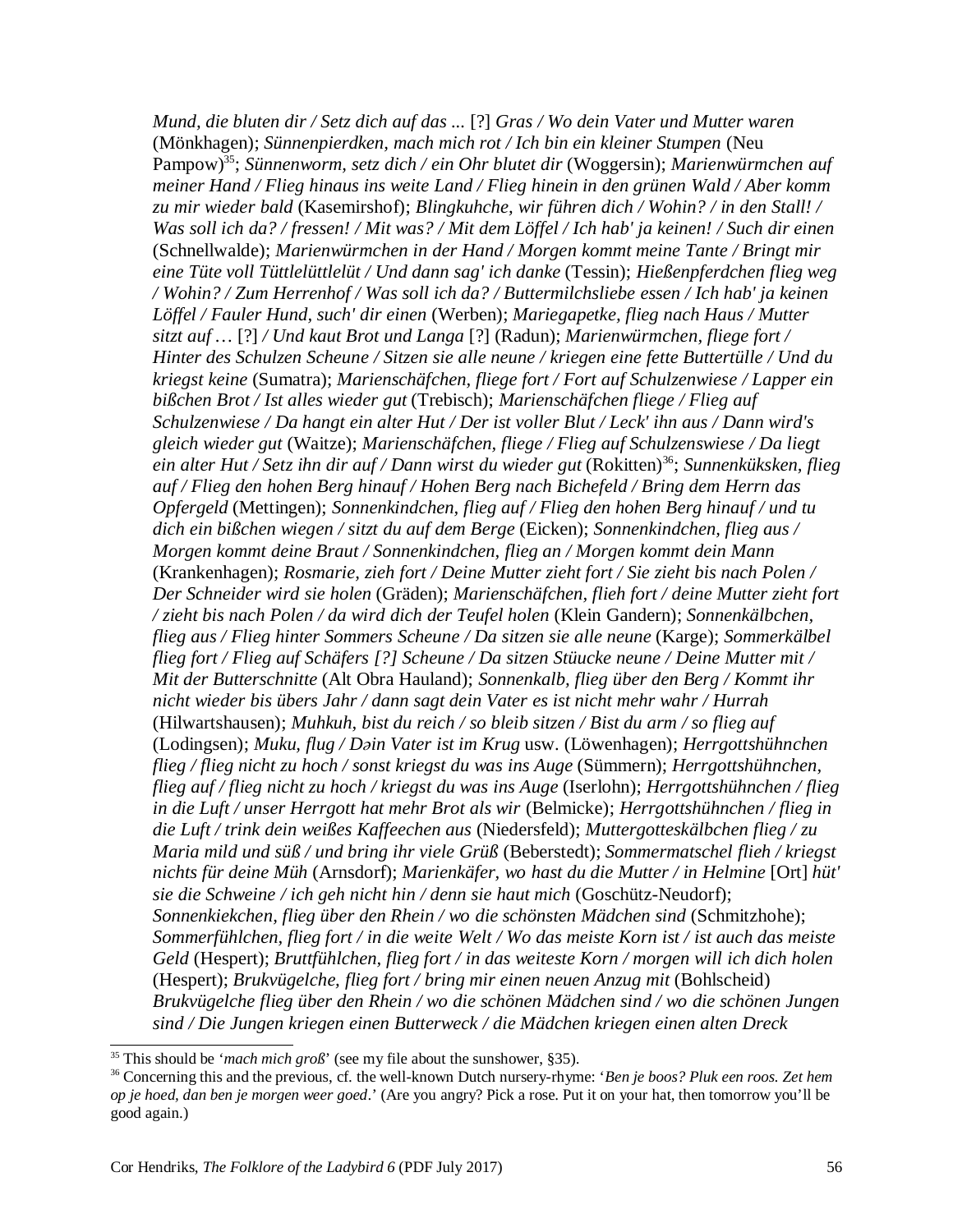(Bohlscheid); *Gottestierchen, flieg / die Kinder essen dir die Wecksupp all* (Ewighausen); *Hajelskinche, flieg fort / auf die Spitze / jag' die bösen Jungen fort / die guten läßt du sitzen* (Niederdieten); *Erweskewche, flieg einmal / weis' mir einmal deine Flügel* (Waldgirmes); *Häjetsgibche, flieg / grüß' die Sonn' und sprich: / Maria und das Kindelein / sollen benedeiet sein* (Hülsa); *Herrgottsvöglein, flieg mir mal / ein Männchen oder ein Weibchen* (Lingelbach); *Johannesbeerkühle / flieg über mein Türlein / flieg über meines Großväterchens Grab* (Oberstadt); *Sommerwarmel, flieg aus / treib' dem Hirt die Kühe aus* (Wiklitz); *Himmlputtl, flieg' doch aus / sonst schmeißen wir dich übers Haus* (Welbine); *Sommerkalb, flieg aus / sie läuten deine Mutter aus* (Volkersdorf); *Sommerkalbl, flieg aus / flieg deiner Mutter zum Tore hinaus* (Schönborn); *Summermiezl, flieg aus / treib die alten Mädchen aus / laß die jungen sitzen / auf der goldnen Spitzen* (Haindorf); *Sommerwürmel, flieg aus / flieg in den großen Busch hinaus / wo die alten Weiber sitzen / und die Donnerwetter blitzen* (Reichenau); *Sommerwürmel, bist so gut / bringst mir einen neuen Hut / der alte ist schon ganz zerrissen / den hab' ich auf den Mist geschmissen* (Reichenau); *Sommerkalbl, flieg aus / fliege in den Wald hinaus / wo die alten Weiber sitzen / die so mit den Türen plitzen* [= heftig zuschlagen] (Liebenau); *Meakolbla, flieg aus / flieg die ganze Welt aus / fliege bis nach Striege / dort grast 'ne Ziege* (Kauder); *Mekafala, flieg aus / deine Mutter stirbt aus (Löchau); Sommerkäferlein flieg aus, flieg aus / Meine Mutter zieht aus / zieht ein in den Himmel / auf dem weißen Schimmel* (Weckersdorf); *Mariakafala, flieg aus / deine Mutter zieht aus / zieht ein in ein goldenes Haus / kommt der Sommer niemehr raus / Mariakafala flieg* (Schönau); *Sommerkaafala, fliege / auf die grüne Wiese / wo der reiche Bauer sitzt / mit der langen Zipfelmütze / Sommerkafala fliege* (Hausdorf); *Sommerkafala,* fliege / auf die grüne Wiese / findest du einen alten Hut / wirst du wieder gut / findest du *einen alten Strumpf / wirst du wieder dumm* (Buchau); *Marienkäfer, wohin wirst du fliegen, nach unten oder nach oben oder in Peters Hof?* (Friedrichsgrätz); *Götzekindchen, flieg weg / in den alten Schornstein / da sitzt ein. Mann / der schlachtet ein Kalb / flieg hin, dann kriegst du das halbe* (Baasem); *Himmelsdiereche, flieg / flieg in den Krieg / flieg in die Wolken / die Mutter hat gemolken / sieben Kühe und eine Geiß / Himmelsdiereche, flieg* (Dankerath); *Himmelstierchen, flieg in die Wolken* (Nürburg); *Irzengelche, flieg auf den Hebbeberg / da sitzt ein Mann am Schorfstēn* [= Wetzstein]*, der schlachtet ein Kalb / da kriegst du die junge Leber halb* (Steffeln); *Herrgottstierchen, flieg / flieg in die Wolke / St. Petrus hat gemolken / Herrgottstierchen, flieg* (Kelberg); *Junstierchen, flieg / dein Vater ist im Krieg / deine Mutter hütet die braune Kuh / Kindchen tu deine Augen zu* (Wallenborn); *Himmelsderchen, flieg an die Brakenbüsche / da ist ein Mann, der schlachtet ein Kalb / dann kriegst du die Lunge und Leber halb* (Mauel); *Jonnisvögelchen, flieg mir fort / ich back' dir auch ein Eichen* (Eckartshausen); *Sommerkälbche, flieg weg / Deine Mutter liegt im Kindbett* (Somborn); *Sommerkälbchen, flieg / flieg über Hanau / flieg über Steinheim / flieg übers Glockenhaus / da gucken drei Puppen raus / die eine spinnt Seide / die andere wickelt Weide / die andere macht einen Rock / für unseren lieben Herrgott* (Geiselbach); *Iohannesmokela, flieg / der Papa ist im Krieg / die Mama schuttelt's Bäumelein / da fällt herab ein Träumelein / Iohannesmokela, flieg* (Mistelfeld); *Herrgottskühla, flieg auf / mach mir ein schönes Schürzelein drauf* (Teuschnitz); *Herrgottswürmchen, flieg aus / zum Heilingtor 'naus / zum Hertentor 'rein / wo deine Jungen sind* (Kaaden); *Marienwirbl, flieg aus / trag den Bauern Essen 'naus / nimm zwei Löffel mit / iß du auch mit* (Wickwitz); *Summerkörbla, fliege / auf die grüne Wiese / auf die hohe Kirchenspitze / bist der Mutter zu gar nichts nütze* (Grunwald); *Marienkäfer, breite deine Flügel aus / flieg zu meiner Mutter aus* (Bresnitz); *Marienkäfer, flieg / ich geb' dir rote Strümpflein* (Benkowitz);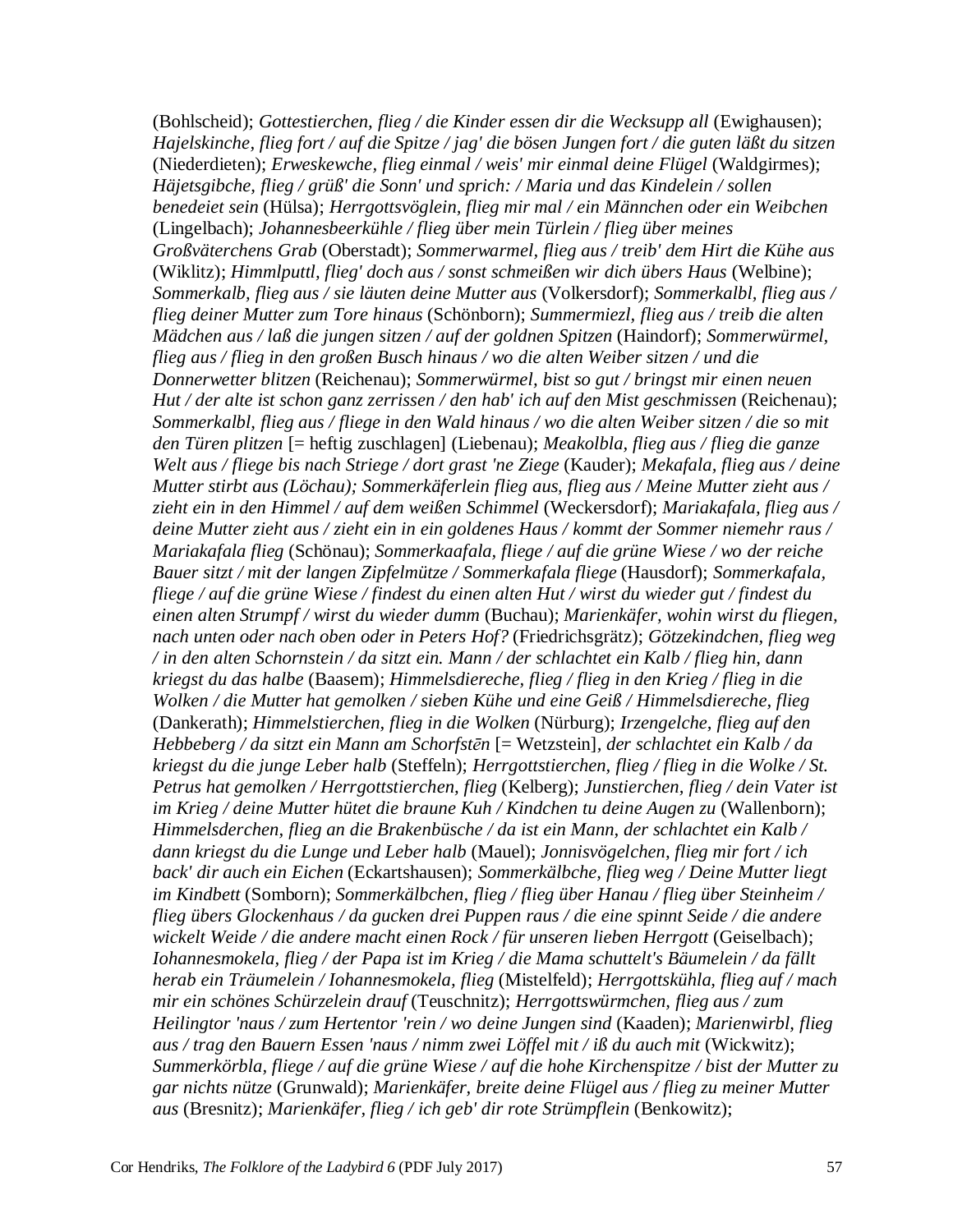*Gehannsflittche, flieg weg / deine Mutter trägt die Wiege weg* (Wilzenberg); *Hannsbiebche, flieg fort / in die grüne Wiese / wenn du zu meinem Schätzchen kommst / sagst du viele Grüße* (Diedelkopf); *Himmelbätzerl, flieg auf die Spitz / wo mein lieber Herrgott sitzt* (Friedenfels); *Leiharch'l, flieg in die Spitz / wo der Vater im Himmel sitzt* (Wittingreith); *Goldkäferl, flieg / flieg auf Kirchenspitz / von dort ins Himmelreich / dort sind alle gleich* (Lohm); *Hanstebche, flieg fort / in die grüne Wiese / hab dich hören schießen / hab dich hören tappen / mit den grünen Schleppchen* (Mittelbach); *Achenshiller / flieg übers Stühler / flieg über's Gatter / laß deine heiligen Flügel flattern* (Möning); *Herrgottskölla, Herrgottskölla / setz dich auf meines Vaters Spüle / setzt meines Vaters Käppchen auf / fliegt es hoch in den Himmel hinauf* (Burgsalach); *Augetskeller / flieg über'n Stall / flieg über's Gatter / und laß deine Flügel flattern* (Kucha); *Hauchatskühla, flieg / flieg übers Stühla / flieg über's Gatterl / laß deine heiligen Flügel flattern* (Berg); *Marienkäferchen, flieg / und summ' bei jeder Blüt* (Wenzenbach); *Frauerkäferl flieg / wir brauchen keinen Krieg* (Oberndorf); *Frauerkäferl, flieg / wir brauchen keinen Krieg* (Galgweis); *Jungfrauentierle / flieg übers Stühle / flieg über den Rhein / flieg der heiligen Katharina zum Fenster rein* (Gündlingen); *Maiekühle / hüpf übers Stühle / hüpf über den Berg 'nauf / brich's Köpfchen ab* (Magolsheim; *Fraue-, Frauekäferle / setz dich auf's Stühlchen / melk mein Kühlein / flieg, flieg fort* (Walkertshofen); *Frauenkäferl, flieg / daß dich niemand kriegt* (Frabertsham); *Herrgottstierli / sitzt auf's Stühlchen / flieg zum hl. Petrus* (Bubenbach); *Kätherinlein / flieg über den Rhein / Mutter und Vater sind schon lange drin* (Eberfingen); *Summerkafala, flieg aus / Trag der Mutter die Scheite hinaus / trag sie nicht zu weit / daß du nicht verschneist* (Salisfeld); *Summerkalbla, flieg ins Wäldchen / bringt der Mutter Butter heim* (Hohen Seibersdorf); *Heilige Muttergottes, flieg in den Himmel / Sag dem Herrgott, er soll mir was schicken* (Bergersdorf); *Himmelmuzala, flieg aus / Flieg in Himmelmutters Bettchen / Himmelmuzala flieg aus / flieg in alle Welt 'naus* (Rathsdorf); *Sommerkalbl, flieg ins Wäldchen / bring mir wieder ein anderes Kälbchen* (Laubendorf); *Mojakalbla, flieg ins Wäldchen / bring mir wieder ein geschecktes Kälbchen* (Schönbrunn); *Summerkalbla, flieg ins Wäldchen / Nimm ein Scheit / Schlag dein Weib / daß sie daheim bei den Kindern bleibt* (Deutsch Brodeck); *Sommerkalble, flieg ins Wäldchen / Nimm ein Scheit / Schlag dein Weib / Daß sie bei den Kindern bleibt* (Mährisch-Schönberg); *Sommerkalbla, flieg ins Wäldchen / flieg nicht zu weit rein / Daß du nicht drin stecken bleibst* (Frankstatt); *Sommerkalbla, flieg ins Wäldchen / Flieg zu deiner Mutter / Nimm ein Scheit / Schlag dein Weib / Weil sie nicht bei den Kindern bleibt* (Moskelle); *Sommerkalbla, flieg aus / aus der Mutter Schoß raus,* oder: */ aus der Mutter Brauthaus* (Arnsdorf); *Sommer...* [?]*, flieg aus / Flieg zu unserem Herrgott 'naus / In drei Tagen komm wieder raus* (Sedlnitz); *Marienkäferl, wo ist deine Mutter / hinterm Berg und hinterm Tal / pflückt sie die Äpfel* (Limbach); *Marienkäferl, flieg aus / und richte der Muttergottes einen Gruß aus* (Hall); *Maikäferl flieg aus / hinten raus, vorne raus / morgen ist dein Jahr aus / Kruu* (Ragendorf); *Frauatierli, flieg aus / oder ich werf dich zum Guckladen 'raus* (Hard); *Käferle, Käferle, flieg jetzt aus / oder ich werf dich über den Kirchturm raus* (Bodenwald); *Frauatierle, flieg aus / sonst ...* [?] *über einen Berg aus* (Rons); *Frauenkäferl, Frauenkäferl, bist schon alt / bist schon sieben Jahre alt / und noch eine kleine Gestalt* (Pöllau); *Kuahkäferl, flieg davon / zeig' mir dein schönes Häuschen an* (Friesach); *Kuahkäferl, flieg davon / laß mich dein Häuschen schau'n* (Arzberg); *Himmelkäferl, flieg davon / sonst zünd ich dir dein Häuschen an* (Hitzendorf); *Kuahlakäferl, flieg davon / sag mir du dein Häuschen an* (Labuch); *Himmelkäferl; flieg fort / die Englein sind schon lange*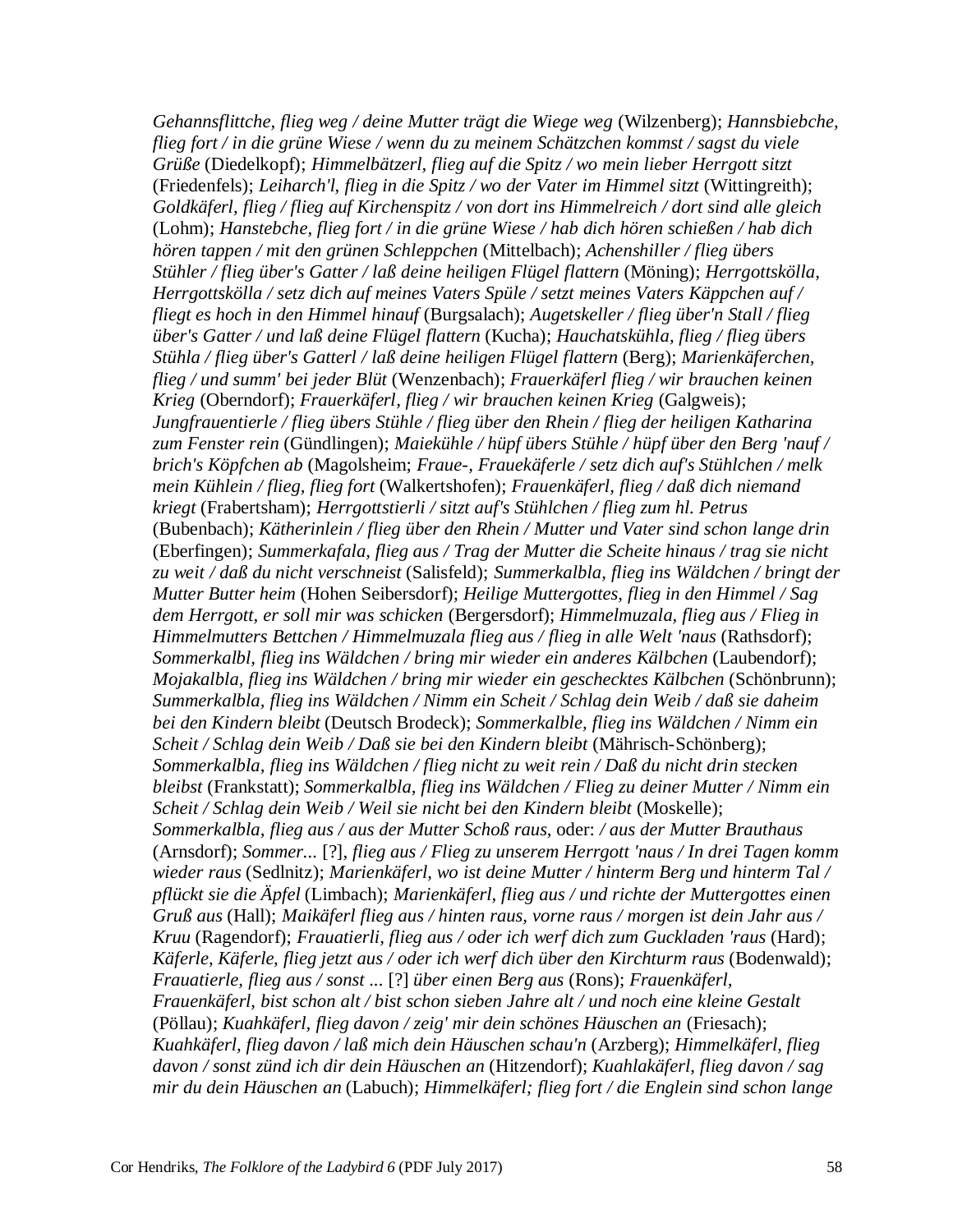*fort* (Gersdorf); *Himmelexerl, flieg in die Höh' / richt' bei der Muttergottes einen Gruß aus* (Hochstraßen); *Margaretchen, flieg / flieg hin zu deinem Liebsten* (Grafenfeld).

## Ladybird-songs in Transylvania and Bessarabia

Transylvania distinguishes itself not only by a dense net of contributions, but also by special song-types. For instance, the experience of the invasion of the Turks is crystallized in two songtypes. The two-liner *flieg in Himmel / sag mir, wenn die Türken (*or: *Tatern* [= Tatars, Gypsies]*) kommen*, which is distributed in both Nösnerland as in Great and Little Kokeln, could be considered also as a short form of the three-lined song-type, in which the ladybird is promised as reward *Brot und Milch*. A dialect example is:

*Hergelteiskn, flaich en Himmel seo mer, wo de Tatern sei ich ge der Melich och Bruit* (Senndorf).

Both types appear mixed. And Grober-Glück suspects that the very similar gift-wishing for the singers in the same and neighbouring areas has led to the composition of the three-lined type. Both in the two-lined as in the three-lined type the *Türken* and the *Tatern* are in balance with each other; often they are mentioned together. Once *Tataren mit den roten Strümpfen* are mentioned, another mentions *Russen*. More varied are the rewards. *Milch und Brot* (also *bestandene Milch und weiches Brot*) are often replaced by *Koläsche*, respectively *Palukes mit Milch* or maize-porridge. Once *ein Schaff voll Bier* is promised. Once it is circumscribed: *danach wirst du zu essen bekommen*. More often the reward is encapsulated in text-extensions. Then it concerns *Brot brocken, Milch gießen, in die Truhe einschließen* (the chest we see also elsewhere: *ich gebe dir Palukes mit Milch in die Truhe*). – Three times a *Ställchen* is mentioned, in which the ladybird is fed with *Milch und Brot*. It is said: *ich will dich in mein Ställchen locken / und will dir Milch und Brot einbrocken*. The denomination *Herrgottsöchschen* evokes this idea. – Three other deviations have the ladybird taken as a child on the lap and give it milk and bread. – Twice is added as fourth line: *ich schlag dich mit dem Löffel tot*. A not completely clear variant finally is: *warte, bis der Tater kommt, der gibt dir Milch und Brot*. – As type-variant there is a text that expands *sag mir* by parallels (*Sag mir, wenn meine Mutter kommt / Sag mir, wenn mein Vater kommt*).

A much more varied image is presented by the song-types that entail a side-branch of the theme 'ladybird in danger'. The legend has: *~ flieg auf den Birnbaum* (a.o.) */ sag mir, wenn die Türken (*or: *Tatern) kommen / Die Türken (*or: *Tatern) kommen mit Stangen / Der Bär* (a.o.) *hat sich erhangen / Der Busch brennt am End / Der Fuchs hat sich den Schwanz versengt*, and the short form (4 lines). From line 4 is described what will happen when the Turks or Tartars come with poles: an animal (bear, wolf, fox) or the devil has hung itself (himself) and the bush is on fire, so that the fox burns its tail. A dialect example is:

*Herrgottisken, Lemmeräntschen, kroch at den Aopelbum sah wenn de Tatere kunn kroch af de Birebum sah wenn de Tirke kunn de Tirke ku mät Stongen se hun de Bäsch errongen de Bäsch breoit*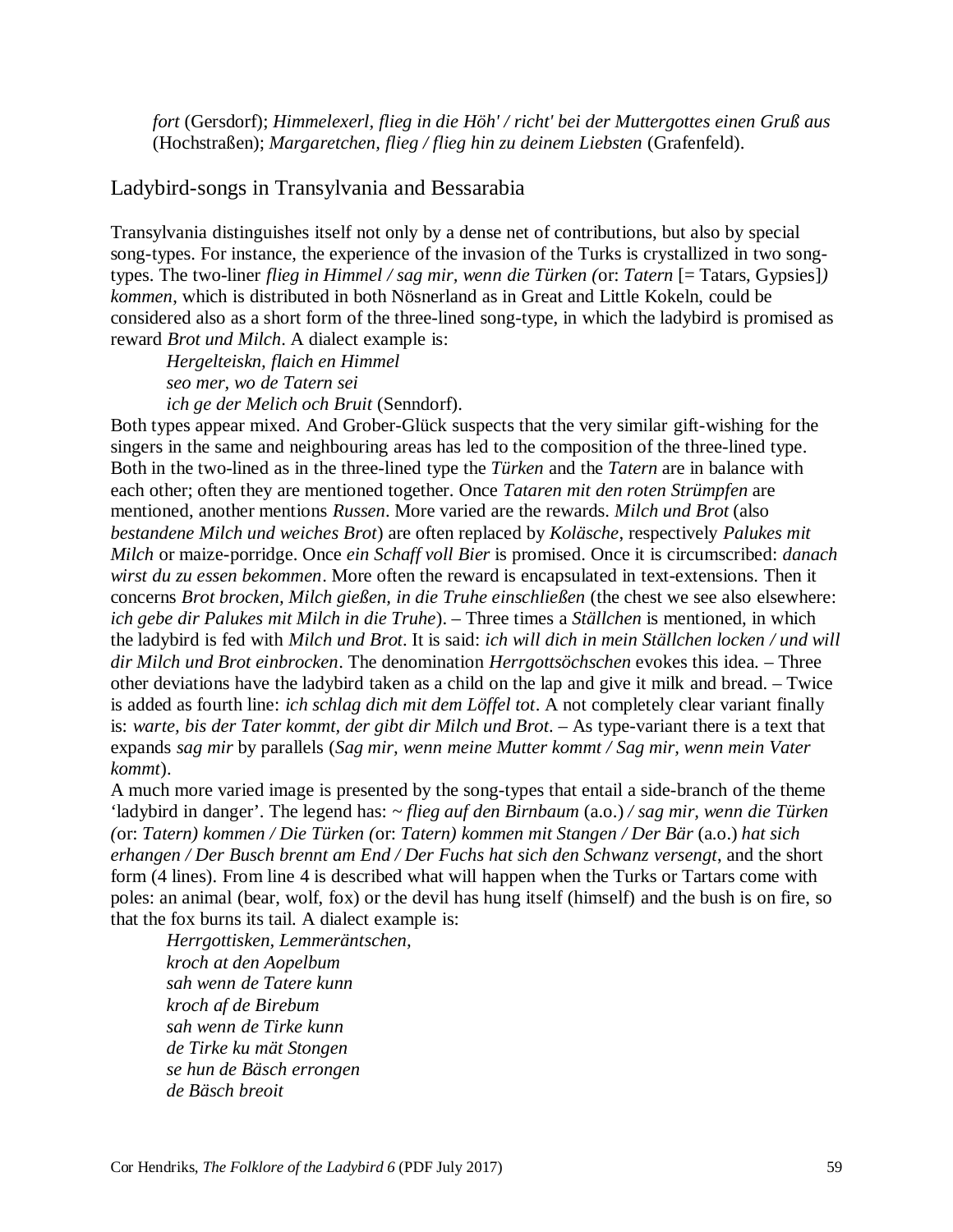*der Bäsch breoit* 

*der Fuss huet sich den Zuegel verbreoit* (Seiburg).

Variants of the long form are:

*... der Fuchs läuft durch das Kinzen* [?] */ er hat den Schwanz verlienzen* [= verloren] */ Der Kantor hat ihn befunden / er hat ihn angebunden*; *... Fuchs hat sich erhangen / der Kuckuck hat sich den Schwanz verbrennt / Kommt, ihr Leute, der Wald brennt*; *... kriech auf den Apfelbaum / sag, wann die Tatern kommen / kriech auf den Birnbaum / sag wann die Turken kommen / Die Turken kommen mit Stangen / Sie haben den Busch errungen / Der Busch brennt, der Busch brennt / Der Fuchs hat sich den Schwanz verbrannt*; *Kommt, ihr Leute, der Busch brennt*.

Five texts were marked as type-variants:

Line 3-4: *mit den sieben Spießen / daß sie dich nicht erschießen*. – *Sieh, wenn die Türken kommen / Sie kommen mit einem spitzen Messer / Sie werden dich erstechen. –* 4: *Der Koschut hat sich erhangen. / Den Türken sollen wir erschießen. / Frieden sollen wir schließen. –* 2: *Wart, bis dein Tati* [= Vater] *kommt. / Er kommt mit dem spitzen Messer, / daß er dich ersticht*.

Another Transylvanian speciality is the song-type starting with *flieg in die Wolken / deine Mutter hat gemolken*. Three texts are content with these lines, two others expand them without continuation:

*Deine Mutter hat dir in ein zinnernes Löffelchen gemolken; Deine Mutter hat gemolken in ein zinnern Siefelchen; Deine Mutter hat dir ein Schälchen gekauft und drein gemolken.*

The continuation is: *dein Vater* (a.o) *hat dir eingebrockt* (a.o.) */ dein Großvater hat dir alles aufgegessen* (a.o.). Twice not the *Mutter*, but the *Vater* is milking; then there is the *Mutter* who *einbrockt*. The third line is usually *dein Vater hat dir eingebrockt* or mentions right away the food that the ladybird will receive (*Brot und Paleoks. – Milch und Paleoks. – Sie bringt dir Brot und Milch. – Brot und Milch. – Paleoks und Milch*). The fourth line, when present, mentions another possibility: someone else eats up everything:

*Deine Großmutter hat dir alles aufgefressen. – Dein Großvater hat dir alles weggegessen. – Dein Großvater ißt dir alles. – Dein Großvater hat dir alles gegessen. –*

*Dein Vater ißt alles. – Dein Großvater hat dir alles gesagt.* 

A dialect example is:

*Herrgottiesken, Herrgottiesken, flech än de Wålken deny Motter huet der gemålken de Vueter huet der ägebroke deny Grius huet der alles frießen* (Wölz).

One text continues with even more lines after line 4: *Du sollst Lisen* [= lentils?] *essen. / Du sollst nach der Schule gehen. / Du sollst dir de Lātz son* [Aufgabe aufsagen?].

Both the song-type of the *Türken* who will come with *langen Stangen*, as the song-type *Wolken/gemolken* deserve attention, according to Grober-Glück, because of their 'inner German correspondences'. The parallel with the three men with poles (supra) is clear and with that also the relation with the Moselle-Franconian that has been established in dialect and field-names.<sup>37</sup> The danger to the ladybird has become the Turk-danger. The ladybird though is not threatened, but it is the one that has to report the imminent danger. The song-type *Wolken/gemolken* has in the ADV (NF 54) only three referrals. In the 20 year older material of the Rhineland survey elaborated by J. Müller (supra) the area north and south of the Lower Moselle is good filled on

<sup>&</sup>lt;sup>37</sup> See Grober-Glück 1981, 386 n. 728 for references.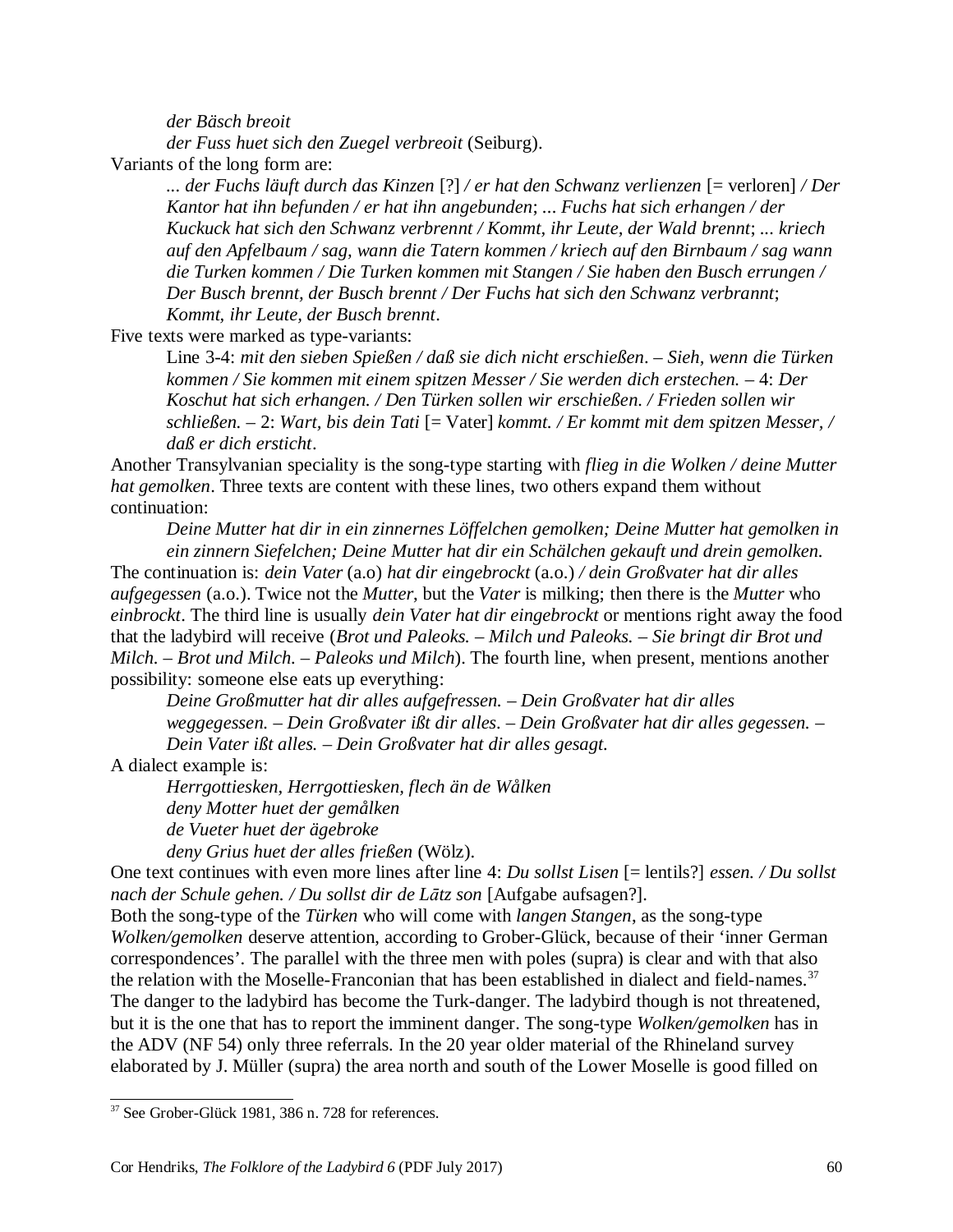the map of the ladybird. In Transylvania though this song-type has been able to maintain itself intensely.

The desired gifts for the singer are *Milch und Semmel*, sometimes also *Milch und Brot, Brot und Sauermilch, Brot und Semmel, ein Stück Brot, Honig und Semmel*. Once an exchange of gifts is proposed: *Bring mir ein Stück Semmel. Ich gebe Dir Milch und Brot*.

Four times the ladybird has to bring from the forest *Haselnüsse*, and that *eine Schürze voll, ein Fuder, einen Sack voll*. Twice the wish is for a *Töpfchens* or *Tassenkopfes voll Honig*, once a *Töpfchen voll Rahm* and *rote Schlagelcher*. 38

Three times we see the wedding-oracle. These are: *~ flieg auf den Birnbaum (*or: *flieg ins Land) und weis (*or: *zeig) mir, wo mein Liebchen (*or: *Schätzchen) wohnt*.

As oracle of future work two contributions can be interpreted that mention change: *~ wohin du fliegst, dahin verändere ich mich*.

The *Himmel* so frequent in the starting lines is adduced in three cases as independent type (*~ flieg in Himmel / sag mir, wo meine Mutter wohnt; ~ flieg, flieg ins (goldene) Himmelreich*).

Two type-variants of the theme 'father and mother' are: *fliege fort / dein Vater und Mutter ziehen fort.* The second continues: *Deine Großmutter kommt mit dem Rechen / und will dich totstechen* (which reminds of the theme 'ladybird in danger').

Not classified contributions are:

*Hirge, Hirgeniski, flieg in die Butterbütt / sag mir, wenn mein Vater kommt* (Treppen); *Herrgotteisken, flieg in das Häuschen / sag mir, wann der Vater kommt* (Senndorf); *Mamaenta, sute / suie me in sarita* ('jump up in one jump') (Bußd); *Mamaruta, mamaruta / pune ma in caruta* ('take me in the car') (Reußdörfchen); *Herrgottsöchschen, weis mir dein Hörnchen / weis mir, wo du wohnst / Ich gebe dir Milch und Brot* (Weidenbach).

In Bessarabia there are no new song-types. Most frequent with 10 contributions is the gift-wish *ein Stückel Butterbrot*, introduced with *flieg fort*, each once also by *flieg in die Höh* and *flieg fort übers Dach*. Deviations are a. the addition of a division: *Bring mir ein Stückchen Butterbrot / mir eins, dir eins, und dem Schäfer gar keins*; b. a combination with the Pommerland-song:

*Heilandsvögele, flieg der Vater ist im Krieg die Mutter ist tot hol mir ein Stückle Brot*.

Another wish is: *Bring mir und dir ein' Sack voll Äpfel*.

The theme 'burning house' is six times represented. It is introduced by *flieg fort*, but also each once *flieg ab* and *flieg auf*, and in five cases only two-lined: *flieg fort (*or: *auf) / Dein Häusle brennt an*. The sixth time it is:

*Heilandsvögele, flieg fort 's Engele heilat* (= weeps) *'s Häusle brennt*.

The theme 'fly into a house' we meet in the forms *Glockenhaus* and *Wirthaus*, the last in the *Kuhdreck*-variant that we have met in SW Germany:

*Herrgottsvögelche, flieg flieg übers Glockenhaus bring mir ein Stück Kuchen 'raus;* 

<sup>&</sup>lt;sup>38</sup> Unclear word; Grober-Glück suggests drumsticks. [Maybe some device for whipping cream.]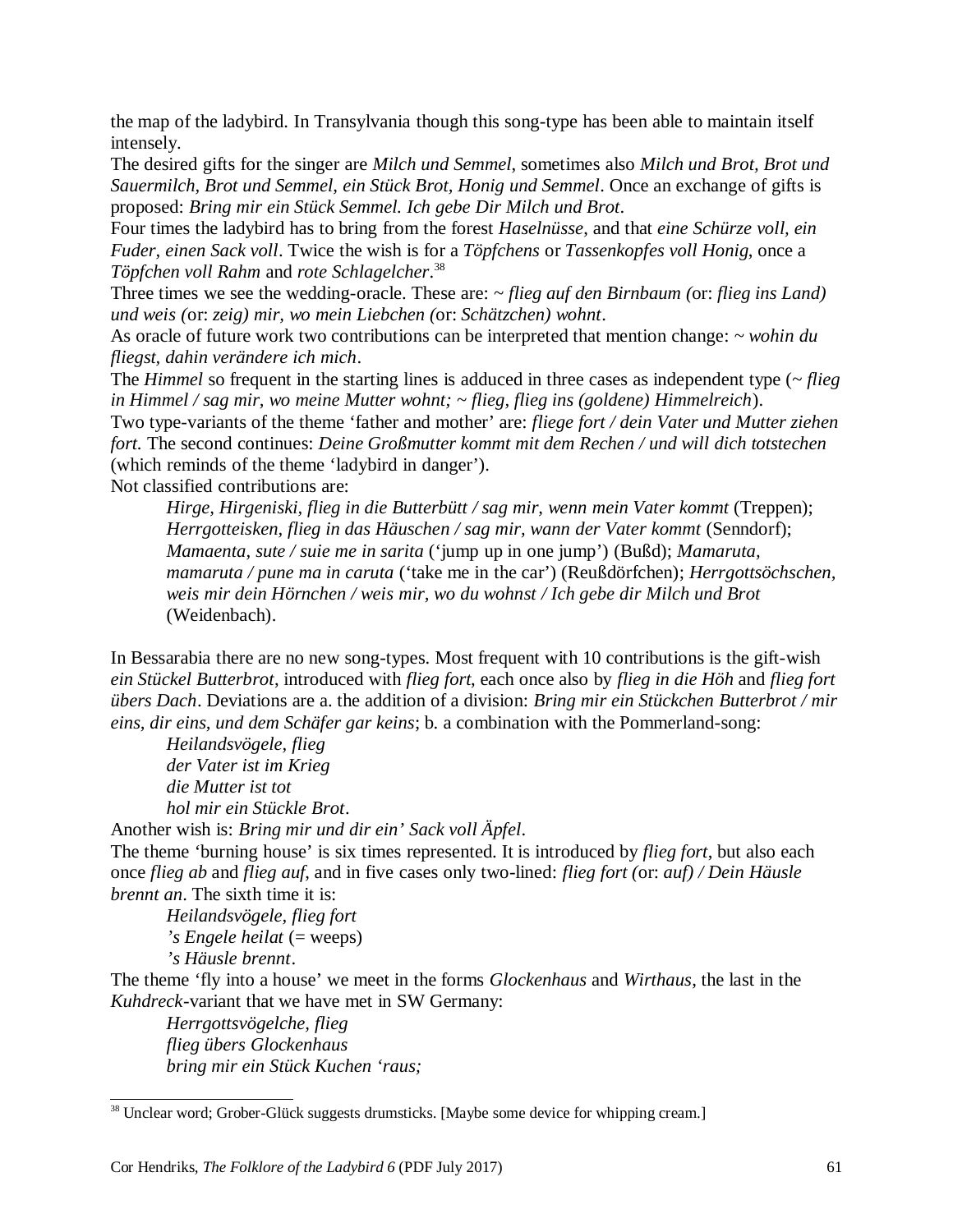*Herrgottsvögelchen, flieg fort deine Mutter hockt im Kühdreck dein Vater hockt im Wirthaus.*

## The Pommerland-song

The Pommerland-songs are indicated in the ADV on a separate map (NF 55) to allow representation of the variants. These were divided in seven groups, of which the first one concerns only the variation of country in the lines 2 and 3, the others though concern change of whole lines or continuation with dropping of the unimportant fifth line.

The first thing to be noticed, when we compare the distribution of the Pommerland-song and its variants with the types of map NF 54, is that they appear both together as next to each other. Sometimes both types were indicated for the same place. On the Oder and Weichsel, in Masuren and at the Upper Spree the Pommerland-song dominates the field alone, in Upper Saxony, Silesia and the Rhineland the ratio is about equal; in South Germany and Austria in contrast dominate the types of NF 54. The Pommerland-song is also concentrated the strongest in the Middle German area of Franconia and Oberpfalz, where also the greatest concentration of types on NF 54 exists. The second concentration of the Pommerland-song is in North Germany, a third in South Germany south of the Danube and parts of Austria.

The Pommerland is nearly everywhere present, which points to literary distribution, as a result of the taking up of the song, devoted to the maybug, in the school-reading books. The normal type has also spread over all of the area, and often these places report the existence of both normal type and variant. In an overview of the regional types the 'Wirtshaus'-type stands on top with 16 contributions, followed by the themes 'burning house' with eight and 'father and mother' with six contributions, and the song-types 'Bäckerhaus' with three, 'Brunn/Sunn' with two, and 'Hirtenhaus', 'Herrgottsgarten-Weck' and 'flieg auf den hohen Berg' with each one. The variants of the Pommerland-song can be found, as we already know from the article of Grober-Glück (see above, Abb. 7), in a broad belt from east to west over the middle of Germany. North Germany is practically empty, while also south of Mains and the Danube the appearance is slight.

The smallest change is, as we already saw, the change of the place-name. The most important distribution area is in the south. Notable is the density between Ahr and Moselle. Other variants are here almost completely absent just like in the SW and in Central Austria, while in Upper Franconia and Upper Pfalz the ratio is equal. The 42 cases of *Böhmerland* we see in the neighbourhood of Bohemia, so in Upper Franconia, Upper Pfalz, Upper Austria, Olmütz. But eight are from further away, west of Ingolstadt and Munich and further in Middle Germany. There are not much variants (*Bömmerland* in Münsterschwarzach; *Böhmerwald* in Iber). The 18 cases of *Engelland* we see in the Eiffel and in Upper Franconia and further dispersed over Middle Germany. *Niederland* we see 19x in the West Eiffel (but one of them south of the Moselle).<sup>39</sup> Also the 14 cases of *Pulverland* belong to the Eiffel (in dialect: *Polverland*, also once *Polderland* has been included). Of the 13 cases of *Oberland* seven are from the Odenwald and its surrounding, the others are more or less dispersed. The 11 cases of *Schwabenwald* come from the surrounding of Swabia except three dispersed ones. The 11 cases of *Ungarland* come from North Mähren and Upper Silesia and Lower Austria, but also from farther away, Baden, Upper Bavaria

 $39$  Grober-Glück 1981, 391 is of the opinion that not the Netherlands are meant, but 'the low land' (in opposition to the *Oberland*, the high land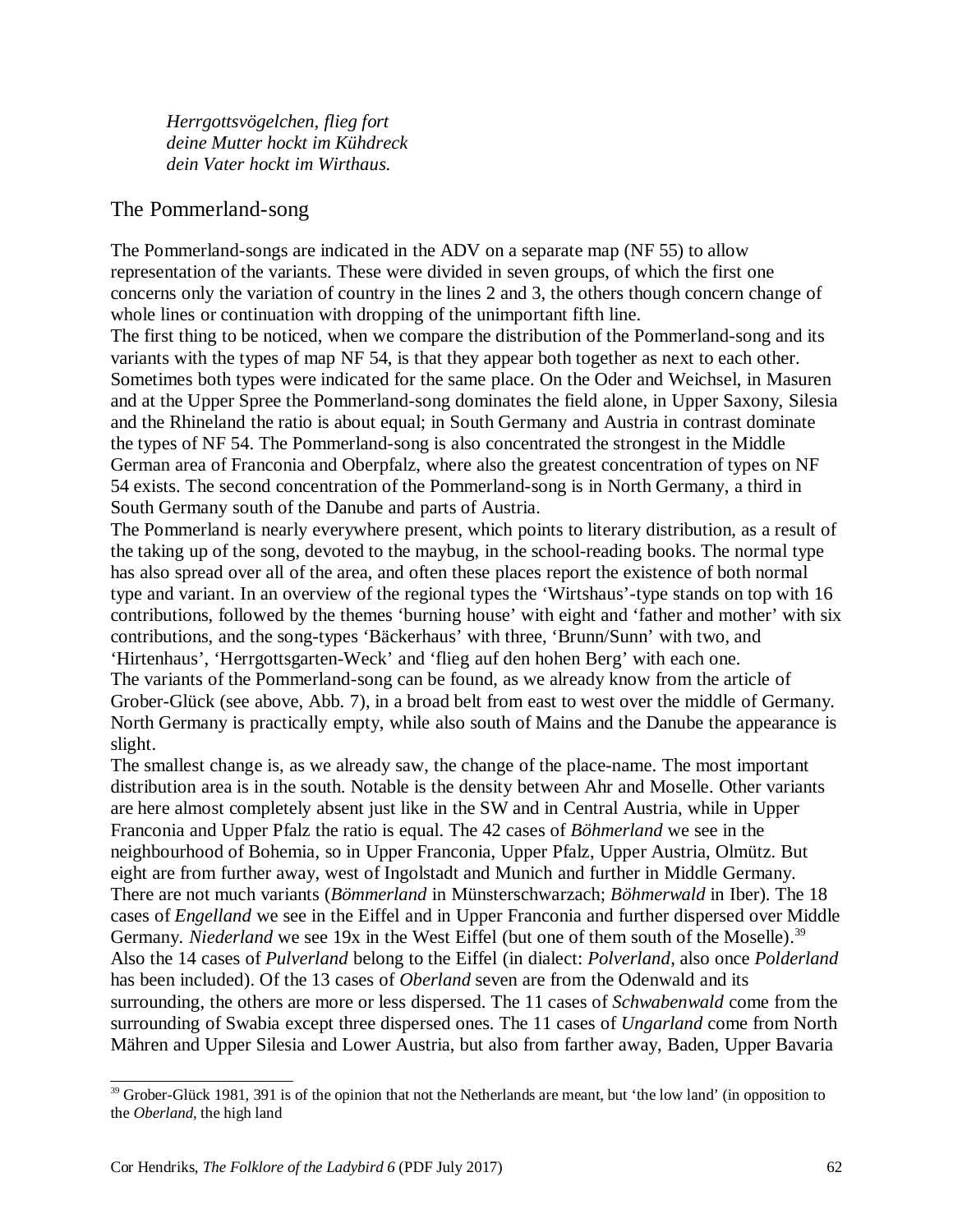and Egerland. Seven times mentioned *Hollerland* or *Hol(le)land* we see in the Eiffel and on the northern right Upper Rhine.<sup>40</sup> The five times mentioned *Polenland* appears very dispersed.<sup>41</sup> Then we see in five cases *Pomperland, Bomberland, Bumberland, Pomperlon, Bombenland*, which we should consider as distortions respectively reinterpretations of *Pommerland*. Other seldom appearing names are: *Bummeloch, Hessenland* (3x), *Unterland* (4x)*, Helgoland, Bongeberg, Morgenland* (2x)*, Mailand, Murreland, Pfefferland, Kommerland, Mia, Betlehem, Sachsenland* (3x)*, Vaterland, Egerland, Drittelbach, Hoberland, Nachbarland, Leeme, Bettelland, Hegaland, Heilingkreig, Eisenhaus, Bummerland*. 42

Changes in the second and third line are rare and limit themselves to the Middle Rhine and Lower Silesia. Here has formed with relation to the little town Striegau (Krs. Schweidnitz) the 10x appearing variant *Fliege bis auf Striege! Fliege bis auf Pommerland*, of which six with the continuation *die Kinder sind alleene / brechen Hals und Beene*. On the Middle Rhine four contributions are: *Flieg in den Krieg! Flieg (bis) nach Pommerland*. In the same area appear two of the eight variants: *Bis nach Trier in den Krieg / der Vater ist in Niederland…; ~ Deine Mutter ist in der Höh / Dein Vater ist in Pommerland…; ~ Dein Vater ist in Trier…; ~ Flieg zu deiner Mutter 'naus, / Flieg hinaus ins Pommerland; / Pommerland ist abgebrannt. / Wo die alten Weiber sitzen / mit den großen Zipfelmützen. – Deine Mutter ist im Spital / Dein Vater ist im Krieg…* In two of them only the third line has been changed: *mitten im Böhmerland / Böhmerland ist abgebrannt…; Die Mutter hüt' die bunte Kuh*.

Among the variants concerning lines 3 and 4, there is one text with 62 contributions specially frequent. Constant is line 3: *Deine Mutter ist in Sachsen*. Line 4 has two principal forms, that appear regionally mixed and are numeric in equilibrium: *Wo die Marienkäfer wachsen* and *Wo die schöne Mädchen wachsen*. The most important distribution area is the Bavarian Vogtland, Upper Franconia, the Oberpfalz and bordering Bohemia; but dispersed contributions run on till the Neckar and till Upper Bavaria. The lines 'Sachsen / schöne Mädchen' are known from other nursery-rhymes. Variants of *Sachsen/wachsen* are (in line 4):

*kann's Himmelskäferle nicht (:nimmer) wachsen. – Wirst bald wieder wachsen. – Wo die kleinen Kinder wachsen. – Wo die großen Kinder wachsen.*

One text has the beautiful girls grow *am Baum droben*, another continues the story (*Hätt' ich nur daran gedacht / hätt' ich eine mitgebracht*) and one begins with regional-typical starting lines:

*Achenshiller, flieg übers Stühle schau, wo dein Vaterl, Mutterl! Dein Vater ist im Krieg, die Mutter ist in Sachsen, wo die schönen Mädchen wachsen*.

Then there are 21 cases with in common the thought about the mother, who is ascribed various things and qualities. They appear in North Mähren, Austria and on the Middle Rhine and Lower Main. They are, usually expanded with a fifth line *Maikäfer flieg*, as follows (from line 3):

*Deine Mutter is ganz schwarz abgebrannt / Der Bruder ist dir weggerannt* (Minge); *Deine Mutter ist in Stiefel gekrochen / hat das linke Bein gebrochen* (Großwilsdorf); *Deine Mutter sitzt im Kämmerlein / und flickt (dem Vater) das Hemmerlein* (Diebach); *Deine Mutter ist im Hühnerhaus / und jagt die junge Hühli 'raus* (Poppenhausen); *Deine Mutter ist eine Edelfrau / hat ein kleid, 's ist himmelblau* (Schönau); *Deine Mutter ist im Zuchthaus / Dein Vater schaut zum Fenster 'raus* (Wiesentfels); *Die Mutter sitzt am*

<sup>40</sup> Grober-Glück 1981, 392 doubts a connection with Holda, as well as with the once appearing *Holland*.

<sup>41</sup> Here Grober-Glück considers Poland as likely.

<sup>42</sup> The names *Bummerland* and *Bummeloch* can also be considered as distortions of Pommerland.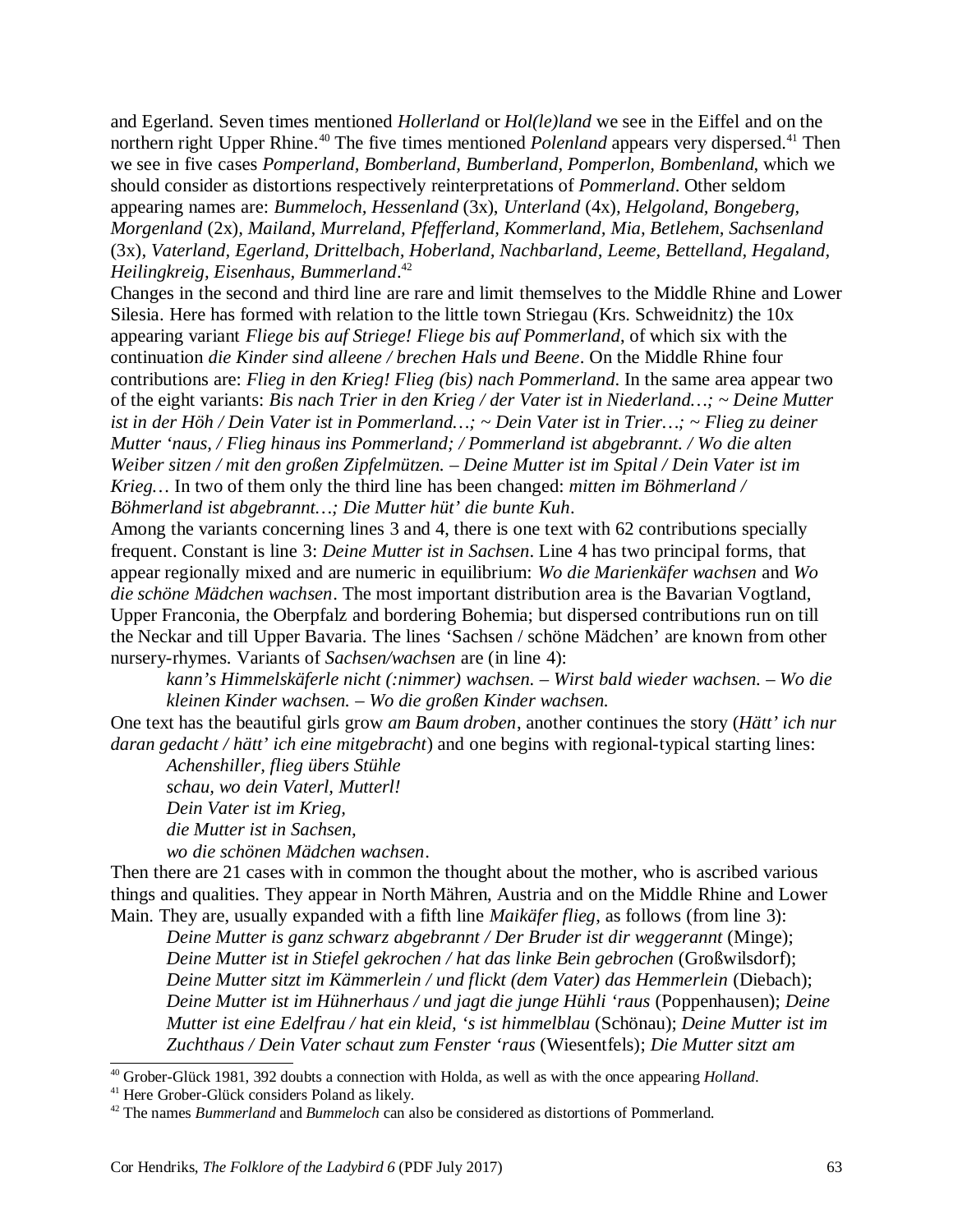*Ofenherd / bis der Vater wiederkehrt* (Pawlowitz); *Die Mutter ist in Pommern / werden's bald wiederkommen* (Gumplitz); *Deine Mutter sitzt im Keller / und trinkt Muskateller* (Eichach); *Deine Mutter ist im Äpfelkrapfen / die kann dir nichts mehr zu fressen backen* (Burgsalach); *Deine Mutter ist im Krankenhaus / 's Vögle schaut beim Fenster 'raus* (Straßbach); *Deine Mutter ist im Krankenhaus / reckt 'n Kopf beim Fenster 'raus* (Garching); *Die Mutter sitzt im Kämmerlein / Das Kämmerlein ist gar so klein* (Ober Wölsdorf); *Die Mutter sit grasen gegangen / will ein Ritz*<sup>43</sup> *voll Futter bringen* (Kornitz); *Die Mutter ist in Molke dersoffen / Marienkäfer, flieg fort!* (Briesen); *Die Mutter bäckt den Krapfen an / und 's Engerla kann ihn nicht hintragen* (Babitz); *Die Mutter ist in Ofen geschloffen / hat der Katz den Schweif abgebrochen* (Wartberg); *Die Mutter ist 'n arme Dirn, muß ihr Kinder selber wiegen* (Hürm).

As example of the multiform character of the lines 3 and 4 Grober-Glück cites from the literature: *Maikäfer, flieh,* 

*dein Vadder is in Kowelenz* 

*un treckt e Barrick mit siwwe Schwenz*. 44

Then there are texts that transform the fourth line 'Pommerland ist abgebrannt'. Characteristic for this variant is the simultaneous variation of 'Pommerland'. The most frequent group, mainly between the Pfalz and the Lower Main, has as fourth line: *holt einen Sack voll Silbersand*. One case deviates by expansion and variation of lines 2 and 3:

*M., flieg* 

*flieg über Krieg flieg über Hollerland hol'n Sack voll Silbersand Schmeiß'n übern Pfosten Pfosten kracht, Vater lacht Mutter fällt in Ohnmacht* (Waldsee).

Pommerland is replaced by *Oberland, Schwabenland* and *Hollerland*.

In a collective group of texts conceptual subgroups can be recognized that partially also stand out regionally, as for instance the 'burned raven'. Most of the contributions place the 'burned' of the Pommerland-song in another context. The word 'land' evokes also still other rhyme-associations, like *Hand, bekannt, Band*. Changed place-names in line 3 provoke rhyme-contents resembling them. The texts are:

(4) *Vater und Mutter sind mitverbrannt* (Waltersdorf); (4) *Dort haben sich die Franzosen den Arsch verbrannt* (Mellendorf); (4) *Da werden die ganzen Raben verbrannt* (Frebershausen); (3/4) *Deine Mutter ist in Hessenland, da sind die Raben alle verbrannt* (Biedenkopf); (4) *Fliehkiebchen ist ausgebrannt* (Burkersdorf); (4/5) *Dort hat sie sich den Arsch verbrannt / auf allen beiden Seiten* (Morchenstern); (4) *und hat sich den Finger verbrannt* (Staffel); (3/4) *Die Mutter ist im Oberland, / Das Unterland ist abgebrannt* (Boppard); (3/4) *Die Mutter ist im Unterland, / Das ist seit gestern abgebrannt* (Mombach); (3/4) *Deine Mutter ist in Engelland, / hat den Schlüssel in der Hand* (Herrnneuses); (3/4) *Die Mutter ist auf Leeme [Ort?] / und bringt ein Weckel heeme* (Wilgartswiesen); (3/4) *Die Mutter ist im Bettelland / und bettelt alle Pfennig zam* (Diepersdorf); (3/4) *Die Mutter ist in Engelland, / kommt dein (*or: *ihr) Lebtag nimmer heim* (Unterreichenbach); (3/4) *Die Mutter ist in Heilingkreig, / gibt's ein gutes Kraut und*

<sup>43</sup> *Ritz*: small wooden sledge.

<sup>44</sup> After Karl Wehran, *Frankfurter Kinderleben in Sitte und Brauch, Kinderlied und Kinderspiel*, Wiesbaden 1929. The meaning is according to me: 'your father is in Koblenz / and pulls a pig with seven tails'.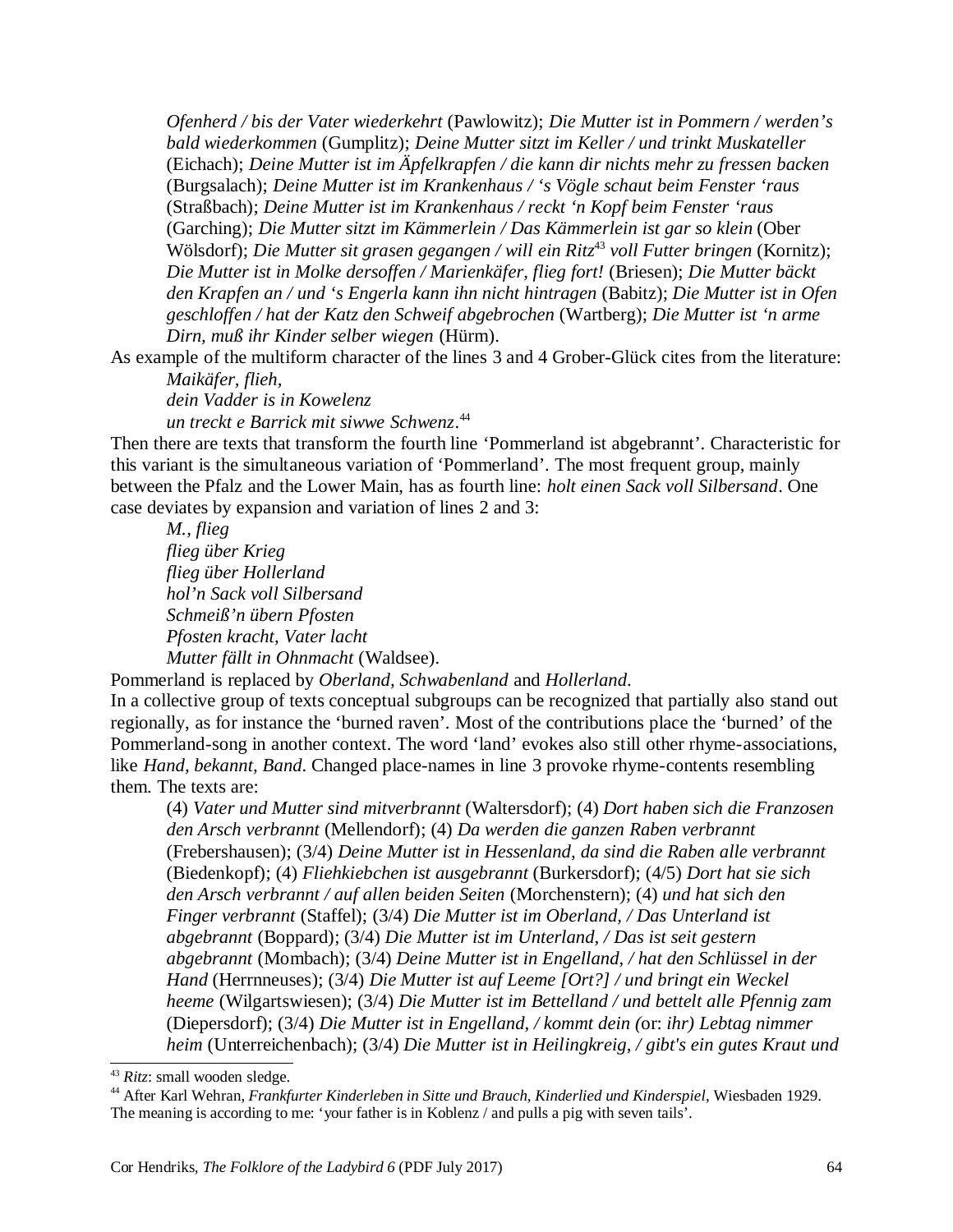*Fleisch* (Morsbach); (3/4) *Die Mutter ist in Eisenhaus / und reckt den Kapf zum Fenster 'naus* (Schaflohe); (3/4) *Die Mutter ist in Schwabenland / sauft den Kaffee aus der Pfann* (Eisingen); (4) *Pommerland ist uns wohlbekannt* (Oberhartheim); (3/4) *Die Mutter ist in Ungarn, / laß mich nicht verhungern* (Schuttern); (3/4) *Die Mutter ist im Ungarland / und kauft dem Kind ein Bitschelband* (Gundelfingen); (3/5) *Dein Vater ist im Unterland, / Unterland ist unbekannt, / M., flieg!* (Inzigkofen);

The variant *zugeschlossen/Schlüssel abgebrochen* appears four times dispersed. Two of the texts vary *Pommerland* and continue the song, in one case with a count-out rhyme (from line 3):

*Deine Mutter ist in Engelland / Engelland ist zugeschlossen. / Ist der Schlüssel abgebrochen, / der mit seiner roten Kappen / muß ihn wieder machen lassen* (Unterschweinach); *Deine Mutter ist in Ungarland / Ungarland ist zugeschlossen / der Schlüssel ist abgebrochen / Hi, ha, hu / des Müllers kuh / des Müllers Esel / das bist du / Flieg, M., flieg!* (Zeche)

To this group Grober-Glück reckons also the digression *Pommerland ist verschlossen. / Die Katze frißt einen Kuchen*.

As to the changes in the fifth line two groups appear. In the Spreewald we see four times: *Der Schlüssel ist davongerannt*. Other variants are: *alle Kinder sind davongerannt; ~ Der Schimmel ist davongerannt; ~ Da sind wir alle davongerannt*. From the quadrangle Riesa – Meißen – Feiberg – Leipzig come eight contributions of *steht bloß noch 'ne halbe Wand*. Two texts are each expanded with two lines:

(7/8) *Halbe Wand ist weggerissen / haben die Hunde draufgeschissen* (Glossen); (5/6) *Kinder sind alleine / brechen Hals und Beine* (Falkenberg).

Without cohesion are the continuations:

(5/6) *steihte betra Peta damang* [?] */ M., fliege!* (Petershagen); (5) *Vater und Mutter essen 'ne Salzpamme* (Welsickendorf); (5) *Wo der blaue Kohl stand* (Kleinwenden); (5) *mit lauter süßem Zuckerkand* (Gatzen); (5) *fliege in ein ander Land* (Gallschütz); (5) *mit der samstigen Ofenbank* (Oppurg); (5) *und hat der Mutter den Arsch verbrannt* (Neustadt a. d. Tafelfichte); (3/5) *Die Mutter ist in Engeland, / Engelland ist abgebrannt, / Es hat hinter der Heck gebrannt* (Wilsecker) (3/5) *Deine Mutter ist auf Dritelbach, / Dritelbach ist abgebrannt, / ist deine Mutter mitverbrannt* (Rieden); (5) *zog sie in ein ander Land* (Großlangheim).

There are also texts that leave away the fifth line of the Pommerland-song (*M., flieg!*) and in stead add two or more lines. Also here there are variant-types that appear more frequent, as well as singular contributions. Both the continuation 'alleene/Beene' as well as 'gerannt/verbrannt' we have seen with other line-variants. The circa 40 variants of the type *alleene/Beene* are mainly concentrated in Silesia left of the Oder, but appear dispersed also in Upper Saxony and even more to the west. Instead of *die Kinder sind alleene* it is four times *die Kinder sitzen (*or: *sind) daheeme*. Also the sixth line is once varied: *Die Kinder sind alleine, / werfen sich mit Steine*. There are several two-lined continuations (from line 7):

*Kam der Doktor Hampelmann / klebt das Bein mit Spucke an* (Ober Siegersdorf); *Hals und Bein honse gebrochen / Die Mutter muß die Suppe kochen* (Tschiebsdorf); *Kriechen untern Tisch / Essen Brot und Fisch* (Glashütte); *Hals und Beene haben sie gebrochen / Die Mutter wird die Knochen kochen / Der Vater wird sie stampen / Die Kinder werden sie wampen* (Lorzendorf).

Among them is also an eight-lined contamination with the variant-type *davongerannt/Arsch verbrannt* (from line 5): *Die Kinder warn alleine / die brechen Hals und Beine / Die Jungen hatten sich den Arsch verbrannt / die Madle warn davongerannt* (Weißbach). Another shortens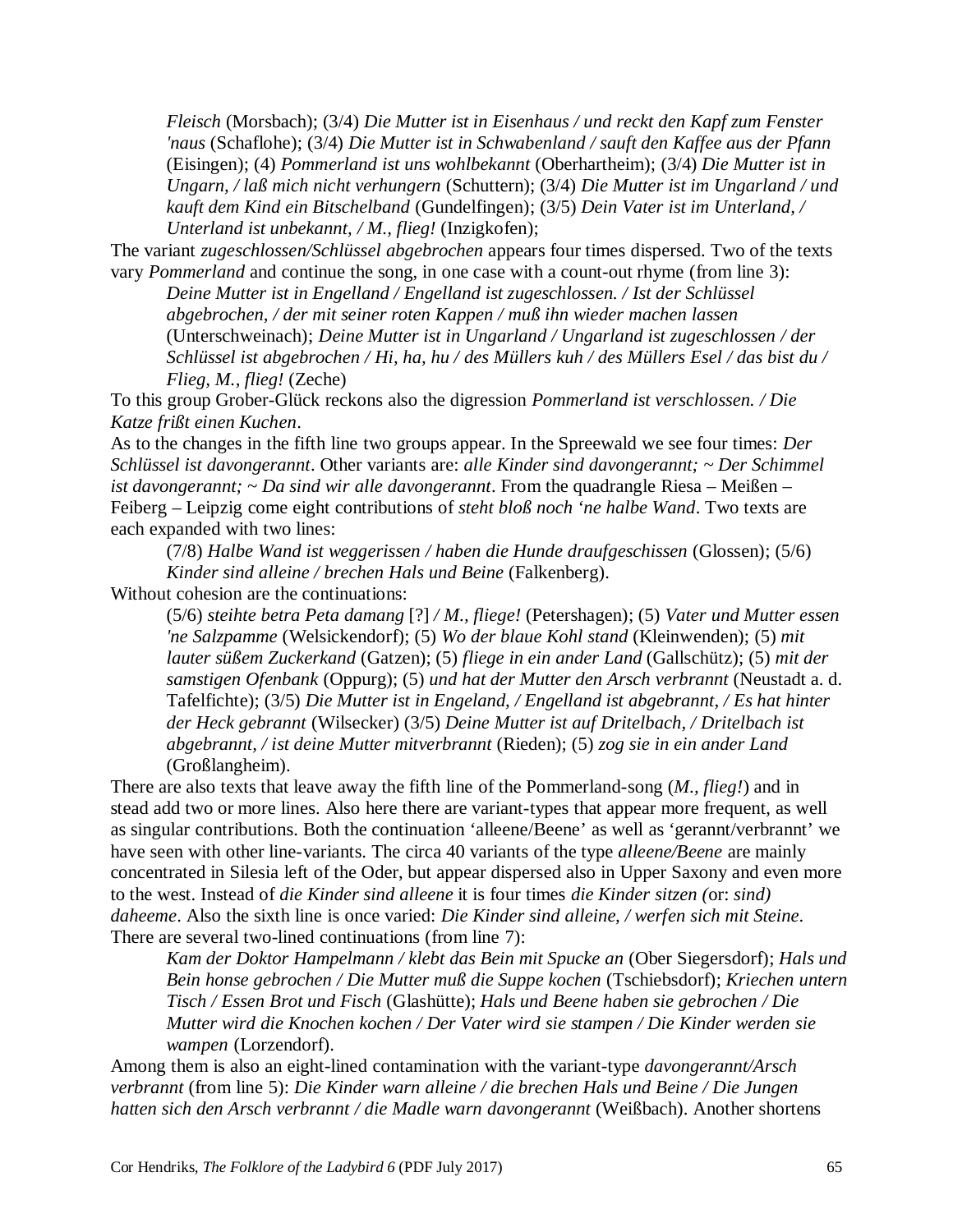the matter to six lines: *Die Jungen sind alleine / Die Mädchen haben sich den Arsch verbrannt* (Süssenbach).

The centre-point of the 14 cases of the variant-type *gerannt/verbrannt* is in the area Bautzen – Görlitz. According to who sings are boys and girls exchangeable in the lines. There is only one deviation: (5/6) *Die Mutter hat sich's Kleid verbrannt, / Die Kinder sind davongerannt* (Radmeritz).

There are still 11 contributions left that belong to both variant-groups although the content deviates. Notable are the three contributions 'sitzen/Spitzen', coming from the same region. They are (from line 5):

*vierundzwanzig Stunden / ist dein Blut gerunnen* (Euper); *alle Brüder weinen / sitzen hinter Steinen / haben keine Messer, Gabel / fressen alles mit dem Schnabel* (Skerbersdorf); *Wär ich nicht dazu gerannt, wär die ganze Stadt verbrannt* (Ehrsten); *Wo die kleinen Bauern sitzen / mit den großen Zipfelmützen* (Leutenthal); *bis auf sieben Kirchenspitzen / wo die alten Weiber sitzen / die den Quark mit Löffeln essen / und das Geld mit Vierteln messen* (Geißmannsdorf); *bis auf zwei Spitzen / wo die Käfer sitzen* (Nieder Linda); *sein bloß noch paar Spitzen / wo's Himmelskindele sitzen* (Rothenbach); *fahren wir nach Sachsen / wo die schönen Mädchen wachsen / Mädchen tragen goldene Kränze / Jungen tragen Rattenschwänze* (Stanitz); *Flieg, Käfer, flieg / zum Vater in den Krieg* (Wildschütz).

Finally there are some texts that cannot be allocated to the already discussed groups. They are: *Marienwürmchen, fliege! / Dein Vater ist im Krieg / Dein Brüderchen ist in Pommerland / Marienwürmchen, fliege!* (Bandow); *Mariechenperdka, flieg weg! / Wohin? Nach Pommerland. / Da ist m* [mein? mir?] *Vater und Mutter bekannt* (Bayershöhe); *Himmelsschäfchen, surre fort / surr fort nach Pommerland / Pommerland ist abgebrannt / Surre!* (Ließen); *Bälamm, fliege fort / Fliege hin nach Pommerland / Vater und Mutter ist verbrannt* (Niederseefeld); *Bählämmchen, fliege fort / Fliege fort nach Jüterbogk / Jüterbogk ist abgebrannt / Vater und Mutter sind mitverbrannt* (Langengrassau); *Herrgottshinkelchen, flieg fort / flieg mit mir ins Hessenland / dort werden die Raben alle verbrannt* (Wemlighausen); *Flieg, Schäfchen, flieg / Dein Vater ist nicht hier* (Hermsdorf); *Sommervögle, flieg! / Der Häcker ist im Krieg / Der Häcker ist im Unterland / Der Häcker ist im Oberland / Sommervögele, flieg!* (Möhringen).<sup>45</sup>

Starting lines of the ladybird-songs (ADV, map NF 56a-c)

The starting lines of the ladybird-songs were pictured on three separate maps. Reason for that was the ascertainment that the beginning of the song and the song-type form not a fixed unit. And though there are certain agreements, more frequent are the cases, in which the starting lines combine with different song-types or that the same song-type has different starting lines. Sometimes the denomination of the ladybird is of essential importance for the form of the starting lines (for instance *Sommerkalbla, flieg ins Waldla*). There are also other relations between the denomination of the ladybird and the content of the starting lines, as for instance *Himmelstier, flieg in Himmel*.

The content of the starting lines is generally the addressing of the ladybird and the summons to fly. Some song-types have no starting lines, they are content with the addressing of the ladybird and proceed immediately to the song-content. They are not represented on the map with

<sup>&</sup>lt;sup>45</sup> Friedrich Hecker attempted in 1848 in SW Germany a failed uprising (see ch. 1.4).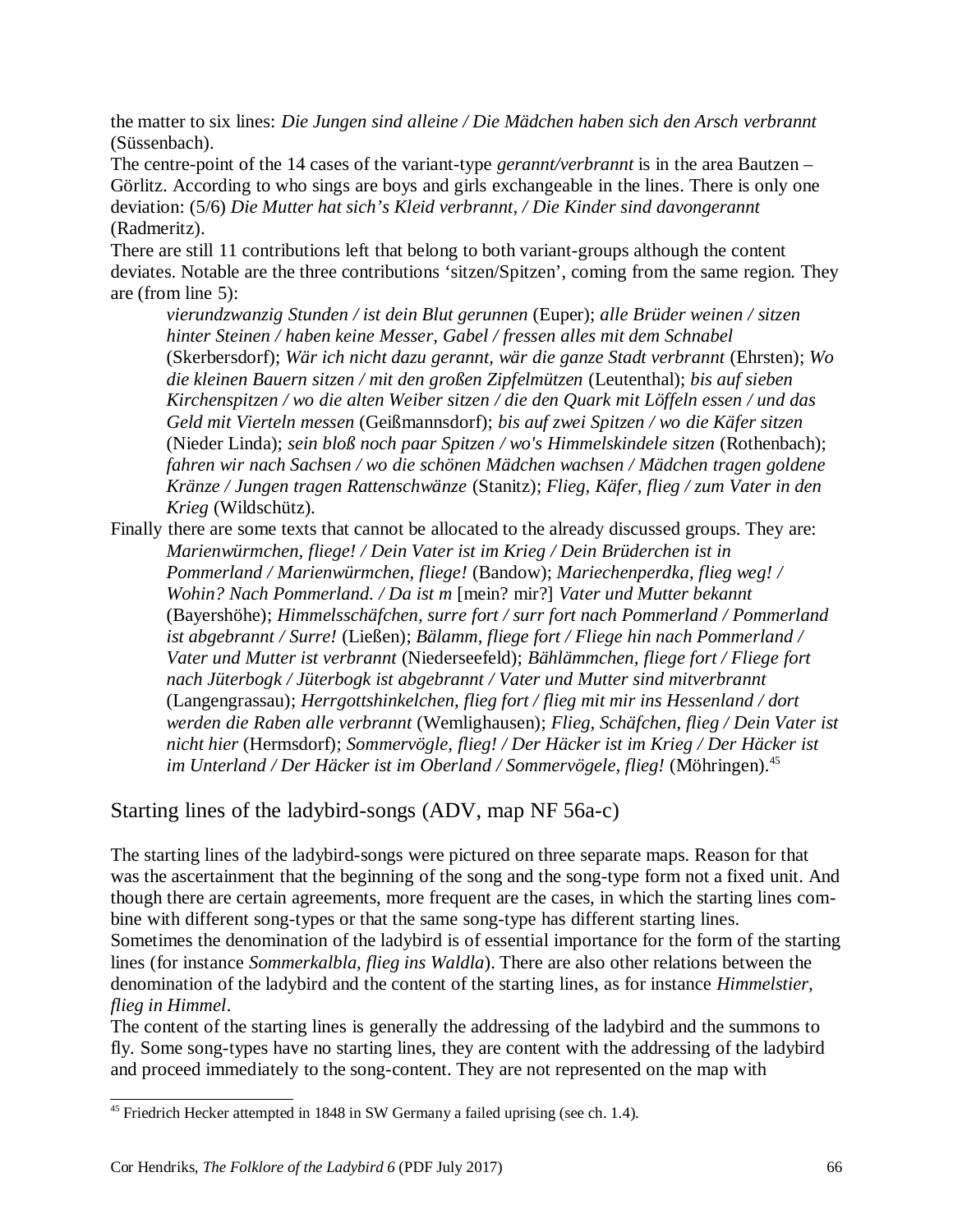exception of two accentuated addressing-modes, in one case connected by rhyme: *Flimmflämmke/ Gotteslämpke* and *Sünneküken, lēwe*.

The conceptual filling of the summons is of unequal weight. Next to the undetermined *flieg aus, flieg weg*, etc. there are exact localisations like *Himmel, Garten, Bäume, Turm, Stühlchen, Berg,* etc. In contrast to the undetermined, almost exchangeable starting lines like *flieg auf, flieg fort*, they are more or less strongly involved with the content of the actual song. The isolation of a starting line is therefore not meaningful with *flieg in Herrgottsgarten* or with the only two-lined song-type *flieg in Brunn*. With the beginning *flieg auf / flieg in den hohen (*or: *blauen) Himmel auf* a line-pair was taken up that has also been treated already as an independent song-type. Here we only speak of those cases in which this line-pair is continued in another way. What follows is not an enumeration of all contributions, but an attempt to reveal the relation between the starting lines and the type-groups, and to find out how far they are connected to a few types or are common to multiple types. With that the gluing substance rhyme comes into the picture. A further objective is to distinguish internal groups as well as regional differences. The simple exhortation *flieg(e)* has not been taken up on the maps. This introduces mainly the Pommerland-song; so the distribution is that of map NF 55.

## Start of the songs to the ladybird I (map NF 56a)

The formula *flieg aus* appears in the legend of NF 54 as the beginning of no less than seven songtypes. Map NF 56a shows concentration-areas. In East Prussia the connection to the song-type *flieg aus / komm bald wieder in mein Haus* is determining and also the typical East Prussian song-type of the 'burning house' is sometimes introduced that way. In the few contributions in Lower Saxony and East Friesland the connection to the regionally usual weather-types dominates. The cases in Hessen and West Thüringen belong already to the large Middle and South German distribution areas of the theme 'flying into a house'. The rhyme *aus/Haus* is carrying in the numerous types and has led to song-types as *flieg aus / reiß der Mutter ein Bein aus* and *flieg aus / Dein Haus brennt aus* (supra). Another rhyme-pair is *aus/'raus*. As expansion of *flieg aus* we encounter now and then *zum (alten, goldenen) Tor hinaus, zur Türe 'naus*. Instructive concerning the rhyme-compulsion is the parallel existence of two song-types in Koblach:

*Frauentierle, flieg aus daß es morgen gutes Wetter gibt. – Frauwentierle, flieg aus mach morgen gutes Wetter drauß*. In the surrounding it is:

> *Frauentierle, flieg mir aus sonst gibt's ein Wetter, es ist ein Graus* (Fraxern).

A contribution from Styria is:

*Frauentierle, flieg aus* 

*bring ein schönes Wetter zu Haus* (Hafendorf).

The areas with the starting formula *flieg auf*, standing out by size and intensity, are Lower Saxony and East Prussia. The East Prussian appearance is tightly connected with the type of the burning house distributed there. In the Lower Saxon the connection with the theme 'weather' dominates, which Grober-Glück sees as a result of the equation 'flying up' and 'nice weather'. This is also valid for the smaller Middle German appearance, where two principal forms are: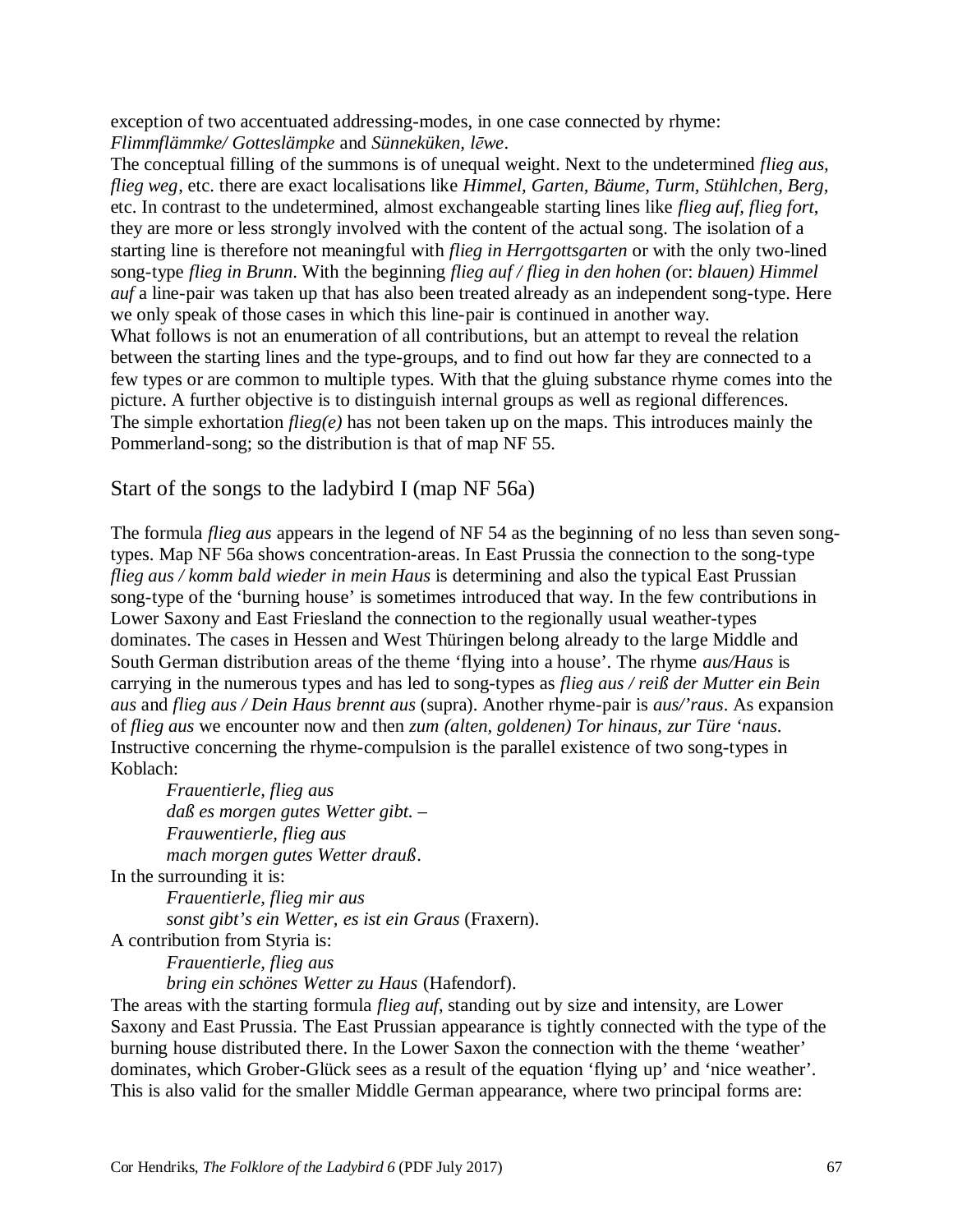*flieg auf / morgen wird's schön drauf* and *flieg auf, flieg in' Himmel 'nauf* with added the request for a gift or nice weather. In Schleswig-Holstein the formula is connected with the theme of the burning house. The rhyme-pair is here: *fleeg op / brennt op*. Among the South German cases between Würzburg and Stuttgart eight contributions of *flieg auf / flieg übers Bäckerhaus* stand out. The contributions in Austria are all connected to the theme 'weather'. Variants are: *flieg auf und auf; flieg auf, flieg weg*. Also repeats appear. More often than other starting formulas *flieg auf* makes a connection with others, for instance with the summons to fly to the *Himmel*, on *Bäume*, on a *Berg*.

Principal area of the summons *flieg fort* is West Germany. The centre-point area on both sides of the Middle Rhine radiates unto West Thüringen and till the Middle Main. A specially strong affinity exists towards the theme 'ladybird in danger'. The area with intensive appearance in SE Styria points to close connection with the theme 'weather', especially the type *bring mir eine schöne Sonn'* (supra). Next to that the formula here belongs to the song-type *Vater und Mutter sind schon fort*. The Hungarian-German contributions are linked to the theme 'burning house' and the desire for gifts. Variants we see mainly in West Germany: *flieg weit fort; flieg wieder fort; fahr fort; renn fort; zieh fort*. Also we see the compound *flieg fort, flieg ins Bäckerhaus*. As rhyme-word *fort* is not very suited; sometimes *fort* is repeated, in Styria we see once *Ort*. The four close together lying cases of *flieg (mir) nicht fort* belong each to a different type. Five cases of *flieg davon* are in the Bavarian-Austrian border-area connected with the theme 'weather', eight in SE Styria, often connected with rhyme and with different types: *bring mir einen feschen Mann; bring mir eine schöne Sonn; sonst zünd ich dir dein Häusel an*. The formula *flieg weg* has two distribution-areas. In Holstein and Mecklenburg it is the introduction to the wish for good weather; in West Germany the appearance fits into that of *flieg fort*, which points to the exchangeability of the formulas. Also the song-types introduced by it are similar. A particularity though is the connection with the song-type *Mutter Kuhdreck/Vater Wirthaus*. Here *weg* rhymes with *Kuhdreck*. Deviations from the formula are *flieg doch weg; flieg weit weg; fahr weg*. Combinations with other starting formulas concern mainly the summons to fly into a *Garten* or to the *Himmel*.

The summons *flieg hoch auf* has with a few exceptions a small distribution-area in and around the county Bentheim at the Dutch border. Three of the 11 contributions here match with it as independent song-type *flieg hoch auf / flieg in den hohen Himmel 'nauf*; the others introduce other song-types. There are also some contributions of *flieg hoch*, in the Rhineland connected to song-types of the theme 'ladybird in danger'. A variant here is: *fliege hoch, hoch, hoch*. The introduction *flieh in die Höhe* appears, connected with the question for nice weather, mainly in Austria. One of the rhymes is almost dragged in by the hair: *flieg in die Höh / bring uns ein schönes Wetter he*. Of four dispersed contributions the East Prussian deviates with *flieg hoch in die Höh*.

The summons *flieg auf und ab* agrees with only one contribution. The eight contributions from Pomeria, all connected with a song-type of the burning house, are *flieg auf, flieg ab*.

The formula *flieg heim* belongs with two exceptions to one of the song-types of the burning house, that is limited to a part of the border-area of South Bohemia and South Mähren: *M., flieg heim / (deine Kinder werden schrein) / Dein Haus wird verbrennen / und du wirst nimmer eini können*.

The triple repeat *flieg, flieg, flieg* has a very limited area (map Kf. 178). Here appear seven contributions, connected with the themes 'burning house' or 'weather'. Dispersed contributions come from Upper and Lower Austria and Hessen.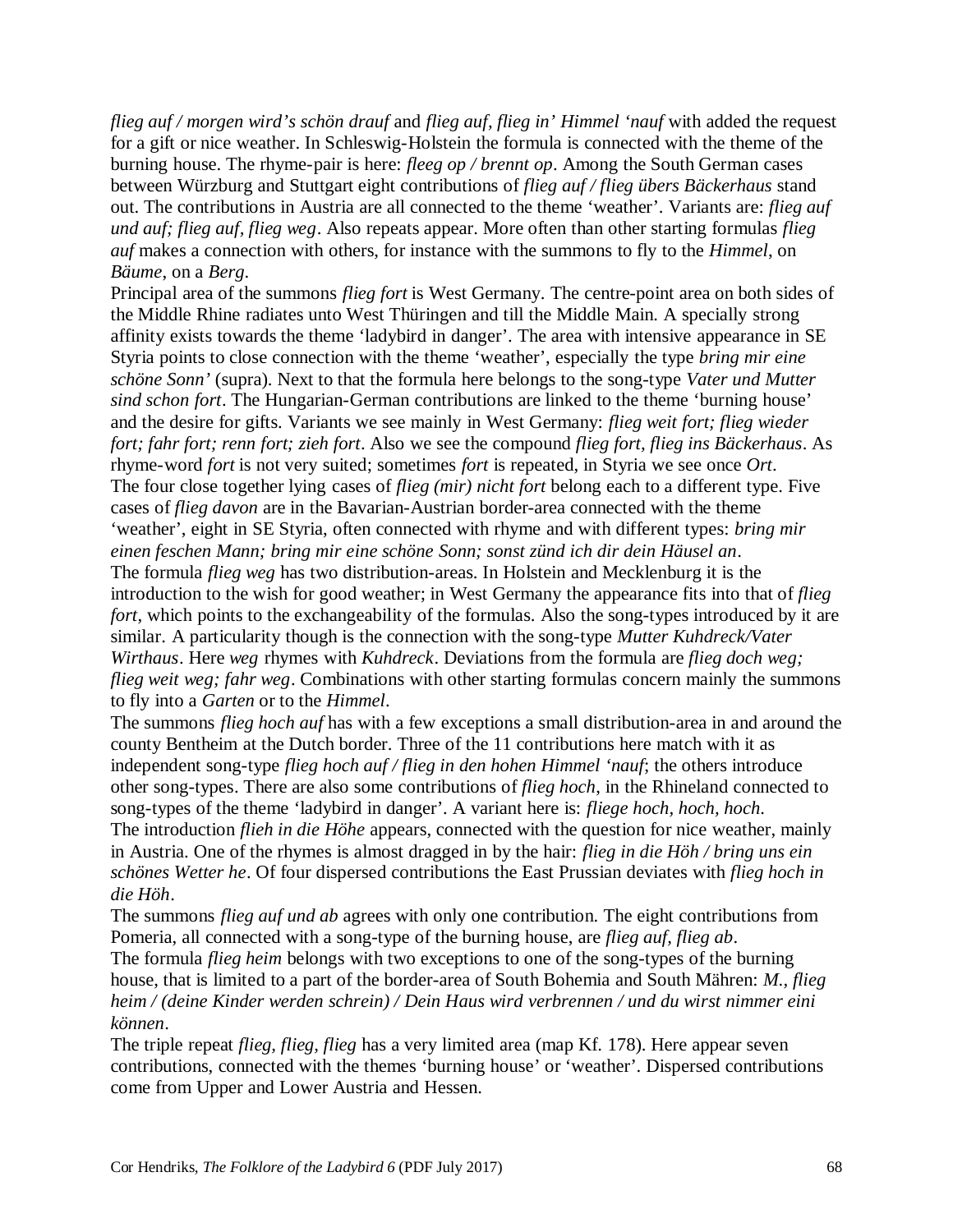Some rare formulas are: *Flieg ab (flieg ab, flieg ab); flieg auf und nieder; flieg geschwind; geh fliegen; flieg heraus* (3x)*; flieg aus und ein; flieg auf und davon, flieg rüber und nüber; komm heraus; flieg unten aus oder oben aus*.

## Start of the songs to the ladybird II (map NF 56b)

Although the starting lines *flieg / flieg in ~garten* determine by themselves the song-type (see above), they were still taken up on map NF 56b to express the regional subdivision. The totalarea of the *Garten*-contributions stretches over the Hunsrück and the Pfalz and crosses the Rhine between Koblenz and Bingen with only a few contributions. Most frequent is the *Herrgottesgarten*, respectively *Gottesgarten*, which includes *in Gottes Namen*. The beginnings *Bäckers Garten, Nachbars Garten, unseren Garten* and seldom appearing different sounding forms are especially frequent in the south of the total-area.

*Herrgottesgarten* and *Gottesgarten* are with each 26 contributions equally represented. A variant is *Allvaters Garten*. Besides the prefixed *flieg* we also see *flieg weg* (4x), *fahr in die Luft* and *flieg mir fort*. The formulation *in Gottes Namen*, which can be considered as a type-variant, appears 14x. The *Bäckersgarten* we see 25x and a five times appearing variant is: *flieg in Bäckers Laden*. Four times we see *Nachbars Garten*, 12x *Pfarrers Garten*, amongst which thrice the synonymous *Herrengarten*. Twice we see just *Garten* in: *flieg übers Garten* and *flieg weg, flieg in unsern Garten*. Then there still remain 11 contributions: *Himmel(s)garten* (2x)*, Kewatz' Garten, Lamberts Garten, Scheiersch Garten, Gajers Garten, Maiers Garten, Müllers Garten* (2x)*, Eichels Garten, Kaisers Garten* (2x)*, Kohlen, Kohlen, Garten*.

The starting line *flieg in Brunn* has already been discussed. As type-variant *flieg in die Sunn* can be considered that appears seven times. *Flieg übern Brunn* appears 8x.

Starting lines, connected with *Berg, Gebirg* appear in NW Germany, between Osnabrück and Hannover, and south of the Danube in Bavaria and Austria. Dispersed contributions come from Luxemburg and Styria. In the NW *flieg auf, flieg den hohen Berg rauf (*or: *(n)auf)* is mainly connected with the question for nice weather. A singular one from Luxemburg is comparable: *flieg deinen hohen Berg hinauf*. The South German contribution is: *steig auf den hohen Berg*. This is often expanded with the song-type *steig aufs Stühle, steig auf den hohen Berg* (supra). The six contributions *flieg auf den heiligen Berg* concern the holy mountain of Andesch, a place of pilgrimage. All six belong to the theme 'weather'. *Flieg übers Gebirg* is a characteristic formula in the Salzburger foreland, connected with the question to father and mother for nice weather. The colourless *flieg übern Berg* appears very dispersed, connected with the wish for nice weather. Some rare expressions are: *auf den Koeleberg, auf den Ölberg; über Berg und Tal* (3x)*, zum Himmelsberg, auf die Höh* (2x).

*Bäume* or *Bäumchen* come from three small areas in NW Germany. In one of them seven contributions have *(flieg auf) flieg auf alle Bäume* and they are connected with the question to father and mother for nice weather. The two other areas differ: west of Magdeburg they are *-söhneken/-bäumeken* and are connected to the type father-mother-nice weather, in West Kassel dominates *-häuneken/Bäumeken* in connection with the types 'giving oil' and 'burning house'. The summons to fly *am Turm* (58x) or *am Kirch(es)turm* (2x) is usually connected with the types of the theme 'father and mother' (supra). They belong to the Egerland, Vogtland and the Oberpfalz. Variants are *steig am Turm, flieg in Turm, flieg übern Turm*. As rhyme-pairs we see *Turm/droben* (dial. *drum*), *Turm/gestorben* (dial. *gesturm*).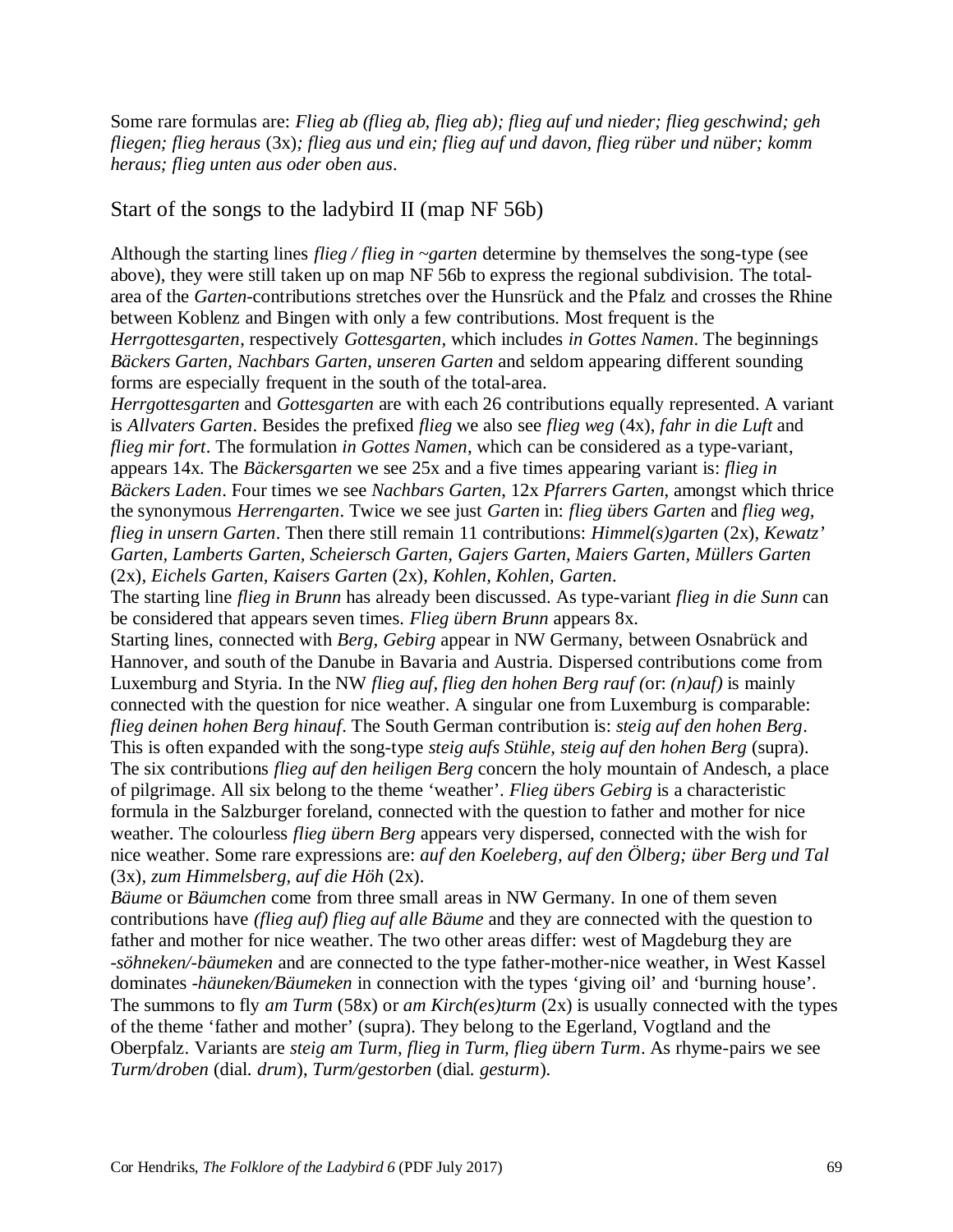In North Germany two dispersed contributions appear: *Maikenwurm / flieg zum Turm*, connected with a gift-wish; *Himmelswürmchen / steig aufs Türmchen*, connected with the wish for nice weather.

The summons to fly *ins (übers) Waldla* respectively *übers Wäldchen* we encounter in a small area in North Mähren and in Hessen. In the 11 contributions from North Mähren the rhyme *Sommerkalbla/Waldla* is determined by the denomination of the ladybird. This is also the case with the six Hessian contributions, belonging to the type 'burning house' and rhyme *Rotkälbchen* respectively *Rotkehlchen/Wäldchen*. A type-variant is here *flieg übers Schwellchen*.

The starting formula *flieg in den Wind* is typical for the Lüneburger Heath. With the support of the rhyme *Sonnenkind/Wind* we see here a coherent area.

The start *flieg ins Land* we have already seen. Also reckoned are three dispersed contributions in one of which *Land* rhymes with the desired gift *neues Gewand*, another one starts with *flieg hinaus ins weite Land* and the third with *Flieg ins Nachbarland*, combined with a wish for nice weather and a rhyming with *Wind*.

The three contributions with *flieg über Weg und Steg* are connected with the question for nice weather and remain without rhyme. The three cases of *flieg übers Bach* in the Upper Pfalz rhyme *Bach/Tag* and belong to the theme 'weather'.

A special formula is *Flimmflämmke/Herrgottslämpke*. Variants of the first part are *Fliereflämmke; Fleienflämmke; Himphämpke; Lilämpke; Liewerlämpken*; the base-word for the second part has both 'little lamp' as 'little lamb' as basis. The meaning 'little lamp' is connected with the 'giving of oil' we see in 12 of the 27 cases. The other 15 concern the song-type 'Marias' Schößchen/Weck und Brötchen' (supra). A division between *-lämpke* and *-lämmke* turns out to be impossible.

Finally there remain:

*flieg über mein Heu* (2x); *flieg übers Meer* (2x); *flieg in den Fliederbusch* (dial. *fleig no'm Flärnebusch*); *flieg unter die Wolken; flieg über die Nusselheck; flieg auf den Boden; flieg über die steinerne Brücke; flieg, flieg über den Stern; flieg der Mutter ans Fenster; flieg über die Stiege; flieg ins Tümpferl* (2x)*; Jungfrau-Schüherl, flieg in dein Wiegerl* (2x)*; flieg auf die Trett'n; flieg über die Stiegl; flieg übern Sen<sup>46</sup>; flieg übern Brei; flieg über Hag und Zaun* (2x)*; flieg auf die Lunge und Leber*.

Start of the songs to the ladybird III (map NF 56c)

The summons to fly *in den (*or: *hohen; blauen) Himmel* are frequent and appear in connection with many types. On map NF 56c four possibilities have been indicated. Two of the five distribution-areas limit themselves to *flieg in den Himmel*. In Upper Silesia the summons is connected with the request for a piece of bread. The Polish version, which, as Grober-Glück suspects, is here the original one, rhymes *nieba/chleba*. In Upper Austria as well as Bohemia the same summons is linked without rhyme to the question for nice weather.

Comparable is the summons *flieg auf, flieg in den Himmel 'nauf*. This appears next to *flieg in Himmel* often in the Bavarian Vogtland, in NW Bohemia and in the Upper Pfalz, and introduces several song-types. In NW and W Germany a mix of *Himmel, hohen Himmel* and sometimes *blauen Himmel* is characteristic. The *hohen Himmel* appears in the following texts: *flieg in den (*or: *nach'm) hohen Himmel* (15x); *flieg hoch in den Himmel* (4x); *flieg auf, flieg in den hohen Himmel auf* (13x); *flieg hoch auf, nach'm hohen Himmel 'rauf* (3x); *flieg weg, flieg nach'm*

<sup>46</sup> *Trett'n*: Laubengang im Hof; *Stiegl*: Übertritt über den Zaun; *Sen*: Gebirge.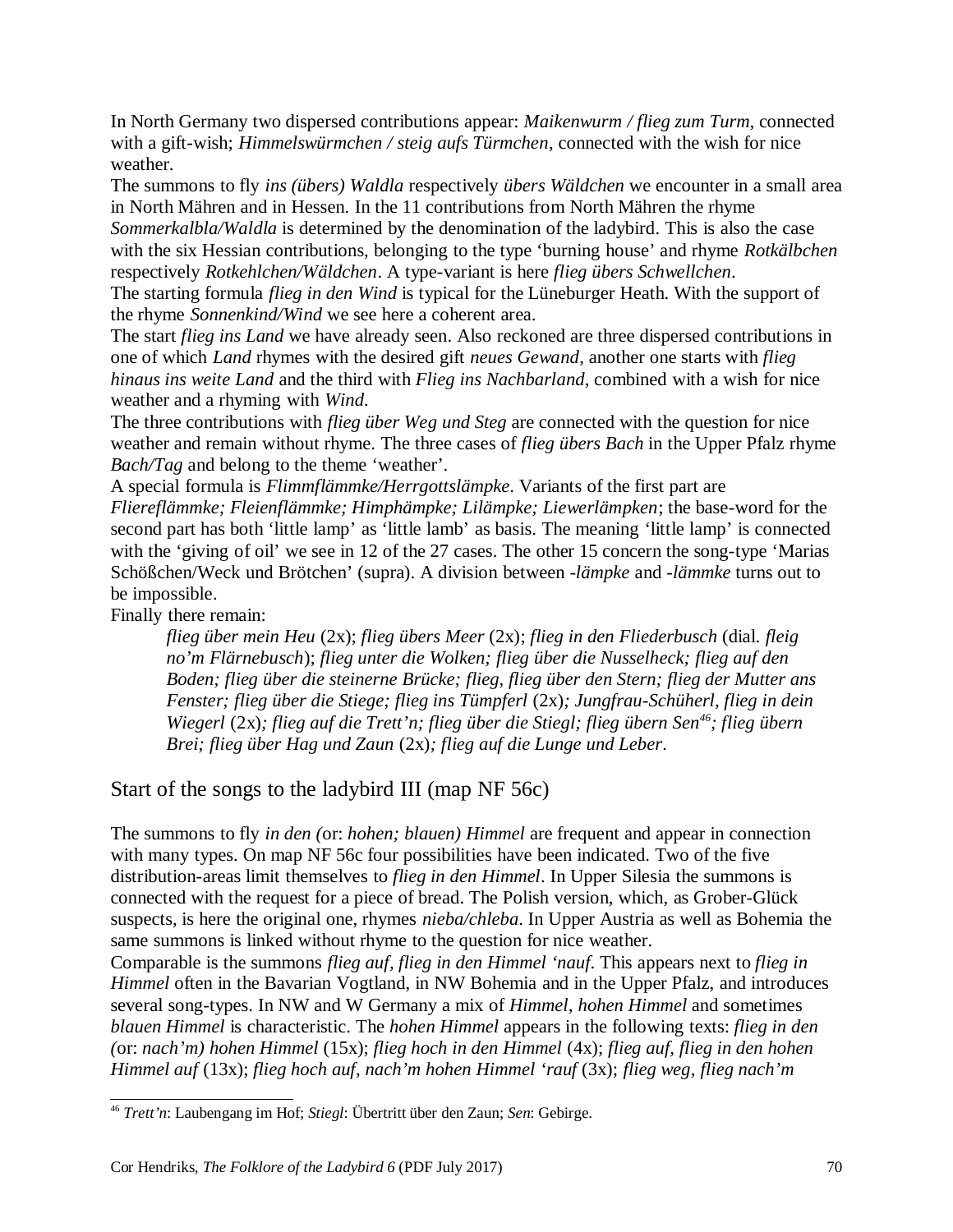*hohen Himmel* (6x). In the stretched-out area, running from Schleswig till Hannover, the rhymed connection *(hoher) Himmel / Zuckerkringel* is characteristic. Between the Ems and Hunte the wish for *Stutenbutter* and for nice weather are determining, the same is the case in the South Westphalian border-area. In the smaller appearance in the Eiffel and in Luxemburg *flieg in den Himmel* is mainly connected with the type of the burning house dominant here. The twice appearing *flieg vom Himmel* fits with *Zuckerkringel, Weckmilch* to the types of the gift-wishes usual here.

The most important area of *flieg in die Luft* is in the west of West Germany, in Luxemburg (31x). The dialect-form here is *flieg an d' lucht*. Usually this introduces the Luxemburg type of the burning house, but also the themes 'weather', 'father and mother' and 'ladybird in danger'. Variants are: *renn d'Lucht aus, renn an d'Lucht*. The other dispersed contributions vary in typeconnection. The variant *flieg hoch in die Luft* we see everywhere in East Prussia, mostly in combination with the type of the 'burning house' usual here. There are no rhyme-connections. The starting lines, summoning to fly on a *Spitz*, have two distribution-areas: Upper Pfalz-Bohemia and Kärnten. In Kärnten a wedding-oracle is introduced by it, while also connections with the theme 'father and mother' appear (supra). The most frequent versions in Kärnten are: *steig auf meine Fingerspitz* (4x), *steig am Fingerspitz* (2x); *steig auf den Finger* (1x)*, flieg auf die Spitz* (2x). There has even developed an independent type (in Kf 054-10): *~ steig auf mein Fingerspitz und flieg fort*. Marked as type-variant is *geh auf'n Sitz*. The starting lines in Upper Pfalz-West Bohemia all concern the there strongly varying theme 'father and mother'. The most frequent form is *flieg auf die Spitz* (12x), to which in the west *flieg auf die hohe Spitz* (4x) adjoins. *~ Flieg auf die Himmelsspitz* appears five times in a small area, just like *flieg auf die Kirchenspitz* (4x). Only twice we see the *Fingerspitz* and once it is: *flieg auf meine Vierfingerspitz*.

The group of starting lines, revolving around the *Stühle* formed with the back of the hand, has two distribution-areas. In the one in South Bohemia 12 contributions are prefixed before the weather-type 'Sunn/Brunn', distributed there, and are: *sitz aufs Stühla*; eight others form with *steig (*or: *stand) aufs Stühli* their own song-type of the theme 'weather' (supra). The second, much larger distribution-area stretches from Upper Swabia north of the Bodensee over Bavarian Swabia till the southern Upper Pfalz. There is no clear subdivision. But it can be remarked that *steig aufs Stühle* and *stand aufs Stühle* are characteristic for the south of the distribution-area, while *sitz aufs Stühle* is frequent in the north, *flieg aufs Stühle* in the middle and north. The connection with the theme 'weather' has but few exceptions. The starting lines agree with the weather-types current in that same area (supra). Notable variants are: *flieg über drei Stühle; setzt dich auf dein goldiges Stühle; stand aufs Muttergottesstühle*. Further there appear: *hock aufs Stühle; krieg über mein Stühle; juck* [= hüpf] *übers Stühle; heb dich aufs Stühle*. As type-variants appear: *Frau Frau Schüle / Milk dein Kühle; Herrgottstierli / schlüpf in d'Schüli; Herrgottskühle / setz dich auf mein Vaters Stühle*.

Among the contributions, containing a place-name, the text *flieg nach Trier* appears 9x in the surrounding of the city south of the Moselle. It is connected with several types, among which the gift-wish-type 'Herrgottsgarten' appears slightly more often than the others. The introduction *fliege bis nach Striege* was discussed at the Pommerland-song. The locality Grein east of Linz has three contributions, connected with the group 'Rain, Hain', belonging tot the theme 'weather'. Singular place-names can be seen in the contributions:

*Flieg nach Posen; fliege fort nach Dresden; flieg nach Halberstadt; flieg nach Briäkerfelle* [=Breckerfeld] (3x)*; flieg nach Heiligenstadt; flieg nach Haiger; flieg fort, flieg bis nach Frankfurt; flieg, flieg bis am Gehelfersberg; flieg heim, nach Weiderstein;*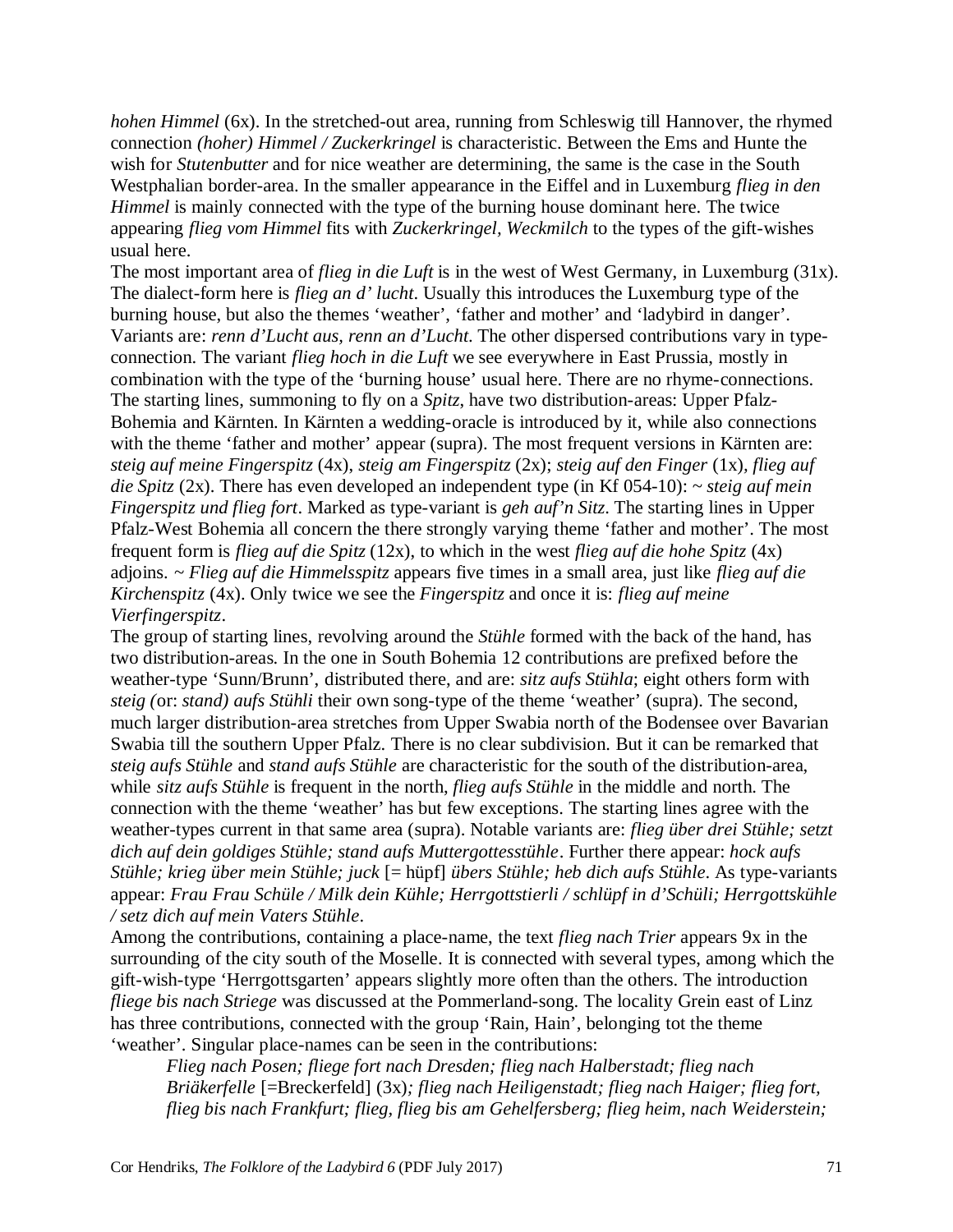*flieg fort, flieg fort nach Köln; flieg, flieg über Hane* [= Hanau]*, flieg über Stane* [= Steinheim]*, flieg übers Glockenhaus…; flieg auf 'Totza'; flieg auf Buche* (2x)*; flieg nach Schellenbach* (2x).

*Flieg über den Rhein* appears 31x, of which 23 come from the Middle and Upper Rhine. The connection with the river the Rhine is here undeniable. It is connected, amongst others, with the song-type, in which a *Schöppele Wein* is demanded, and with the weather-type, directed to Saint Katharine (supra). There are plenty of rhymes, with *sein, Sonnenschein, Branntwein, Wein, herein*, etc. Eight contributions come from SE of München in the immediate vicinity of nine contributions of *flieg über den Rain* and once *flieg über den Schein*. Practically all these contributions are connected to the theme 'weather'. A frequently appearing version is: *~ flieg über den Rain / frag Vater und Mutter (*or: *die Mutter Gottes) / ob morgen schön Wetter kann sein*. One contribution of *flieg über den Rhein* appears isolated in Lower Austria.

The summons *flieg auf die Weid* (26x) and *flieg auf die Heid* (15x) belong to the same song-type, distributed in Lower Austria, formulating the question for a golden dress. The rhyme-connection *Weid/Kleid* and *Heid/Kleid* is general.

The summons *flieg übers Haus*, respectively *über mein Haus* is characteristic for Mecklenburg and Fore-Pomeria, and belongs to the same weather-type (supra) that rhymes *Haus/Haus*. To the 102 contributions come four equal-sounding contributions and some dispersed variants that introduce the theme 'burning house': *flieg nach Haus; surr nach Hause; flieg über mein nächstes Nachbarhaus; flieg übers Häuschen weg*.

*Flieg übers Dach* (19x) belongs just like *flieg übers Haus* to a weather-type, distributed in Mecklenburg (supra). The rhyme-connection is *Dach/Tag*; this is also the case for the isolated contribution from Kärnten.

The four contributions of the poetic beginning *flieg über Distel und Dorn* are close together (in Kf. 033) and are connected with the request to the Mother of God for nice weather. The rhymeconnections are in dialect: *Dern/werd'n; Dorn/Korn; Dorn/morjn* (= tomorrow).

The summons *flieg zur Stadt* appears six times, three of them in Austria, connected with a giftwish, in dialect rhymes *Stodt/Brot*. A dispersed contribution belongs to the theme 'weather'. Elsewhere (in Kf. 78) it is *fahr in die Stadt*; desired are bonbons and buns.

The beginning *flieg fort in die grüne Wiese* appears five times. In North Bohemia there is no continuation and the line becomes the song-type. The other three come from the Pfalz and are connected to the theme 'ladybird in danger' and the variant of the pub-type, in which the mother lies in the cow-shit.

The summons *flieg in die Welt* in Pomeria-West Prussia is connected with the wish *bring mir 1000 Taler Geld* (supra). Two contributions come from outside the area. In one (Kf. 113), *fliege fort in alle Welt* introduces a type of the theme 'burning house'. In Bavarian Swabia a weathertype starts with *flieg in alle Welt aus*.

The four contributions of *flieg ins Feld* are dispersed and connected with different themes, twice with weather, once with the wish for money and once with the 'burning house'.

Ten of the twelve contributions *flieg nach dem lieben Gott hin* are a distortion of the song-type, in which the ladybird has to fly to heaven to ask God for nice weather (supra). Once (Kf. 31) it is *flieg zum lieben Gott in den Himmel und frag ihn, ob schon Mittag ist*. Of another one (Kf. 71) the gift-wish is connected with *Stutenbutter* (supra).

In the legend the form *Herrgottssöhnchen / flieg aufs Thrönchen* is reported. This though is just one of the possibilities, in which the denominations *Herrgottssöhnchen* and *Herrgottsheuneken* form rhyme-pairs with *Späuneken, Thröneken, Bäumeken*, etc. Seven contributions continue the summons with *setz dich auf'n Schimmel / reit (*or: *flieg) in den Himmel*. Two contributions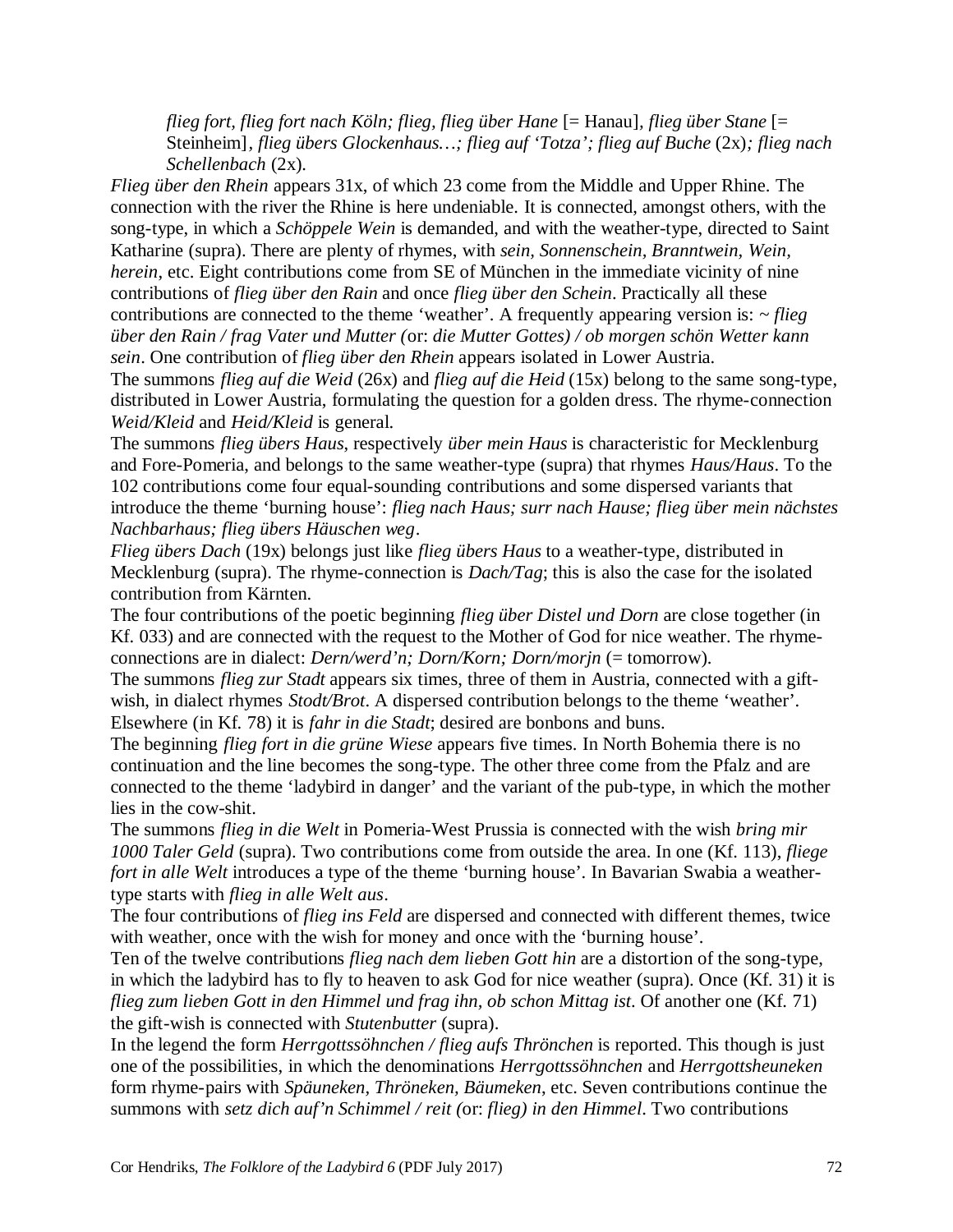deviate strongly: *Herrgottsmeinicken / krieg auf vier Beinicken* and *Herrgottsheiniken / frieß dein Kreimeken* (= Krümchen = little crumb). With few exceptions (the contribution *-hünchen/Krümchen* introduces the theme 'burning house') these starting lines continue with the request to ask father and mother for nice weather; this is also the case with the contributions of *-söhnchen/-bäumchen*.

The accentuated summons *Sünnekücken, lēwe* is limited to a small area in Lower Saxony between Weser and Hunte. Nine of the ten contributions are connected with the weather-type that on the address rhymes with *was steht in deinem Brēwe*. Just one contribution continues this line-pair with the question for the life-span (supra).

## Start of the songs to the ladybird in Transylvania

The start of the ladybird-songs in Transylvania is presented by Grober-Glück on a separate map in the same way as on map NF 56a-c. Just like with the song-types the contributions pile up in the districts Nösen in the north and Groß-Kokel, Klein-Kokel, Hermannstadt and Fogarasch in the south. Dominating are the summons to fly on a *Baum*. The variant *Birnbaum* dominates over the others: *Apfelbaum, Pappelbaum, hoher Baum*. Thrice we see the combination *flieg auf das Stößken* (dial. *Stießken*)*, flieg auf den Birnbaum*. Two song-types are mainly connected with the *Baum*-beginnings: the ladybird will receive kölasche and milk, when it reports the arrival of the Turks, and the picturing of everything that will happen when the Turks will come with poles, etc. Only the *Birnbaum* makes a connection with another song-type, with the three cases of the wedding-oracle. Once (in Kf. 072) it is: *flieg davon, flieg auf den Birnbaum*.

To *flieg in den Wolken* belongs only one song-type, while more types belong to *flieg in den Himmel*, especially those in which *Milch und Semmel, Milch und Paluks* and such are desired, but also other wishes as a *Topf voll Honig, ein Töpfchen voll Rahm* or *rote Schlagelcher* (supra). Greater even are the number of cases, in which *flieg in den Himmel* is connected with the songtype of the Turks, and specifically those, in which the ladybird receives kölasche and milk for his warning (21x), while the picturing of the Turk-danger is introduced only once with it. A dispersed contribution is: *flieg in den Himmel, sag mir, wo deine Mutter wohnt*. Two contributions are connected with a song-type that has the heaven itself as content: *Flieg ins goldene Himmelreich*.

The summons *flieg ins Häuschen* belongs in the first place to the song-type of kölasche and milk for the Turk-reporting ladybird; once it is connected with the request for a *Stück Brot*. The summons *flieg aufs Rech, flieg aufs Stößcken, flieg auf den Berg* have more or less the same meaning; they are, just like *flieg nach Hermannstadt*, connected with the two Turk-types. The start *flieg in den Busch* respectively *in die Büsch* introduces the wish for *Haselnüssen* (4x). A fifth contribution is connected with the song-type 'milk and kölasche because of the Turkdanger'. The start *flieg fort* belongs to two contributions of the song-type *dein Vater und Mutter ziehn fort*, while *flieg davon* and *flieg weg* are connected with the picturing of the Turk-danger. *Flieg übers Land* is the introduction to a wedding-oracle.

## Summary by Grober-Glück

A summary of the results has two points to score: the regional division and the life of the songforms in the area. Looking at map NF 54 the first thing to be noticed by its size and coherence is the Bavarian Danube-Austrian weather-type 'Brunn/Sunn' that runs on into the Burgenland. It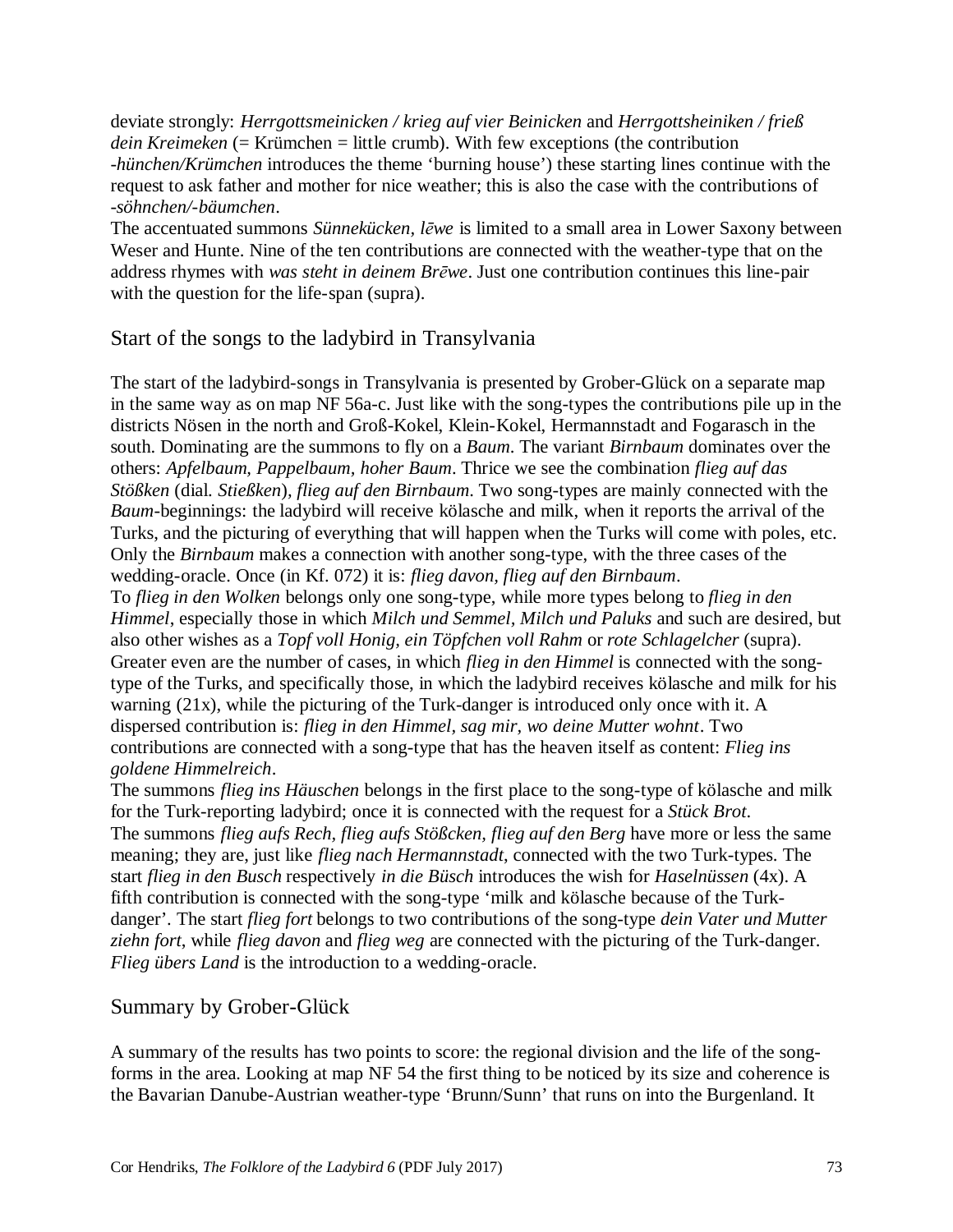confirms a Bavarian-Austrian coherence, appearing on dialect-maps as well as on maps on folkculture. North of the Austrian border, in South Bohemia, in contrast, we see a great variation. A variant of the type 'burning house' appears very accentuated in East Prussia. Also a weathertype in Mecklenburg occupies a large area. The types *flieg übers Haus* and *flieg übers Dach* are conceptually and spatial close. With standing motives also areas of considerable size appear like the Altmark (type 'Himmel/Zuckerkringel'), the area between the Lower Weser and Lower Elbe (lifespan-oracle) and Lower Silesia (weather-oracle).

Among the areas of lesser size, distinguishing themselves by the dominance of a certain type, the most important are: Luxemburg knows its own form of the type 'burning house'; the Pfalz is dominated by the type 'Herrgottsgarten' and the area bordering in the north between Trier and Gießen by the theme 'father and mother are sitting on a tower (or somewhere else)'. Notable motives are further present in the east of Upper Silesia, the Zittauwer and Giant Mountains and in East Friesland. In contrast, SW Germany is very fragmented.

Opposed to the multiform character of map NF 54 the flat distribution of the Pommerland-song contrasts starkly. Here one single song-type, supported by literary distribution, has overcome the regional and dialectic borders. Subdivision is caused only by the variants of which the north and the south are free.

Definitive answers about the history can only be obtained of the Pommerland-motive. Indirect conclusions though are possible, namely at the themes 'burning house' and 'flying into a house'. Here the motive-comparison with the rest of Europe leads to the ascertainment that the songs with the themes weather, burning house, wedding-oracle and bringing gifts are known in many countries. Such a wide distribution points to a high age. The theme 'flying into a house' seems to be known only in Germany; this should then be less old and derived from the theme of the 'burning house of the ladybird'. But against this speak the intense contributions from Silesia and North Mähren and the 'altertümlich wirkende' forms like 'der Mutter Beinhaus', 'der Mutter Brauthaus'. Concerning the Pommerland-song, the large Middle and South German area of variants leads to the conclusion, that the whole dispersion had its starting point here, as the years of publication of the collections show.

As to the development of the types Grober-Glück offers a review. In the beginning the types are indicated as text-groups that express the overarching themes conceptually subdivided. The unity of the type is with that determined by one or more equal elements. They are in first instance conceptually fixed, for instance by a certain house into which the ladybird flies, by a gift it brings. As a rule though this is combined with formal agreements, for instance the rhyme *aus/haus*, the same question-formula *was wird sein / Regen oder Sonnenschein?* The starting line has an essential part in this special composition.

There are of course points, where the strong subdivision breaks down. An example is the motive 'flying into heaven', which was defined as independent theme with four types, although it can be found in numerous types of other themes as starting line or as motive in the remainder of the text. The same we see with the motive 'father and mother'. This has been defined as theme, but father and/or mother have also a fixed place in other themes and types. So there are cross-connections that have to be left out of consideration while determining the themes and types, unless they are elevated to type or theme. The types of the theme 'flying into a house' might have largely been reckoned to the themes 'bringing gifts' or 'weather'. This has not been done because there are texts that have neither wishes for gifts nor nice weather. But when they are defined as short forms respectively variants, then the theme 'flying into a house' would be eliminated. Also we have to keep in mind that types of the same theme show mutual relations. The weather-wishes to certain persons (God, Maria, father and mother) have more mutual coherence than with other weather-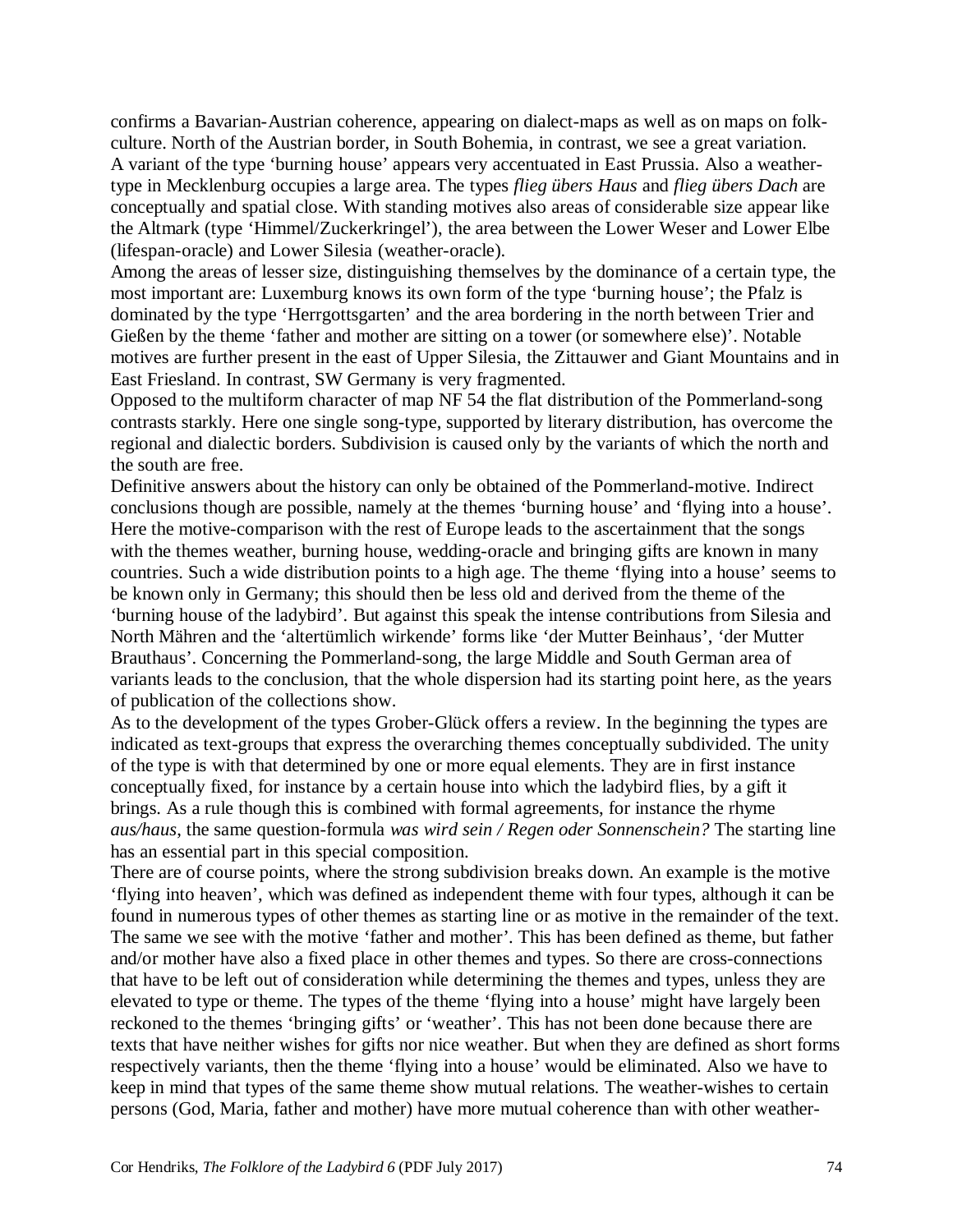types, that show themselves other affinities among each other. The reason to consider them anyway as types and not to fit them in as variants was the fact that there was no type among them that could be considered one way or another as principal form. So the lack of spatial coherence was the reason to distinguish the two weather-oracles (rain/sunshine) as types, although they differ textually very little.

As to the completeness of the material used for the map, as is obvious from the collections of nursery-rhymes, not all types have been caught. Approaching completeness can only be reached by fieldwork that inquires locality after locality and can register several types within one place. There is another reason for the incompleteness of the material brought together here: when all deviations have to be summed up, then nearly all texts had to be registered separately, an impossible and also superfluous task.

According to Grober-Glück there are both centrifugal as centripetal forces active: there are types and variants that know a certain durability, while there are also forces active that change them. Centripetal forces are rhyme and rhythm that can be found in a great part of the contributed texts. A leading role in that plays the starting line and in that again the denomination of the ladybird. A centrifugal force is the formation of variants. They procede from the change of a few words to the insertion of lines or rather by the dropping of lines, the expansion or shortening of the number of lines, until the belonging to a certain type can hardly be seen. Also in the starting lines centrifugal forces can be seen, which results from the loose connection they have with the type. A speciality in the working of centrifugal forces is the festering of motives. So the theme 'flying into a house' presents no less than 17 houses, next to 37 ones in rarely appearing or singular contributions. It is obvious that this theme has a special tendency to evoke associations. The same is the case with the picturing of the domestic disorder at the theme 'burning house' that induces to point to ever new possibilities.

As a special centrifugal force Grober-Glück sees the specification that we encounter at the wordvariants. The word given in the 'normal text' is not, as usual, replaced by another (for instance *neurer Rock > roter Rock*), but specified by an addition (for instance *Dreck > Hundsdreck, Hinkelsdreck, Geißdreck*, etc.) Notably this can be seen in the locality-names (for instance *Brunn > Hollabrunn*).

To the centrifugal forces Grober-Glück also reckons the exchange of elements and rhymes between the ladybird-song and other genres of the nursery-rhymes. We see this for instance in the gift-division (*mir einen, dir einen, N.N. auch einen*), that we have encountered in three different types. This motive returns in several kinds of nursery-rhymes (animal, cradle, rain, St. Martin's, count-out). The motive of the 'burning house' we see in songs to the snail, the raven and the butterfly. The raven and the snail have a special affinity to the ladybird-songs, that expresses itself in the rhyme-group 'Graben/Raben', which, in the ladybird-rhyme (supra), has certainly been borrowed and has no fixed place. Also the 'Wirthaus' motive turns out to be usable for multiple genres and appears in the animal-song to the raven, the rain-song and the cradle-song. The motive 'Die Mutter Gottes macht das Törle auf' appears in knee-riding verses. The oraclequestion for the lifespan is primarily posed to the cuckoo. The danger the ladybird threatens of getting shot to death appears also in snail-rhymes, and in the raven-songs poles play a part. That gifts should be brought from a certain house appears in rain-songs and also in stork-songs. And this list can be continued. Especially instructive in this connection is the Pommerland-song, which was originally directed to the may-bug, but has obtained a fixed place in the ladybirdrhymes.

The ladybird-songs do not belong to the category of nonsense-songs, that are exclusively determined by sound and rhythm, but still these have a great influence on the form. This has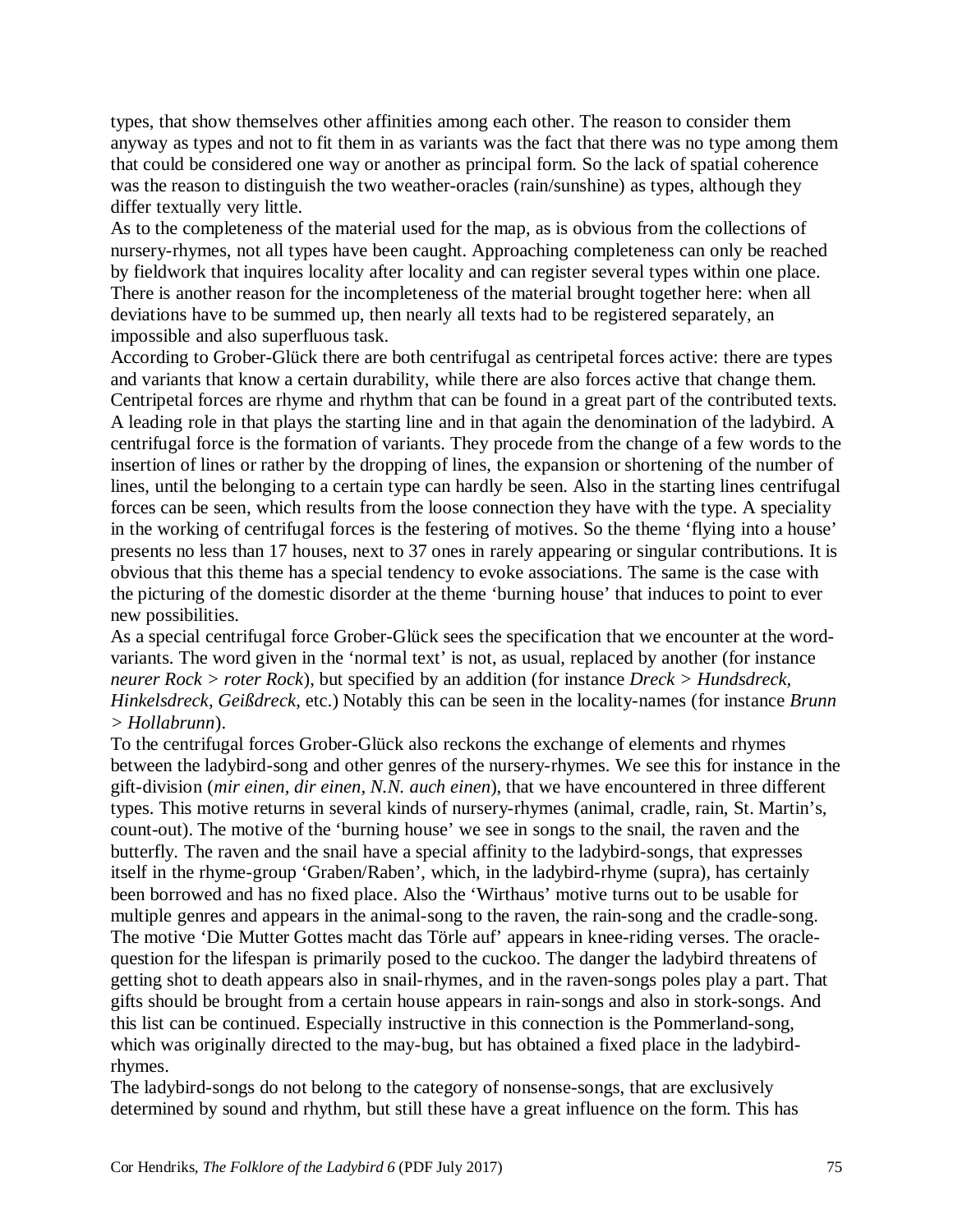consequences for the content, making it unstable. Dominance of the form appears especially in the starting lines and already sets in with the denomination of the ladybird. The compounds with *-kühli* evoke the rhyme with *Stühli* and cause that way also the continuation of the song (*steig auf Stühli, steig auf den hohen Berg*); the name *Herrgottshäuneken* evokes the rhyme *Späuneken*, and *Sonnenkind* the rhyme *flieg in den Wind*. *Bunte Kuh* leads to *fliege du* (in Dutch always to *naar de hemel toe*). That in many cases the summons to fly is disconnected by the following rhyme association, can often be perceived. An example may show the nature of the dependency. The type *flieg über die Weid / Bring unserm Herrgott ein goldenes Kleid* has as variant: *flieg aus / Bring der Himmelsmutter einen goldenen Strauß* (supra). A golden bouquet as a gift is less obvious than a golden dress. The rhyme demanded by 'aus' forced this change, but in reverse the second line also can determine the rhyme of the starting line. This is according to Grober-Glück the case in numerous house-types, that rhyme with 'flieg aus', and is certainly valid also for the variant *Frauenkäferl, summ, bring mir eine schöne Sunn* of the type 'Brunn/Sunn' (supra). How far a rhyme-sound can change of content shows the rebuilding of *flieg in Gottes Garten* into *flieg in Gottes Namen*, which, in contrast to *Pfarrers Garten, Nachbars Garten*, gives a totally different meaning. In this context also the instability of the content in gift-types can be categorized. The ladybird has now to get something for itself, then again for the child, but the form remains the same (supra). Also conceptually quite different statements like *mein Haus*, respectively *dein Haus*, or *mein Vater*, respectively *dein Vater* switch within the same fixed typeform.

Finally there is the question how the characteristics of the genre 'nursery-rhyme' express themselves in the ladybird-songs. The ladybird-song is like most animal-songs a real children's song, meaning, it is created and spread by children. As in all children's songs the content is functionally determined: not the ladybird in itself is the object, but a summons directed to the ladybird, often connected with some action, is dressed in the form of a song. The content is determined by the childlike imagination. Gift-wishes, nice weather, house and parents and oracular questions are in the centre. The transferral of the childlike imagination to the ladybird agrees with the childlike animation of the world around them; the ladybird is treated as an animated being. This perception starts already at the denomination of the ladybird, in which the radicals (determinanda) like (little) cow, horse, calf, with their multiform determination words (determinata) are probably represented as 'symbol' with all consequences (for instance milking, being the property of some lord). The element 'address', a characteristic of the children's song, we see in each type; another characteristic element, the 'conjuration', has been tempered to a summons to fly; only in the type 'giving oil' a threat is expressed.

The diffuse distribution-form has the song-material discussed here in common with proverbs and related oral material; they are light-weights and therefore moveable and disperse easily over large areas. The forms indicated as type-variants show how the increase in distance acts upon the texts. And not only the diffuse distribution-forms are explained by the lightness, the ever returning similar content of themes, types and elements as for instance weather, gift-wishes, heaven, father and mother suggests also polygenesis. Such contents are ready at hand in a certain sense and can arise ever anew. This is in a certain sense also the case for the simple structures they support.

## Some additional German material

In 1985 the second instalment of the *Brandenburg-Berlinisches Wörterbuch* by Anneliese Bretschneider and others appeared. The denominations consists of compounds with the Lord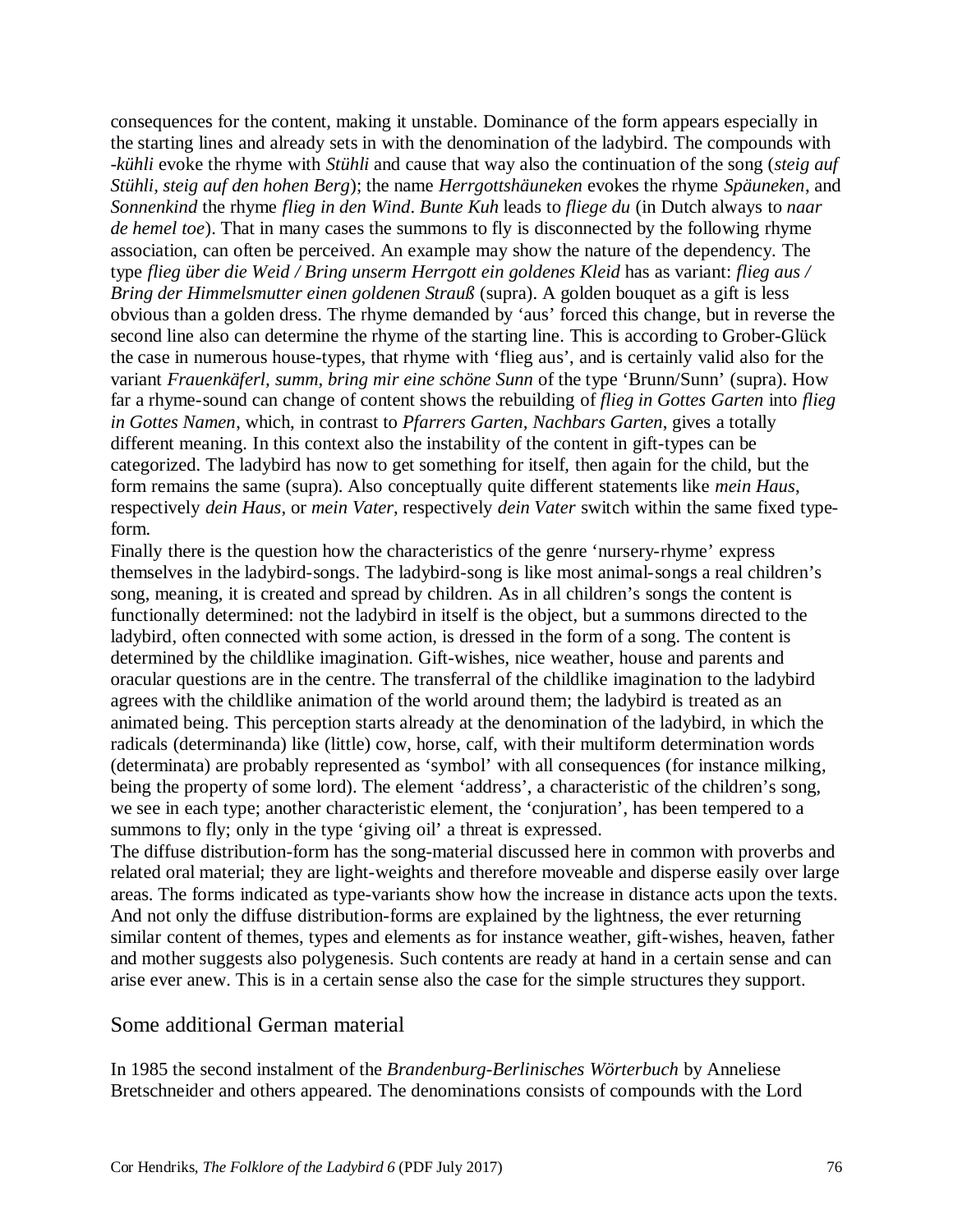God: *Herrgottskäfer, -kühkel, -köhkel, -köhklekin* (dim. of *Kuh*), *herrjottsvœleken (-vögelchen); Herrgottswurm, -worm, -würmchen*. There is also *Gotteskühchen*. Compounds with Heaven: *Himmelmötsche, -meetschchen; Himmelskäfer, -kühchelchen, -kihchlichen, -ferdchen; Himmel(s)perd; Himmelsschäfchen, -wäkchen, -waikchen, -wurm; Himmelworm; Himmel(s)würmchen; Himm'lwermich*. A short verse:

*Herrgottskäfer fleeg gen Himmel* Ladybird fly to heaven *bring mi 'nen ganzen korf voll Kringel.* bring me a whole basket full of pretzels.

Two versions of the Pommerland-song:

*Himmelsschäfchen purre fort, purre fort nach Pommerland, Pommerland ist abgebrannt, purre! Himmelsschäpken, fliehe fort, fliehe fort nach Engelland, Engelland is abgebrannt, Vater und Mutter sind mit verbrannt.*<sup>47</sup>

In 1994 the third instalment appeared, in which we find compounds with Marie: *Mariechen*, also *Fliegemariechen*, with the well-known version of the Pommerland-rhyme:

*Mariechen, Mariechen, fliege dein Vater ist im Kriege deine Mutter ist im Pommerland Pommerland ist abgebrannt Mariechen, Mariechen, fliege*.

Further: *Marienkäfer, Marienkeawer*, also *Mariechenkeawer, Marienkäwerken, Marienkäferken*, with the verse:

*Mariechenkäfer flieg nå 'm Himmel breng mi een ganzen Korw voll Kringel*.

And from Berlin:

*Mariechenkefer fliech dein Vata is im Kriech deine Mutta is im Feuerland Amerika is abjebrannt*.

Further: *Marienkühkel, Mariekenkiehkel, Riekelkühkel, der Marienkiehken; Marienperd, Mariekenpärd,* as dim.:

*Mariekenpörke fleej wech fleej œwern Dorwech Saldåten komm', Saldåten komm' stäken din Mutter un Schwester dot*.

Further: *Marienschäpken, Marienworm, -wörmken, Mareienworm, Marikenworm, Marikakenwörmken*.

On the map the following denominations are indicated: *Marien-, Mariechenkäferchen* (nearly everywhere, but more in the north than in the south), *Marien-, Mariechenpierd(chen)* (mainly NE), *Marien-, Mariechenschäfchen* (quite rare), *Marien-, Mariechenwurm (-würmchen)* (mainly NW and near Berlin), *Mötschekalb (-kälbchen)* (only in an close area SW of Berlin), *Flieg(e)mariechen* (mainly in SE), *Glückskäfer* (dispersed, but mainly near SW Berlin),

<sup>47</sup> Anneliese Bretschneider a. o., *Brandenburg-Berlinisches Wörterbuch*, II, Leipzig 1985, 609; 649f.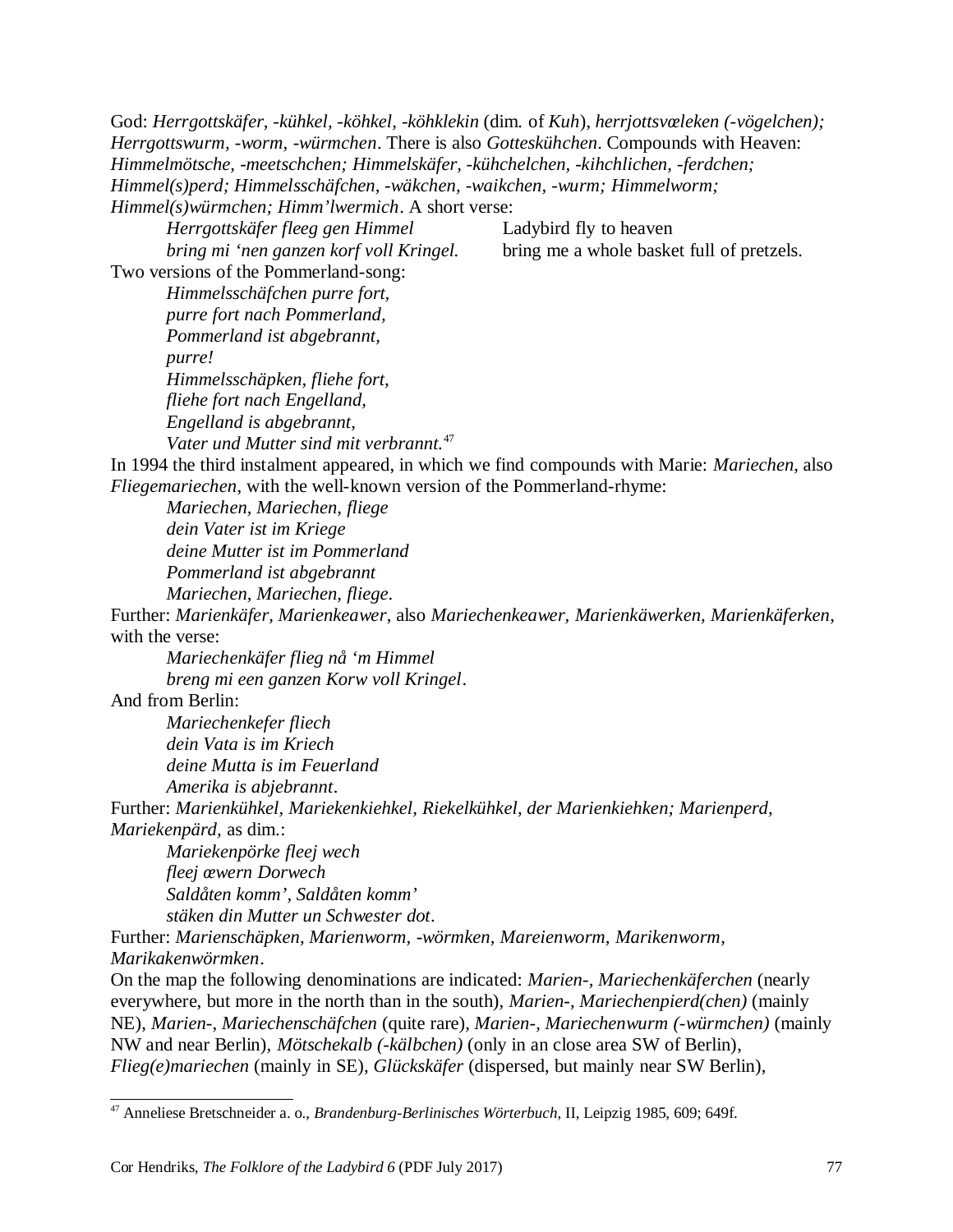*Herrgottskäfer* (rare), *Herrgottskühkel* (rare), *Herrgottswurm* (NE), *Himmelsküchelchen* (rare), *Himmelsschäfchen* (mainly SW, just like) *Himmel(s)wurm, -würmchen*; finally *Maikäfer* (6x, dispersed). Not on the map indicated are: *Armwurm; Bählämmchen, -schäfchen; Brotkäfer, -würmchen; Butterlieschen; Engelchen; Feuerwurm; Fliegwakchen; Flimmerwürmchen; Hascheschäfchen; Heilechristwürmchen; Herrgott, Herrgottsvogelchen; Himmelmötsche; Himmelskäfer, -pferd(chen), -wakchen; Mariechen; Marienkühkel; Mötschekuh, -schäfchen; Siebenpunkt; Sommerwäkchen, -kälbchen; Sonnenkäfer(chen), -kälbchen, -scheinchen, -wurm*. 48 In the fourth instalment of 2001 we find compounds with Summer: *Sommerkälbchen, -wäkchen* (*wake* = beetle); and compounds with Sun: *Sonnenkäfer, Sonnekäferchen, Sonnenkälbchen, Sonnenscheinchen; Sünnenworm, Sunnenwermchen*. 49

In 1987 the first volume of the *Wortatlas der deutschen Umgangssprachen in Belgien*, edited by Peter H. Nelde, appeared, in which map 60 is devoted to 'der Marienkäfer'. The question that was posed was: '*Wie heißt ein kleiner roter Käfer mit schwarzen Punkten?*', which was accompanied by a picture. The denominations are: *Himmelstierchen* (16x), *Marienkäfer* (13x), *Herrgottstierchen* (5x), *Maikäfer* (8x), *Öltierchen* (8x), *Ölkäfer* (2x). Incidental forms are: *coccinelle* (2x), *Gottestierchen, Johanniskäfer* and *möleperdeken* (this last is the Flemish *meulepeerdje*). The commentary<sup>50</sup> states: Auffällig ist der Variantenreichtum in Gebieten, die sonst eher einheitliche Bezeignungen aufweisen. Altbelgien-Süd bevorzugt im nördlichen Teil *Herrgottstierchen*, im übrichen *Himmelstierchen*, das auch in Altbelgien Mitte und Neubelgien-Malmedy vorherrscht. Neubelgien-St. Vith ist ebenfalls uneinheitlich und kennt im Norden auch den *Marienkäfer*, der in Neubelgien-Eupen mit dem *Maikäfer* (gemeint ist nicht der standarddeutsche Maikäfer) konkurriert. In Altbelgien-Nord überwiegt das *Öltierchen*, im Norden auch *Ölkäfer* genannt (Verhältnis 7:13:7:4:4:1 [this cannot be right]).

In 1988, under direction of Rudolf Hotzenköcherle, volume VI of the *Sprachatlas der deutschen Schweiz* appeared, in which map 227 is devoted to the ladybird (*Marienkäferchen,* Siebenpunkt).<sup>51</sup> Because of the great number of variants (usually first or second element of compounds) the explanation is divided in two. The principal sign contains the first word-element. These are: *Himel*- (BE mainly, otherwise *Himels-*), *Herrgotts-* also *Üüser Herr-* or *-gotte-*, sometimes *Gotte-* or *Gott*-, *Heiland-, Lieber-Herrgotts-,* sometimes *Lieb(e)-H.-, Here-Liebgott(s)-, Liebegott-, Muetergottes-, Maria-, Marie-* sometimes *Mariili-, Mueter-, (Üsi-)Fraue-, Gold-, Maarti-Gold-, Maarte-G.-, Here-Gold-, Martu-, Johannis-, Mei(e)-, Juni-, Brunne-, Glücks-, Häärz-, Anke-, Katriine-* and fully: *Käteriinli, Anketriin(e)li, Katriin(e)li, Chäfertriinli, Frauetriinli, Trauetriinli, Chäferiinli*.

The second word-part is appended under the principal sign and concerns the elements *chäferli*, rarely -*chäfer, -tierli, -tiereli, -güeg(e)li, -güegi, -guegi, -guege*, also singular *Güegi, Guegu*. Further -*chüeli* sometimes *-chueli, -chälbeli*, sometimes -*chalbeli, -loobeli* (a child's word), *-schääfi, -(e)li, lam(b)ji, -geisseli, -geissi, -rossji* (also twice independent), -*schüeli* (once -*schieli*).

Some names are not represented this way: *Füügängeli, Katriinevögeli, Hägissetierli, Muurechüeli, Trummetriili, Lüürechüeli, Broochetchäferli, Herrgottemogerli, -mugerli,*

<sup>48</sup> Anneliese Bretschneider a. o., *Brandenburg-Berlinisches Wörterbuch*, III, Leipzig 1994, 210-212.

<sup>49</sup> Anneliese Bretschneider a. o., *Brandenburg-Berlinisches Wörterbuch*, IV, Leipzig 2001, 122, 124, 126, 127, 128.

<sup>50</sup> Peter H. Nelde, *Wortatlas der deutschen Umgangssprachen in Belgien*, Bern-Stuttgart 1987 I, 24.

<sup>51</sup> *Sprachatlas der deutschen Schweiz*, hgg. Rudolf Hotzenköcherle, VI: Wortgeographie III: Umwelt, Bern 1988.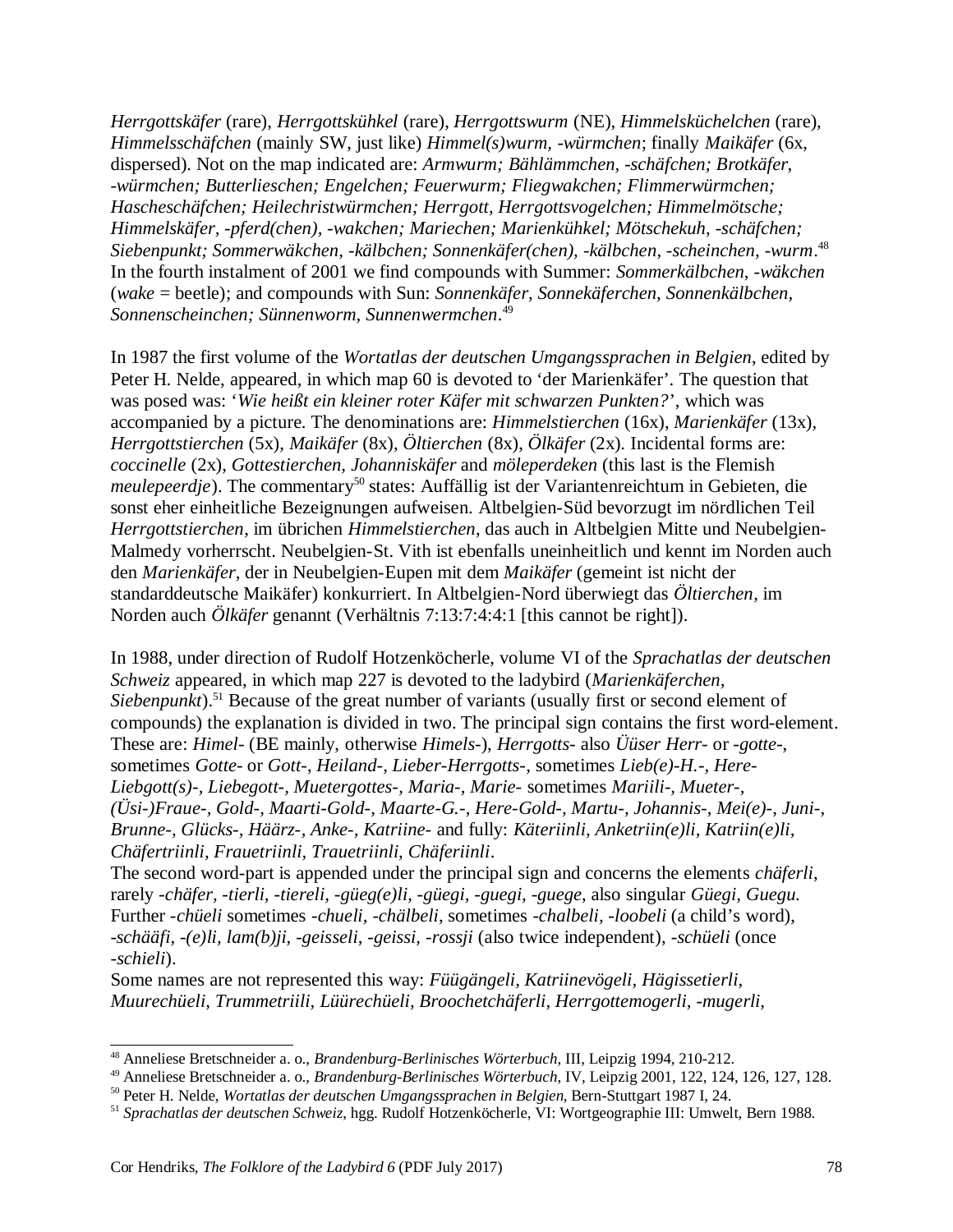*Schatzchääferli, Mandli ond Fröüli, Annebäbeli, Goggsinelle* (French Coccinelle), *Höigüegeli, Schoongiegi, Herrgottsstifeli, Loologüegi, Muetergottesspiegeli, Scheengüäge, -gööge*. Some denominations on the map are specified. Basel: hêrkodsxevarli; mu<sup>e</sup>tarkotasd<sup>e</sup>rli; -xēv<sup>o</sup>rlį, -di<sup>o</sup>rli. Zürich: hērtsxeverlį, hergotetieli, -xevelį, hergotetieli, hergottetierlį, m<u>á</u>r<sup>i</sup>əxēve'li, he<u>rg</u>ottəx<u>ē</u>və<u>r</u>li, h<u>e</u>rgotsxevərli, aŋkxətiərli, -xe</u>vərli; hērtsx<u>ē</u>vərli, ankxət<u>i</u>ərli; m<u>á</u>rix<u>ē</u>və li, mári<sup>a</sup>-, ankxə-. SH: trouyətrinli, vrouyə-; hergots<u>xü</u>əli, -xevə li; TG: meyəχevərli, -хüəli, hergotsχevərli, mari°хevə′li, brōхəkхevə′li, hergotslōbəli. The rest of the denominations are normal: SG: mariayevarli, vrauatiarli, muttargottasyevarli; vrouexiiali; BE: muddargoddisyevarlį, himalsdiarlį; giiaglį, himalgiiagalį; gliicksgiiaglį, liebgotsyalbəli; kóksinelle; höigüəgli, himugüəgli, hergotsyüəli, hergotsgüəgi, himəlgüəgi; LU: mariayevarli, muttergottasyevarli; UW: muttargottasgiagili; GL: mariayevarli, hergotta-; GR: hergotskhêvarli, johánis-; hergotstiarli; WS: xevar, muatergótesxävar, gouküagi; ds līban gots lámyįnį; gügį; liəbə<u>go</u>tŝ r<u>ó</u>□sį; ĩše herg<u>u</u> lám<u>b</u>yenį; įşe hérguds ró□syį.<sup>52</sup> Certain areas, where a certain determinant dominates, are clearly delineated on the map. So we see in BE mainly *Himel-* with *-güeg(e)li*.

The map is accompanied by a number of 'Sprüche an das Marienkäferchen' with the remark 'Spontanangaben'.

- 1. *Muetergottes-Chääferli, flieg uf!*
- 2. *Kata-Kateriinli, flüüg uuf, de Herrgott macht ders Töörli uuf.*
- 3. *Brunne-Brunnechüeli, flüüg mer übers Stüeli, flüüg mer über en hooche Bèèrg, dass [s] bis moorn schöö Wètter wèèrd!*
- 4. *Chèfer-Chèferiinli, flüüg uus, flüüg uus!*
- 5. *Herrgottetierli, flüüg uus, dass [s] schöön Wätter git.*
- 6. *Chääfer-Chääfertriinli, flüüg mer übers Riinli, flüüg mer über de Hertestäi, bring mer Chèès und Wiissbrood häi!*
- 7. *Anketriinli, flüüg uus, übers Heere Tächli uus.*
- 8. *Muetegottes-Chèfeli, Muetegottes-Chèfeli, flüüf uuf, i geb der Mülch und Bröckli.*
- 9. *Härrgottsgüügeli, Härrgottsgüügeli, gang em Härrgott go sääge, är seli schöön Wätter mache.*
- 10. *Himugüegli, flüüg uuf...!*
- 11. *Goldgüegi, Goldgüegi, gang frääg de Ätti u ds Mueti, wie spaat as sig.*
- 12. *Schoongiegi, flüg, suscht rägnets moore.*

 $52 \Box$  = a form of 's'.